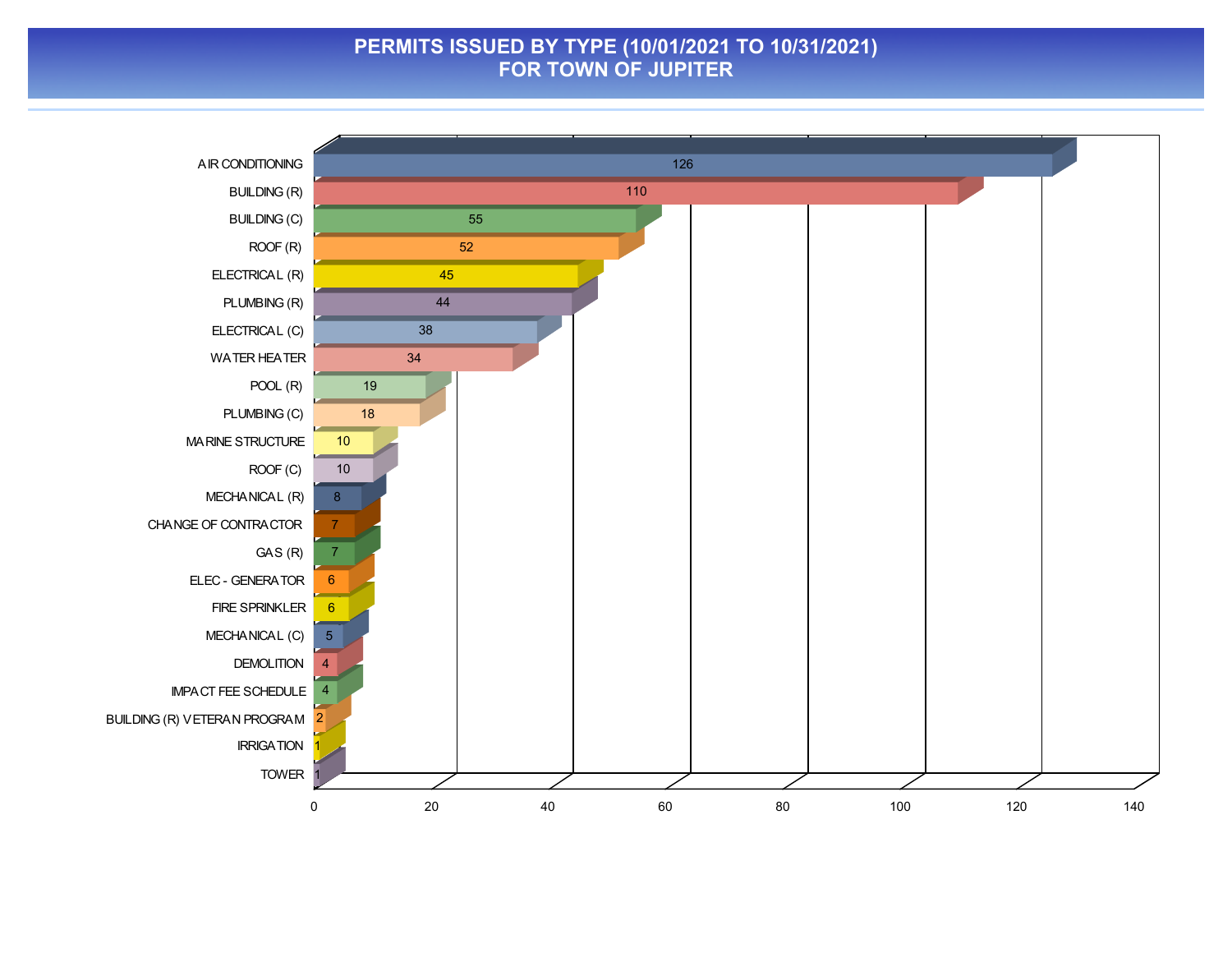|                         |                                                |                                                                 |                                          |                                                                   | PERMITS ISSUED BY TYPE (10/01/2021 TO 10/31/2021)  |                                         |                          |                                    |
|-------------------------|------------------------------------------------|-----------------------------------------------------------------|------------------------------------------|-------------------------------------------------------------------|----------------------------------------------------|-----------------------------------------|--------------------------|------------------------------------|
| Permit#                 | <b>Type</b><br><b>Application Date</b><br>Zone | <b>Workclass</b><br><b>Issue Date</b><br>Sq Ft                  | <b>Status</b><br>Expiration<br>Valuation | <b>Main Address</b><br><b>Last Inspection</b><br><b>Fee Total</b> | <b>Finaled Date</b><br><b>Assigned To</b>          | <b>Project</b><br><b>Applied Online</b> | <b>District</b>          | <b>Parcel</b>                      |
| <b>AIR CONDITIONING</b> |                                                |                                                                 |                                          |                                                                   |                                                    |                                         |                          |                                    |
| 21-056819-AC            | Air Conditioning                               | Change Out                                                      | 70 - Issued                              | 113 Beach Summit Ct, Jupiter, FL 33477                            |                                                    |                                         | Town of Jupiter -<br>All | 304341160200012<br>10              |
|                         | 09/30/2021                                     | 10/01/2021<br>$\mathbf{1}$                                      | 03/30/2022<br>\$5,300.00                 | \$110.00                                                          | Angela Carpentiere                                 | Yes                                     |                          |                                    |
|                         |                                                | Description: EXACT AC CHANGEOUT RUUD 4TON 15SEER 8KW            |                                          |                                                                   |                                                    |                                         |                          |                                    |
| 21-056763-AC*           | Air Conditioning                               | Change Out                                                      | <b>NOC</b><br>Required                   | 118 Sweet Bay Cir, Jupiter, FL 33458                              |                                                    |                                         | Town of Jupiter -<br>All | 304241240100000<br>50              |
|                         | 09/28/2021                                     | 10/01/2021<br>3,914                                             | 03/30/2022<br>\$11,252.00                | \$230.67                                                          | Angela Carpentiere                                 | Yes                                     |                          |                                    |
|                         |                                                | Description: EXACT CHAGE OUT OF TWO AC SYSTEMS                  |                                          |                                                                   |                                                    |                                         |                          |                                    |
| 21-056774-AC            | Air Conditioning                               | Change Out                                                      | 99 - Closed -<br><b>JCDS</b>             | 177 Porgee Rock PI, Jupiter, FL 33458                             |                                                    |                                         | Town of Jupiter -<br>All | 304240330500017<br>20              |
|                         | 09/29/2021                                     | 10/01/2021<br>2,972                                             | 04/04/2022<br>\$8,323.00                 | 10/06/2021<br>\$170.96                                            | 11/05/2021                                         | Yes                                     |                          |                                    |
|                         | Description: Ac change out vertical            |                                                                 |                                          |                                                                   |                                                    |                                         |                          |                                    |
| 21-056770-AC            | Air Conditioning                               | Change Out                                                      | 70 - Issued                              | 275 Palm Ave, C101, Jupiter, FL 33477                             |                                                    |                                         | Town of Jupiter -<br>All | 304341051600310<br>10              |
|                         | 09/28/2021                                     | 10/01/2021<br>1,200                                             | 05/31/2022<br>\$4,503.00                 | 11/29/2021<br>\$94.06                                             | Angela Carpentiere                                 | Yes                                     |                          |                                    |
|                         |                                                | Description: REPLACE 2.5 TON AC SYSTEM                          |                                          |                                                                   |                                                    |                                         |                          |                                    |
| 21-056661-AC            | Air Conditioning                               | Change Out                                                      | 99 - Closed -<br><b>JCDS</b>             | 147 Cypress Cv, Jupiter, FL 33458                                 |                                                    |                                         | Town of Jupiter -<br>All | 304241111800008<br>50              |
|                         | 09/25/2021                                     | 10/01/2021<br>2,823                                             | 04/25/2022<br>\$7,460.00                 | 10/27/2021<br>\$153.44                                            | 11/04/2021<br><b>Building-Department Completed</b> | Yes                                     |                          |                                    |
|                         | Description: A/C Change Out                    |                                                                 |                                          |                                                                   |                                                    |                                         |                          |                                    |
| 21-056773-AC            | Air Conditioning                               | Change Out                                                      | 70 - Issued                              | 2327 23Rd Ct, Jupiter, FL 33477                                   |                                                    |                                         | Town of Jupiter -<br>All | 304341200600005<br>63              |
|                         | 09/29/2021                                     | 10/01/2021<br>1,236                                             | 03/30/2022<br>\$10,200.00                | 10/28/2021<br>\$209.10                                            | Angela Carpentiere                                 | Yes                                     |                          |                                    |
|                         | Description: A/C CHANGE-OUT                    |                                                                 |                                          |                                                                   |                                                    |                                         |                          |                                    |
| 21-056804-AC            | Air Conditioning                               | Change Out                                                      | 99 - Closed -<br><b>JCDS</b>             | 408 Mariner Dr, Jupiter, FL 33477                                 |                                                    |                                         | Town of Jupiter -<br>All | 304341181100057<br>10 <sup>°</sup> |
|                         | 09/29/2021                                     | 10/01/2021<br>750                                               | 04/27/2022<br>\$5,763.00                 | 10/29/2021<br>\$119.26                                            | 11/01/2021<br><b>Building-Department Completed</b> | Yes                                     |                          |                                    |
|                         |                                                | Description: INSTALL A 1.5 TON RHEEM SPLIT SYSTEM WITH 5KW HEAT |                                          |                                                                   |                                                    |                                         |                          |                                    |
| 21-056600-AC            | Air Conditioning                               | Change Out                                                      | 70 - Issued                              | 4050 S Us Highway 1, #310, Jupiter, FL<br>33477                   |                                                    |                                         | Town of Jupiter -<br>All |                                    |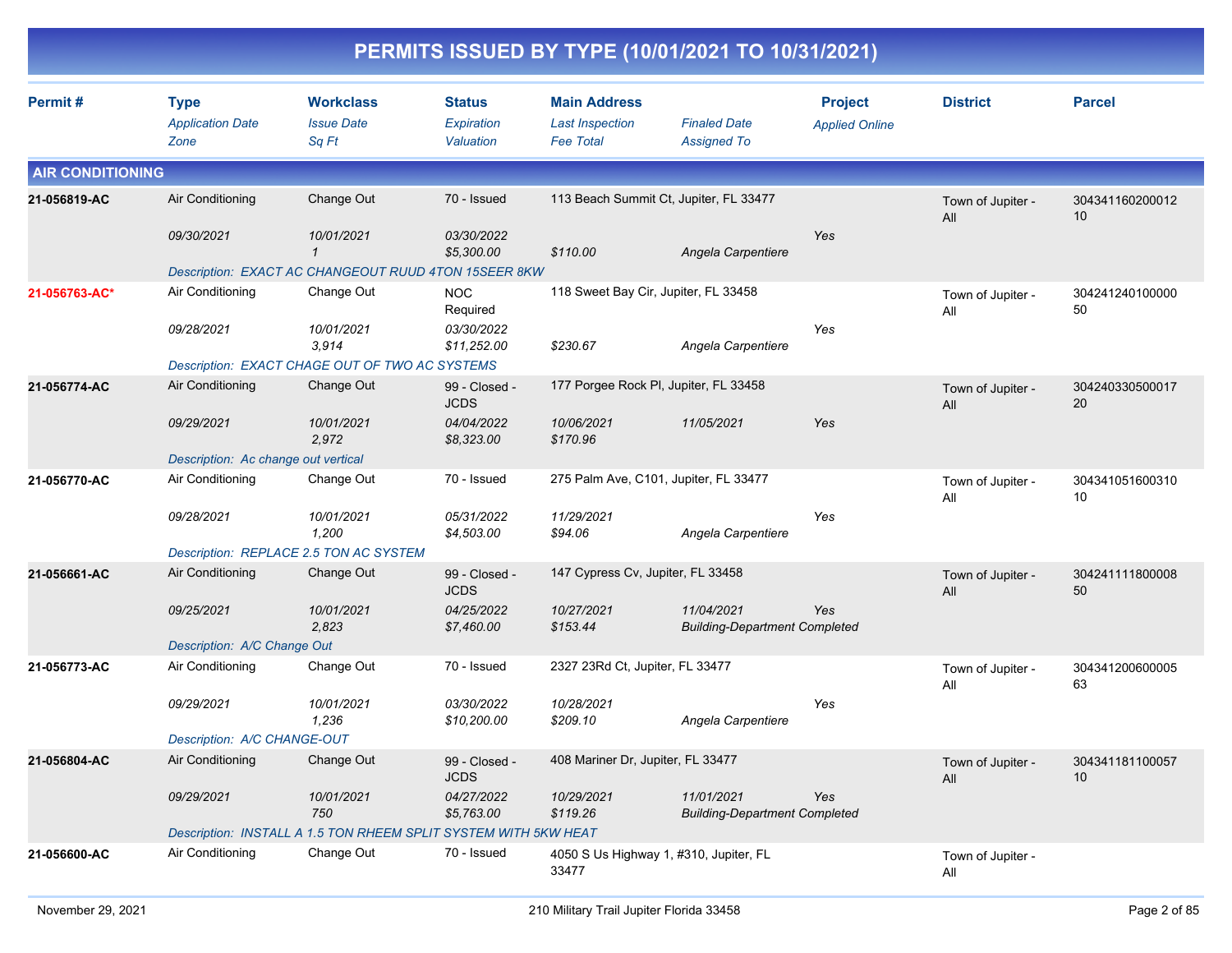| Permit#      | <b>Type</b><br><b>Application Date</b><br>Zone | <b>Workclass</b><br><b>Issue Date</b><br>Sq Ft                                       | <b>Status</b><br><b>Expiration</b><br>Valuation | <b>Main Address</b><br><b>Last Inspection</b><br><b>Fee Total</b> | <b>Finaled Date</b><br><b>Assigned To</b>          | <b>Project</b><br><b>Applied Online</b> | <b>District</b>          | <b>Parcel</b>         |
|--------------|------------------------------------------------|--------------------------------------------------------------------------------------|-------------------------------------------------|-------------------------------------------------------------------|----------------------------------------------------|-----------------------------------------|--------------------------|-----------------------|
|              | 09/23/2021                                     | 10/01/2021<br>2,000                                                                  | 03/30/2022<br>\$14,397.00                       | \$295.14                                                          | <b>Ellis Baird</b>                                 | Yes                                     |                          |                       |
|              |                                                | Description: Replace (2) five ton split systems, exact replacement.                  |                                                 |                                                                   |                                                    |                                         |                          |                       |
| 21-056785-AC | Air Conditioning                               | Change Out                                                                           | 99 - Closed -<br><b>JCDS</b>                    | 1420 Ocean Way, 17B, Jupiter, FL 33477                            |                                                    |                                         | Town of Jupiter -<br>All | 304341081300001<br>72 |
|              | 09/29/2021                                     | 10/01/2021<br>$\mathbf{1}$                                                           | 04/18/2022<br>\$5,195.00                        | 10/20/2021<br>\$107.90                                            | 11/03/2021<br><b>Building-Department Completed</b> | Yes                                     |                          |                       |
|              | Description: exact a/c change out, no ductwork |                                                                                      |                                                 |                                                                   |                                                    |                                         |                          |                       |
| 21-056443-AC | Air Conditioning                               | Change Out                                                                           | 70 - Issued                                     | 200 Ocean Trail Way, 407, Jupiter, FL<br>33477                    |                                                    |                                         | Town of Jupiter -<br>All | 304341050600040<br>70 |
|              | 09/16/2021                                     | 10/01/2021<br>1,170                                                                  | 03/30/2022<br>\$5,689.00                        | 10/25/2021<br>\$117.78                                            | <b>Ellis Baird</b>                                 | Yes                                     |                          |                       |
|              |                                                | Description: Remove old water source heat pump & install new water source heat pump. |                                                 |                                                                   |                                                    |                                         |                          |                       |
| 21-056800-AC | Air Conditioning                               | Change Out                                                                           | 99 - Closed -<br><b>JCDS</b>                    | 111 Egret Dr, Jupiter, FL 33458                                   |                                                    |                                         | Town of Jupiter -<br>All | 304241112200000<br>40 |
|              | 09/29/2021<br>R <sub>2</sub> R <sub>2</sub>    | 10/01/2021<br>2.749                                                                  | 05/02/2022<br>\$5,950.00                        | 11/03/2021<br>\$123.00                                            | 11/10/2021<br><b>Building-Department Completed</b> | Yes                                     |                          |                       |
|              | <b>M# RH1T4821STAN</b><br>M# RA1648AJ1         | Description: Like for like Ruud 4 ton, 16.00 SEER, 10KW                              |                                                 |                                                                   |                                                    |                                         |                          |                       |
| 21-056660-AC | Air Conditioning                               | Change Out                                                                           | 70 - Issued                                     | 1605 S Us Highway 1, 11G, Jupiter, FL<br>33477                    |                                                    |                                         | Town of Jupiter -<br>All | 304341080901100<br>70 |
|              | 09/25/2021                                     | 10/01/2021<br>1,160                                                                  | 03/30/2022<br>\$6,633.00                        | \$136.66                                                          | Ellis Baird                                        | Yes                                     |                          |                       |
|              | Description: A/C Change Out                    |                                                                                      |                                                 |                                                                   |                                                    |                                         |                          |                       |
| 21-056662-AC | Air Conditioning                               | Change Out                                                                           | 99 - Closed -<br><b>JCDS</b>                    | 125 Umbrella PI, Jupiter, FL 33458                                |                                                    |                                         | Town of Jupiter -<br>All | 304240330500000<br>20 |
|              | 09/25/2021                                     | 10/04/2021<br>4,050                                                                  | 04/26/2022<br>\$6,275.00                        | 10/28/2021<br>\$129.50                                            | 11/04/2021<br><b>Building-Department Completed</b> | Yes                                     |                          |                       |
|              | Description: A/C Change Out                    |                                                                                      |                                                 |                                                                   |                                                    |                                         |                          |                       |
| 21-056784-AC | Air Conditioning                               | Change Out                                                                           | 70 - Issued                                     | 4341 Savannah Bay PI, Jupiter, FL 33458                           |                                                    |                                         | Town of Jupiter -<br>All | 304241230700002<br>42 |
|              | 09/29/2021<br><b>MXD MXD</b>                   | 10/05/2021<br>1,908                                                                  | 04/03/2022<br>\$6,140.00                        | \$126.80                                                          | Angela Carpentiere                                 | Yes                                     |                          |                       |
|              | Description: Replace Indoor and outdoor unit.  |                                                                                      |                                                 |                                                                   |                                                    |                                         |                          |                       |
| 21-056776-AC | Air Conditioning                               | Change Out                                                                           | 99 - Closed -<br><b>JCDS</b>                    | 104 Landward Dr, Jupiter, FL 33477                                |                                                    |                                         | Town of Jupiter -<br>All | 304341170200011<br>06 |
|              | 09/29/2021                                     | 10/06/2021<br>$\mathcal I$                                                           | 04/18/2022<br>\$5,250.00                        | 10/19/2021<br>\$109.00                                            | 11/03/2021<br><b>Building-Department Completed</b> | Yes                                     |                          |                       |
|              |                                                |                                                                                      |                                                 |                                                                   |                                                    |                                         |                          |                       |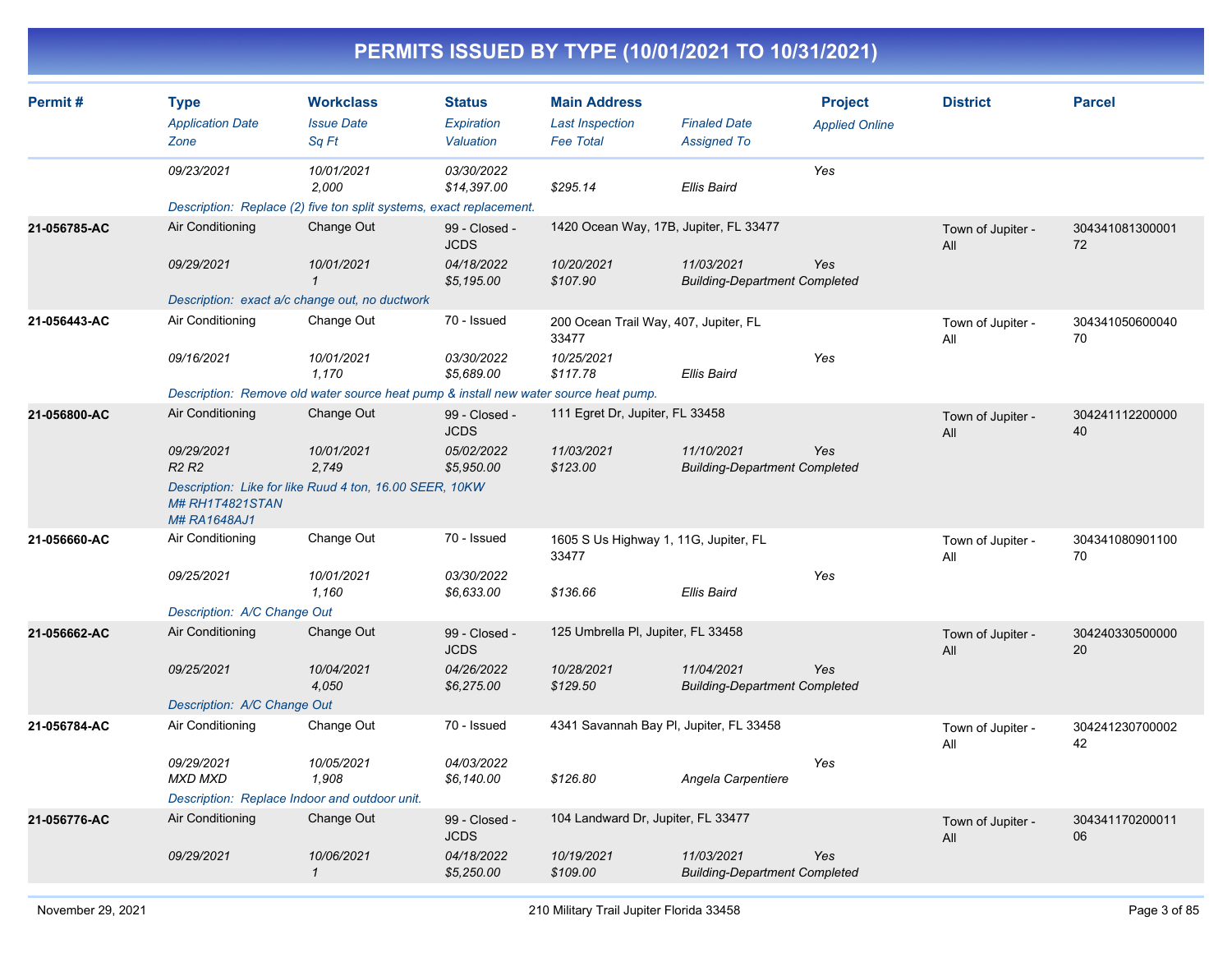| Permit#      | <b>Type</b><br><b>Application Date</b><br>Zone | <b>Workclass</b><br><b>Issue Date</b><br>Sq Ft                          | <b>Status</b><br>Expiration<br>Valuation | <b>Main Address</b><br><b>Last Inspection</b><br><b>Fee Total</b> | <b>Finaled Date</b><br><b>Assigned To</b>          | <b>Project</b><br><b>Applied Online</b> | <b>District</b>          | <b>Parcel</b>         |
|--------------|------------------------------------------------|-------------------------------------------------------------------------|------------------------------------------|-------------------------------------------------------------------|----------------------------------------------------|-----------------------------------------|--------------------------|-----------------------|
|              |                                                | Description: A/C CHANGE OUT DIRECT REPLACEMENT                          |                                          |                                                                   |                                                    |                                         |                          |                       |
| 21-056944-AC | Air Conditioning                               | Change Out                                                              | 70 - Issued                              |                                                                   | 263 Rudder Cay Way, Jupiter, FL 33458              |                                         | Town of Jupiter -<br>All |                       |
|              | 10/05/2021                                     | 10/08/2021<br>2,854                                                     | 04/06/2022<br>\$7,253.00                 | \$149.24                                                          | Angela Carpentiere                                 | Yes                                     |                          |                       |
|              |                                                | Description: Like for Like HVAC replacement 2 ton system                |                                          |                                                                   |                                                    |                                         |                          |                       |
| 21-056938-AC | Air Conditioning                               | Change Out                                                              | 99 - Closed -<br><b>JCDS</b>             |                                                                   | 106 Diamante Way, Jupiter, FL 33477                |                                         | Town of Jupiter -<br>All | 304341065500000<br>10 |
|              | 10/05/2021<br><b>R3 R3</b>                     | 10/11/2021<br>$\mathcal I$                                              | 05/09/2022<br>\$6,350.00                 | 11/10/2021<br>\$131.00                                            | 11/12/2021<br><b>Building-Department Completed</b> | Yes                                     |                          |                       |
|              | <b>NO DUCT WORK</b>                            | Description: 3.5 TON 15 SEER A/C CHANGE OUT                             |                                          |                                                                   |                                                    |                                         |                          |                       |
| 21-056921-AC | Air Conditioning                               | Change Out                                                              | 99 - Closed -<br><b>JCDS</b>             | 189 Bayberry PI, Jupiter, FL 33458                                |                                                    |                                         | Town of Jupiter -<br>All | 304241110100601<br>50 |
|              | 10/05/2021<br>R <sub>2</sub> R <sub>2</sub>    | 10/11/2021<br>0                                                         | 04/13/2022<br>\$5,880.00                 | 10/15/2021<br>\$121.60                                            | 11/01/2021<br><b>Building-Department Completed</b> | Yes                                     |                          |                       |
|              | Description: AC Changeout                      |                                                                         |                                          |                                                                   |                                                    |                                         |                          |                       |
| 21-056940-AC | Air Conditioning                               | Change Out                                                              | 99 - Closed -<br><b>JCDS</b>             | 382 Eagle Dr, Jupiter, FL 33477                                   |                                                    |                                         | Town of Jupiter -<br>All | 304341180700053<br>80 |
|              | 10/05/2021<br><b>R1R1</b>                      | 10/11/2021<br>1.800<br>Description: REPLACE 3 TON AC #5 & 3.5 TON AC #4 | 05/09/2022<br>\$7,368.00                 | 11/10/2021<br>\$151.57                                            | 11/12/2021<br><b>Building-Department Completed</b> | Yes                                     |                          |                       |
| 21-056911-AC | Air Conditioning                               | Change Out                                                              | 99 - Closed -<br><b>JCDS</b>             | 161 S Hampton Dr,                                                 |                                                    |                                         | Town of Jupiter -<br>All | 304241111500004<br>90 |
|              | 10/04/2021<br>R <sub>2</sub> R <sub>2</sub>    | 10/12/2021<br>1.975                                                     | 04/25/2022<br>\$6,751.00                 | 10/25/2021<br>\$139.05                                            | 11/04/2021<br><b>Building-Department Completed</b> | Yes                                     |                          |                       |
|              | Description: AC change out hoizontal           |                                                                         |                                          |                                                                   |                                                    |                                         |                          |                       |
| 21-056930-AC | Air Conditioning                               | Change Out                                                              | 70 - Issued                              |                                                                   | 181 N Us Highway 1, Jupiter, FL 33477              |                                         | Town of Jupiter -<br>All | 304341060000401<br>30 |
|              | 10/05/2021<br>C2C2                             | 10/12/2021<br>2,563                                                     | 04/10/2022<br>\$16,900.00                | \$346.45                                                          | Angela Carpentiere                                 | Yes                                     |                          |                       |
|              | Description: exact ac change out               |                                                                         |                                          |                                                                   |                                                    |                                         |                          |                       |
| 21-056923-AC | Air Conditioning                               | Change Out                                                              | 70 - Issued                              | 717 S Us Highway 1, 503, Jupiter, FL<br>33477                     |                                                    |                                         | Town of Jupiter -<br>All | 304341050500050<br>30 |
|              | 10/05/2021<br>R3 R3                            | 10/12/2021<br>1,315                                                     | 04/11/2022<br>\$5,486.00                 | \$113.72                                                          | Angela Carpentiere                                 | Yes                                     |                          |                       |
|              |                                                | Description: HVAC CHANGEOUT SAME LOCATION                               |                                          |                                                                   |                                                    |                                         |                          |                       |
| 21-056916-AC | Air Conditioning                               | Change Out                                                              | 70 - Issued                              | 342 Eagle Dr, Jupiter, FL 33477                                   |                                                    |                                         | Town of Jupiter -<br>All | 304341180700052<br>20 |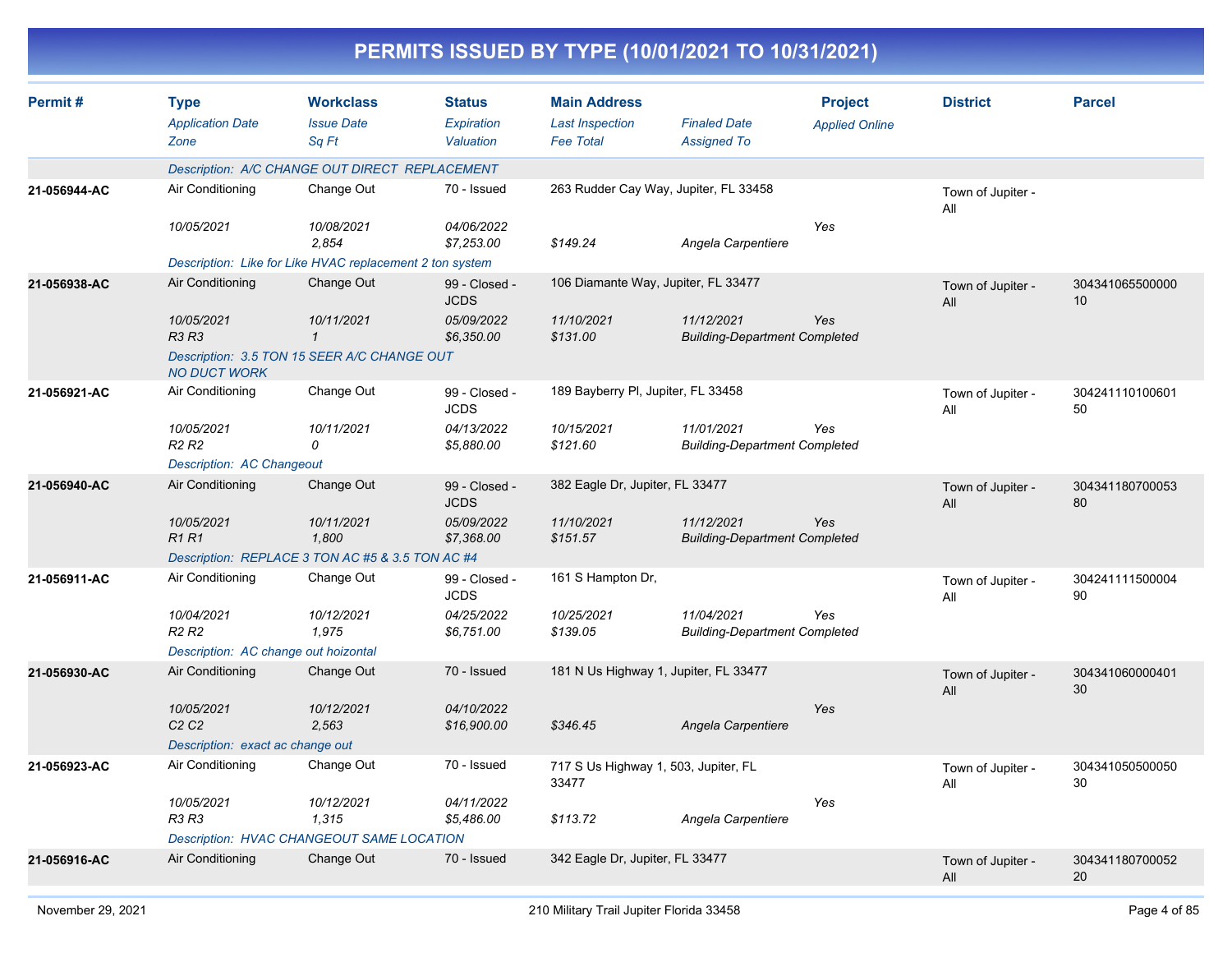| Permit#      | <b>Type</b><br><b>Application Date</b>           | <b>Workclass</b><br><b>Issue Date</b>                                | <b>Status</b><br>Expiration  | <b>Main Address</b><br><b>Last Inspection</b>    | <b>Finaled Date</b>                                | <b>Project</b><br><b>Applied Online</b> | <b>District</b>          | <b>Parcel</b>         |
|--------------|--------------------------------------------------|----------------------------------------------------------------------|------------------------------|--------------------------------------------------|----------------------------------------------------|-----------------------------------------|--------------------------|-----------------------|
|              | Zone                                             | Sq Ft                                                                | Valuation                    | <b>Fee Total</b>                                 | <b>Assigned To</b>                                 |                                         |                          |                       |
|              | 10/04/2021<br><b>R1R1</b>                        | 10/12/2021<br>1.800<br>Description: REPLACE 2 TON & 5 TON AC SYSTEMS | 04/11/2022<br>\$7,309.00     | \$150.37                                         | Angela Carpentiere                                 | Yes                                     |                          |                       |
| 21-056910-AC | Air Conditioning                                 | Change Out                                                           | 99 - Closed -<br><b>JCDS</b> | 112 Santiago Dr, Jupiter, FL 33458               |                                                    |                                         | Town of Jupiter -<br>All | 304241131700013<br>20 |
|              | 10/04/2021<br><b>MXD MXD</b>                     | 10/12/2021<br>4,370                                                  | 04/25/2022<br>\$5,650.00     | 10/27/2021<br>\$117.00                           | 11/04/2021<br><b>Building-Department Completed</b> | Yes                                     |                          |                       |
|              |                                                  | Description: AC CHANGEOUT (NO DUCTWORK)                              |                              |                                                  |                                                    |                                         |                          |                       |
| 21-056728-AC | Air Conditioning                                 | Change Out                                                           | 70 - Issued                  | 108 Palomino Dr, Jupiter, FL 33458               |                                                    |                                         | Town of Jupiter -<br>All | 304241102700008<br>20 |
|              | 09/28/2021<br>R <sub>2</sub> R <sub>2</sub>      | 10/12/2021<br>1,771                                                  | 04/11/2022<br>\$5,700.00     | \$118.00                                         | Angela Carpentiere                                 | Yes                                     |                          |                       |
|              |                                                  | Description: AC CHANGEOUT (NO DUCTWORK)                              |                              |                                                  |                                                    |                                         |                          |                       |
| 21-056886-AC | Air Conditioning                                 | Change Out                                                           | 99 - Closed -<br><b>JCDS</b> | 127 Bryce Ln, Jupiter, FL 33458                  |                                                    |                                         | Town of Jupiter -<br>All | 304240341400000<br>40 |
|              | 10/04/2021<br><b>R1R1</b>                        | 10/12/2021<br>2,274                                                  | 05/16/2022<br>\$9,465.00     | 11/16/2021<br>\$194.14                           | 11/17/2021<br><b>Building-Department Completed</b> | Yes                                     |                          |                       |
|              | Description: Ac change out horizontal            |                                                                      |                              |                                                  |                                                    |                                         |                          |                       |
| 21-056887-AC | Air Conditioning                                 | Change Out                                                           | 70 - Issued                  | 6565 Winding Lake Dr, Jupiter, FL 33458          |                                                    |                                         | Town of Jupiter -<br>All | 304240341000033<br>20 |
|              | 10/04/2021<br>R <sub>1</sub> -A <sub>R1</sub> -A | 10/12/2021<br>3,020                                                  | 04/11/2022<br>\$6,850.00     | \$141.06                                         | Angela Carpentiere                                 | Yes                                     |                          |                       |
|              |                                                  | Description: A/C CHANGE OUT, REPLACING EXISTING EQUIPMENT            |                              |                                                  |                                                    |                                         |                          |                       |
| 21-056668-AC | Air Conditioning                                 | Change Out                                                           | 99 - Closed -<br><b>JCDS</b> | 355 E Thatch Palm Cir, 107, Jupiter, FL<br>33458 |                                                    |                                         | Town of Jupiter -<br>All | 304241121902810<br>70 |
|              | 09/27/2021                                       | 10/13/2021<br>2,068                                                  | 05/16/2022<br>\$21,800.00    | 11/15/2021<br>\$446.90                           | 11/16/2021<br><b>Building-Department Completed</b> | Yes                                     |                          |                       |
|              | Description: A/C CHANGE-OUT                      |                                                                      |                              |                                                  |                                                    |                                         |                          |                       |
| 21-056943-AC | Air Conditioning                                 | Change Out                                                           | 70 - Issued                  | 263 Rudder Cay Way, Jupiter, FL 33458            |                                                    |                                         | Town of Jupiter -<br>All | 304240320100000<br>70 |
|              | 10/05/2021<br><b>RR RR</b>                       | 10/13/2021<br>2,854                                                  | 04/11/2022<br>\$7,235.00     | \$148.87                                         | Angela Carpentiere                                 | Yes                                     |                          |                       |
|              | Description: Like for Like HVAC Replacement      |                                                                      |                              |                                                  |                                                    |                                         |                          |                       |
| 21-056856-AC | Air Conditioning                                 | Change Out                                                           | 99 - Closed -<br><b>JCDS</b> | 147 Harbourside Cir, Jupiter, FL 33477           |                                                    |                                         | Town of Jupiter -<br>All | 304341170200010<br>74 |
|              | 10/01/2021                                       | 10/14/2021<br>1,889                                                  | 04/18/2022<br>\$7,470.22     | 10/19/2021<br>\$153.64                           | 11/03/2021<br><b>Building-Department Completed</b> | Yes                                     |                          |                       |
|              | Description: AC CHANGE OUT                       |                                                                      |                              |                                                  |                                                    |                                         |                          |                       |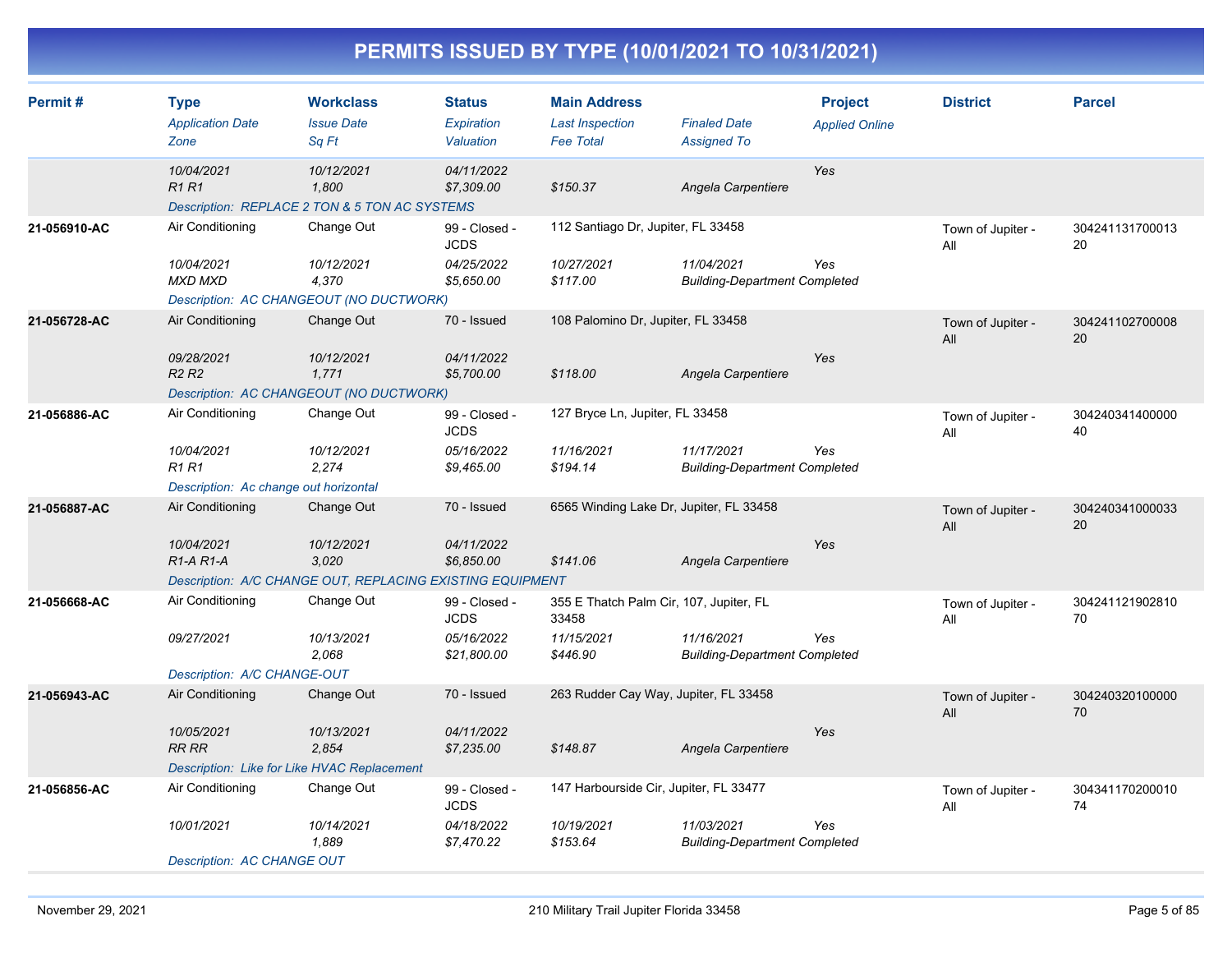| Permit#       | <b>Type</b><br><b>Application Date</b><br>Zone | <b>Workclass</b><br><b>Issue Date</b><br>Sq Ft      | <b>Status</b><br><b>Expiration</b><br>Valuation | <b>Main Address</b><br><b>Last Inspection</b><br><b>Fee Total</b> | <b>Finaled Date</b><br><b>Assigned To</b>          | <b>Project</b><br><b>Applied Online</b> | <b>District</b>          | <b>Parcel</b>         |
|---------------|------------------------------------------------|-----------------------------------------------------|-------------------------------------------------|-------------------------------------------------------------------|----------------------------------------------------|-----------------------------------------|--------------------------|-----------------------|
| 21-056842-AC  | Air Conditioning                               | Change Out                                          | 99 - Closed -<br><b>JCDS</b>                    | 108 Locha Dr, Jupiter, FL 33458                                   |                                                    |                                         | Town of Jupiter -<br>All | 304241110800003<br>20 |
|               | 09/30/2021                                     | 10/14/2021<br>4,052                                 | 04/25/2022<br>\$5,900.00                        | 10/25/2021<br>\$122.00                                            | 11/04/2021<br><b>Building-Department Completed</b> | Yes                                     |                          |                       |
|               |                                                | Description: A/C CHANGEOUT NO DUCTWORK              |                                                 |                                                                   |                                                    |                                         |                          |                       |
| 21-056952-AC  | Air Conditioning                               | Change Out                                          | 70 - Issued                                     | 185 Indian Creek Pkwy, 106, Jupiter, FL<br>33458                  |                                                    |                                         | Town of Jupiter -<br>All | 304241121902910<br>60 |
|               | 10/05/2021<br><b>R3 R3</b>                     | 10/14/2021<br>1,799                                 | 04/12/2022<br>\$4,500.00                        | \$94.00                                                           | Angela Carpentiere                                 | Yes                                     |                          |                       |
|               | Description: Ac change out                     |                                                     |                                                 |                                                                   |                                                    |                                         |                          |                       |
| 21-056966-AC* | Air Conditioning                               | Change Out                                          | <b>NOC</b><br>Required                          | 3028 Windward Way, Jupiter, FL 33477                              |                                                    |                                         | Town of Jupiter -<br>All | 304341160700002<br>30 |
|               | 10/06/2021<br>R3 R3                            | 10/14/2021<br>2,532                                 | 04/12/2022<br>\$7,893.56                        | \$162.24                                                          | Angela Carpentiere                                 | Yes                                     |                          |                       |
|               | Description: ac change out                     |                                                     |                                                 |                                                                   |                                                    |                                         |                          |                       |
| 21-057153-AC* | Air Conditioning                               | Change Out                                          | 70 - Issued                                     | 111 Timber Ln, Jupiter, FL 33458                                  |                                                    |                                         | Town of Jupiter -<br>All | 304241110100103<br>50 |
|               | 10/12/2021                                     | 10/14/2021<br>2,550                                 | 04/12/2022<br>\$7,188.00                        | \$147.92                                                          | Suzanne Harrison                                   | Yes                                     |                          |                       |
|               | Description: a/c replacement                   |                                                     |                                                 |                                                                   |                                                    |                                         |                          |                       |
| 21-057152-AC  | Air Conditioning                               | Change Out                                          | 70 - Issued                                     | 113 Village Cir, Jupiter, FL 33458                                |                                                    |                                         | Town of Jupiter -<br>All | 304241100100000<br>70 |
|               | 10/12/2021                                     | 10/14/2021<br>1,069                                 | 04/12/2022<br>\$6,759.00                        | \$139.21                                                          | Suzanne Harrison                                   | Yes                                     |                          |                       |
|               | Description: a/c replacement                   |                                                     |                                                 |                                                                   |                                                    |                                         |                          |                       |
| 21-056566-AC  | Air Conditioning                               | Change Out                                          | 70 - Issued                                     | 139 Manor Cir, Jupiter, FL 33458                                  |                                                    |                                         | Town of Jupiter -<br>All | 304240320100006<br>80 |
|               | 09/22/2021                                     | 10/18/2021<br>$\mathbf{1}$                          | 04/18/2022<br>\$13,629.21                       | \$279.40                                                          | Ellis Baird                                        | Yes                                     |                          |                       |
|               |                                                | Description: replace 2 existing ac systems with new |                                                 |                                                                   |                                                    |                                         |                          |                       |
| 21-056883-AC  | Air Conditioning                               | Change Out                                          | 99 - Closed -<br><b>JCDS</b>                    | 242 Grenada Dr, Jupiter, FL 33458                                 |                                                    |                                         | Town of Jupiter -<br>All |                       |
|               | 10/02/2021                                     | 10/18/2021<br>$\mathbf{1}$                          | 05/16/2022<br>\$7,061.00                        | 11/16/2021<br>\$145.34                                            | 11/17/2021<br><b>Building-Department Completed</b> | Yes                                     |                          |                       |
|               | Description: A/C CHANGE OUT                    |                                                     |                                                 |                                                                   |                                                    |                                         |                          |                       |
| 21-056670-AC  | Air Conditioning                               | Change Out                                          | 70 - Issued                                     | 108 Canterbury PI, Jupiter, FL 33458                              |                                                    |                                         | Town of Jupiter -<br>All | 304241132300001<br>30 |
|               | 09/27/2021                                     | 10/18/2021<br>3,611                                 | 04/18/2022<br>\$4,500.00                        | \$94.00                                                           | Ellis Baird                                        | Yes                                     |                          |                       |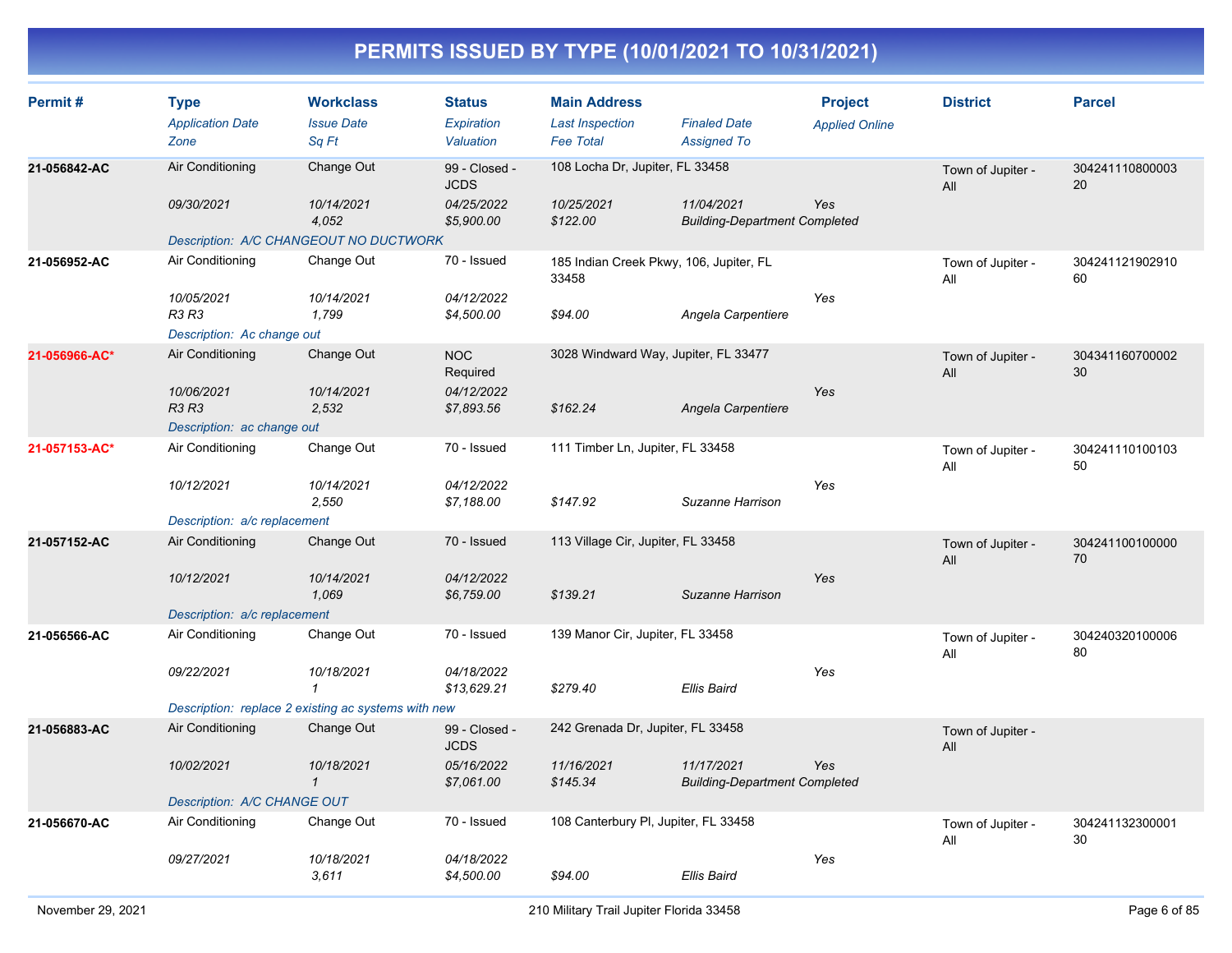| Permit#      | <b>Type</b>                     | <b>Workclass</b>                                                                                    | <b>Status</b>                | <b>Main Address</b>                  |                                                    | <b>Project</b>        | <b>District</b>          | <b>Parcel</b>         |
|--------------|---------------------------------|-----------------------------------------------------------------------------------------------------|------------------------------|--------------------------------------|----------------------------------------------------|-----------------------|--------------------------|-----------------------|
|              | <b>Application Date</b>         | <b>Issue Date</b>                                                                                   | <b>Expiration</b>            | <b>Last Inspection</b>               | <b>Finaled Date</b>                                | <b>Applied Online</b> |                          |                       |
|              | Zone                            | Sa Ft                                                                                               | Valuation                    | <b>Fee Total</b>                     | <b>Assigned To</b>                                 |                       |                          |                       |
|              |                                 | Description: AC CHANGE OUT OF A 4 TON YORK UNIT                                                     |                              |                                      |                                                    |                       |                          |                       |
| 21-056669-AC | Air Conditioning                | Change Out                                                                                          | 70 - Issued                  | 300 N A1A, G301, Jupiter, FL 33477   |                                                    |                       | Town of Jupiter -<br>All | 304341050400730<br>10 |
|              | 09/27/2021                      | 10/18/2021<br>1.355                                                                                 | 04/18/2022<br>\$5,300.00     | 11/05/2021<br>\$110.00               | Ellis Baird                                        | Yes                   |                          |                       |
|              | Description: ac change out vert |                                                                                                     |                              |                                      |                                                    |                       |                          |                       |
| 21-056665-AC | Air Conditioning                | Change Out                                                                                          | 70 - Issued                  | 148 Bayberry Cir, Jupiter, FL 33458  |                                                    |                       | Town of Jupiter -<br>All | 304241110100701<br>90 |
|              | 09/25/2021                      | 10/18/2021<br>3.113                                                                                 | 04/18/2022<br>\$7,495.00     | \$154.15                             | Ellis Baird                                        | Yes                   |                          |                       |
|              | Description: A/C Change Out     |                                                                                                     |                              |                                      |                                                    |                       |                          |                       |
| 21-056601-AC | Air Conditioning                | Change Out                                                                                          | 70 - Issued                  |                                      | 221 Greenwich Cir, 205, Jupiter, FL 33458          |                       | Town of Jupiter -<br>All | 304241242900620<br>50 |
|              | 09/23/2021                      | 10/18/2021<br>1,857                                                                                 | 04/18/2022<br>\$6,500.00     | \$134.00                             | Ellis Baird                                        | Yes                   |                          |                       |
|              |                                 | Description: Like for Like A/C change out.                                                          |                              |                                      |                                                    |                       |                          |                       |
| 21-057072-AC | Air Conditioning                | Change Out                                                                                          | 70 - Issued                  |                                      | 175 Galicia Way, 209, Jupiter, FL 33458            |                       | Town of Jupiter -<br>All | 304241132200620<br>90 |
|              | 10/08/2021                      | 10/19/2021<br>1,344                                                                                 | 04/18/2022<br>\$5,950.00     | \$123.00                             | Angela Carpentiere                                 | Yes                   |                          |                       |
|              |                                 | Description: HVAC CHANGEOUT SAME LOCATION                                                           |                              |                                      |                                                    |                       |                          |                       |
| 21-057038-AC | Air Conditioning                | Change Out                                                                                          | 70 - Issued                  |                                      | 275 Toney Penna Dr, 1, Jupiter, FL 33458           |                       | Town of Jupiter -<br>All | 304241013100000<br>10 |
|              | 10/07/2021                      | 10/19/2021                                                                                          | 04/17/2022                   |                                      |                                                    | Yes                   |                          |                       |
|              | C <sub>4</sub> C <sub>4</sub>   | $\Omega$                                                                                            | \$5,490.00                   | \$113.80                             | Angela Carpentiere                                 |                       |                          |                       |
|              |                                 | Description: Replace AC, like for like, with a 2.5 ton, 14 SEER RUUD, RA1430AJ1, RH1P3017STAN, 8 Kw |                              |                                      |                                                    |                       |                          |                       |
| 21-056664-AC | Air Conditioning                | Change Out                                                                                          | 99 - Closed -<br><b>JCDS</b> | 132 Timberline Dr, Jupiter, FL 33458 |                                                    |                       | Town of Jupiter -<br>All | 304241100500041<br>10 |
|              | 09/25/2021                      | 10/19/2021<br>2,055                                                                                 | 05/02/2022<br>\$7,330.00     | 11/03/2021<br>\$150.80               | 11/10/2021<br><b>Building-Department Completed</b> | Yes                   |                          |                       |
|              | Description: A/C Change Out     |                                                                                                     |                              |                                      |                                                    |                       |                          |                       |
| 21-056663-AC | Air Conditioning                | Change Out                                                                                          | 99 - Closed -<br><b>JCDS</b> | 140 Casa Cir, Jupiter, FL 33458      |                                                    |                       | Town of Jupiter -<br>All | 304240320100011<br>90 |
|              | 09/25/2021                      | 10/19/2021<br>6,325                                                                                 | 05/02/2022<br>\$6,980.00     | 11/01/2021<br>\$143.69               | 11/05/2021<br><b>Building-Department Completed</b> | Yes                   |                          |                       |
|              | Description: A/C Change Out     |                                                                                                     |                              |                                      |                                                    |                       |                          |                       |
| 21-056965-AC | Air Conditioning                | Change Out                                                                                          | 70 - Issued                  | 33477                                | 353 S Us Highway 1, E207, Jupiter, FL              |                       | Town of Jupiter -<br>All | 304341051500520<br>70 |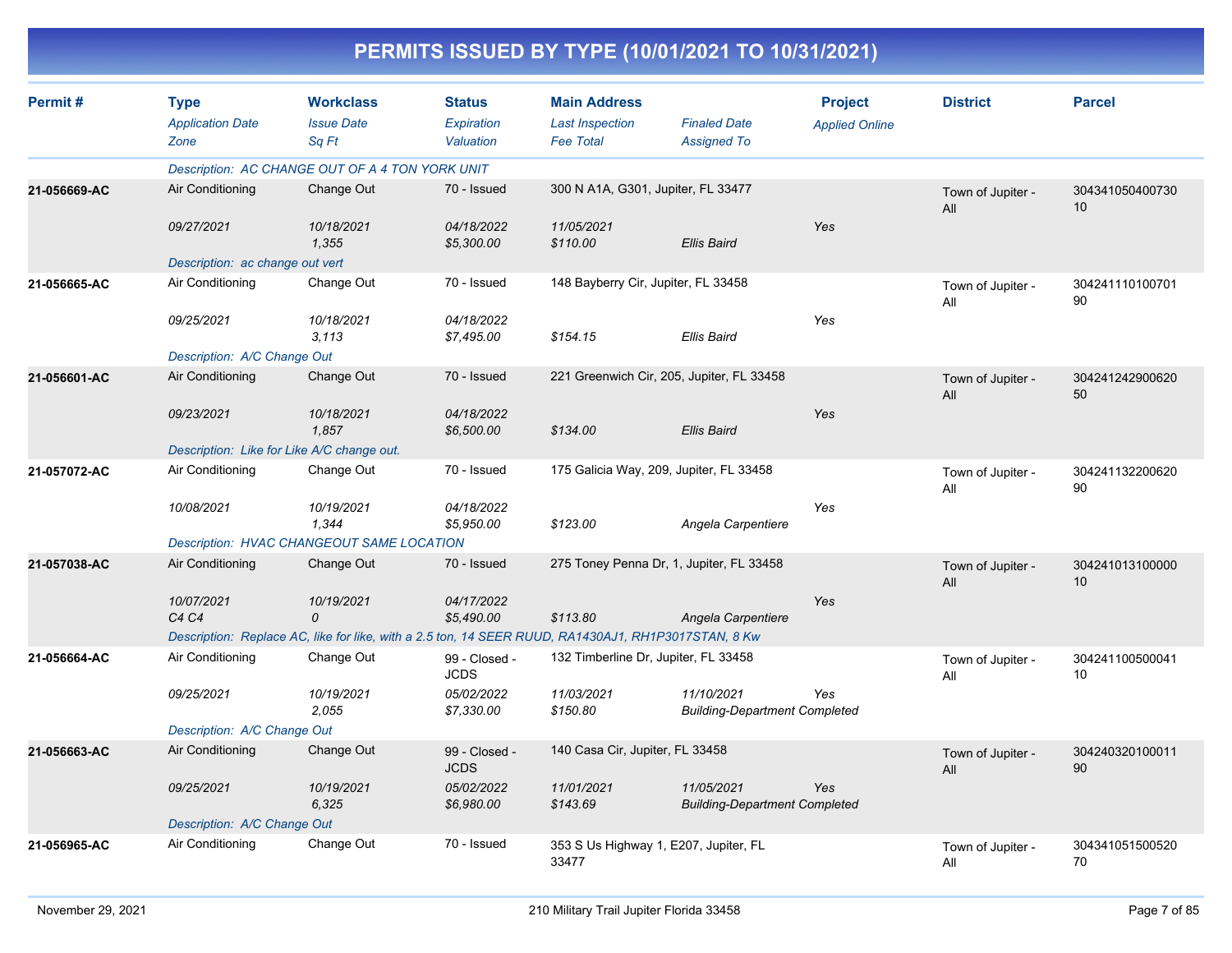| Permit#      | <b>Type</b><br><b>Application Date</b><br>Zone | <b>Workclass</b><br><b>Issue Date</b><br>Sq Ft                                | <b>Status</b><br><b>Expiration</b><br>Valuation          | <b>Main Address</b><br><b>Last Inspection</b><br><b>Fee Total</b> | <b>Finaled Date</b><br><b>Assigned To</b>          | <b>Project</b><br><b>Applied Online</b> | <b>District</b>          | <b>Parcel</b>         |
|--------------|------------------------------------------------|-------------------------------------------------------------------------------|----------------------------------------------------------|-------------------------------------------------------------------|----------------------------------------------------|-----------------------------------------|--------------------------|-----------------------|
|              | 10/06/2021<br>R3 R3                            | 10/19/2021<br>$\mathbf{1}$<br>Description: Replace AC with like system. 2 ton | 04/18/2022<br>\$4,862.00                                 | \$101.24                                                          | Angela Carpentiere                                 | Yes                                     |                          |                       |
| 21-056296-AC | Air Conditioning<br>09/12/2021                 | Change Out<br>10/19/2021<br>1,500                                             | 99 - Closed -<br><b>JCDS</b><br>05/04/2022<br>\$6,500.00 | 206 Longshore Dr, Jupiter, FL 33458<br>11/05/2021<br>\$134.00     | 11/09/2021<br><b>Building-Department Completed</b> | Yes                                     | Town of Jupiter -<br>All | 304240271200003<br>30 |
|              | Description: change out 2.5 ton                |                                                                               |                                                          |                                                                   |                                                    |                                         |                          |                       |
| 21-056584-AC | Air Conditioning                               | Change Out                                                                    | 99 - Closed -<br><b>JCDS</b>                             | 206 Longshore Dr, Jupiter, FL 33458                               |                                                    |                                         | Town of Jupiter -<br>All | 304240271200003<br>30 |
|              | 09/23/2021                                     | 10/19/2021<br>1,200                                                           | 05/04/2022<br>\$3,200.00                                 | 11/05/2021<br>\$79.00                                             | 11/09/2021<br><b>Building-Department Completed</b> | Yes                                     |                          |                       |
|              | Description: 2.5 ton exact change out 8kw      |                                                                               |                                                          |                                                                   |                                                    |                                         |                          |                       |
| 21-056974-AC | Air Conditioning                               | Change Out                                                                    | 70 - Issued                                              | 702 Ocean Dunes Cir, Jupiter, FL 33477                            |                                                    |                                         | Town of Jupiter -<br>All | 304341200502100<br>60 |
|              | 10/06/2021<br>R <sub>2</sub> R <sub>2</sub>    | 10/19/2021<br>1,408                                                           | 04/18/2022<br>\$5,250.00                                 | \$109.00                                                          | <b>Ellis Baird</b>                                 | Yes                                     |                          |                       |
|              |                                                | Description: AC CHANGEOUT (NO DUCTWORK)                                       |                                                          |                                                                   |                                                    |                                         |                          |                       |
| 21-057043-AC | Air Conditioning                               | Change Out                                                                    | 70 - Issued                                              | 6532 Chasewood Dr, D, Jupiter, FL 33458                           |                                                    |                                         | Town of Jupiter -<br>All | 304241031400000<br>14 |
|              | 10/08/2021<br><b>R3 R3</b>                     | 10/19/2021<br>1,007                                                           | 04/18/2022<br>\$6,265.00                                 | \$129.30                                                          | <b>Ellis Baird</b>                                 | Yes                                     |                          |                       |
|              | Description: AC change out vertical            |                                                                               |                                                          |                                                                   |                                                    |                                         |                          |                       |
| 21-057045-AC | Air Conditioning                               | Change Out                                                                    | 70 - Issued                                              | 19112 Shoreward Ct, Jupiter, FL 33458                             |                                                    |                                         | Town of Jupiter -<br>All | 304240270900058<br>90 |
|              | 10/08/2021                                     | 10/19/2021<br>3,161                                                           | 04/18/2022<br>\$7,495.00                                 | \$154.15                                                          | <b>Ellis Baird</b>                                 | Yes                                     |                          |                       |
|              |                                                | Description: HVAC CHANGEOUT SAME LOCATION                                     |                                                          |                                                                   |                                                    |                                         |                          |                       |
| 21-057049-AC | Air Conditioning                               | Change Out                                                                    | 99 - Closed -<br><b>JCDS</b>                             | 179 Moccasin Trl N, Jupiter, FL 33458                             |                                                    |                                         | Town of Jupiter -<br>All | 304241102000005<br>60 |
|              | 10/08/2021                                     | 10/19/2021<br>1,730                                                           | 05/09/2022<br>\$17,000.00                                | 11/10/2021<br>\$348.50                                            | 11/12/2021<br><b>Building-Department Completed</b> | Yes                                     |                          |                       |
|              | Description: A/C CHANGE OUT                    |                                                                               |                                                          |                                                                   |                                                    |                                         |                          |                       |
| 21-057030-AC | Air Conditioning                               | Change Out                                                                    | 70 - Issued                                              | 462 Mariner Dr, Jupiter, FL 33477                                 |                                                    |                                         | Town of Jupiter -<br>All | 304341170300059<br>80 |
|              | 10/07/2021                                     | 10/20/2021<br>800                                                             | 04/18/2022<br>\$4,879.00                                 | \$101.58                                                          | Angela Carpentiere                                 | Yes                                     |                          |                       |
|              |                                                | Description: REPLACE 1.5 TON AC SYSTEM                                        |                                                          |                                                                   |                                                    |                                         |                          |                       |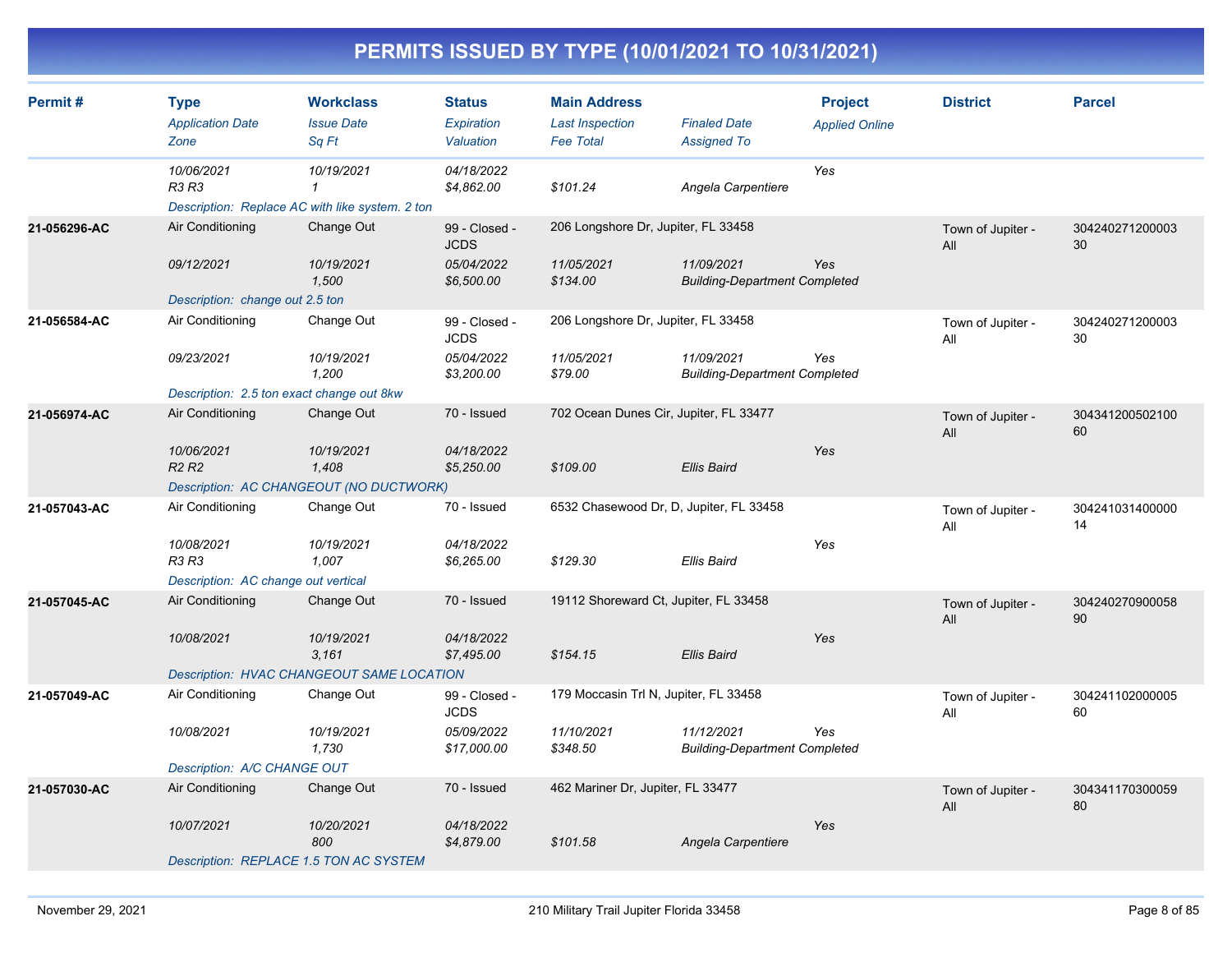| Permit#      | <b>Type</b><br><b>Application Date</b><br>Zone | <b>Workclass</b><br><b>Issue Date</b><br>Sq Ft | <b>Status</b><br>Expiration<br>Valuation | <b>Main Address</b><br><b>Last Inspection</b><br><b>Fee Total</b> | <b>Finaled Date</b><br><b>Assigned To</b>          | <b>Project</b><br><b>Applied Online</b> | <b>District</b>          | <b>Parcel</b>         |
|--------------|------------------------------------------------|------------------------------------------------|------------------------------------------|-------------------------------------------------------------------|----------------------------------------------------|-----------------------------------------|--------------------------|-----------------------|
| 21-057067-AC | Air Conditioning                               | Change Out                                     | 70 - Issued                              | 6230 W Indiantown Rd, 5, Jupiter, FL<br>33458                     |                                                    |                                         | Town of Jupiter -<br>All | 304241030500000<br>30 |
|              | 10/08/2021                                     | 10/20/2021<br>$\mathbf{1}$                     | 04/18/2022<br>\$7,875.00                 | 11/05/2021<br>\$161.86                                            | <b>Ellis Baird</b>                                 | Yes                                     |                          |                       |
|              |                                                | Description: EXACT CHANGE OUT AC 2 TON         |                                          |                                                                   |                                                    |                                         |                          |                       |
| 21-057069-AC | Air Conditioning                               | Change Out                                     | 99 - Closed -<br><b>JCDS</b>             | 760 Bella Vista Ct S, Jupiter, FL 33477                           |                                                    |                                         | Town of Jupiter -<br>All | 304341051800003<br>66 |
|              | 10/08/2021<br>R3 R3                            | 10/20/2021<br>1,640                            | 05/16/2022<br>\$10,775.00                | 11/16/2021<br>\$220.89                                            | 11/17/2021<br><b>Building-Department Completed</b> | Yes                                     |                          |                       |
|              | Description: Ac change out vertical            |                                                |                                          |                                                                   |                                                    |                                         |                          |                       |
| 21-057029-AC | Air Conditioning                               | Change Out                                     | 99 - Closed -<br><b>JCDS</b>             | 301 Hardwood Pt, Jupiter, FL 33458                                |                                                    |                                         | Town of Jupiter -<br>All | 304241150200060<br>50 |
|              | 10/07/2021<br>R1 R1                            | 10/20/2021<br>1,559                            | 05/02/2022<br>\$5,927.00                 | 11/02/2021<br>\$122.54                                            | 11/08/2021<br><b>Building-Department Completed</b> | Yes                                     |                          |                       |
|              | Description: AC change out vertical            |                                                |                                          |                                                                   |                                                    |                                         |                          |                       |
| 21-057070-AC | Air Conditioning                               | Change Out                                     | 70 - Issued                              | 1801 S Us Highway 1, 20A, Jupiter, FL<br>33477                    |                                                    |                                         | Town of Jupiter -<br>All | 304341081600002<br>01 |
|              | 10/08/2021                                     | 10/20/2021<br>1,100                            | 04/18/2022<br>\$6,695.00                 | \$137.91                                                          | <b>Ellis Baird</b>                                 | Yes                                     |                          |                       |
|              | Description: A/C Change Out                    |                                                |                                          |                                                                   |                                                    |                                         |                          |                       |
| 21-057084-AC | Air Conditioning                               | Change Out                                     | 70 - Issued                              | 401 Ocean Bluffs Blvd, 304, Jupiter, FL<br>33477                  |                                                    |                                         | Town of Jupiter -<br>All | 304341160300430<br>40 |
|              | 10/11/2021                                     | 10/20/2021<br>1,385                            | 04/18/2022<br>\$5,875.00                 | \$121.50                                                          | Angela Carpentiere                                 | Yes                                     |                          |                       |
|              |                                                | Description: HVAC CHANGEOUT SAME LOCATION      |                                          |                                                                   |                                                    |                                         |                          |                       |
| 21-057081-AC | Air Conditioning                               | Change Out                                     | 70 - Issued                              |                                                                   | 1605 S Us Hwy 1, B201, Jupiter, FL 33477           |                                         | Town of Jupiter -<br>All |                       |
|              | 10/11/2021                                     | 10/20/2021<br>1,183                            | 04/18/2022<br>\$6,116.00                 | \$126.32                                                          | Angela Carpentiere                                 | Yes                                     |                          |                       |
|              | Description: Ac change out vertical            |                                                |                                          |                                                                   |                                                    |                                         |                          |                       |
| 21-057080-AC | Air Conditioning                               | Change Out                                     | 70 - Issued                              | 252 Clocktower Dr, Jupiter, FL 33458                              |                                                    |                                         | Town of Jupiter -<br>All | 304241014100001<br>30 |
|              | 10/11/2021                                     | 10/20/2021<br>2,872                            | 04/18/2022<br>\$9,500.00                 | 11/23/2021<br>\$194.85                                            | Angela Carpentiere                                 | Yes                                     |                          |                       |
|              | Description: A/C CHANGE-OUT                    |                                                |                                          |                                                                   |                                                    |                                         |                          |                       |
| 21-057071-AC | Air Conditioning                               | Change Out                                     | 70 - Issued                              | 127 Behring Way, Jupiter, FL 33458                                |                                                    |                                         | Town of Jupiter -<br>All | 304240330500009<br>00 |
|              | 10/08/2021                                     | 10/20/2021<br>3,114                            | 04/18/2022<br>\$6,995.00                 | \$144.00                                                          | <b>Ellis Baird</b>                                 | Yes                                     |                          |                       |
|              |                                                |                                                |                                          |                                                                   |                                                    |                                         |                          |                       |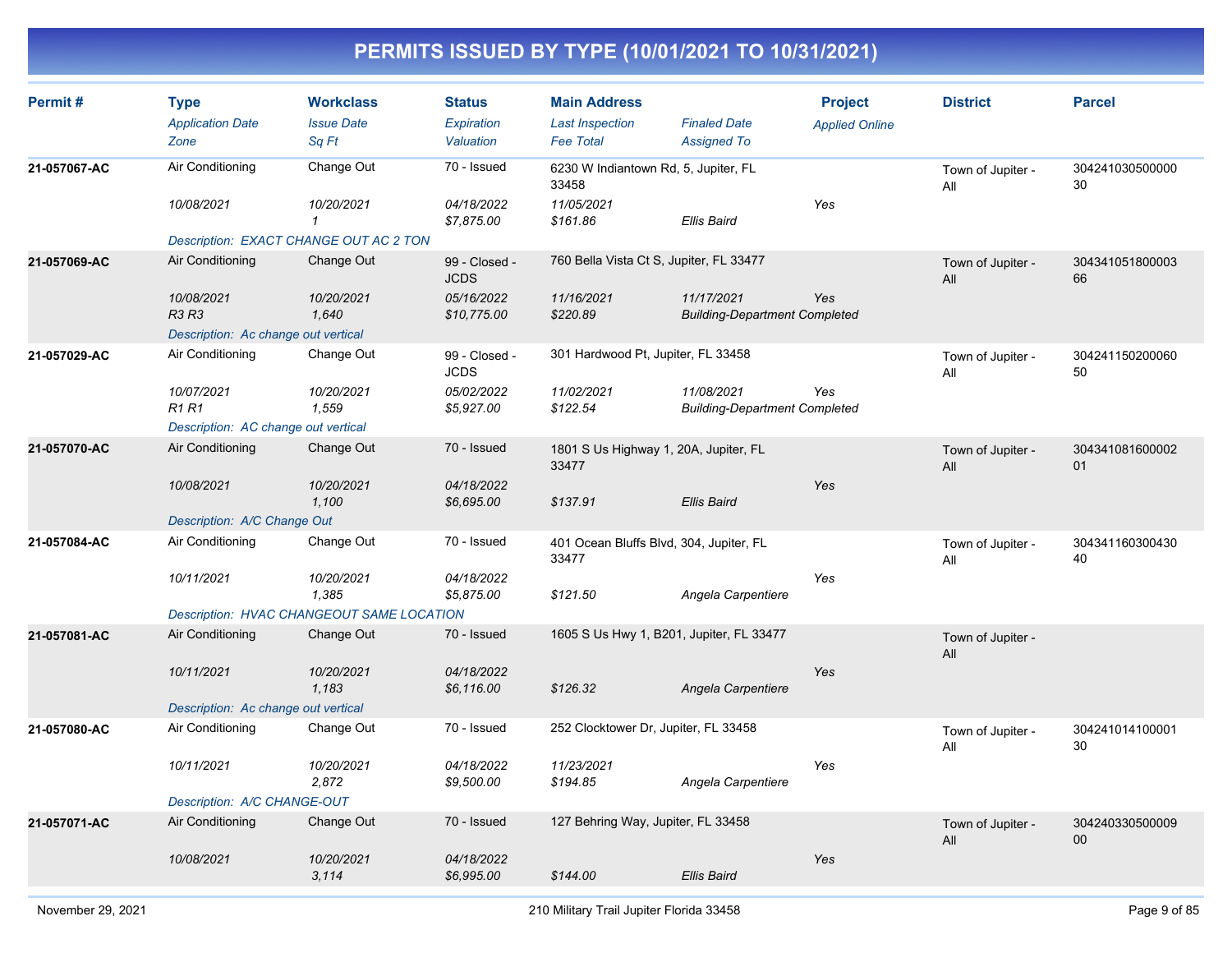| Permit#      | <b>Type</b><br><b>Application Date</b><br>Zone | <b>Workclass</b><br><b>Issue Date</b><br>Sq Ft                | <b>Status</b><br>Expiration<br>Valuation | <b>Main Address</b><br><b>Last Inspection</b><br><b>Fee Total</b> | <b>Finaled Date</b><br><b>Assigned To</b>          | <b>Project</b><br><b>Applied Online</b> | <b>District</b>          | <b>Parcel</b>         |
|--------------|------------------------------------------------|---------------------------------------------------------------|------------------------------------------|-------------------------------------------------------------------|----------------------------------------------------|-----------------------------------------|--------------------------|-----------------------|
|              | Description: A/C Change Out                    |                                                               |                                          |                                                                   |                                                    |                                         |                          |                       |
| 21-057035-AC | Air Conditioning                               | Change Out                                                    | 99 - Closed -<br><b>JCDS</b>             |                                                                   | 150 S Us Highway 1, Jupiter, FL 33477              |                                         | Town of Jupiter -<br>All | 304341065100100<br>10 |
|              | 10/07/2021                                     | 10/20/2021<br>1,200                                           | 05/17/2022<br>\$4,387.00                 | 11/18/2021<br>\$91.74                                             | 11/19/2021<br><b>Building-Department Completed</b> | Yes                                     |                          |                       |
|              |                                                | Description: REPLACE 5 TON AC SYSTEM                          |                                          |                                                                   |                                                    |                                         |                          |                       |
| 21-057033-AC | Air Conditioning                               | Change Out                                                    | 70 - Issued                              | 312 Ridge Rd, Jupiter, FL 33477                                   |                                                    |                                         | Town of Jupiter -<br>All | 304341160200051<br>70 |
|              | 10/07/2021                                     | 10/20/2021<br>2,528                                           | 04/18/2022<br>\$6,250.00                 | \$129.00                                                          | Angela Carpentiere                                 | Yes                                     |                          |                       |
|              | Description: A/C CHANGE OUT                    |                                                               |                                          |                                                                   |                                                    |                                         |                          |                       |
| 21-057073-AC | Air Conditioning                               | Change Out                                                    | 70 - Issued                              | 265 Brier Cir, Jupiter, FL 33458                                  |                                                    |                                         | Town of Jupiter -<br>All | 304241103400007<br>20 |
|              | 10/08/2021                                     | 10/20/2021<br>1,966                                           | 04/18/2022<br>\$5,958.00                 | \$123.16                                                          | Angela Carpentiere                                 | Yes                                     |                          |                       |
|              | Description: A/C Change Out                    |                                                               |                                          |                                                                   |                                                    |                                         |                          |                       |
| 21-057175-AC | Air Conditioning                               | Change Out                                                    | 70 - Issued                              | 6111 Ungerer St, Jupiter, FL 33458                                |                                                    |                                         | Town of Jupiter -<br>All | 304241150101201<br>80 |
|              | 10/13/2021<br><b>R1 R1</b>                     | 10/21/2021<br>$\mathbf{1}$                                    | 04/19/2022<br>\$3,312.00                 | \$79.00                                                           | Angela Carpentiere                                 | Yes                                     |                          |                       |
|              |                                                | Description: exact replacement of Rheem 3 ton condensing unit |                                          |                                                                   |                                                    |                                         |                          |                       |
| 21-057198-AC | Air Conditioning                               | Change Out                                                    | 70 - Issued                              | 33477                                                             | 353 S Us Highway 1, C109, Jupiter, FL              |                                         | Town of Jupiter -<br>All | 304341051500310<br>90 |
|              | 10/13/2021<br>R3 R3                            | 10/21/2021<br>1.056                                           | 04/19/2022<br>\$5,640.00                 | \$116.80                                                          | Angela Carpentiere                                 | Yes                                     |                          |                       |
|              | Description: AC change out vertical            |                                                               |                                          |                                                                   |                                                    |                                         |                          |                       |
| 21-057212-AC | Air Conditioning                               | Change Out                                                    | 99 - Closed -<br><b>JCDS</b>             | 508 Pelican Ln N, Jupiter, FL 33458                               |                                                    |                                         | Town of Jupiter -<br>All | 304241150200033<br>80 |
|              | 10/14/2021<br><b>R1R1</b>                      | 10/22/2021<br>1,290                                           | 05/03/2022<br>\$6,234.00                 | 11/04/2021<br>\$128.68                                            | 11/10/2021<br><b>Building-Department Completed</b> | Yes                                     |                          |                       |
|              | Description: Ac change out vertical            |                                                               |                                          |                                                                   |                                                    |                                         |                          |                       |
| 21-057108-AC | Air Conditioning                               | Change Out                                                    | 70 - Issued                              | 2923 29Th Ct, Jupiter, FL 33477                                   |                                                    |                                         | Town of Jupiter -<br>All | 304341170212500<br>20 |
|              | 10/11/2021                                     | 10/22/2021<br>1,236                                           | 04/20/2022<br>\$6,035.00                 | \$124.70                                                          | <b>Ellis Baird</b>                                 | Yes                                     |                          |                       |
|              |                                                | Description: HVAC CHANGEOUT SAME LOCATION                     |                                          |                                                                   |                                                    |                                         |                          |                       |
| 21-056978-AC | Air Conditioning                               | Change Out                                                    | 70 - Issued                              |                                                                   | 231 Commodore Dr, Jupiter, FL 33477                |                                         | Town of Jupiter -<br>All | 304341070900011<br>10 |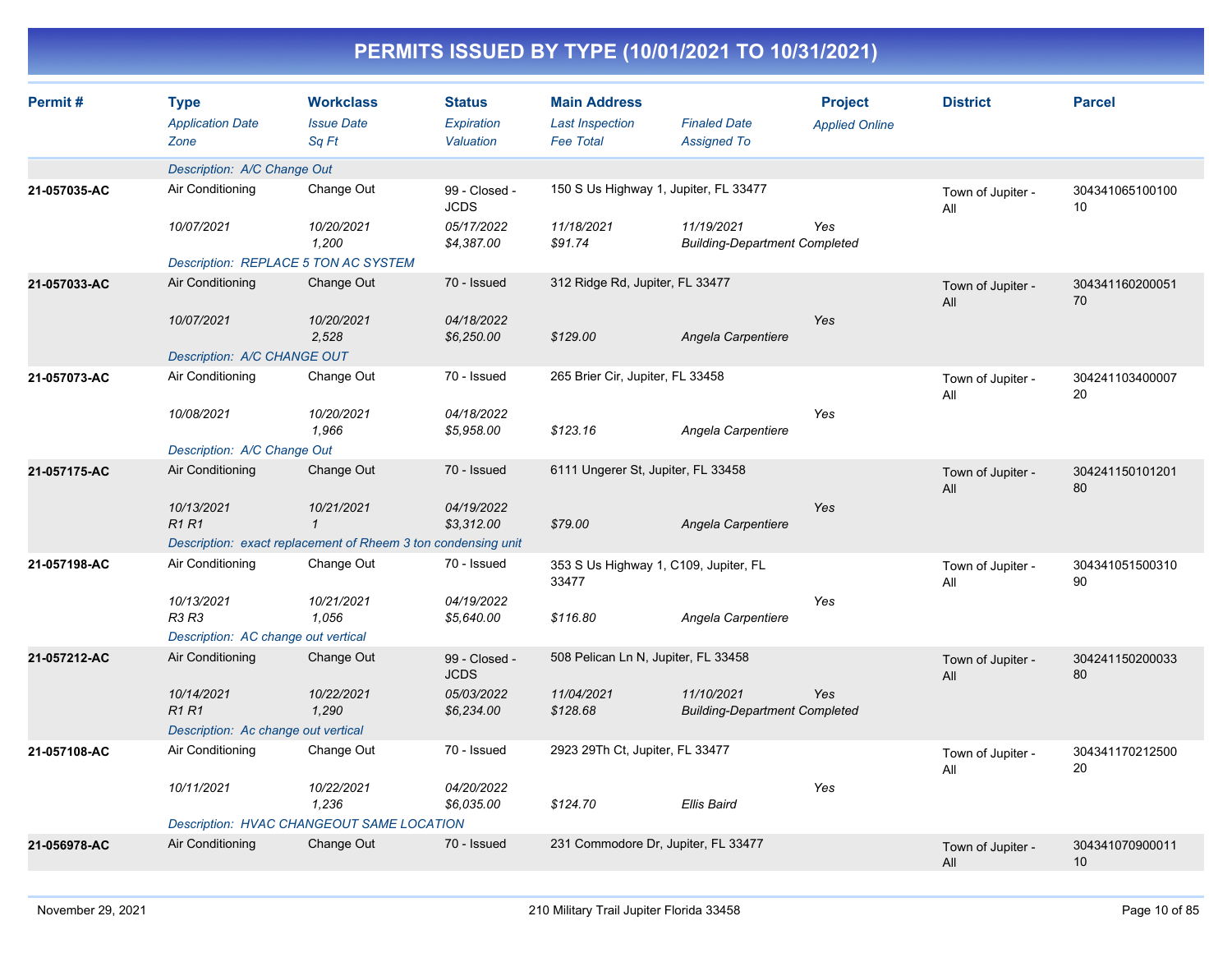|              |                                                                                                                                                                 |                                                |                                          | PERMITS ISSUED BY TYPE (10/01/2021 TO 10/31/2021)                 |                                           |                                         |                          |                       |
|--------------|-----------------------------------------------------------------------------------------------------------------------------------------------------------------|------------------------------------------------|------------------------------------------|-------------------------------------------------------------------|-------------------------------------------|-----------------------------------------|--------------------------|-----------------------|
| Permit #     | <b>Type</b><br><b>Application Date</b><br>Zone                                                                                                                  | <b>Workclass</b><br><b>Issue Date</b><br>Sq Ft | <b>Status</b><br>Expiration<br>Valuation | <b>Main Address</b><br><b>Last Inspection</b><br><b>Fee Total</b> | <b>Finaled Date</b><br><b>Assigned To</b> | <b>Project</b><br><b>Applied Online</b> | <b>District</b>          | <b>Parcel</b>         |
|              | 10/06/2021<br><b>R1 R1</b><br>Description: (2) LIKE FOR LIKE AC SYSTEM CHANGE OUT - 5-TON 14.5-SEER LENNOX AHRI #10259432, 3 TON 16-SEER LENNOX AHRI #204289057 | 10/22/2021<br>$\mathbf{1}$                     | 04/20/2022<br>\$16,147.00                | \$331.01                                                          | <b>Ellis Baird</b>                        | Yes                                     |                          |                       |
| 21-056979-AC | Air Conditioning<br>10/06/2021<br><b>R1 R1</b><br>Description: LIKE FOR LIKE AC SYSTEM CHANGE OUT LENNOX 2 TON 16-SEER AHRI CERT #10259435                      | Change Out<br>10/22/2021<br>$\mathbf 1$        | 70 - Issued<br>04/20/2022<br>\$5,328.00  | 434 Via Del Orso, Jupiter, FL 33477<br>\$110.56                   | Ellis Baird                               | Yes                                     | Town of Jupiter -<br>All | 304341190600000<br>80 |
| 21-057138-AC | Air Conditioning<br>10/12/2021<br>Description: A/C CHANGE-OUT                                                                                                   | Change Out<br>10/22/2021<br>2,532              | 70 - Issued<br>04/20/2022<br>\$21,800.00 | 506 Ocean Dunes Cir, Jupiter, FL 33477<br>\$446.90                | <b>Ellis Baird</b>                        | Yes                                     | Town of Jupiter -<br>All | 304341200501200<br>52 |
| 21-057115-AC | Air Conditioning<br>10/11/2021<br>R3 R3<br>Description: Ac change out horizontal                                                                                | Change Out<br>10/22/2021<br>950                | 70 - Issued<br>04/20/2022<br>\$4,290.00  | 115 7Th St, 4, Jupiter, FL 33458<br>\$89.80                       | <b>Ellis Baird</b>                        | Yes                                     | Town of Jupiter -<br>All | 304241010302101<br>20 |
| 21-057109-AC | Air Conditioning<br>10/11/2021<br>Description: A/C CHANGE-OUT                                                                                                   | Change Out<br>10/22/2021<br>1,771              | 70 - Issued<br>04/20/2022<br>\$8,534.00  | 119 Adobe Cir, Jupiter, FL 33458<br>\$175.24                      | <b>Ellis Baird</b>                        | Yes                                     | Town of Jupiter -<br>All | 304241102700010<br>70 |
| 21-057026-AC | Air Conditioning<br>10/07/2021<br><b>MXD MXD</b><br>Description: Ac change out vertical                                                                         | Change Out<br>10/22/2021<br>1,741              | 70 - Issued<br>04/20/2022<br>\$7,251.00  | 156 Aragon Way, 105, Jupiter, FL 33458<br>\$149.20                | <b>Ellis Baird</b>                        | Yes                                     | Town of Jupiter -<br>All | 304241132200810<br>50 |
| 21-056987-AC | Air Conditioning<br>10/06/2021<br>Description: REPLACE EXISTING HEAT PUMP MINI SPLIT SYSTEM                                                                     | Change Out<br>10/22/2021<br>700                | 70 - Issued<br>04/20/2022<br>\$3,935.00  | 106 Albacore Ln, Jupiter, FL 33477<br>\$82.70                     | <b>Ellis Baird</b>                        | Yes                                     | Town of Jupiter -<br>All | 304341080500301<br>40 |
| 21-056995-AC | Air Conditioning<br>10/06/2021<br>$R1-A R1-A$<br>Description: 3 ac change out (1) 4 ton (2) 1.5 ton                                                             | Change Out<br>10/22/2021<br>2,759              | 70 - Issued<br>04/20/2022<br>\$22,613.00 | 18870 Painted Leaf Ct, Jupiter, FL 33458<br>\$463.56              | <b>Ellis Baird</b>                        | Yes                                     | Town of Jupiter -<br>All | 304240271000050<br>10 |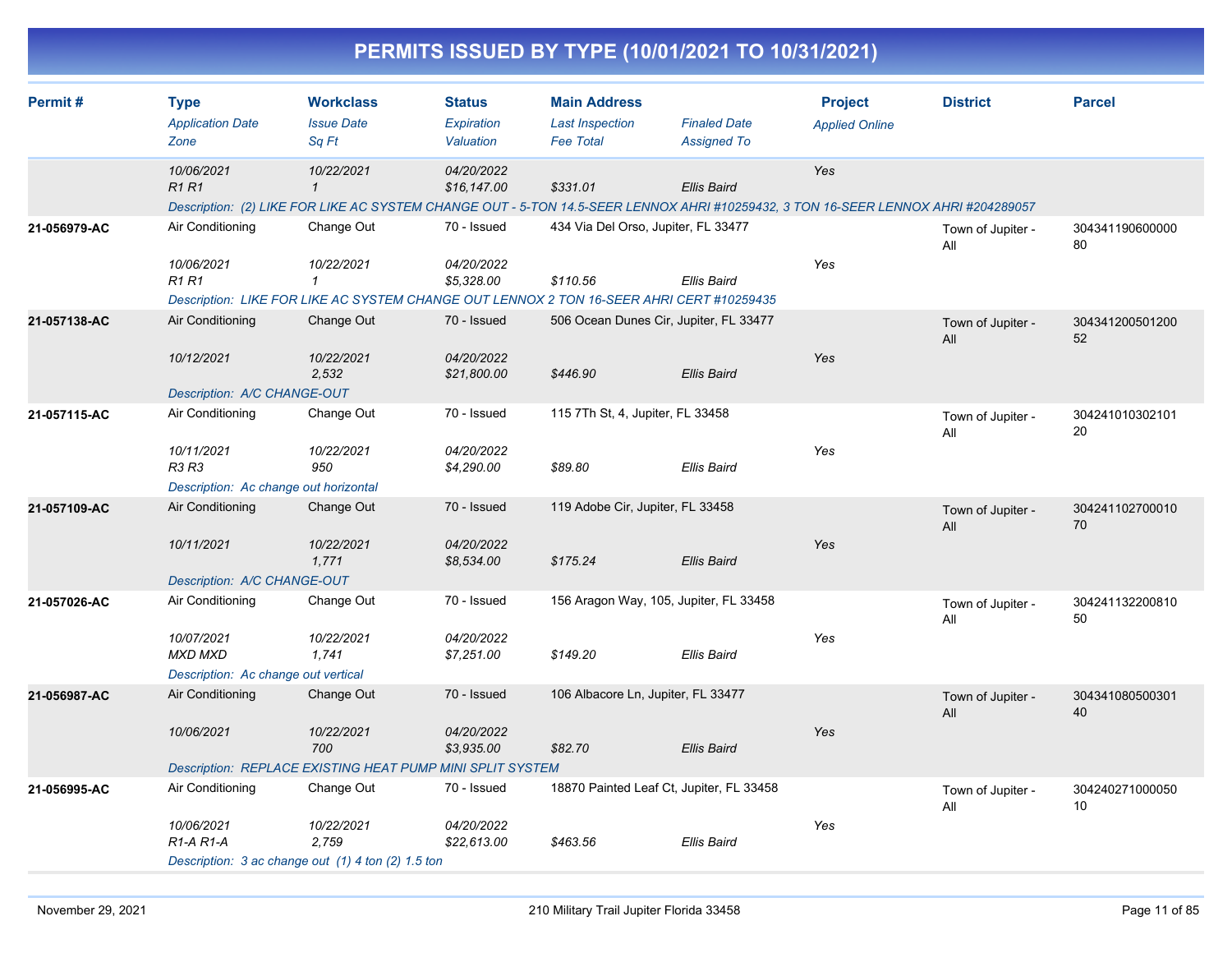| Permit#       | <b>Type</b><br><b>Application Date</b><br>Zone                                  | <b>Workclass</b><br><b>Issue Date</b><br>Sq Ft                                | <b>Status</b><br>Expiration<br>Valuation | <b>Main Address</b><br><b>Last Inspection</b><br><b>Fee Total</b> | <b>Finaled Date</b><br><b>Assigned To</b>          | <b>Project</b><br><b>Applied Online</b> | <b>District</b>          | <b>Parcel</b>         |
|---------------|---------------------------------------------------------------------------------|-------------------------------------------------------------------------------|------------------------------------------|-------------------------------------------------------------------|----------------------------------------------------|-----------------------------------------|--------------------------|-----------------------|
| 21-056999-AC  | Air Conditioning                                                                | Change Out                                                                    | 70 - Issued                              | 422 River Edge Rd, Jupiter, FL 33477                              |                                                    |                                         | Town of Jupiter -<br>All | 304341170200012<br>93 |
|               | 10/06/2021<br>R <sub>2</sub> R <sub>2</sub><br>Description: Exact AC Change Out | 10/22/2021<br>1.600                                                           | 04/20/2022<br>\$4,500.00                 | \$94.00                                                           | <b>Ellis Baird</b>                                 | Yes                                     |                          |                       |
| 21-057217-AC  | Air Conditioning                                                                | Change Out                                                                    | 99 - Closed -<br><b>JCDS</b>             | 6088 Garrett St, Jupiter, FL 33458                                |                                                    |                                         | Town of Jupiter -<br>All | 304241150100600<br>70 |
|               | 10/14/2021                                                                      | 10/22/2021<br>1,490                                                           | 04/25/2022<br>\$5,950.00                 | 10/26/2021<br>\$123.00                                            | 11/04/2021<br><b>Building-Department Completed</b> | Yes                                     |                          |                       |
|               | Description: AC change out                                                      |                                                                               |                                          |                                                                   |                                                    |                                         |                          |                       |
| 21-057018-AC  | Air Conditioning                                                                | Change Out                                                                    | 70 - Issued                              | 1201 Seafarer Cir, 203, Jupiter, FL 33477                         |                                                    |                                         | Town of Jupiter -<br>All | 304341201101220<br>30 |
|               | 10/07/2021                                                                      | 10/22/2021<br>1,385                                                           | 04/20/2022<br>\$3,250.00                 | \$79.00                                                           | <b>Ellis Baird</b>                                 | Yes                                     |                          |                       |
|               |                                                                                 | <b>Description: HVAC CHANGE OUT LIKE FOR LIKE</b>                             |                                          |                                                                   |                                                    |                                         |                          |                       |
| 21-057062-AC  | Air Conditioning                                                                | Change Out                                                                    | 70 - Issued                              | 6129 Hollywood St, Jupiter, FL 33458                              |                                                    |                                         | Town of Jupiter -<br>All | 304241150807201<br>50 |
|               | 10/08/2021<br><b>R1 R1</b>                                                      | 10/22/2021<br>$\mathbf{1}$                                                    | 04/20/2022<br>\$6,800.00                 | \$140.04                                                          | <b>Ellis Baird</b>                                 | Yes                                     |                          |                       |
|               |                                                                                 | Description: replace 5 ton Goodman with an American Standard 5 ton 14.5 seer. |                                          |                                                                   |                                                    |                                         |                          |                       |
| 21-057383-AC  | Air Conditioning                                                                | Change Out                                                                    | 70 - Issued                              | 224 River Park Dr, Jupiter, FL 33477                              |                                                    |                                         | Town of Jupiter -<br>All | 304341170200011<br>63 |
|               | 10/19/2021                                                                      | 10/25/2021<br>1,900                                                           | 04/25/2022<br>\$5,000.00                 | \$104.00                                                          | <b>Ellis Baird</b>                                 | Yes                                     |                          |                       |
|               | Description: Exact AC Change Out                                                |                                                                               |                                          |                                                                   |                                                    |                                         |                          |                       |
| 21-057324-AC  | Air Conditioning                                                                | Change Out                                                                    | 70 - Issued                              | 6226 Lauderdale St, Jupiter, FL 33458                             |                                                    |                                         | Town of Jupiter -<br>All | 304241150806600<br>60 |
|               | 10/18/2021                                                                      | 10/25/2021<br>$\mathcal I$                                                    | 04/25/2022<br>\$7,338.00                 | \$150.96                                                          | <b>Ellis Baird</b>                                 | Yes                                     |                          |                       |
|               | Description: A/C CHANGE OUT                                                     |                                                                               |                                          |                                                                   |                                                    |                                         |                          |                       |
| 21-057235-AC* | Air Conditioning                                                                | Change Out                                                                    | 70 - Issued                              | 350 Maplewood Dr, Jupiter, FL 33458                               |                                                    |                                         | Town of Jupiter -<br>All | 304241022600300<br>20 |
|               | 10/14/2021                                                                      | 10/25/2021<br>8,000                                                           | 04/25/2022<br>\$36,800.00                | \$754.40                                                          | Debbie Rogers                                      | Yes                                     |                          |                       |
|               |                                                                                 | Description: HVAC CHANGE OUT TWO 12.5 TON UNITS                               |                                          |                                                                   |                                                    |                                         |                          |                       |
| 21-057462-AC  | Air Conditioning                                                                | Change Out                                                                    | 99 - Closed -<br><b>JCDS</b>             | 312 Timberwalk Trl, Jupiter, FL 33458                             |                                                    |                                         | Town of Jupiter -<br>All | 304241032601400<br>30 |
|               | 10/22/2021                                                                      | 10/25/2021<br>1,488                                                           | 05/16/2022<br>\$8,676.00                 | 11/15/2021<br>\$178.12                                            | 11/16/2021<br><b>Building-Department Completed</b> | Yes                                     |                          |                       |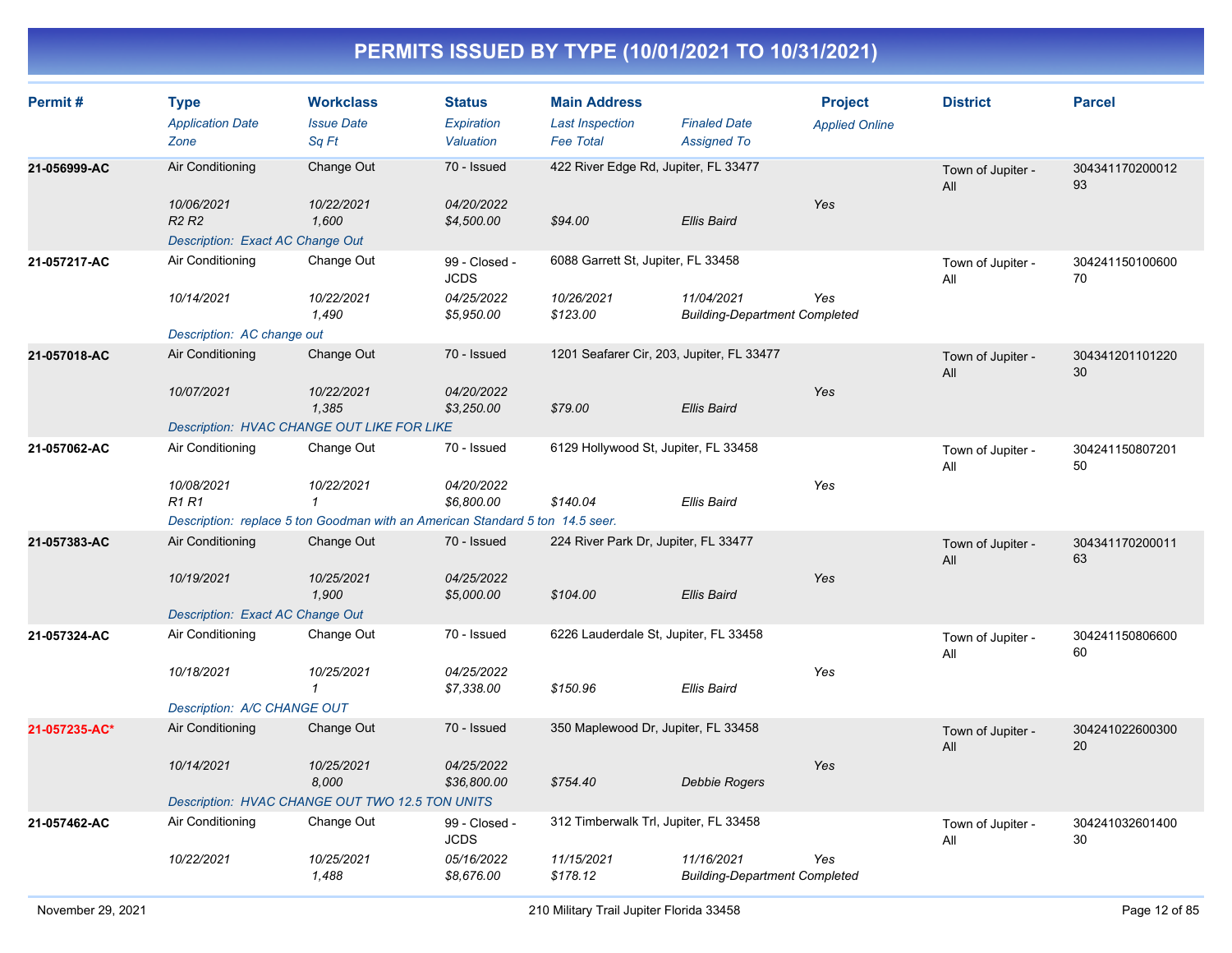| Permit#       | <b>Type</b><br><b>Application Date</b><br>Zone              | <b>Workclass</b><br><b>Issue Date</b><br>Sq Ft                  | <b>Status</b><br><b>Expiration</b><br>Valuation | <b>Main Address</b><br><b>Last Inspection</b><br><b>Fee Total</b> | <b>Finaled Date</b><br><b>Assigned To</b>          | <b>Project</b><br><b>Applied Online</b> | <b>District</b>          | <b>Parcel</b>         |
|---------------|-------------------------------------------------------------|-----------------------------------------------------------------|-------------------------------------------------|-------------------------------------------------------------------|----------------------------------------------------|-----------------------------------------|--------------------------|-----------------------|
|               | Description: A/C Change Out                                 |                                                                 |                                                 |                                                                   |                                                    |                                         |                          |                       |
| 21-057336-AC  | Air Conditioning                                            | Change Out                                                      | 70 - Issued                                     | 401 Ocean Bluffs Blvd, 506, Jupiter, FL<br>33477                  |                                                    |                                         | Town of Jupiter -<br>All | 304341160300450<br>60 |
|               | 10/18/2021<br><b>R3 R3</b>                                  | 10/25/2021<br>$\mathbf{\mathbf{1}}$                             | 04/25/2022<br>\$7,447.00                        | \$153.17                                                          | <b>Ellis Baird</b>                                 | Yes                                     |                          |                       |
|               | $CU = ML14XC1-041$<br>$AHU = CBA25UH048$<br>AHRI #202540555 | Description: LIKE FOR LIKE AC CHANGE OUT 3.5-TON 16-SEER LENNOX |                                                 |                                                                   |                                                    |                                         |                          |                       |
| 21-057337-AC  | Air Conditioning                                            | Change Out                                                      | 70 - Issued                                     | 717 S Us Highway 1, 609, Jupiter, FL<br>33477                     |                                                    |                                         | Town of Jupiter -<br>All | 304341050500060<br>90 |
|               | 10/18/2021<br>R3 R3                                         | 10/25/2021<br>$\mathbf 1$                                       | 04/25/2022<br>\$5,283.00                        | \$109.66                                                          | Ellis Baird                                        | Yes                                     |                          |                       |
|               | $CU = 116BNA030000$<br>$AHU = RMA4X3000AL$                  | Description: LIKE FOR LIKE AC REPLACE 2.5 TON BRYANT 16-SEER    |                                                 |                                                                   |                                                    |                                         |                          |                       |
| 21-057260-AC  | Air Conditioning                                            | Change Out                                                      | 99 - Closed -<br><b>JCDS</b>                    | 6298 Launch Club Cir, Jupiter, FL 33458                           |                                                    |                                         | Town of Jupiter -<br>All | 304240340600011<br>90 |
|               | 10/15/2021<br>R <sub>1</sub> -A <sub>R1</sub> -A            | 10/25/2021<br>1,988                                             | 05/04/2022<br>\$5,450.00                        | 11/05/2021<br>\$113.00                                            | 11/08/2021<br><b>Building-Department Completed</b> | Yes                                     |                          |                       |
|               | Description: ac change out vert                             |                                                                 |                                                 |                                                                   |                                                    |                                         |                          |                       |
| 21-057412-AC  | Air Conditioning                                            | Change Out                                                      | 99 - Closed -<br><b>JCDS</b>                    | 429 Caravelle Dr, Jupiter, FL 33458                               |                                                    |                                         | Town of Jupiter -<br>All | 304241140700039<br>10 |
|               | 10/20/2021                                                  | 10/25/2021<br>3.330                                             | 05/09/2022<br>\$15,635.00                       | 11/09/2021<br>\$320.52                                            | 11/10/2021<br><b>Building-Department Completed</b> | Yes                                     |                          |                       |
|               |                                                             | Description: A/C CHANGE OUT - 2 SPLIT SYSTEMS                   |                                                 |                                                                   |                                                    |                                         |                          |                       |
| 21-057305-AC  | Air Conditioning                                            | Change Out                                                      | 70 - Issued                                     | 353 S Us Highway 1, A109, Jupiter, FL<br>33477                    |                                                    |                                         | Town of Jupiter -<br>All | 304341051500110<br>90 |
|               | 10/18/2021<br><b>R3 R3</b>                                  | 10/25/2021<br>1,056                                             | 04/25/2022<br>\$5,300.00                        | 11/05/2021<br>\$110.00                                            | Debbie Rogers                                      | Yes                                     |                          |                       |
|               | Description: Ac change out vertical                         |                                                                 |                                                 |                                                                   |                                                    |                                         |                          |                       |
| 21-057355-AC  | Air Conditioning                                            | Change Out                                                      | 70 - Issued                                     | 3900 Military Trl, 100, Jupiter, FL 33458                         |                                                    |                                         | Town of Jupiter -<br>All | 304241131500300<br>30 |
|               | 10/19/2021<br><b>MXD MXD</b>                                | 10/26/2021<br>8,040                                             | 04/25/2022<br>\$6,298.00                        | \$129.96                                                          | Ellis Baird                                        | Yes                                     |                          |                       |
|               | Description: Commercial AC Change Out                       |                                                                 |                                                 |                                                                   |                                                    |                                         |                          |                       |
| 21-057430-AC* | Air Conditioning                                            | Change Out                                                      | <b>NOC</b><br>Required                          | 150 N River Dr E, Jupiter, FL 33458                               |                                                    |                                         | Town of Jupiter -<br>All |                       |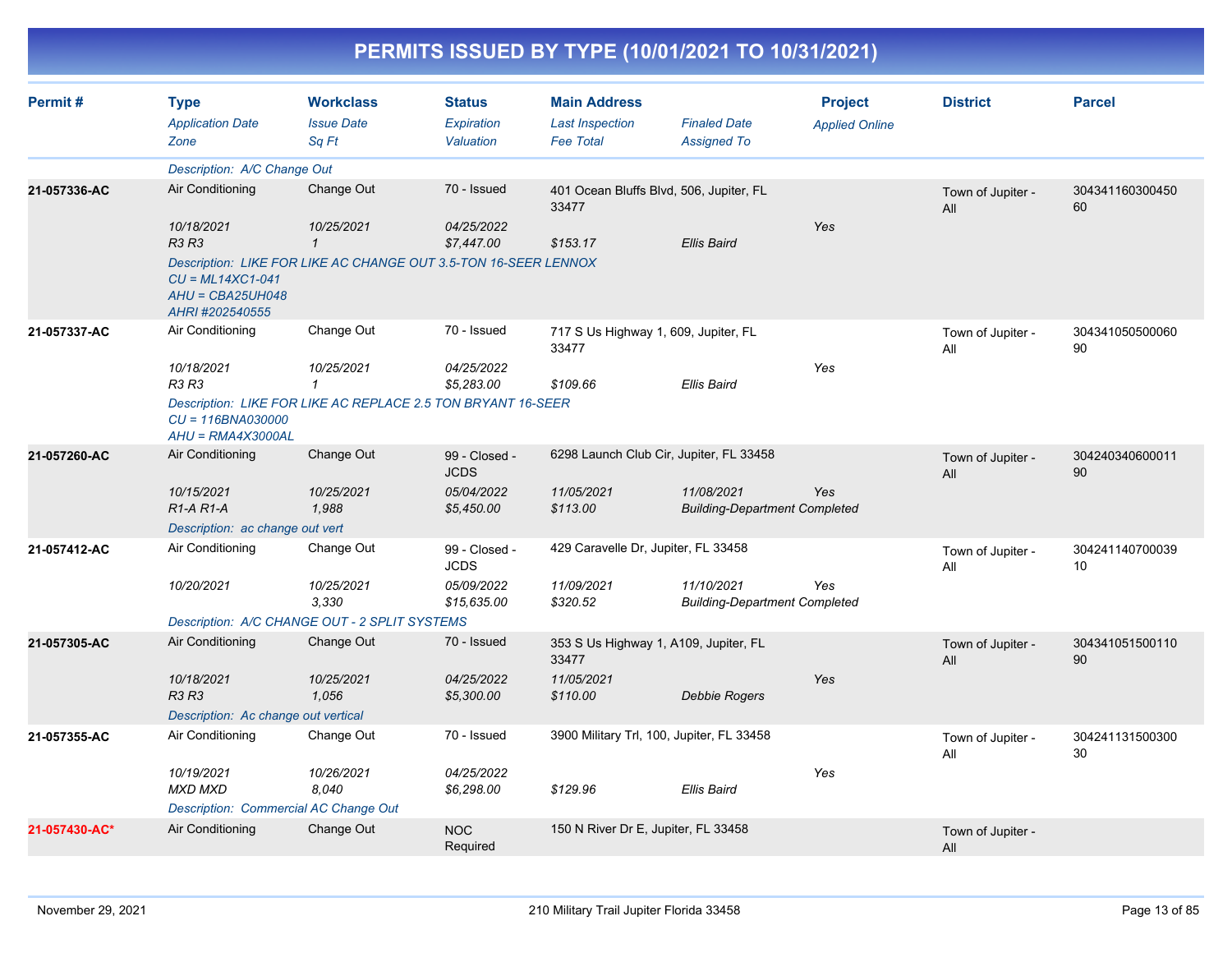| Permit#      | Type<br><b>Application Date</b>         | <b>Workclass</b><br><b>Issue Date</b>                             | <b>Status</b><br>Expiration  | <b>Main Address</b><br><b>Last Inspection</b>     | <b>Finaled Date</b> | <b>Project</b><br><b>Applied Online</b> | <b>District</b>          | <b>Parcel</b>             |
|--------------|-----------------------------------------|-------------------------------------------------------------------|------------------------------|---------------------------------------------------|---------------------|-----------------------------------------|--------------------------|---------------------------|
|              | Zone                                    | Sq Ft                                                             | Valuation                    | <b>Fee Total</b>                                  | <b>Assigned To</b>  |                                         |                          |                           |
|              | 10/21/2021                              | 10/26/2021<br>3,490                                               | 04/25/2022<br>\$7,500.00     | \$154.25                                          | <b>Ellis Baird</b>  | Yes                                     |                          |                           |
|              |                                         | Description: AC CHANGEOUT (NO DUCTWORK)                           |                              |                                                   |                     |                                         |                          |                           |
| 21-057225-AC | Air Conditioning                        | Change Out                                                        | 70 - Issued                  | 717 S Us Highway 1, 901, Jupiter, FL<br>33477     |                     |                                         | Town of Jupiter -<br>All | 304341050500090<br>10     |
|              | 10/14/2021<br>R3 R3                     | 10/26/2021<br>$\mathbf{1}$                                        | 04/25/2022<br>\$4,374.00     | \$91.48                                           | Angela Carpentiere  | Yes                                     |                          |                           |
|              |                                         | Description: Replace existing Package Unit with new.              |                              |                                                   |                     |                                         |                          |                           |
| 21-057228-AC | Air Conditioning                        | Change Out                                                        | 70 - Issued                  | 717 S Us Highway 1, 912, Jupiter, FL<br>33477     |                     |                                         | Town of Jupiter -<br>All | 304341050500091<br>20     |
|              | 10/14/2021<br><b>R3 R3</b>              | 10/26/2021                                                        | 04/25/2022<br>\$4,374.00     | \$91.48                                           | Angela Carpentiere  | Yes                                     |                          |                           |
|              |                                         | Description: Replace Existing Package unit with new.              |                              |                                                   |                     |                                         |                          |                           |
| 21-057229-AC | Air Conditioning                        | Change Out                                                        | 70 - Issued                  | 717 S Us Highway 1, 803, Jupiter, FL<br>33477     |                     |                                         | Town of Jupiter -<br>All | 304341050500080<br>30     |
|              | 10/14/2021<br>R3 R3                     | 10/26/2021<br>$\mathbf{1}$                                        | 04/25/2022<br>\$4,374.00     | \$91.48                                           | Angela Carpentiere  | Yes                                     |                          |                           |
|              |                                         | Description: Replace existing Package unit with New               |                              |                                                   |                     |                                         |                          |                           |
| 21-057304-AC | Air Conditioning                        | Change Out                                                        | 70 - Issued                  | 457 Jupiter Lakes Blvd, 120, Jupiter, FL<br>33458 |                     |                                         | Town of Jupiter -<br>All | 304241120000011<br>40     |
|              | 10/18/2021<br>R3 R3                     | 10/26/2021<br>1,200                                               | 04/25/2022<br>\$4,650.00     | \$97.00                                           | Debbie Rogers       | Yes                                     |                          |                           |
|              |                                         | Description: A/C Changeout with no duct work like for like system |                              |                                                   |                     |                                         |                          |                           |
| 21-057232-AC | Air Conditioning                        | Change Out                                                        | 70 - Issued                  | 717 S Us Highway 1, 910, Jupiter, FL<br>33477     |                     |                                         | Town of Jupiter -<br>All | 304341050500091<br>$00\,$ |
|              | 10/14/2021<br>R3 R3                     | 10/26/2021<br>$\mathcal I$                                        | 04/25/2022<br>\$4,347.00     | \$91.48                                           | Angela Carpentiere  | Yes                                     |                          |                           |
|              |                                         | Description: Replace existing Package unit with new               |                              |                                                   |                     |                                         |                          |                           |
| 21-057330-AC | Air Conditioning                        | Change Out                                                        | 99 - Closed -<br><b>JCDS</b> | 300 N A1A, J406, Jupiter, FL 33477                |                     |                                         | Town of Jupiter -<br>All | 304341050401140<br>60     |
|              | 10/18/2021                              | 10/26/2021<br>$\mathbf{1}$                                        | 04/27/2022<br>\$5,895.00     | 10/29/2021<br>\$121.90                            | 11/01/2021          | Yes                                     |                          |                           |
|              |                                         | Description: EXACT A/C CHANGE OUT, NO DUCTWORK                    |                              |                                                   |                     |                                         |                          |                           |
| 21-057480-AC | Air Conditioning                        | Change Out                                                        | 70 - Issued                  | 1607 16Th Ct, Jupiter, FL 33477                   |                     |                                         | Town of Jupiter -<br>All | 304341200600002<br>03     |
|              | 10/22/2021                              | 10/26/2021<br>1,300                                               | 04/25/2022<br>\$4,650.00     | \$97.00                                           | Ellis Baird         | Yes                                     |                          |                           |
|              | <b>Description: AC EXACT CHANGE OUT</b> |                                                                   |                              |                                                   |                     |                                         |                          |                           |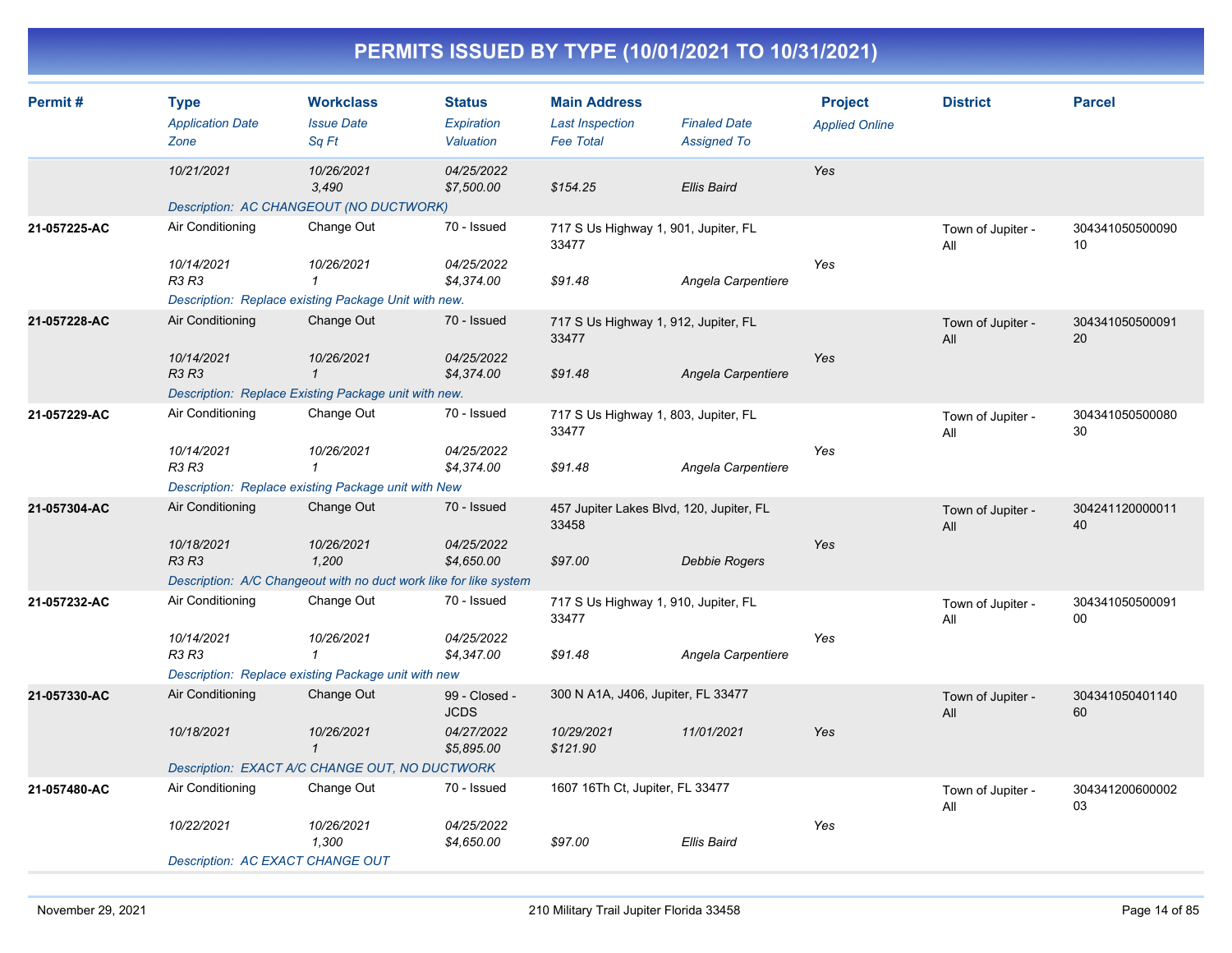| Permit#      | <b>Type</b><br><b>Application Date</b><br>Zone                                                                     | <b>Workclass</b><br><b>Issue Date</b><br>Sq Ft                                                                                                              | <b>Status</b><br>Expiration<br>Valuation | <b>Main Address</b><br><b>Last Inspection</b><br><b>Fee Total</b> | <b>Finaled Date</b><br><b>Assigned To</b> | <b>Project</b><br><b>Applied Online</b> | <b>District</b>          | <b>Parcel</b>         |
|--------------|--------------------------------------------------------------------------------------------------------------------|-------------------------------------------------------------------------------------------------------------------------------------------------------------|------------------------------------------|-------------------------------------------------------------------|-------------------------------------------|-----------------------------------------|--------------------------|-----------------------|
| 21-057377-AC | Air Conditioning<br>10/19/2021<br>US-1/ICW US-1/ICW<br>Description: Ac change out vertical                         | Change Out<br>10/26/2021<br>2,259                                                                                                                           | 70 - Issued<br>04/25/2022<br>\$6,528.00  | 700 S Us Highway 1, 502, Jupiter, FL<br>33477<br>\$134.56         | <b>Debbie Rogers</b>                      | Yes                                     | Town of Jupiter -<br>All | 304341065000150<br>20 |
| 21-057233-AC | Air Conditioning<br>10/14/2021<br>R3 R3                                                                            | Change Out<br>10/26/2021<br>$\mathbf 1$<br>Description: Replace existing package unit with new                                                              | 70 - Issued<br>04/25/2022<br>\$4,347.00  | 717 S Us Highway 1, 909, Jupiter, FL<br>33477<br>\$91.48          | Angela Carpentiere                        | Yes                                     | Town of Jupiter -<br>All | 304341050500090<br>90 |
| 21-057113-AC | Air Conditioning<br>10/11/2021<br>R3 R3                                                                            | Change Out<br>10/26/2021<br>1,183<br>Description: HVAC CHANGE OUT LIKE FOR LIKE WITH 5 KW HEAT                                                              | 70 - Issued<br>04/25/2022<br>\$3,995.00  | 1605 S Us Highway 1, A-101, Jupiter, FL<br>33477<br>\$83.90       | Ellis Baird                               | Yes                                     | Town of Jupiter -<br>All | 304341081200110<br>10 |
| 21-056869-AC | Air Conditioning<br>10/01/2021<br>Description: Replace 2 AC's, like for like, with:                                | Change Out<br>10/26/2021<br>5,163<br>Unit #1: 1.5 ton, 18.5 SEER York, YCG18B21, AE18BBA21, 5 Kw<br>Unit #2: 5 ton, 16 SEER York, YFK60B21, AE60DX21, 10 Kw | 70 - Issued<br>04/25/2022<br>\$17,963.49 | 164 Manor Cir, Jupiter, FL 33458<br>\$368.25                      | Angela Carpentiere                        | Yes                                     | Town of Jupiter -<br>All | 304240320100008<br>50 |
| 21-057234-AC | Air Conditioning<br>10/14/2021<br><b>R3 R3</b>                                                                     | Change Out<br>10/26/2021<br>$\mathcal{I}$<br>Description: Replace existing package unit with new                                                            | 70 - Issued<br>04/25/2022<br>\$4,347.00  | 717 S Us Highway 1, 908, Jupiter, FL<br>33477<br>\$91.48          | Angela Carpentiere                        | Yes                                     | Town of Jupiter -<br>All | 304341050500090<br>80 |
| 21-057499-AC | Air Conditioning<br>10/23/2021                                                                                     | Change Out<br>10/26/2021<br>1,344<br>Description: Rheem 3 ton, 14 seer package unit on the roof.                                                            | 70 - Issued<br>04/25/2022<br>\$5,390.00  | 326 Jupiter Lakes Blvd, 2315A, Jupiter, FL<br>33458<br>\$111.80   | Ellis Baird                               | Yes                                     | Town of Jupiter -<br>All |                       |
| 21-057230-AC | Air Conditioning<br>10/14/2021<br>R1 R1<br>$CU = ML14XC1S-030$<br>AHU = CBA25UHV-030 7.5KW<br>AHRI CERT #202540550 | Change Out<br>10/26/2021<br>$\mathcal I$<br>Description: LIKE FOR LIKE AC REPLACE LENNOX 2.5 TON 16 SEER                                                    | 70 - Issued<br>04/25/2022<br>\$5,900.00  | 342 1St St, Jupiter, FL 33458<br>\$122.00                         | Angela Carpentiere                        | Yes                                     | Town of Jupiter -<br>All | 304241010702700<br>70 |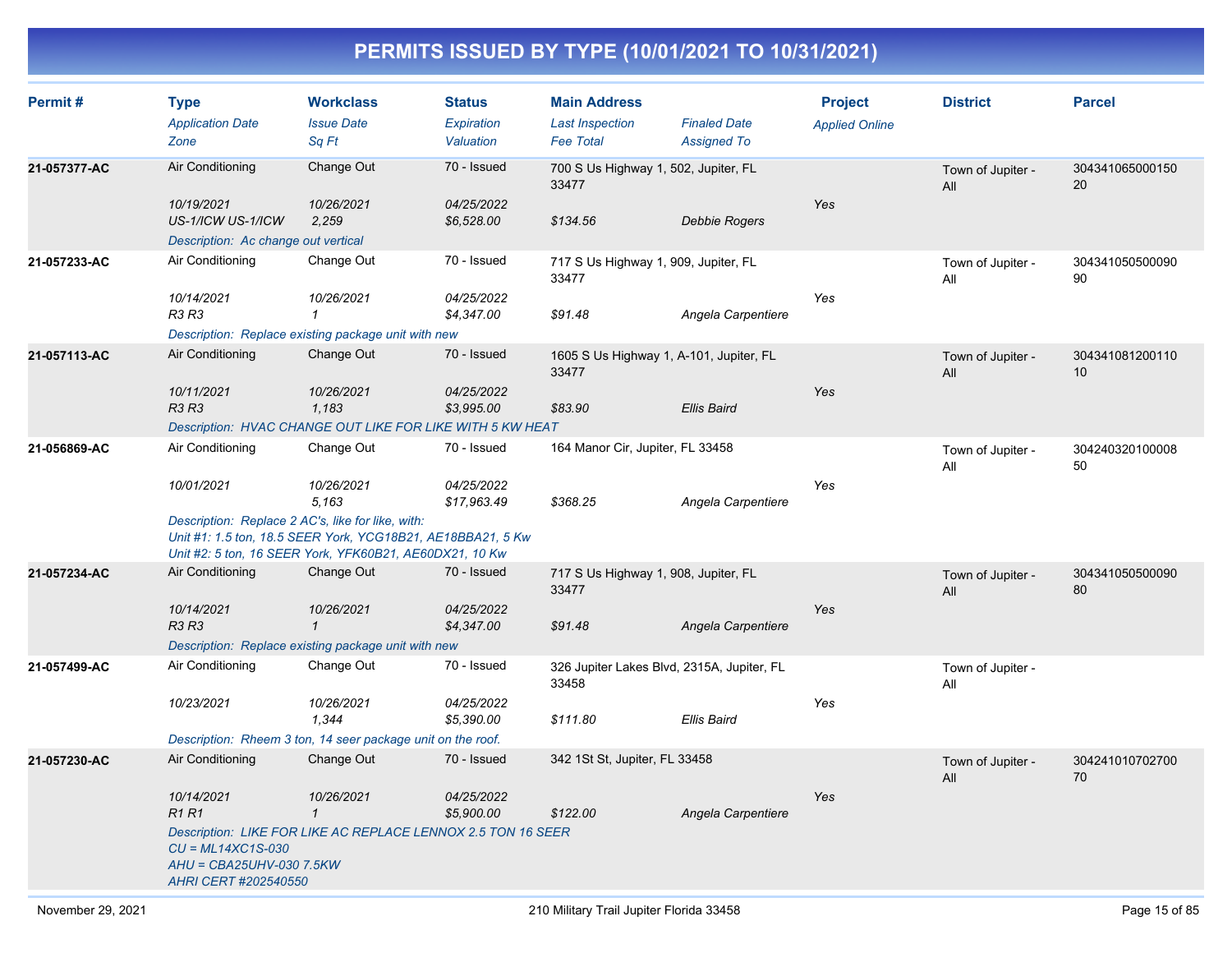| Permit#      | <b>Type</b><br><b>Application Date</b><br>Zone | <b>Workclass</b><br><b>Issue Date</b><br>Sq Ft                     | <b>Status</b><br>Expiration<br>Valuation | <b>Main Address</b><br><b>Last Inspection</b><br><b>Fee Total</b> | <b>Finaled Date</b><br><b>Assigned To</b>          | <b>Project</b><br><b>Applied Online</b> | <b>District</b>          | <b>Parcel</b>         |
|--------------|------------------------------------------------|--------------------------------------------------------------------|------------------------------------------|-------------------------------------------------------------------|----------------------------------------------------|-----------------------------------------|--------------------------|-----------------------|
| 21-057500-AC | Air Conditioning                               | Change Out                                                         | 99 - Closed -<br><b>JCDS</b>             | 431 Jupiter Lakes Blvd, 2104B, Jupiter, FL<br>33458               |                                                    |                                         | Town of Jupiter -<br>All |                       |
|              | 10/23/2021                                     | 10/27/2021<br>1.102                                                | 05/18/2022<br>\$4,630.00                 | 11/19/2021<br>\$96.60                                             | 11/22/2021<br><b>Building-Department Completed</b> | Yes                                     |                          |                       |
|              |                                                | Description: Rheem 2.5 ton, 14 seer complete ac system horizontal. |                                          |                                                                   |                                                    |                                         |                          |                       |
| 21-057450-AC | Air Conditioning                               | Change Out                                                         | 70 - Issued                              | 1660 S A1A, 252, Jupiter, FL 33477                                |                                                    |                                         | Town of Jupiter -<br>All | 304341082800202<br>52 |
|              | 10/21/2021                                     | 10/27/2021<br>1.100                                                | 05/31/2022<br>\$6,798.00                 | 11/29/2021<br>\$140.00                                            | Debbie Rogers                                      | Yes                                     |                          |                       |
|              | Description: REPLACE 4 TON AC SYSTEM           |                                                                    |                                          |                                                                   |                                                    |                                         |                          |                       |
| 21-057511-AC | Air Conditioning                               | Change Out                                                         | 70 - Issued                              | 266 Swallowtail Ln, Jupiter, FL 33458                             |                                                    |                                         | Town of Jupiter -<br>All | 304241150200042<br>90 |
|              | 10/25/2021                                     | 10/27/2021<br>4,052                                                | 04/25/2022<br>\$7,175.00                 | \$147.65                                                          | <b>Ellis Baird</b>                                 | Yes                                     |                          |                       |
|              |                                                | Description: HVAC CHANGEOUT SAME LOCATION                          |                                          |                                                                   |                                                    |                                         |                          |                       |
| 21-057114-AC | Air Conditioning                               | Change Out                                                         | 70 - Issued                              | 125 7Th St, 4, Jupiter, FL 33458                                  |                                                    |                                         | Town of Jupiter -<br>All | 304241010302101<br>60 |
|              | 10/11/2021<br><b>R3 R3</b>                     | 10/27/2021<br>930                                                  | 04/25/2022<br>\$4,290.00                 | \$89.80                                                           | <b>Kellie Doherty</b>                              | Yes                                     |                          |                       |
|              | Description: Ac change out horizontal          |                                                                    |                                          |                                                                   |                                                    |                                         |                          |                       |
| 21-057516-AC | Air Conditioning                               | Change Out                                                         | 70 - Issued                              | 6191 Mullin St, Jupiter, FL 33458                                 |                                                    |                                         | Town of Jupiter -<br>All |                       |
|              | 10/25/2021                                     | 10/27/2021<br>$\mathcal I$                                         | 04/25/2022<br>\$7,200.00                 | \$148.16                                                          | Ellis Baird                                        | Yes                                     |                          |                       |
|              | AHRI #10259441                                 | Description: LIKE FOR LIKE AC REPLACE 3.5-TON LENNOX 16-SEER       |                                          |                                                                   |                                                    |                                         |                          |                       |
| 21-057563-AC | Air Conditioning                               | Change Out                                                         | 70 - Issued                              | 1 Admirals Cove Blvd, Jupiter, FL 33477                           |                                                    |                                         | Town of Jupiter -<br>All | 304341070900000<br>00 |
|              | 10/26/2021<br><b>R1R1</b>                      | 10/27/2021<br>800                                                  | 04/25/2022<br>\$5,180.00                 | \$107.60                                                          | <b>Ellis Baird</b>                                 | Yes                                     |                          |                       |
|              | Description: REPLACE 3 TON AC SYSTEM           |                                                                    |                                          |                                                                   |                                                    |                                         |                          |                       |
| 21-057564-AC | Air Conditioning                               | Change Out                                                         | 70 - Issued                              | 150 Eagle Dr, Jupiter, FL 33477                                   |                                                    |                                         | Town of Jupiter -<br>All | 304341181000050<br>11 |
|              | 10/26/2021                                     | 10/27/2021<br>1,200                                                | 04/25/2022<br>\$6,502.00                 | \$134.04                                                          | Ellis Baird                                        | Yes                                     |                          |                       |
|              | Description: REPLACE 3.5 TON AC SYSTEM         |                                                                    |                                          |                                                                   |                                                    |                                         |                          |                       |
| 21-057566-AC | Air Conditioning                               | Change Out                                                         | 70 - Issued                              | 17996 Anchor Dr, Jupiter, FL 33458                                |                                                    |                                         | Town of Jupiter -<br>All | 304240340600004<br>90 |
|              |                                                |                                                                    |                                          |                                                                   |                                                    |                                         |                          |                       |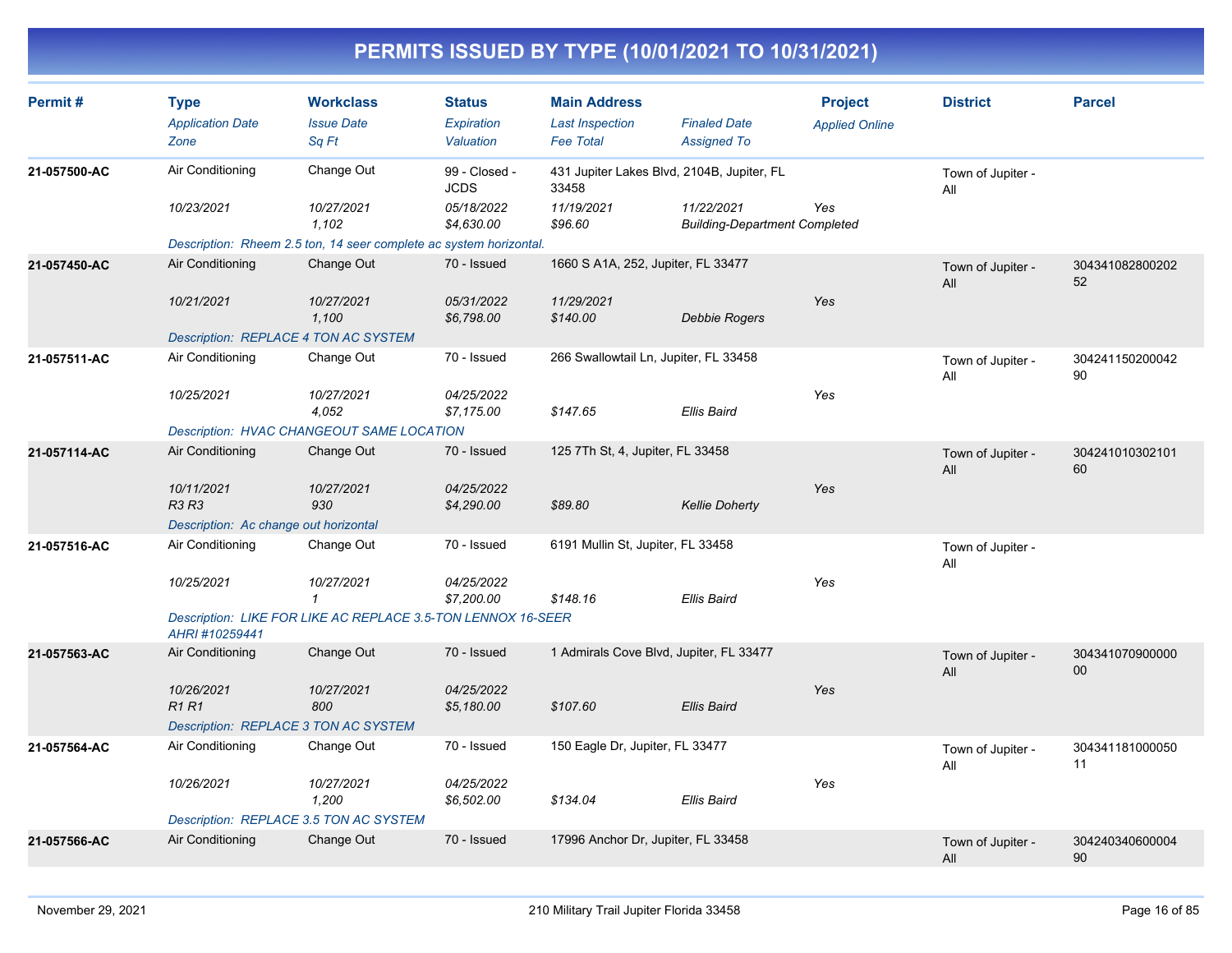| Permit#      | Type<br><b>Application Date</b>     | <b>Workclass</b><br><b>Issue Date</b>                  | <b>Status</b><br>Expiration  | <b>Main Address</b><br><b>Last Inspection</b>   | <b>Finaled Date</b>                                | <b>Project</b><br><b>Applied Online</b> | <b>District</b>          | <b>Parcel</b>         |
|--------------|-------------------------------------|--------------------------------------------------------|------------------------------|-------------------------------------------------|----------------------------------------------------|-----------------------------------------|--------------------------|-----------------------|
|              | Zone                                | Sq Ft                                                  | Valuation                    | <b>Fee Total</b>                                | <b>Assigned To</b>                                 |                                         |                          |                       |
|              | 10/26/2021                          | 10/27/2021<br>2,322                                    | 04/25/2022<br>\$5,995.00     | \$123.90                                        | <b>Ellis Baird</b>                                 | Yes                                     |                          |                       |
|              |                                     | Description: A/C CHANGE OUT NO DUCT WORK               |                              |                                                 |                                                    |                                         |                          |                       |
| 21-057382-AC | Air Conditioning                    | Change Out                                             | 70 - Issued                  | 300 N A1A, E106, Jupiter, FL 33477              |                                                    |                                         | Town of Jupiter -<br>All | 304341050400510<br>60 |
|              | 10/19/2021                          | 10/27/2021<br>$\mathbf{1}$                             | 04/25/2022<br>\$5,109.00     | \$106.18                                        | <b>Debbie Rogers</b>                               | Yes                                     |                          |                       |
|              |                                     | Description: EXACT AC CHANGEOUT RUUD 2.5TON 7KW 15SEER |                              |                                                 |                                                    |                                         |                          |                       |
| 21-057461-AC | Air Conditioning                    | Change Out                                             | 70 - Issued                  | 1421 Ocean Dunes Cir, Jupiter, FL 33477         |                                                    |                                         | Town of Jupiter -<br>All | 304341201403900<br>60 |
|              | 10/22/2021                          | 10/27/2021<br>2,532                                    | 04/25/2022<br>\$15,400.00    | \$315.70                                        | <b>Debbie Rogers</b>                               | Yes                                     |                          |                       |
|              | <b>Description: AC CHANGE OUT</b>   |                                                        |                              |                                                 |                                                    |                                         |                          |                       |
| 21-057486-AC | Air Conditioning                    | Change Out                                             | 99 - Closed -<br><b>JCDS</b> | 1059 W Frederick Small Rd, Jupiter, FL<br>33458 |                                                    |                                         | Town of Jupiter -<br>All | 304241141000037<br>10 |
|              | 10/22/2021<br><b>MXD MXD</b>        | 10/27/2021<br>866                                      | 05/16/2022<br>\$4,600.00     | 11/16/2021<br>\$96.00                           | 11/17/2021<br><b>Building-Department Completed</b> | Yes                                     |                          |                       |
|              | Description: Ac change out vertical |                                                        |                              |                                                 |                                                    |                                         |                          |                       |
| 21-057535-AC | Air Conditioning                    | Change Out                                             | 70 - Issued                  | 102 Egret Dr, Jupiter, FL 33458                 |                                                    |                                         | Town of Jupiter -<br>All | 304241112200004<br>30 |
|              | 10/25/2021                          | 10/27/2021<br>$\mathbf{1}$                             | 04/25/2022<br>\$8,169.00     | \$167.83                                        | Debbie Rogers                                      | Yes                                     |                          |                       |
|              | Description: A/C CHANGE OUT         |                                                        |                              |                                                 |                                                    |                                         |                          |                       |
| 21-057445-AC | Air Conditioning                    | Change Out                                             | 99 - Closed -<br><b>JCDS</b> | 114 Nocossa Cir, Jupiter, FL 33458              |                                                    |                                         | Town of Jupiter -<br>All | 304241110200002<br>80 |
|              | 10/21/2021                          | 10/28/2021<br>4,550                                    | 05/03/2022<br>\$7,400.00     | 11/04/2021<br>\$152.22                          | 11/10/2021<br><b>Building-Department Completed</b> | Yes                                     |                          |                       |
|              | Description: Exact AC Change Out    |                                                        |                              |                                                 |                                                    |                                         |                          |                       |
| 21-057517-AC | Air Conditioning                    | Change Out                                             | 70 - Issued                  | 159 Hampton Cir, Jupiter, FL 33458              |                                                    |                                         | Town of Jupiter -<br>All | 304241111500020<br>20 |
|              | 10/25/2021                          | 10/28/2021<br>1,975                                    | 04/26/2022<br>\$5,482.15     | \$113.64                                        | <b>Ellis Baird</b>                                 | Yes                                     |                          |                       |
|              |                                     | Description: A/C CHANGEOUT NO DUCTWORK                 |                              |                                                 |                                                    |                                         |                          |                       |
| 21-057106-AC | Air Conditioning                    | Change Out                                             | 70 - Issued                  | 206 Barbados Dr, Jupiter, FL 33458              |                                                    |                                         | Town of Jupiter -<br>All | 304241230400009<br>30 |
|              | 10/11/2021                          | 10/28/2021<br>$\Omega$                                 | 04/26/2022<br>\$6,722.00     | 11/17/2021<br>\$138.46                          | Ellis Baird                                        | Yes                                     |                          |                       |
|              | Description: A/C CHANGE OUT         |                                                        |                              |                                                 |                                                    |                                         |                          |                       |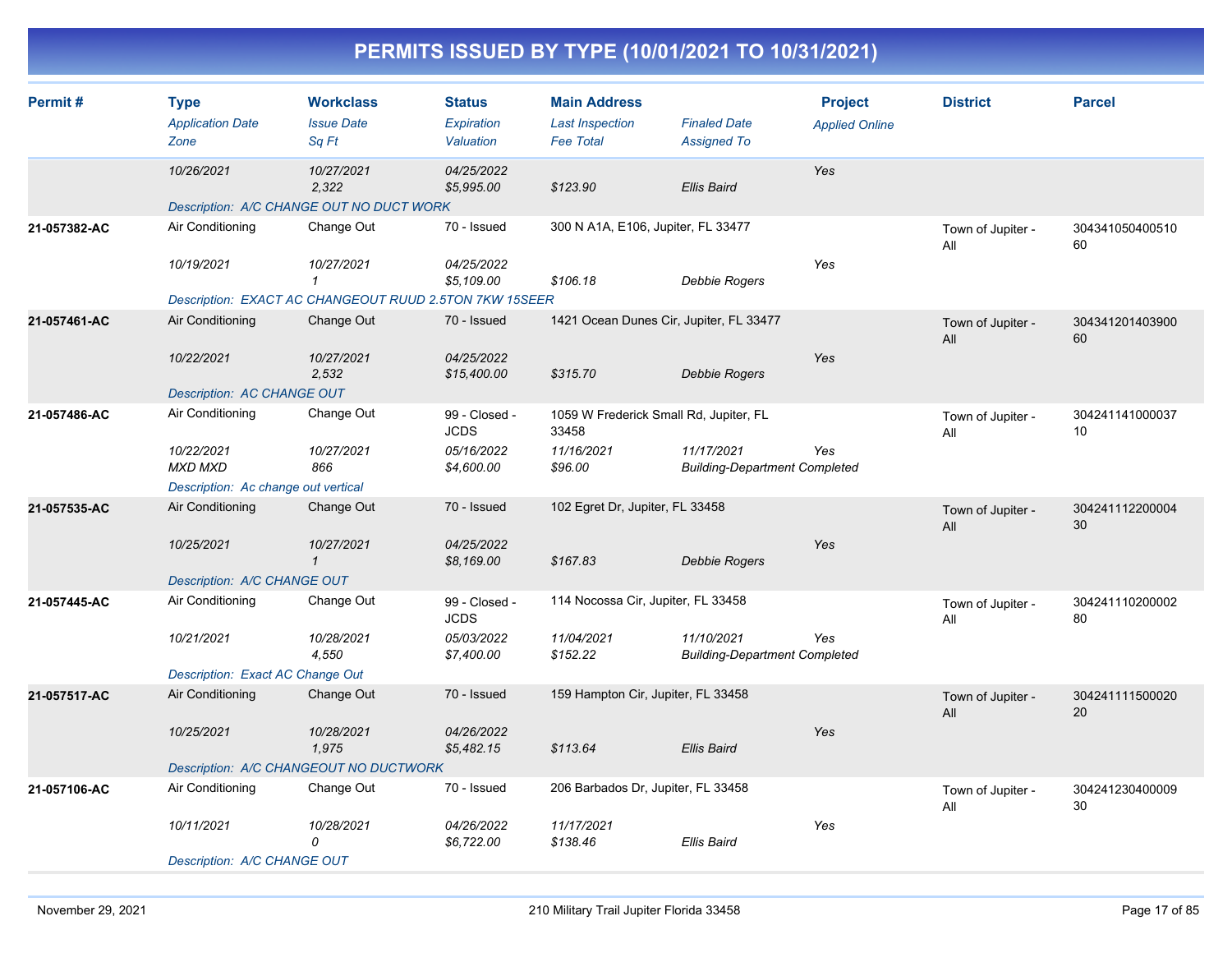| Permit#       | <b>Type</b><br><b>Application Date</b> | <b>Workclass</b><br><b>Issue Date</b>                                                                | <b>Status</b><br>Expiration  | <b>Main Address</b><br><b>Last Inspection</b>   | <b>Finaled Date</b>                                | <b>Project</b><br><b>Applied Online</b> | <b>District</b>          | <b>Parcel</b>             |
|---------------|----------------------------------------|------------------------------------------------------------------------------------------------------|------------------------------|-------------------------------------------------|----------------------------------------------------|-----------------------------------------|--------------------------|---------------------------|
|               | Zone                                   | Sq Ft                                                                                                | Valuation                    | <b>Fee Total</b>                                | <b>Assigned To</b>                                 |                                         |                          |                           |
| 21-057598-AC  | Air Conditioning                       | Change Out                                                                                           | 70 - Issued                  | 106 Barbados Dr, Jupiter, FL 33458              |                                                    |                                         | Town of Jupiter -<br>All | 304241230200200<br>$00\,$ |
|               | 10/27/2021<br><b>MXD MXD</b>           | 10/28/2021<br>1                                                                                      | 04/26/2022<br>\$48,613.87    | \$996.58                                        | <b>Ellis Baird</b>                                 | Yes                                     |                          |                           |
|               |                                        | Description: Exact replacement of three packaged units.<br>1- Carrier 5 ton and two Carrier 12.5 ton |                              |                                                 |                                                    |                                         |                          |                           |
| 21-057567-AC  | Air Conditioning                       | Change Out                                                                                           | 70 - Issued                  | 308 Legare Ct, Jupiter, FL 33458                |                                                    |                                         | Town of Jupiter -<br>All | 304241230100003<br>30     |
|               | 10/26/2021                             | 10/29/2021                                                                                           | 04/27/2022<br>\$6,400.00     | \$132.00                                        | <b>Ellis Baird</b>                                 | Yes                                     |                          |                           |
|               |                                        | Description: AC Change out install Lennox 2-ton, 16-SEER system                                      |                              |                                                 |                                                    |                                         |                          |                           |
| 21-057578-AC  | Air Conditioning                       | Change Out                                                                                           | 99 - Closed -<br><b>JCDS</b> | 1072 Keystone Dr, C, Jupiter, FL 33458          |                                                    |                                         | Town of Jupiter -<br>All | 304241103000700<br>23     |
|               | 10/27/2021<br>R2R2                     | 10/29/2021<br>1,178                                                                                  | 05/09/2022<br>\$5,905.00     | 11/10/2021<br>\$122.10                          | 11/12/2021<br><b>Building-Department Completed</b> | Yes                                     |                          |                           |
|               | Description: Ac change out vertical    |                                                                                                      |                              |                                                 |                                                    |                                         |                          |                           |
| 21-057620-AC* | Air Conditioning                       | Change Out                                                                                           | <b>NOC</b><br>Required       | 111 W Indian Crossing Cir, Jupiter, FL<br>33458 |                                                    |                                         | Town of Jupiter -<br>All | 304241241200012<br>90     |
|               | 10/28/2021                             | 10/29/2021<br>2,274                                                                                  | 04/27/2022<br>\$9,021.00     | \$185.13                                        | Debbie Rogers                                      | Yes                                     |                          |                           |
|               |                                        | <b>Description: Residential AC Replacement</b>                                                       |                              |                                                 |                                                    |                                         |                          |                           |
| 21-057634-AC  | Air Conditioning                       | Change Out                                                                                           | 70 - Issued                  | 601 Lakewood Dr, 13C, Jupiter, FL 33458         |                                                    |                                         | Town of Jupiter -<br>All | 304241101600001<br>33     |
|               | 10/28/2021                             | 10/29/2021                                                                                           | 04/27/2022<br>\$3,520.00     | \$79.00                                         | Debbie Rogers                                      | Yes                                     |                          |                           |
|               |                                        | Description: Replace condenser only. Matches with A/H                                                |                              |                                                 |                                                    |                                         |                          |                           |
| 21-057635-AC  | Air Conditioning                       | Change Out                                                                                           | 70 - Issued                  | 270 Iris Dr, Jupiter, FL 33458                  |                                                    |                                         | Town of Jupiter -<br>All | 304241240100011<br>90     |
|               | 10/28/2021                             | 10/29/2021                                                                                           | 04/27/2022<br>\$4,000.00     | \$84.00                                         | <b>Debbie Rogers</b>                               | Yes                                     |                          |                           |
|               |                                        | Description: Replace AC with like system                                                             |                              |                                                 |                                                    |                                         |                          |                           |

#### **PERMITS ISSUED FOR AIR CONDITIONING: 126**

| <b>BUILDING (C)</b> |              |                     |                                                               |                        |                       |                          |                       |  |
|---------------------|--------------|---------------------|---------------------------------------------------------------|------------------------|-----------------------|--------------------------|-----------------------|--|
| 21-056615-COMM      | Building (C) | Alteration          | 70 - Issued<br>1203 Town Center Dr, 116, Jupiter, FL<br>33458 |                        |                       | Town of Jupiter -<br>All | 304241230800000<br>70 |  |
|                     | 09/23/2021   | 10/01/2021<br>1,200 | 03/31/2022<br>\$800.00                                        | 10/02/2021<br>\$229.00 | <b>Kellie Doherty</b> | Yes                      |                       |  |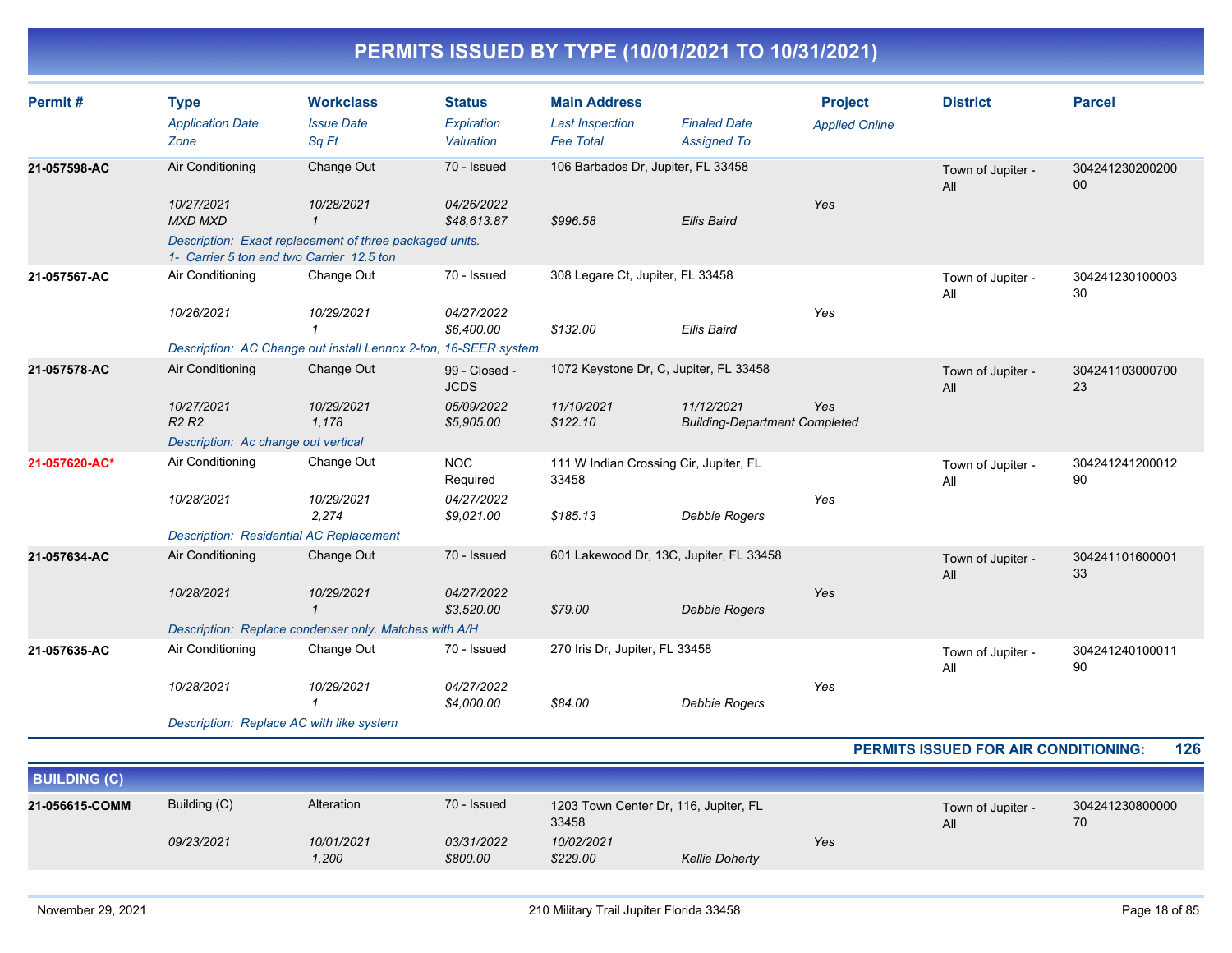| Permit#         | <b>Type</b>                                                                     | <b>Workclass</b>                                                                                                                                                                                        | <b>Status</b>                | <b>Main Address</b>                            |                                                    | <b>Project</b>        | <b>District</b>          | <b>Parcel</b>             |
|-----------------|---------------------------------------------------------------------------------|---------------------------------------------------------------------------------------------------------------------------------------------------------------------------------------------------------|------------------------------|------------------------------------------------|----------------------------------------------------|-----------------------|--------------------------|---------------------------|
|                 | <b>Application Date</b><br>Zone                                                 | <b>Issue Date</b><br>Sq Ft                                                                                                                                                                              | Expiration<br>Valuation      | <b>Last Inspection</b><br><b>Fee Total</b>     | <b>Finaled Date</b><br><b>Assigned To</b>          | <b>Applied Online</b> |                          |                           |
|                 |                                                                                 | Description: 1 - 20' x 40', 2 - 15' x 15', SHATTERPROOF LED LIGHTING TO BE INSTALLED IN TENTS, 1 - 100' EXTENSION CORD PER TENT RAN OVERHEAD INTO CIELING<br>OUTLETS- DASTOBER FEST (Up 10/2 Down 10/2) |                              |                                                |                                                    |                       |                          |                           |
| 21-056336-COMM  | Building (C)                                                                    | Alteration                                                                                                                                                                                              | 99 - Closed -<br><b>JCDS</b> | 300 N A1A, M402, Jupiter, FL 33477             |                                                    |                       | Town of Jupiter -<br>All | 304341050401340<br>20     |
|                 | 09/13/2021<br>R3 R3                                                             | 10/01/2021<br>1,520                                                                                                                                                                                     | 04/22/2022<br>\$9,900.00     | 10/24/2021<br>\$302.97                         | 11/04/2021<br><b>Building-Department Completed</b> | Yes                   |                          |                           |
|                 |                                                                                 | <b>Description: Window and Door Replacement</b>                                                                                                                                                         |                              |                                                |                                                    |                       |                          |                           |
| 21-056365-COMM  | Building (C)                                                                    | - Windows, Doors,<br>Garage Doors                                                                                                                                                                       | 70 - Issued                  | 4161 S Us Highway 1, G3, Jupiter, FL<br>33477  |                                                    |                       | Town of Jupiter -<br>All | 304341210500700<br>30     |
|                 | 09/14/2021                                                                      | 10/01/2021                                                                                                                                                                                              | 04/05/2022<br>\$7,316.00     | 10/07/2021<br>\$250.51                         | <b>Kelly Hills</b>                                 | Yes                   |                          |                           |
|                 |                                                                                 | Description: Replace 7x Windows in 3x Openings with Impact-rated products.                                                                                                                              |                              |                                                |                                                    |                       |                          |                           |
| 21-055679-COMM  | Building (C)                                                                    | Alteration                                                                                                                                                                                              | 70 - Issued                  | 300 Ocean Trail Way, 807, Jupiter, FL<br>33477 |                                                    |                       | Town of Jupiter -<br>All | 304341051200308<br>07     |
|                 | 08/19/2021                                                                      | 10/01/2021<br>947                                                                                                                                                                                       | 04/11/2022<br>\$9,843.70     | 10/11/2021<br>\$201.82                         | Suzanne Harrison                                   | Yes                   |                          |                           |
|                 |                                                                                 | Description: Install new Tile with membrane whisper Matt throughout the entire house.                                                                                                                   |                              |                                                |                                                    |                       |                          |                           |
| 21-055385-COMM  | Building (C)                                                                    | Alteration                                                                                                                                                                                              | 70 - Issued                  | 109 Timberwalk Trl, Jupiter, FL 33458          |                                                    |                       | Town of Jupiter -<br>All | 304241032601800<br>$00\,$ |
|                 | 08/09/2021<br><b>R3 R3</b>                                                      | 10/01/2021<br>$\mathbf{1}$                                                                                                                                                                              | 05/16/2022<br>\$13,475.00    | 11/17/2021<br>\$468.62                         | Vicki Tarallo                                      | Yes                   |                          |                           |
|                 |                                                                                 | Description: INSTALL NEW PLAYGROUND EQUIPMENT                                                                                                                                                           |                              |                                                |                                                    |                       |                          |                           |
| 21-053459-COMM  | Building (C)                                                                    | Alteration                                                                                                                                                                                              | 52 - Fees<br>Due             | 2000 S A1A, 304, Jupiter, FL 33477             |                                                    |                       | Town of Jupiter -<br>All | 304341082500103<br>04     |
|                 | 06/02/2021                                                                      | 10/01/2021                                                                                                                                                                                              | 03/30/2022                   |                                                |                                                    | Yes                   |                          |                           |
|                 | R3 R3                                                                           | 1                                                                                                                                                                                                       | \$150,000.00                 | \$3,970.00                                     | <b>Kelly Hills</b>                                 |                       |                          |                           |
|                 | <b>Description: Interior Alteration</b>                                         |                                                                                                                                                                                                         |                              |                                                |                                                    |                       |                          |                           |
| 21-053460-COMM  | Building (C)                                                                    | Alteration                                                                                                                                                                                              | 70 - Issued                  | 4601 Captains Way, Jupiter, FL 33477           |                                                    |                       | Town of Jupiter -<br>All | 304341180400046<br>01     |
|                 | 06/02/2021                                                                      | 10/04/2021                                                                                                                                                                                              | 04/02/2022                   |                                                |                                                    | Yes                   |                          |                           |
|                 | R <sub>1</sub> R <sub>1</sub><br><b>Description: Exterior Patio Improvement</b> | $\mathcal I$                                                                                                                                                                                            | \$23,470.00                  | \$481.13                                       | Alicia Hertzog                                     |                       |                          |                           |
|                 | Building (C)                                                                    | Alteration                                                                                                                                                                                              | 70 - Issued                  | 400 S Us Highway 1, 301, Jupiter, FL           |                                                    |                       |                          |                           |
| 21-055830-COMM  |                                                                                 |                                                                                                                                                                                                         |                              | 33477                                          |                                                    |                       | Town of Jupiter -<br>All | 304341064500030<br>10     |
|                 | 08/24/2021                                                                      | 10/04/2021<br>298                                                                                                                                                                                       | 04/25/2022<br>\$45,734.00    | 10/27/2021<br>\$937.55                         | <b>Kelly Hills</b>                                 | Yes                   |                          |                           |
|                 | <b>Description: Bathroom Remodel</b>                                            |                                                                                                                                                                                                         |                              |                                                |                                                    |                       |                          |                           |
| 21-055005-COMM* | Building (C)                                                                    | Alteration                                                                                                                                                                                              | 70 - Issued                  | 33477                                          | 300 Ocean Trail Way, 1001, Jupiter, FL             |                       | Town of Jupiter -<br>All | 304341050000300<br>20     |
|                 |                                                                                 |                                                                                                                                                                                                         |                              |                                                |                                                    |                       |                          |                           |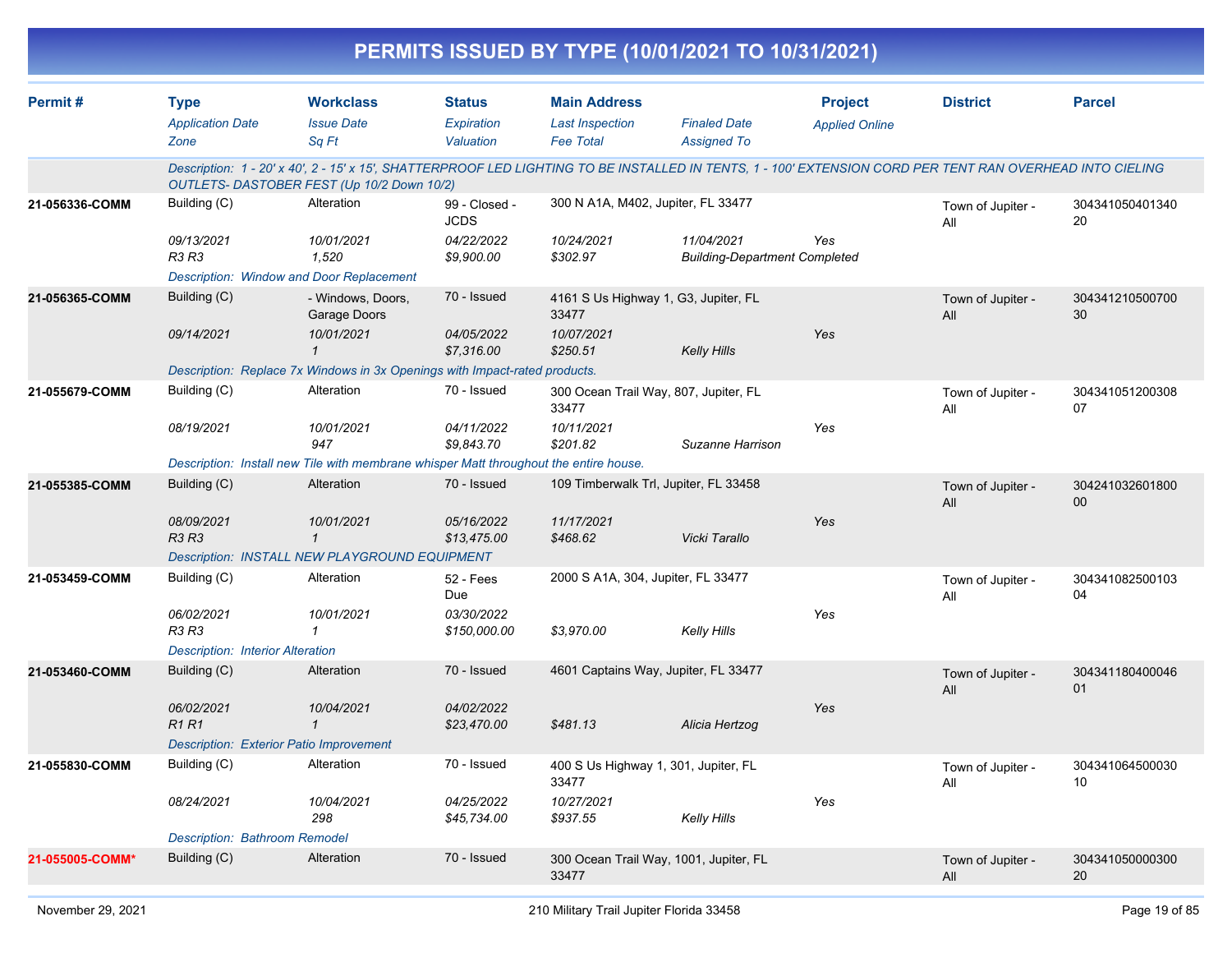| Permit#         | <b>Type</b><br><b>Application Date</b><br>Zone | <b>Workclass</b><br><b>Issue Date</b><br>Sq Ft                                                               | <b>Status</b><br>Expiration<br>Valuation | <b>Main Address</b><br><b>Last Inspection</b><br><b>Fee Total</b> | <b>Finaled Date</b><br><b>Assigned To</b>          | <b>Project</b><br><b>Applied Online</b> | <b>District</b>          | <b>Parcel</b>         |
|-----------------|------------------------------------------------|--------------------------------------------------------------------------------------------------------------|------------------------------------------|-------------------------------------------------------------------|----------------------------------------------------|-----------------------------------------|--------------------------|-----------------------|
|                 | 07/27/2021<br><b>R3 R3</b>                     | 10/05/2021<br>55<br>Description: Upgrade equipment on an existing buiding                                    | 04/03/2022<br>\$30,000.00                | \$815.00                                                          | <b>Kimberly Slater</b>                             | Yes                                     |                          |                       |
| 21-056151-COMM  | Building (C)                                   | Sign                                                                                                         | 70 - Issued                              | 1209 Main St, 102, Jupiter, FL 33458                              |                                                    |                                         | Town of Jupiter -<br>All | 304241230800002<br>90 |
|                 | 09/07/2021<br><b>Description: Sign Install</b> | 10/05/2021<br>20                                                                                             | 04/03/2022<br>\$2,350.00                 | \$79.00                                                           | Theo Jackson                                       | Yes                                     |                          |                       |
| 21-056198-COMM  | Building (C)                                   | - Windows, Doors,<br>Garage Doors                                                                            | 70 - Issued                              | 268 Seabreeze Cir, Jupiter, FL 33477                              |                                                    |                                         | Town of Jupiter -<br>All | 304341080700026<br>80 |
|                 | 09/08/2021                                     | 10/05/2021<br>1.250<br>Description: replace 5 impact windows and 3 impact doors, size for size.              | 04/03/2022<br>\$20,909.00                | \$428.63                                                          | <b>Kimberly Slater</b>                             | Yes                                     |                          |                       |
| 21-055421-COMM  | Building (C)                                   | Sign                                                                                                         | 70 - Issued                              | 6700 W Indiantown Rd, Jupiter, FL 33458                           |                                                    |                                         | Town of Jupiter -        | 304241031900000       |
|                 |                                                |                                                                                                              |                                          |                                                                   |                                                    |                                         | All                      | 50                    |
|                 | 08/10/2021                                     | 10/06/2021<br>55                                                                                             | 04/04/2022<br>\$5,000.00                 | \$104.00                                                          | Theo Jackson                                       | Yes                                     |                          |                       |
|                 |                                                | Description: replace existing monument sign with new - KFC                                                   |                                          |                                                                   |                                                    |                                         |                          |                       |
| 21-056550-COMM  | Building (C)                                   | - Windows, Doors,<br>Garage Doors                                                                            | 70 - Issued                              | 353 S Us Highway 1, E107, Jupiter, FL<br>33477                    |                                                    |                                         | Town of Jupiter -<br>All | 304341051500510<br>70 |
|                 | 09/22/2021                                     | 10/08/2021<br>1,056                                                                                          | 04/06/2022<br>\$4,867.00                 | \$101.34                                                          | <b>Kelly Hills</b>                                 | Yes                                     |                          |                       |
|                 |                                                | Description: replace 3 impact windows, size for size.                                                        |                                          |                                                                   |                                                    |                                         |                          |                       |
| 21-055408-COMM* | Building (C)                                   | Sign                                                                                                         | <b>NOC</b><br>Required                   | 815 S Us Highway 1, Jupiter, FL 33477                             |                                                    |                                         | Town of Jupiter -<br>All | 304341080000200<br>30 |
|                 | 08/10/2021                                     | 10/11/2021<br>121                                                                                            | 04/11/2022<br>\$29,800.00                | \$610.90                                                          | Theo Jackson                                       | Yes                                     |                          |                       |
|                 |                                                | Description: Design, fabricate and install all new illuminated sign cabinets using existing pylon and poles. |                                          |                                                                   |                                                    |                                         |                          |                       |
| 21-054756-COMM  | Building (C)                                   | Alteration                                                                                                   | 70 - Issued                              | 2151 S Alternate A1A, 1200, Jupiter, FL<br>33477                  |                                                    |                                         | Town of Jupiter -<br>All | 304341074100112<br>00 |
|                 | 07/16/2021<br>C <sub>2</sub> C <sub>2</sub>    | 10/11/2021<br>1,800                                                                                          | 05/09/2022<br>\$70,000.00                | 11/08/2021<br>\$1,835.00                                          | Suzanne Harrison                                   | Yes                                     |                          |                       |
|                 |                                                | Description: Demo existing and buildout for Dr's office                                                      |                                          |                                                                   |                                                    |                                         |                          |                       |
| 21-055415-COMM  | Building (C)                                   | Fence                                                                                                        | 99 - Closed -<br><b>JCDS</b>             | 201 N Us Highway 1, D9, Jupiter, FL<br>33477                      |                                                    |                                         | Town of Jupiter -<br>All | 304341060000400<br>12 |
|                 | 08/10/2021                                     | 10/11/2021<br>$\overline{7}$                                                                                 | 05/09/2022<br>\$2,450.00                 | 11/10/2021<br>\$79.00                                             | 11/12/2021<br><b>Building-Department Completed</b> | Yes                                     |                          |                       |
|                 | Description: (1) 7' Aluminum Gate              |                                                                                                              |                                          |                                                                   |                                                    |                                         |                          |                       |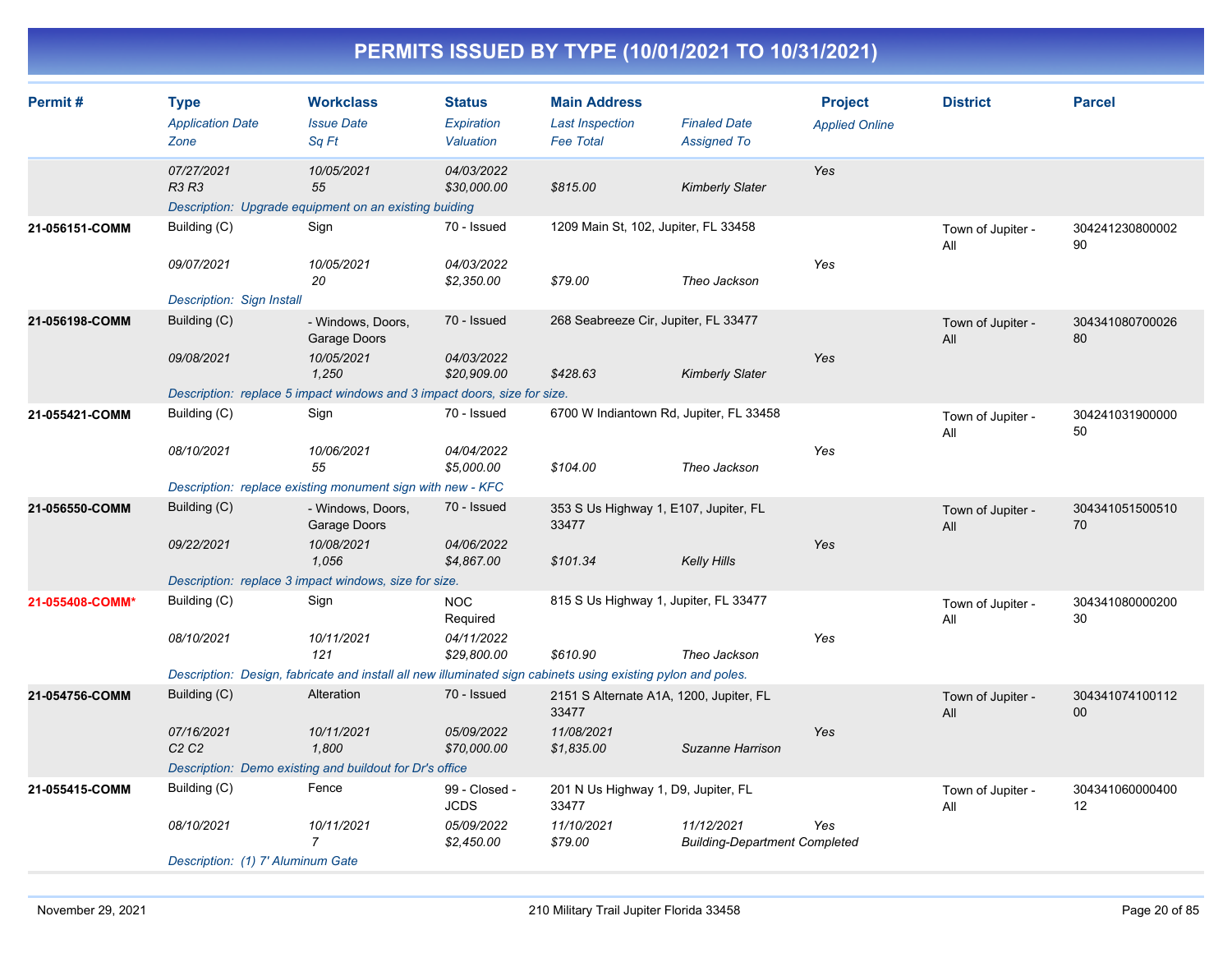| Permit#         | <b>Type</b><br><b>Application Date</b><br>Zone                            | <b>Workclass</b><br><b>Issue Date</b><br>Sq Ft                                 | <b>Status</b><br>Expiration<br>Valuation | <b>Main Address</b><br><b>Last Inspection</b><br><b>Fee Total</b> | <b>Finaled Date</b><br><b>Assigned To</b> | <b>Project</b><br><b>Applied Online</b> | <b>District</b>          | <b>Parcel</b>         |  |
|-----------------|---------------------------------------------------------------------------|--------------------------------------------------------------------------------|------------------------------------------|-------------------------------------------------------------------|-------------------------------------------|-----------------------------------------|--------------------------|-----------------------|--|
| 21-056110-COMM  | Building (C)                                                              | - Windows, Doors,<br>Garage Doors                                              | 70 - Issued                              | 601 South Seas Dr, Jupiter, FL 33477                              |                                           |                                         | Town of Jupiter -<br>All | 3043411605            |  |
|                 | 09/03/2021                                                                | 10/11/2021<br>5,592                                                            | 04/13/2022<br>\$86,750.00                | 10/15/2021<br>\$1,778.37                                          | Suzanne Harrison                          | Yes                                     |                          |                       |  |
|                 |                                                                           | Description: INSTALL 50 IMPACT WINDOWS AND 50 IMPACT DOORS                     |                                          |                                                                   |                                           |                                         |                          |                       |  |
| 21-052540-COMM* | Building (C)                                                              | Addition                                                                       | <b>NOC</b><br>Required                   | 200 Admirals Cove Blvd, Jupiter, FL 33477                         |                                           |                                         | Town of Jupiter -<br>All | 304341180300700<br>00 |  |
|                 | 05/06/2021<br>R1 R1                                                       | 10/13/2021<br>2,510                                                            | 04/11/2022<br>\$754,000.00               | \$17,949.50                                                       | <b>Kellie Doherty</b>                     | Yes                                     |                          |                       |  |
|                 | Description: Kitchen Expansion and Remodel                                |                                                                                |                                          |                                                                   |                                           |                                         |                          |                       |  |
| 21-053725-COMM  | Building (C)                                                              | Alteration                                                                     | 70 - Issued                              | 1044 N Us Highway 1, 101, Jupiter, FL<br>33477                    |                                           |                                         | Town of Jupiter -<br>All | 304340313500600<br>20 |  |
|                 | 06/10/2021<br><b>R3 R3</b>                                                | 10/14/2021<br>5,800                                                            | 05/16/2022<br>\$655,099.00               | 11/17/2021<br>\$15,798.40                                         | <b>Kelly Hills</b>                        | Yes                                     |                          |                       |  |
|                 |                                                                           | <b>Description: Tenant Improvement NEPTUNE WELLNESS</b>                        |                                          |                                                                   |                                           |                                         |                          |                       |  |
| 21-055785-COMM  | Building (C)                                                              | Alteration                                                                     | 70 - Issued                              | 400 Ocean Trail Way, 1109, Jupiter, FL<br>33477                   |                                           |                                         | Town of Jupiter -<br>All | 304341051400411<br>09 |  |
|                 | 08/23/2021<br>R3 R3                                                       | 10/14/2021                                                                     | 04/12/2022<br>\$18,000.00                | \$369.00                                                          | Suzanne Harrison                          | Yes                                     |                          |                       |  |
|                 | (NO CHANGES to PLUMBING or<br><b>SPRINKLERS</b>                           | Description: Remodel kitchen with new kitchen cabinets SAME for SAME footprint |                                          |                                                                   |                                           |                                         |                          |                       |  |
| 21-056877-COMM  | Building (C)                                                              | Alteration                                                                     | 70 - Issued                              | 410 Via Del Orso, Jupiter, FL 33477                               |                                           |                                         | Town of Jupiter -<br>All | 304341190600000<br>20 |  |
|                 | 10/01/2021                                                                | 10/14/2021<br>$\mathbf{1}$                                                     | 04/12/2022<br>\$35,000.00                | \$942.50                                                          | Suzanne Harrison                          | Yes                                     |                          |                       |  |
|                 |                                                                           | Description: Kitchen remodel / electric and plumbing as per plans              |                                          |                                                                   |                                           |                                         |                          |                       |  |
| 21-056479-COMM  | Building (C)                                                              | Sign                                                                           | 70 - Issued                              | 5075 Innovation Way, Jupiter, FL 33458                            |                                           |                                         | Town of Jupiter -<br>All | 304241243000200<br>00 |  |
|                 | 09/18/2021                                                                | 10/15/2021<br>32                                                               | 04/13/2022<br>\$556.00                   | \$79.00                                                           | Theo Jackson                              | Yes                                     |                          |                       |  |
|                 | Description: temporary signage for contractor                             |                                                                                |                                          |                                                                   |                                           |                                         |                          |                       |  |
| 21-055926-COMM  | Building (C)                                                              | Sign                                                                           | 70 - Issued                              | 759 Parkway St, 104, Jupiter, FL 33477                            |                                           |                                         | Town of Jupiter -<br>All | 304340310300400<br>11 |  |
|                 | 08/27/2021                                                                | 10/15/2021<br>11                                                               | 04/13/2022<br>\$1,250.00                 | \$79.00                                                           | Theo Jackson                              | Yes                                     |                          |                       |  |
|                 | Description: Install Individual letters to front of designated facia area |                                                                                |                                          |                                                                   |                                           |                                         |                          |                       |  |
| 21-055983-COMM  | Building (C)                                                              | Alteration                                                                     | 70 - Issued                              | 14 N Old Dixie Hwy, Jupiter, FL 33458                             |                                           |                                         | Town of Jupiter -<br>All | 304241010300800<br>80 |  |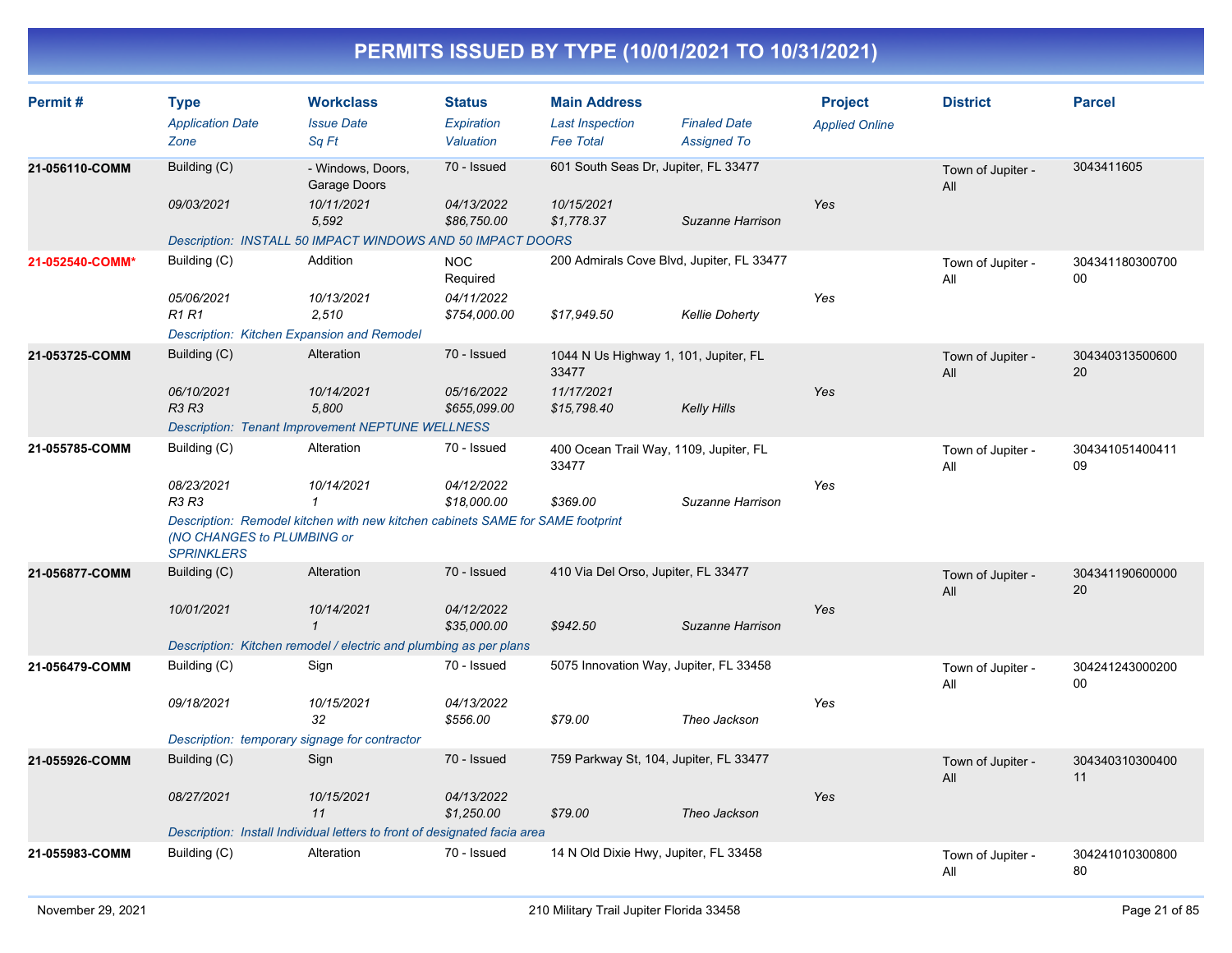| Permit#         | <b>Type</b>                                     | <b>Workclass</b>                                                                                                                | <b>Status</b>             | <b>Main Address</b>                              |                       | <b>Project</b>        | <b>District</b>          | <b>Parcel</b>         |
|-----------------|-------------------------------------------------|---------------------------------------------------------------------------------------------------------------------------------|---------------------------|--------------------------------------------------|-----------------------|-----------------------|--------------------------|-----------------------|
|                 | <b>Application Date</b>                         | <b>Issue Date</b>                                                                                                               | Expiration                | <b>Last Inspection</b>                           | <b>Finaled Date</b>   | <b>Applied Online</b> |                          |                       |
|                 | Zone                                            | Sq Ft                                                                                                                           | Valuation                 | <b>Fee Total</b>                                 | <b>Assigned To</b>    |                       |                          |                       |
|                 | 08/30/2021                                      | 10/18/2021                                                                                                                      | 04/18/2022                |                                                  |                       | Yes                   |                          |                       |
|                 |                                                 | 1,350                                                                                                                           | \$1,000.00                | \$179.00                                         | <b>Kellie Doherty</b> |                       |                          |                       |
|                 |                                                 | Description: New Year's Eve sparkler sales 30 X 45 Temp Tent (Up 12/30 Down 12/31)                                              |                           |                                                  |                       |                       |                          |                       |
| 21-055807-COMM  | Building (C)                                    | - Windows, Doors,<br>Garage Doors                                                                                               | 70 - Issued               | 300 N A1A, M401, Jupiter, FL 33477               |                       |                       | Town of Jupiter -<br>All | 304341050401340<br>10 |
|                 | 08/24/2021                                      | 10/18/2021<br>168                                                                                                               | 04/18/2022<br>\$13,500.00 | \$276.75                                         | <b>Kellie Doherty</b> | Yes                   |                          |                       |
|                 |                                                 | Description: 8 impact windows 1 impact sliding glass door                                                                       |                           |                                                  |                       |                       |                          |                       |
| 21-055283-COMM  | Building (C)                                    | Alteration                                                                                                                      | 70 - Issued               | 851 Saturn St, D, Jupiter, FL 33477              |                       |                       | Town of Jupiter -<br>All | 304340312500000<br>40 |
|                 | 08/05/2021<br>R3 R3                             | 10/18/2021<br>15                                                                                                                | 04/18/2022<br>\$1,500.00  | \$179.00                                         | <b>Kellie Doherty</b> | Yes                   |                          |                       |
|                 | Description: Temporary install stair chair lift |                                                                                                                                 |                           |                                                  |                       |                       |                          |                       |
| 21-056017-COMM* | Building (C)                                    | Alteration                                                                                                                      | <b>NOC</b><br>Required    | 300 Ocean Trail Way, 103, Jupiter, FL<br>33477   |                       |                       | Town of Jupiter -<br>All | 304341051200301<br>03 |
|                 | 08/30/2021                                      | 10/18/2021<br>$\mathbf 1$                                                                                                       | 04/18/2022<br>\$73.823.00 | \$1,932.48                                       | Alicia Hertzog        | Yes                   |                          |                       |
|                 |                                                 | Description: Renovation including new HVAC, Fire Sprinklers, Electric, Plumbing, Drywall, Framing, Flooring, and Bathroom tile. |                           |                                                  |                       |                       |                          |                       |
| 21-056497-COMM  | Building (C)                                    | Sign                                                                                                                            | <b>NOC</b><br>Required    | 1001 E Indiantown Rd, Jupiter, FL 33477          |                       |                       | Town of Jupiter -<br>All | 304341050000200<br>22 |
|                 | 09/20/2021                                      | 10/19/2021<br>147                                                                                                               | 04/18/2022<br>\$7,300.00  | \$150.19                                         | Theo Jackson          | Yes                   |                          |                       |
|                 |                                                 | Description: reinstall existing non illuminated sign on building after the building was painted                                 |                           |                                                  |                       |                       |                          |                       |
| 21-056205-COMM  | Building (C)                                    | Alteration                                                                                                                      | 70 - Issued               | 131 Ocean Grande Blvd, 403, Jupiter, FL<br>33477 |                       |                       | Town of Jupiter -<br>All | 304341083200140<br>30 |
|                 | 09/08/2021                                      | 10/19/2021<br>1,000                                                                                                             | 04/18/2022<br>\$41,500.00 | \$1,108.25                                       | Suzanne Harrison      | Yes                   |                          |                       |
|                 |                                                 | Description: new flooring, metal framing drywall ceiling and LED lights                                                         |                           |                                                  |                       |                       |                          |                       |
| 21-056606-COMM* | Building (C)                                    | Fence                                                                                                                           | <b>NOC</b><br>Required    | 6285 Riverwalk Ln, Jupiter, FL 33458             |                       |                       | Town of Jupiter -<br>All | 304241031600001<br>80 |
|                 | 09/23/2021                                      | 10/20/2021<br>65                                                                                                                | 04/18/2022<br>\$3,362.00  | \$179.00                                         | Vicki Tarallo         | Yes                   |                          |                       |
|                 |                                                 | Description: INSTALL 65FT OF 10 FT HIGH GREEN VINYL COATED CHAINLINK FENCE WITH GALVANIZED FRAME AND 1 GATE                     |                           |                                                  |                       |                       |                          |                       |
| 21-056574-COMM  | Building (C)                                    | - Windows, Doors,<br>Garage Doors                                                                                               | 70 - Issued               | 1301 Seafarer Cir, 401, Jupiter, FL 33477        |                       |                       | Town of Jupiter -<br>All | 304341201101340<br>10 |
|                 | 09/22/2021                                      | 10/20/2021<br>1                                                                                                                 | 04/18/2022<br>\$5,092.00  | \$105.84                                         | Vicki Tarallo         | Yes                   |                          |                       |
|                 |                                                 | Description: SIZE FOR SIZE REPLACING OF WINDOWS AND DOORS WITH IMPACT                                                           |                           |                                                  |                       |                       |                          |                       |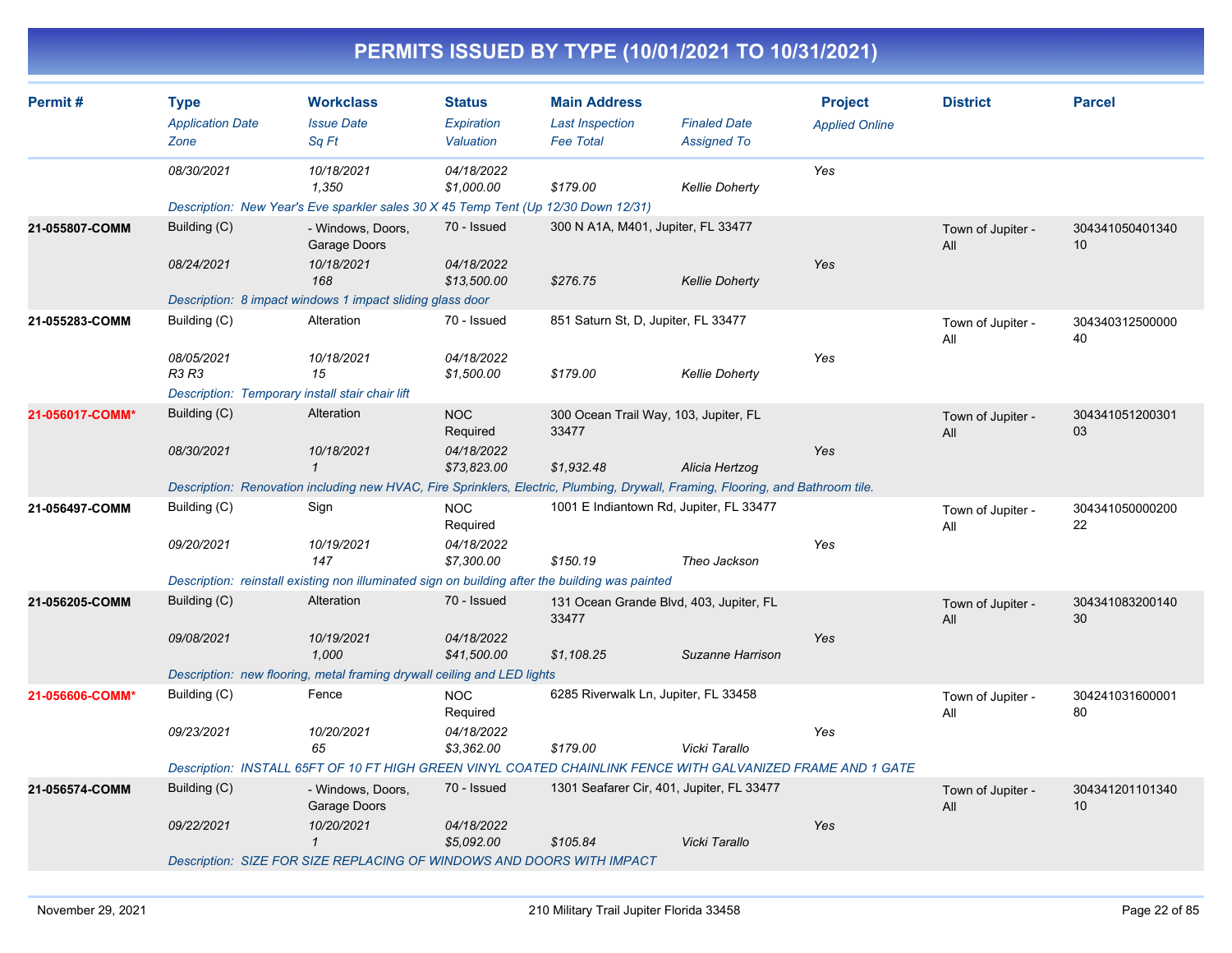| Permit#         | <b>Type</b><br><b>Application Date</b><br>Zone                             | <b>Workclass</b><br><b>Issue Date</b><br>Sq Ft                                                                                                        | <b>Status</b><br>Expiration<br>Valuation                 | <b>Main Address</b><br><b>Last Inspection</b><br><b>Fee Total</b>      | <b>Finaled Date</b><br><b>Assigned To</b>          | <b>Project</b><br><b>Applied Online</b> | <b>District</b>          | <b>Parcel</b>         |
|-----------------|----------------------------------------------------------------------------|-------------------------------------------------------------------------------------------------------------------------------------------------------|----------------------------------------------------------|------------------------------------------------------------------------|----------------------------------------------------|-----------------------------------------|--------------------------|-----------------------|
| 21-057105-COMM  | Building (C)<br>10/11/2021                                                 | - Windows, Doors,<br>Garage Doors<br>10/20/2021<br>215                                                                                                | 70 - Issued<br>04/18/2022<br>\$40,791.48                 | 1203 Town Center Dr, 116, Jupiter, FL<br>33458<br>\$836.23             | Vicki Tarallo                                      | Yes                                     | Town of Jupiter -<br>All | 304241230800000<br>70 |
| 21-056827-COMM  | Building (C)<br>09/30/2021<br>Description: replace window/door with impact | Description: REPLACEMENT OF 2 BI-FOLD DOORS FOR HURRICANE IMPACT. NO OPENING CHANGE<br>- Windows, Doors,<br>Garage Doors<br>10/20/2021<br>$\mathbf 1$ | 70 - Issued<br>04/18/2022<br>\$15,212.00                 | 425 Greenwich Cir, 101, Jupiter, FL 33458<br>\$311.84                  | Angela Carpentiere                                 | Yes                                     | Town of Jupiter -<br>All | 304241242800100<br>20 |
| 21-057022-COMM  | Building (C)<br>10/07/2021                                                 | Sign<br>10/21/2021<br>20<br>Description: INDIVIDUAL ILLUMINATED LED LIGHTS, CHANEL LETTERS ON RACEWAY                                                 | 99 - Closed -<br><b>JCDS</b><br>05/17/2022<br>\$2,300.00 | 6350 W Indiantown Rd, 5, Jupiter, FL<br>33458<br>11/18/2021<br>\$79.00 | 11/19/2021<br><b>Building-Department Completed</b> | Yes                                     | Town of Jupiter -<br>All | 304241030500000<br>30 |
| 21-056397-COMM  | Building (C)<br>09/15/2021                                                 | Alteration<br>10/21/2021<br>8,400<br>Description: Code violation application - Opening up a partition                                                 | 70 - Issued<br>05/17/2022<br>\$1,000.00                  | 803 Maplewood Dr, 36A, Jupiter, FL<br>33458<br>11/18/2021<br>\$179.00  | Suzanne Harrison                                   | Yes                                     | Town of Jupiter -<br>All | 304241023600003<br>61 |
| 21-055908-COMM  | Building (C)<br>08/26/2021<br>Description: Install 1 accordion shutter     | Shutter<br>10/21/2021<br>123                                                                                                                          | 70 - Issued<br>04/19/2022<br>\$2,100.00                  | 117 Center St, Jupiter, FL 33458<br>11/15/2021<br>\$79.00              | Shandre Kellerman                                  | Yes                                     | Town of Jupiter -<br>All | 304240360100400<br>62 |
| 21-055365-COMM* | Building (C)<br>08/09/2021                                                 | Alteration<br>10/22/2021<br>$\mathbf{1}$<br>Description: CAP ADD ATM- Bank of America                                                                 | <b>NOC</b><br>Required<br>04/20/2022<br>\$99,712.00      | 6410 W Indiantown Rd, Jupiter, FL 33458<br>\$2,592.65                  | <b>Kellie Doherty</b>                              | Yes                                     | Town of Jupiter -<br>All | 304241032700200<br>00 |
| 21-056472-COMM  | Building (C)<br>09/17/2021                                                 | Alteration<br>10/22/2021<br>672<br>Description: general contractors temporary construction office trailer                                             | 70 - Issued<br>05/16/2022<br>\$4,169.00                  | 5075 Innovation Way, Jupiter, FL 33458<br>11/16/2021<br>\$187.38       | <b>Kellie Doherty</b>                              | Yes                                     | Town of Jupiter -<br>All | 304241243000200<br>00 |
| 21-056353-COMM  | Building (C)<br>09/14/2021                                                 | Alteration<br>10/25/2021<br>30                                                                                                                        | 70 - Issued<br>05/16/2022<br>\$5,850.00                  | 206 Seabreeze Cir, Jupiter, FL 33477<br>11/15/2021<br>\$221.00         | Vicki Tarallo                                      | Yes                                     | Town of Jupiter -<br>All | 304341080700020<br>60 |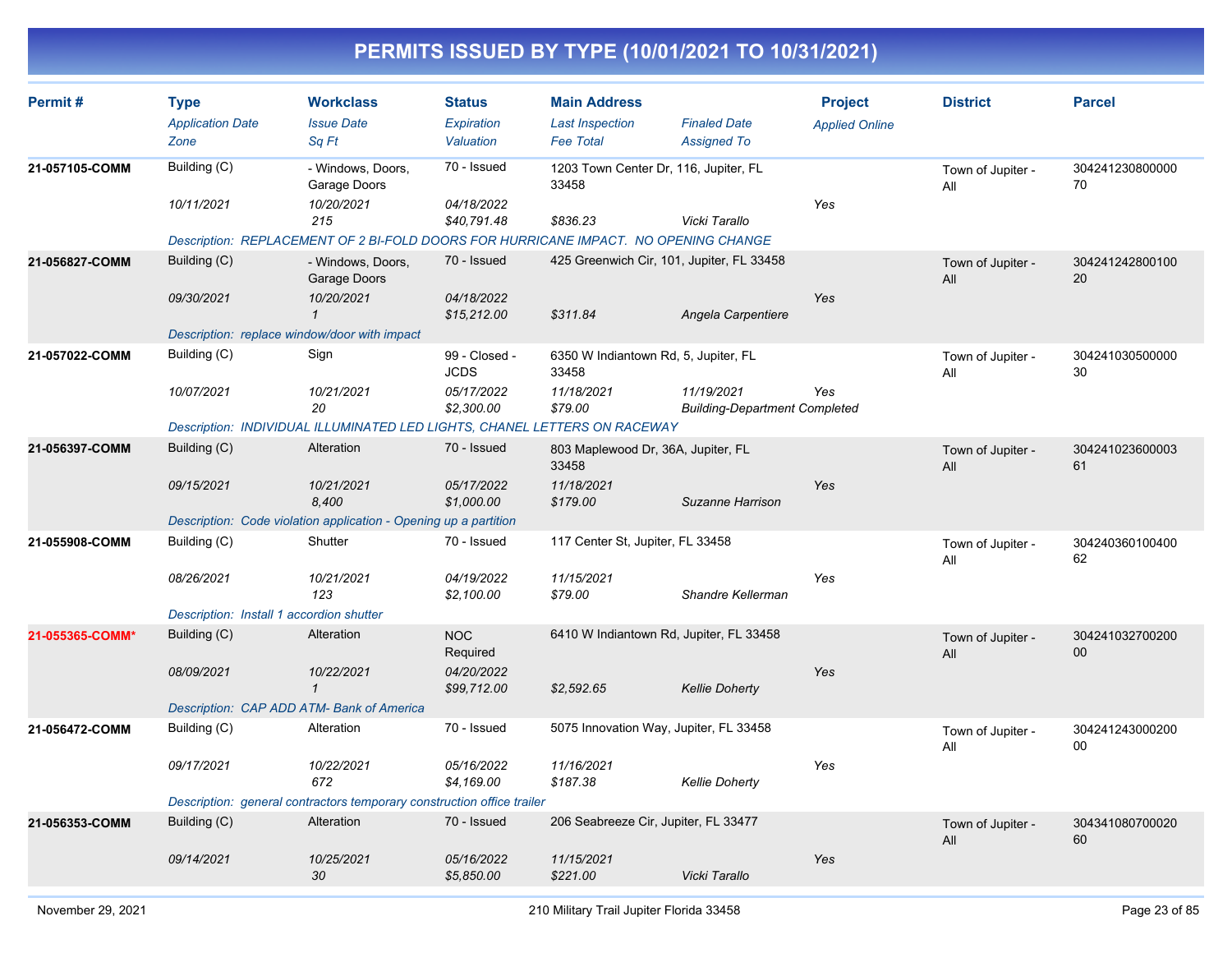|                 |                                                |                                                                          |                                   |                                                                   | PERMITS ISSUED BY TYPE (10/01/2021 TO 10/31/2021)  |                                         |                          |                       |
|-----------------|------------------------------------------------|--------------------------------------------------------------------------|-----------------------------------|-------------------------------------------------------------------|----------------------------------------------------|-----------------------------------------|--------------------------|-----------------------|
| Permit#         | <b>Type</b><br><b>Application Date</b><br>Zone | <b>Workclass</b><br><b>Issue Date</b><br>Sq Ft                           | Status<br>Expiration<br>Valuation | <b>Main Address</b><br><b>Last Inspection</b><br><b>Fee Total</b> | <b>Finaled Date</b><br><b>Assigned To</b>          | <b>Project</b><br><b>Applied Online</b> | <b>District</b>          | <b>Parcel</b>         |
|                 |                                                | Description: 2ND FLOOR WOOD BALCONY REPAIR                               |                                   |                                                                   |                                                    |                                         |                          |                       |
| 21-055513-COMM  | Building (C)                                   | - Windows, Doors,<br>Garage Doors                                        | 70 - Issued                       |                                                                   | 1401 Clubhouse Cir, Jupiter, FL 33477              |                                         | Town of Jupiter -<br>All | 304341050800114<br>01 |
|                 | 08/13/2021                                     | 10/26/2021                                                               | 04/25/2022<br>\$29,500.00         | \$802.25                                                          | <b>Kellie Doherty</b>                              | Yes                                     |                          |                       |
|                 |                                                | Description: REPLACING 3 WINDOWS AND 5 DOOR OPENINGS WITH IMPACT         |                                   |                                                                   |                                                    |                                         |                          |                       |
| 21-056572-COMM  | Building (C)                                   | - Windows, Doors,<br>Garage Doors                                        | 70 - Issued                       | 33477                                                             | 100 Ocean Trail Way, 408, Jupiter, FL              |                                         | Town of Jupiter -<br>All | 304341050900204<br>08 |
|                 | 09/22/2021                                     | 10/26/2021<br>1,170                                                      | 04/25/2022<br>\$15,773.99         | \$323.36                                                          | <b>Kimberly Slater</b>                             | Yes                                     |                          |                       |
|                 |                                                | Description: OCEAN TRAIL COND II UNIT 408                                |                                   |                                                                   |                                                    |                                         |                          |                       |
| 21-056604-COMM  | Building (C)                                   | Sign                                                                     | 70 - Issued                       |                                                                   | 2080 W Indiantown Rd, Jupiter, FL 33458            |                                         | Town of Jupiter -<br>All | 304241032400000<br>50 |
|                 | 09/23/2021<br>C <sub>2</sub> C <sub>2</sub>    | 10/27/2021<br>20                                                         | 04/25/2022<br>\$850.00            | \$79.00                                                           | Theo Jackson                                       | Yes                                     |                          |                       |
|                 |                                                | Description: Face change on existing pylon sign BONDED LIGHTNING         |                                   |                                                                   |                                                    |                                         |                          |                       |
| 21-056595-COMM* | Building (C)                                   | Alteration                                                               | <b>NOC</b><br>Required            | 33477                                                             | 700 S Us Highway 1, 403, Jupiter, FL               |                                         | Town of Jupiter -<br>All | 304341065000140<br>30 |
|                 | 09/23/2021                                     | 10/27/2021<br>200                                                        | 04/25/2022<br>\$49,685.00         | \$1,316.97                                                        | Vicki Tarallo                                      | Yes                                     |                          |                       |
|                 |                                                | Description: RENOVATION OF MASTER BATH. CONVERT EXISTING TUB TO A SHOWER |                                   |                                                                   |                                                    |                                         |                          |                       |
| 21-056777-COMM  | Building (C)                                   | Alteration                                                               | 70 - Issued                       |                                                                   | 101 South Seas Dr, 402, Jupiter, FL 33477          |                                         | Town of Jupiter -<br>All | 304341160500140<br>20 |
|                 | 09/29/2021                                     | 10/27/2021<br>700                                                        | 05/23/2022<br>\$35,000.00         | 11/23/2021<br>\$942.50                                            | Vicki Tarallo                                      | Yes                                     |                          |                       |
|                 |                                                | Description: Remodel Laundry Room, Kitchen, Master and Guest Bathrooms   |                                   |                                                                   |                                                    |                                         |                          |                       |
| 21-056488-COMM  | Building (C)                                   | Alteration                                                               | 99 - Closed -<br><b>JCDS</b>      |                                                                   | 1111 Keystone Dr N, D, Jupiter, FL 33458           |                                         | Town of Jupiter -<br>All | 304241103000300<br>14 |
|                 | 09/20/2021                                     | 10/27/2021<br>36                                                         | 05/16/2022<br>\$1,500.00          | 11/15/2021<br>\$79.00                                             | 11/16/2021<br><b>Building-Department Completed</b> | Yes                                     |                          |                       |
|                 | Description: Bathroom Repair                   |                                                                          |                                   |                                                                   |                                                    |                                         |                          |                       |
| 21-056354-COMM  | Building (C)                                   | Alteration                                                               | 70 - Issued                       |                                                                   | 226 Seabreeze Cir, Jupiter, FL 33477               |                                         | Town of Jupiter -<br>All | 304341080700022<br>60 |
|                 | 09/14/2021                                     | 10/27/2021<br>30                                                         | 04/25/2022<br>\$5,850.00          | \$221.00                                                          | Vicki Tarallo                                      | Yes                                     |                          |                       |
|                 |                                                | Description: 2ND FLOOR WOOD BALCONY REPAIR                               |                                   |                                                                   |                                                    |                                         |                          |                       |
| 21-056352-COMM  | Building (C)                                   | Alteration                                                               | 70 - Issued                       |                                                                   | 265 Seabreeze Cir, Jupiter, FL 33477               |                                         | Town of Jupiter -<br>All | 304341080700026<br>50 |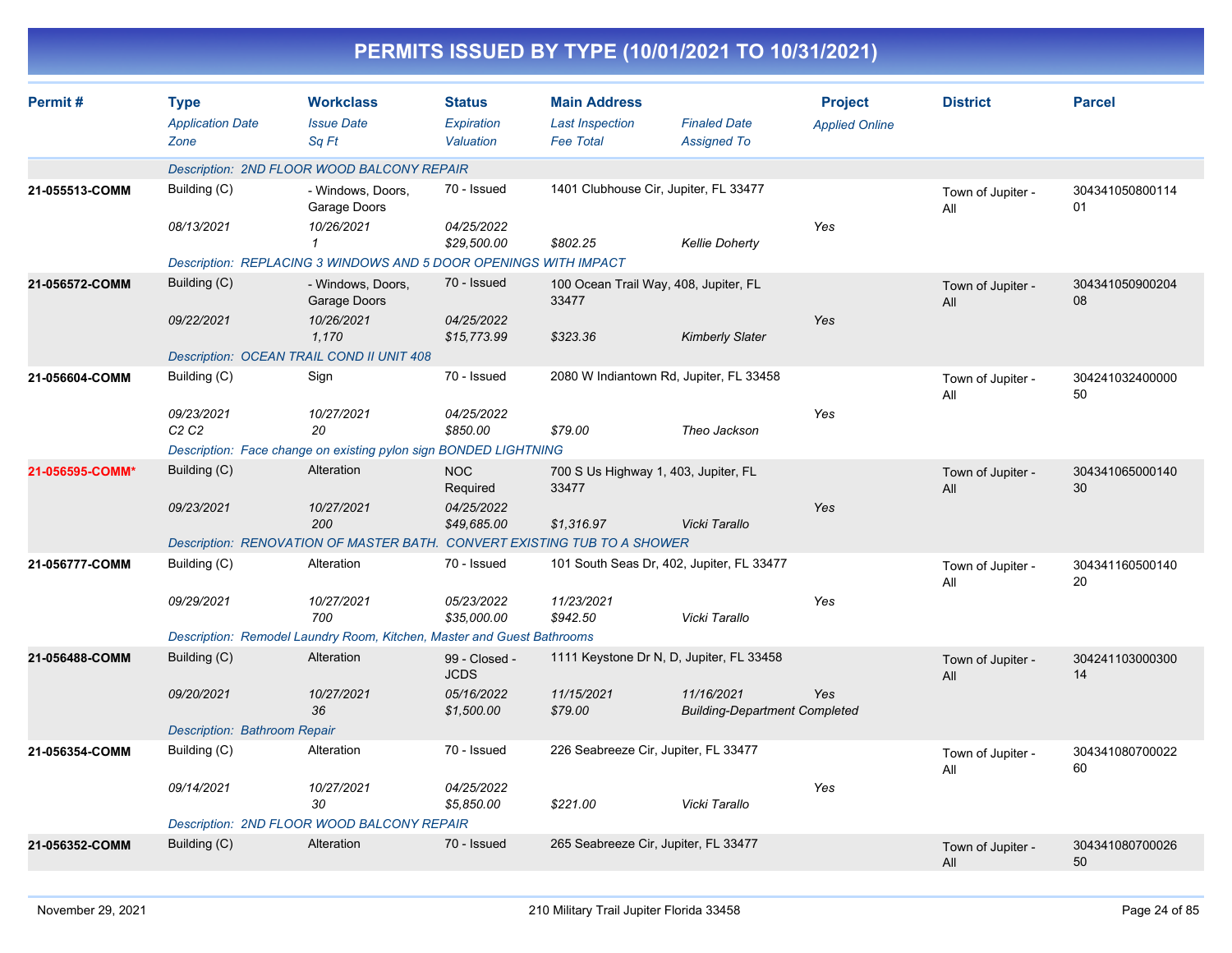| Permit#         | <b>Type</b><br><b>Application Date</b>          | <b>Workclass</b><br><b>Issue Date</b>                                                                            | <b>Status</b><br>Expiration | <b>Main Address</b><br><b>Last Inspection</b>     | <b>Finaled Date</b>   | <b>Project</b><br><b>Applied Online</b> | <b>District</b>          | <b>Parcel</b>         |
|-----------------|-------------------------------------------------|------------------------------------------------------------------------------------------------------------------|-----------------------------|---------------------------------------------------|-----------------------|-----------------------------------------|--------------------------|-----------------------|
|                 | Zone                                            | Sq Ft                                                                                                            | Valuation                   | <b>Fee Total</b>                                  | <b>Assigned To</b>    |                                         |                          |                       |
|                 | 09/14/2021                                      | 10/27/2021<br>30                                                                                                 | 04/25/2022<br>\$5,850.00    | \$221.00                                          | Vicki Tarallo         | Yes                                     |                          |                       |
|                 |                                                 | Description: 2ND FLOOR WOOD BALCONY REPAIR                                                                       |                             |                                                   |                       |                                         |                          |                       |
| 21-056591-COMM* | Building (C)                                    | Alteration                                                                                                       | NOC.<br>Required            | 1605 S Us Highway 1, BLDG E, Jupiter, FL<br>33477 |                       |                                         | Town of Jupiter -<br>All | 304341081200510<br>10 |
|                 | 09/23/2021<br><b>R3 R3</b>                      | 10/28/2021<br>384                                                                                                | 04/26/2022<br>\$44,292.63   | \$1,179.47                                        | <b>Kellie Doherty</b> | Yes                                     |                          |                       |
|                 |                                                 | Description: Installing New Screen Enclosures (24 Units)                                                         |                             |                                                   |                       |                                         |                          |                       |
| 21-056592-COMM* | Building (C)                                    | Alteration                                                                                                       | <b>NOC</b><br>Required      | 1605 S Us Highway 1, BLDG A, Jupiter,<br>FL 33477 |                       |                                         | Town of Jupiter -<br>All | 304341081200110<br>10 |
|                 | 09/23/2021<br><b>R3 R3</b>                      | 10/28/2021<br>512                                                                                                | 04/26/2022<br>\$59,056.84   | \$1,555.95                                        | <b>Kellie Doherty</b> | Yes                                     |                          |                       |
|                 |                                                 | Description: Installation of New Screen Enclosure (32 Units)                                                     |                             |                                                   |                       |                                         |                          |                       |
| 21-056593-COMM* | Building (C)                                    | Alteration                                                                                                       | <b>NOC</b><br>Required      | 1605 S Us Highway 1, BLDG D, Jupiter, FL<br>33477 |                       |                                         | Town of Jupiter -<br>All | 304341081200410<br>10 |
|                 | 09/23/2021<br><b>R3 R3</b>                      | 10/28/2021<br>384                                                                                                | 04/26/2022<br>\$44,292.63   | \$1,179.47                                        | <b>Kellie Doherty</b> | Yes                                     |                          |                       |
|                 |                                                 | Description: Installation of New Screen Enclosures (24 Units)                                                    |                             |                                                   |                       |                                         |                          |                       |
| 21-053761-COMM  | Building (C)                                    | Alteration                                                                                                       | 52 - Fees<br>Due            | 200 Ocean Trail Way, 508, Jupiter, FL<br>33477    |                       |                                         | Town of Jupiter -<br>All | 304341050600050<br>80 |
|                 | 06/11/2021                                      | 10/28/2021<br>$\mathbf{1}$                                                                                       | 04/26/2022<br>\$27,000.00   | \$813.50                                          | <b>Kelly Hills</b>    | Yes                                     |                          |                       |
|                 | Description: Non structural interior renovation |                                                                                                                  |                             |                                                   |                       |                                         |                          |                       |
| 21-057459-COMM  | Building (C)                                    | Alteration                                                                                                       | 70 - Issued                 | 300 N A1A, B301, Jupiter, FL 33477                |                       |                                         | Town of Jupiter -<br>All | 304341050400230<br>10 |
|                 | 10/22/2021<br><b>R3 R3</b>                      | 10/28/2021<br>1,240                                                                                              | 05/02/2022<br>\$17,645.35   | 11/03/2021<br>\$499.95                            | Kelly Hills           | Yes                                     |                          |                       |
|                 | <b>Description: GUEST BATH REMODEL</b>          |                                                                                                                  |                             |                                                   |                       |                                         |                          |                       |
| 21-057310-COMM* | Building (C)                                    | Sign                                                                                                             | <b>NOC</b><br>Required      | 1044 N Us Highway 1, Jupiter, FL 33477            |                       |                                         | Town of Jupiter -<br>All | 304340313500600<br>20 |
|                 | 10/18/2021                                      | 10/29/2021<br>13                                                                                                 | 04/27/2022<br>\$3,145.00    | \$79.00                                           | Theo Jackson          | Yes                                     |                          |                       |
|                 |                                                 | Description: Install flat cut out letters and logo to suite 211. Aluminum non illuminated letters, stud mounted. |                             |                                                   |                       |                                         |                          |                       |
| 21-056506-COMM  | Building (C)                                    | Alteration                                                                                                       | 70 - Issued                 | 351 S Us Highway 1, 105, Jupiter, FL<br>33477     |                       |                                         | Town of Jupiter -<br>All | 304341060000500<br>50 |
|                 | 09/20/2021                                      | 10/29/2021<br>2,982                                                                                              | 05/16/2022<br>\$12,500.00   | 11/15/2021<br>\$368.75                            | Vicki Tarallo         | Yes                                     |                          |                       |
|                 |                                                 | Description: BUILDING WALL TO SEPARATE SUITE 105 AND 106 W/ELECT & MECH                                          |                             |                                                   |                       |                                         |                          |                       |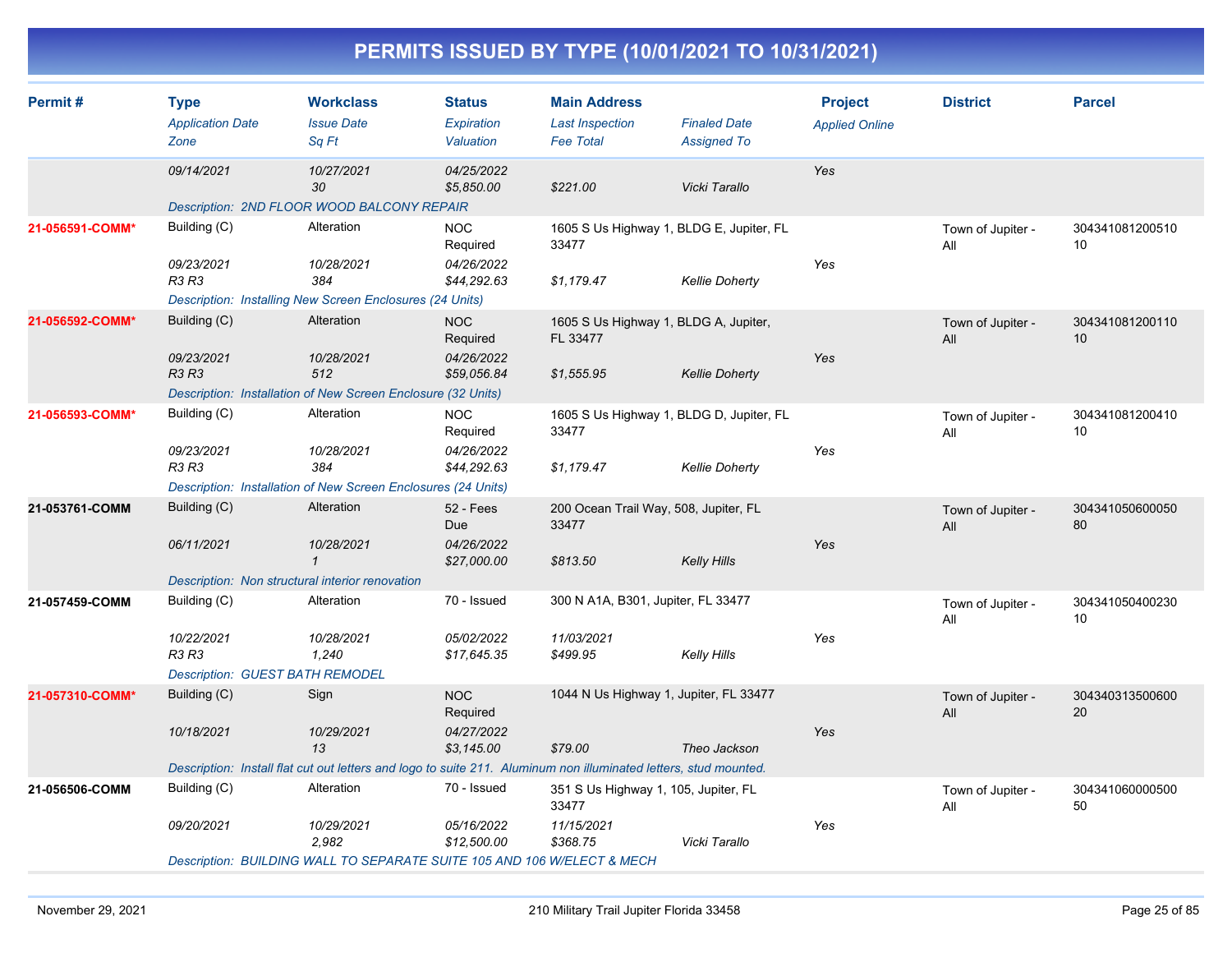| Permit#        | Type<br><b>Application Date</b><br>Zone | <b>Workclass</b><br><b>Issue Date</b><br>Sa Ft           | <b>Status</b><br>Expiration<br>Valuation | <b>Main Address</b><br><b>Last Inspection</b><br><b>Fee Total</b> | <b>Finaled Date</b><br><b>Assigned To</b> | <b>Project</b><br><b>Applied Online</b> | <b>District</b>          | <b>Parcel</b>         |
|----------------|-----------------------------------------|----------------------------------------------------------|------------------------------------------|-------------------------------------------------------------------|-------------------------------------------|-----------------------------------------|--------------------------|-----------------------|
| 21-056793-COMM | Building (C)                            | - Windows, Doors,<br>Garage Doors                        | 70 - Issued                              | 500 Ocean Trail Way, 403, Jupiter, FL<br>33477                    |                                           |                                         | Town of Jupiter -<br>All | 304341051300540<br>30 |
|                | 09/29/2021                              | 10/29/2021                                               | 04/27/2022<br>\$6,650.00                 | \$137.00                                                          | <b>Kimberly Slater</b>                    | Yes                                     |                          |                       |
|                |                                         | Description: install 2 set of horizontal sliding windows |                                          |                                                                   |                                           |                                         |                          |                       |

#### **PERMITS ISSUED FOR BUILDING (C): 55**

| <b>BUILDING (R)</b> |                                          |                                                                          |                              |                                        |                                                    |     |                          |                       |
|---------------------|------------------------------------------|--------------------------------------------------------------------------|------------------------------|----------------------------------------|----------------------------------------------------|-----|--------------------------|-----------------------|
| 21-055690-BLDR      | Building (R)                             | <b>Sheds Utility</b>                                                     | 70 - Issued                  | 18 Pineview Rd, Jupiter, FL 33469      |                                                    |     | Town of Jupiter -<br>All | 304340310900100<br>60 |
|                     | 08/19/2021                               | 10/01/2021<br>96                                                         | 05/23/2022<br>\$7,065.00     | 11/23/2021<br>\$145.42                 | Vicki Tarallo                                      | Yes |                          |                       |
|                     | Description: INSTALLATION OF SHED        |                                                                          |                              |                                        |                                                    |     |                          |                       |
| 21-056201-BLDR      | Building (R)                             | Alteration                                                               | 70 - Issued                  | 108 Tim Mara Dr, Jupiter, FL 33477     |                                                    |     | Town of Jupiter -<br>All | 304341082200000<br>70 |
|                     | 09/08/2021                               | 10/01/2021<br>$\mathbf 1$                                                | 03/30/2022<br>\$2,400.00     | \$79.00                                | 09/17/2021<br>Shandre Kellerman                    | Yes |                          |                       |
|                     |                                          | Description: DEMO 30' OF CBS PRIVACY WALL                                |                              |                                        |                                                    |     |                          |                       |
| 21-055691-BLDR      | Building (R)                             | - Windows, Doors,<br>Garage Doors                                        | 99 - Closed -<br><b>JCDS</b> | 276 Barbados Dr, Jupiter, FL 33458     |                                                    |     | Town of Jupiter -<br>All | 304241230400012<br>20 |
|                     | 08/19/2021                               | 10/01/2021                                                               | 04/25/2022<br>\$28,000.00    | 10/26/2021<br>\$574.00                 | 11/04/2021<br><b>Building-Department Completed</b> | Yes |                          |                       |
|                     |                                          | Description: Installation of windows and doors with impact.              |                              |                                        |                                                    |     |                          |                       |
| 20-047970-BLDR      | Building (R)                             | Addition                                                                 | 70 - Issued                  | 176 Harbourside Cir, Jupiter, FL 33477 |                                                    |     | Town of Jupiter -<br>All | 304341170200010<br>28 |
|                     | 11/25/2020                               | 10/01/2021<br>448                                                        | 04/05/2022<br>\$203,350.00   | 10/07/2021<br>\$4,543.67               | Suzanne Harrison                                   | Yes |                          |                       |
|                     | Description: Interior remodel & addition |                                                                          |                              |                                        |                                                    |     |                          |                       |
| 21-054003-BLDR      | Building (R)                             | Addition                                                                 | 70 - Issued                  | 137 Raintree Trl, Jupiter, FL 33458    |                                                    |     | Town of Jupiter -<br>All | 304241102200002<br>60 |
|                     | 06/21/2021<br><b>R2 R2</b>               | 10/01/2021<br>$\mathbf{1}$                                               | 03/30/2022<br>\$11,394.00    | \$233.58                               | Vicki Tarallo                                      | Yes |                          |                       |
|                     |                                          | Description: SCREEN ENCLOSURE, NEW FOOTER, NEW SLAB, SCREEN ROOF         |                              |                                        |                                                    |     |                          |                       |
| 21-055603-BLDR      | Building (R)                             | - Windows, Doors,<br>Garage Doors                                        | 70 - Issued                  | 217 River Park Dr, Jupiter, FL 33477   |                                                    |     | Town of Jupiter -<br>All | 304341170200011<br>56 |
|                     | 08/17/2021                               | 10/01/2021<br>2,540                                                      | 05/16/2022<br>\$16,745.00    | 11/16/2021<br>\$343.27                 | <b>Kellie Doherty</b>                              | Yes |                          |                       |
|                     |                                          | Description: replace 6 impact windows and 4 impact doors, size for size. |                              |                                        |                                                    |     |                          |                       |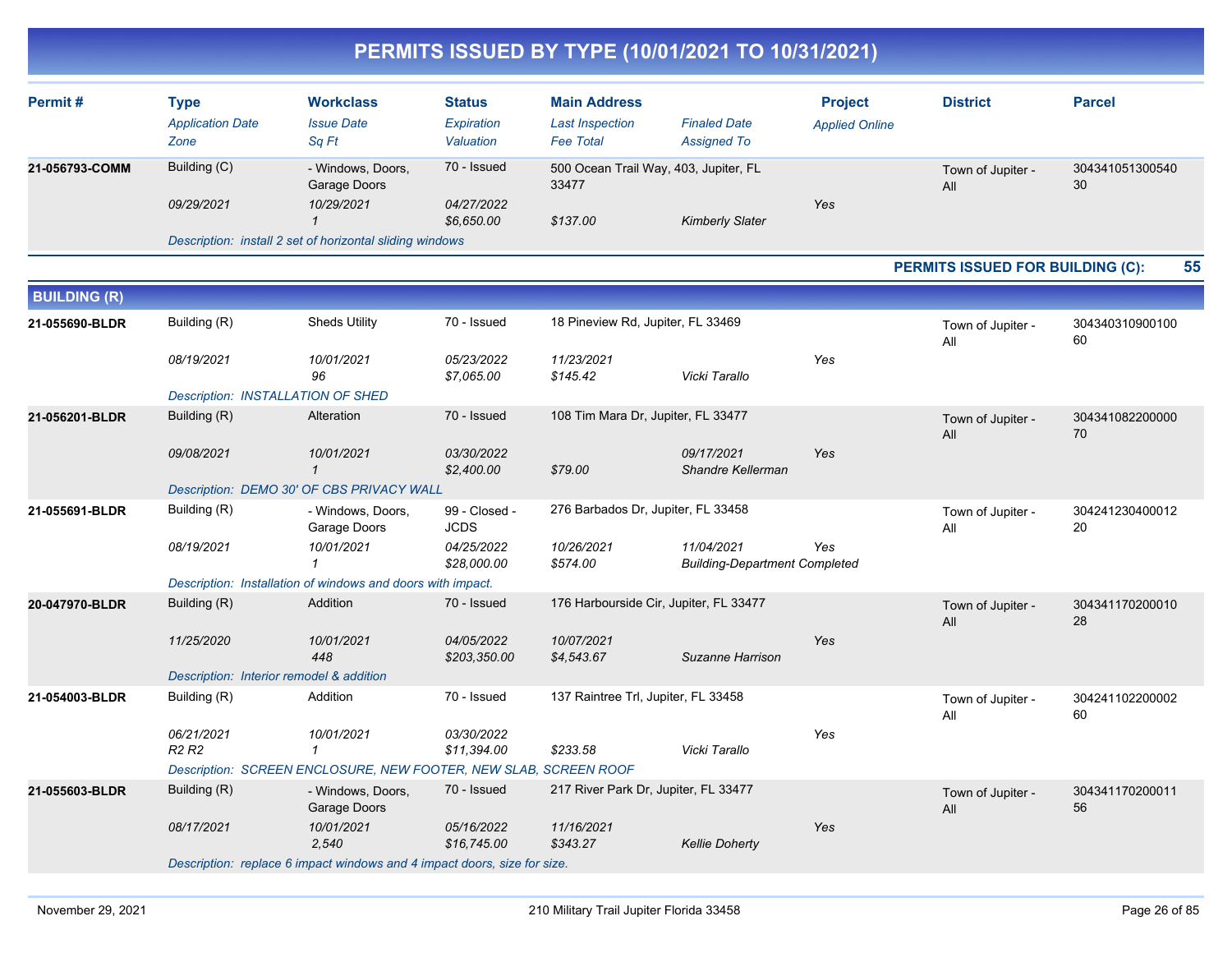| Permit#         | <b>Type</b><br><b>Application Date</b><br>Zone | <b>Workclass</b><br><b>Issue Date</b><br>Sq Ft                                                                                                                                         | <b>Status</b><br>Expiration<br>Valuation | <b>Main Address</b><br><b>Last Inspection</b><br><b>Fee Total</b> | <b>Finaled Date</b><br><b>Assigned To</b> | <b>Project</b><br><b>Applied Online</b> | <b>District</b>          | <b>Parcel</b>         |
|-----------------|------------------------------------------------|----------------------------------------------------------------------------------------------------------------------------------------------------------------------------------------|------------------------------------------|-------------------------------------------------------------------|-------------------------------------------|-----------------------------------------|--------------------------|-----------------------|
| 20-045180-BLDR  | Building (R)<br>08/26/2020                     | - Windows, Doors,<br>Garage Doors<br>10/01/2021                                                                                                                                        | 70 - Issued<br>03/30/2022                | 152 Hampton PI, Jupiter, FL 33458<br>01/04/2021                   | 02/23/2021                                | Yes                                     | Town of Jupiter -<br>All | 304241111500036<br>70 |
|                 |                                                | $\mathbf{1}$<br>Description: REPLACE 10 WINDOWS AND 3 DOORS                                                                                                                            | \$27,898.52                              | \$571.92                                                          | <b>Building-Department Completed</b>      |                                         |                          |                       |
| 21-056135-BLDR  | Building (R)                                   | - Windows, Doors,<br>Garage Doors                                                                                                                                                      | 70 - Issued                              | 287 Flamingo Pt S, Jupiter, FL 33458                              |                                           |                                         | Town of Jupiter -<br>All | 304241150200059<br>20 |
|                 | 09/03/2021                                     | 10/01/2021<br>$\mathbf{1}$                                                                                                                                                             | 03/30/2022<br>\$2,010.08                 | \$79.00                                                           | Suzanne Harrison                          | Yes                                     |                          |                       |
|                 |                                                | Description: CHANGE OUT CABANA DOOR NO SIZE CHANGE                                                                                                                                     |                                          |                                                                   |                                           |                                         |                          |                       |
| 21-055918-BLDR  | Building (R)                                   | - Windows, Doors,<br>Garage Doors                                                                                                                                                      | 70 - Issued                              | 341 Regatta Dr, Jupiter, FL 33477                                 |                                           |                                         | Town of Jupiter -<br>All | 304341072700074<br>50 |
|                 | 08/26/2021                                     | 10/01/2021<br>$\mathbf{1}$                                                                                                                                                             | 03/30/2022<br>\$11,348.00                | 11/24/2021<br>\$232.63                                            | Alicia Hertzog                            | Yes                                     |                          |                       |
|                 |                                                | <b>Description: FRONT ENTRANCE DOOR REPLACEMENT</b>                                                                                                                                    |                                          |                                                                   |                                           |                                         |                          |                       |
| 21-056375-BLDR  | Building (R)                                   | - Windows, Doors,<br>Garage Doors                                                                                                                                                      | 70 - Issued                              | 1116 Ocean Dunes Cir, Jupiter, FL 33477                           |                                           |                                         | Town of Jupiter -<br>All | 304341201403000<br>90 |
|                 | 09/14/2021                                     | 10/05/2021<br>13                                                                                                                                                                       | 04/03/2022<br>\$1,868.00                 | \$79.00                                                           | <b>Kelly Hills</b>                        | Yes                                     |                          |                       |
|                 | Description: Install 2 windows with mullion    |                                                                                                                                                                                        |                                          |                                                                   |                                           |                                         |                          |                       |
| 21-056334-BLDR  | Building (R)                                   | - Windows, Doors,<br>Garage Doors                                                                                                                                                      | 70 - Issued                              | 1801 S Us Highway 1, 17D, Jupiter, FL<br>33477                    |                                           |                                         | Town of Jupiter -<br>All | 304341081600001<br>74 |
|                 | 09/13/2021                                     | 10/05/2021<br>250                                                                                                                                                                      | 04/25/2022<br>\$16,638.00                | 10/27/2021<br>\$341.08                                            | Vicki Tarallo                             | Yes                                     |                          |                       |
|                 |                                                | Description: REMOVE AND REPLACE 3 DOORS                                                                                                                                                |                                          |                                                                   |                                           |                                         |                          |                       |
| 21-056739-BLDR  | Building (R)                                   | Alteration                                                                                                                                                                             | 70 - Issued                              | 97 Regatta Dr, Jupiter, FL 33477                                  |                                           |                                         | Town of Jupiter -<br>All | 304341180517200<br>20 |
|                 | 09/28/2021                                     | 10/05/2021<br>4,266                                                                                                                                                                    | 04/03/2022<br>\$38,000.00                | \$779.00                                                          | <b>Kimberly Slater</b>                    | Yes                                     |                          |                       |
|                 |                                                | Description: Turn existing full bath into powder room, remove & replace existing cabinets in kitchen, pantry, & wet bar. Remove existing full height wall to expand island in kitchen. |                                          |                                                                   |                                           |                                         |                          |                       |
| 21-055103-BLDR* | Building (R)                                   | Alteration                                                                                                                                                                             | <b>NOC</b><br>Required                   | 216 Ridge Rd, Jupiter, FL 33477                                   |                                           |                                         | Town of Jupiter -<br>All | 304341160200023<br>10 |
|                 | 07/29/2021                                     | 10/06/2021<br>900                                                                                                                                                                      | 04/04/2022<br>\$8,050.00                 | \$165.42                                                          | <b>Kimberly Slater</b>                    | Yes                                     |                          |                       |
|                 |                                                | Description: Remove existing concrete walkway and patio, replace with pavers                                                                                                           |                                          |                                                                   |                                           |                                         |                          |                       |
| 21-056645-BLDR* | Building (R)                                   | Alteration                                                                                                                                                                             | <b>NOC</b><br>Required                   | 249 Florence Dr, Jupiter, FL 33458                                |                                           |                                         | Town of Jupiter -<br>All | 304241140500024<br>70 |
|                 | 09/24/2021                                     | 10/06/2021<br>1,200                                                                                                                                                                    | 04/04/2022<br>\$10,500.00                | \$215.25                                                          | <b>Kimberly Slater</b>                    | Yes                                     |                          |                       |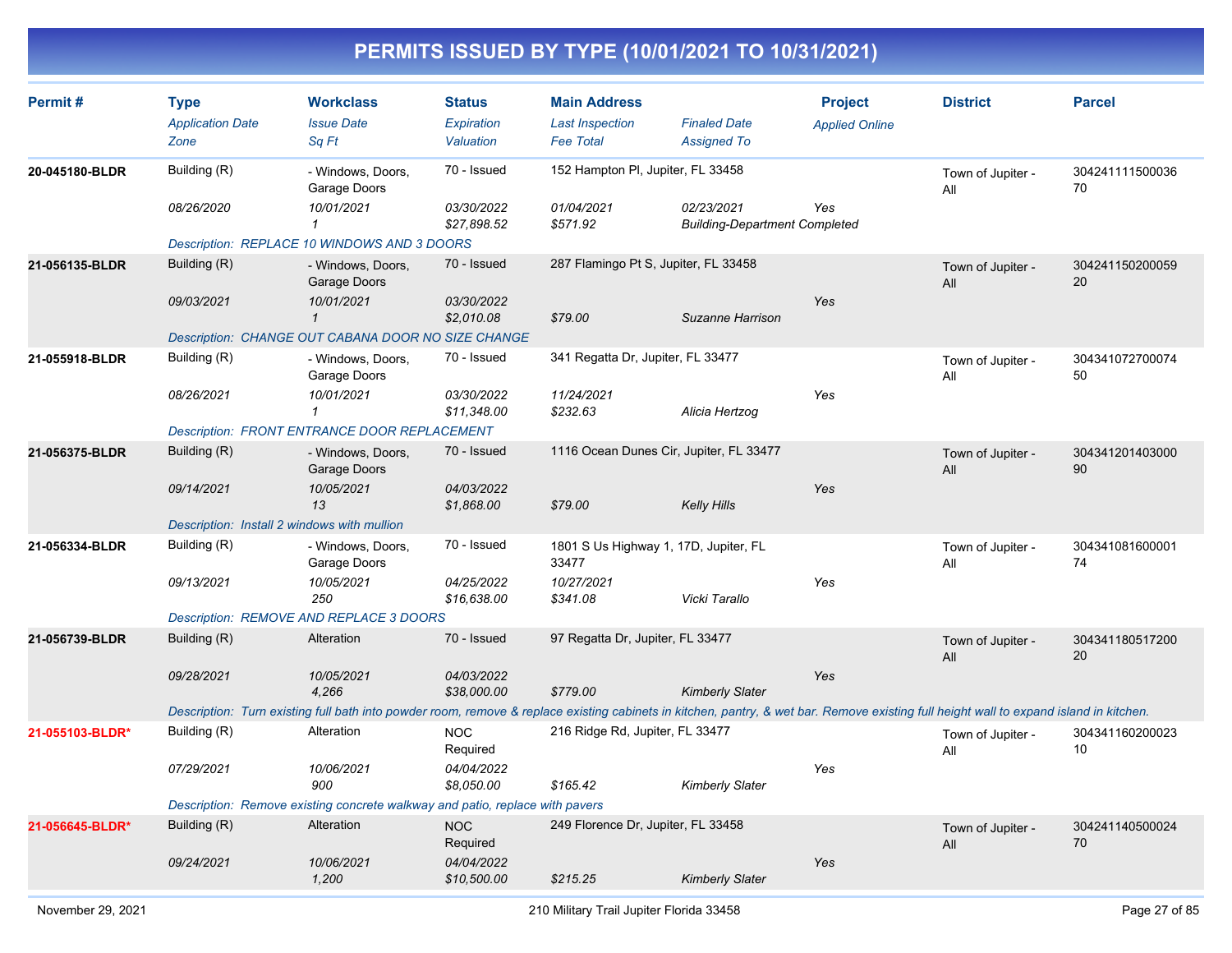|                 |                                                |                                                                                                    |                                          |                                                                   | PERMITS ISSUED BY TYPE (10/01/2021 TO 10/31/2021)  |                                         |                          |                       |
|-----------------|------------------------------------------------|----------------------------------------------------------------------------------------------------|------------------------------------------|-------------------------------------------------------------------|----------------------------------------------------|-----------------------------------------|--------------------------|-----------------------|
| Permit#         | <b>Type</b><br><b>Application Date</b><br>Zone | <b>Workclass</b><br><b>Issue Date</b><br>Sq Ft                                                     | <b>Status</b><br>Expiration<br>Valuation | <b>Main Address</b><br><b>Last Inspection</b><br><b>Fee Total</b> | <b>Finaled Date</b><br><b>Assigned To</b>          | <b>Project</b><br><b>Applied Online</b> | <b>District</b>          | <b>Parcel</b>         |
|                 |                                                | Description: Install 1" pavers on existing concrete patio and lanai. Same footprint.               |                                          |                                                                   |                                                    |                                         |                          |                       |
| 21-056466-BLDR  | Building (R)                                   | Alteration                                                                                         | 70 - Issued                              |                                                                   | 145 Mangrove Bay Way, Jupiter, FL 33477            |                                         | Town of Jupiter -<br>All | 304341074000001<br>10 |
|                 | 09/17/2021                                     | 10/06/2021<br>218                                                                                  | 04/04/2022<br>\$2,500.00                 | \$79.00                                                           | <b>Kimberly Slater</b>                             | Yes                                     |                          |                       |
|                 | <b>Description: Install Brick Pavers</b>       |                                                                                                    |                                          |                                                                   |                                                    |                                         |                          |                       |
| 21-056213-BLDR  | Building (R)                                   | Alteration                                                                                         | 99 - Closed -<br><b>JCDS</b>             | 6478 Robinson St, Jupiter, FL 33458                               |                                                    |                                         | Town of Jupiter -<br>All | 304241150105500<br>50 |
|                 | 09/08/2021                                     | 10/06/2021                                                                                         | 05/16/2022<br>\$46,424.00                | 11/16/2021<br>\$951.69                                            | 11/17/2021<br><b>Building-Department Completed</b> | Yes                                     |                          |                       |
|                 |                                                | Description: Install 9.86 kW roof mounted pv solar system.                                         |                                          |                                                                   |                                                    |                                         |                          |                       |
| 21-054975-BLDR  | Building (R)                                   | Shutter                                                                                            | 99 - Closed -<br><b>JCDS</b>             | 143 Rotunda Dr, Jupiter, FL 33477                                 |                                                    |                                         | Town of Jupiter -<br>All | 304341080600500<br>50 |
|                 | 07/26/2021                                     | 10/07/2021                                                                                         | 04/27/2022<br>\$13,765.00                | 10/29/2021<br>\$282.18                                            | 11/01/2021<br><b>Building-Department Completed</b> | Yes                                     |                          |                       |
|                 |                                                | Description: installing 2 Armor Screen Roll ups, plug in shutters                                  |                                          |                                                                   |                                                    |                                         |                          |                       |
| 21-056185-BLDR  | Building (R)                                   | Shutter                                                                                            | 99 - Closed -<br><b>JCDS</b>             | 152 Santiago Dr, Jupiter, FL 33458                                |                                                    |                                         | Town of Jupiter -<br>All | 304241131700010<br>20 |
|                 | 09/07/2021                                     | 10/07/2021<br>$\mathbf{1}$                                                                         | 05/09/2022<br>\$3,125.00                 | 11/08/2021<br>\$79.00                                             | 11/10/2021<br><b>Building-Department Completed</b> | Yes                                     |                          |                       |
|                 |                                                | Description: INSTALL 2 IMPACT COLONIAL SHUTTERS                                                    |                                          |                                                                   |                                                    |                                         |                          |                       |
| 21-056648-BLDR  | Building (R)                                   | - Windows, Doors,<br>Garage Doors                                                                  | 99 - Closed -<br><b>JCDS</b>             |                                                                   | 154 North River Dr E, Jupiter, FL 33458            |                                         | Town of Jupiter -<br>All | 304240271400009<br>40 |
|                 | 09/24/2021                                     | 10/08/2021                                                                                         | 05/09/2022<br>\$68,825.00                | 11/09/2021<br>\$1,410.91                                          | 11/10/2021<br><b>Building-Department Completed</b> | Yes                                     |                          |                       |
|                 |                                                | Description: Replace existing windows / doors with new HVHZ impact rated windows / doors           |                                          |                                                                   |                                                    |                                         |                          |                       |
| 21-056457-BLDR  | Building (R)                                   | Alteration                                                                                         | 70 - Issued                              |                                                                   | 147 Ocean Pines Ter, Jupiter, FL 33477             |                                         | Town of Jupiter -<br>All | 304341160200005<br>00 |
|                 | 09/17/2021                                     | 10/08/2021                                                                                         | 04/06/2022<br>\$138,375.00               | \$2.836.69                                                        | Kelly Hills                                        | Yes                                     |                          |                       |
|                 |                                                | Description: Install new impact windows and sliders, interior remodel                              |                                          |                                                                   |                                                    |                                         |                          |                       |
| 21-055475-BLDR* | Building (R)                                   | Alteration                                                                                         | <b>NOC</b><br>Required                   |                                                                   | 390 River Edge Rd, Jupiter, FL 33477               |                                         | Town of Jupiter -<br>All | 304341170200012<br>78 |
|                 | 08/12/2021                                     | 10/11/2021<br>515                                                                                  | 04/09/2022<br>\$6,500.00                 | \$134.00                                                          | Vicki Tarallo                                      | Yes                                     |                          |                       |
|                 |                                                | Description: Rem. exist. concrete walkway, rep. with pavers. Install small paver area in the back. |                                          |                                                                   |                                                    |                                         |                          |                       |
| 21-055312-BLDR  | Building (R)                                   | - Windows, Doors,<br>Garage Doors                                                                  | 70 - Issued                              |                                                                   | 187 Golf Village Blvd, Jupiter, FL 33458           |                                         | Town of Jupiter -<br>All | 304241130200003<br>30 |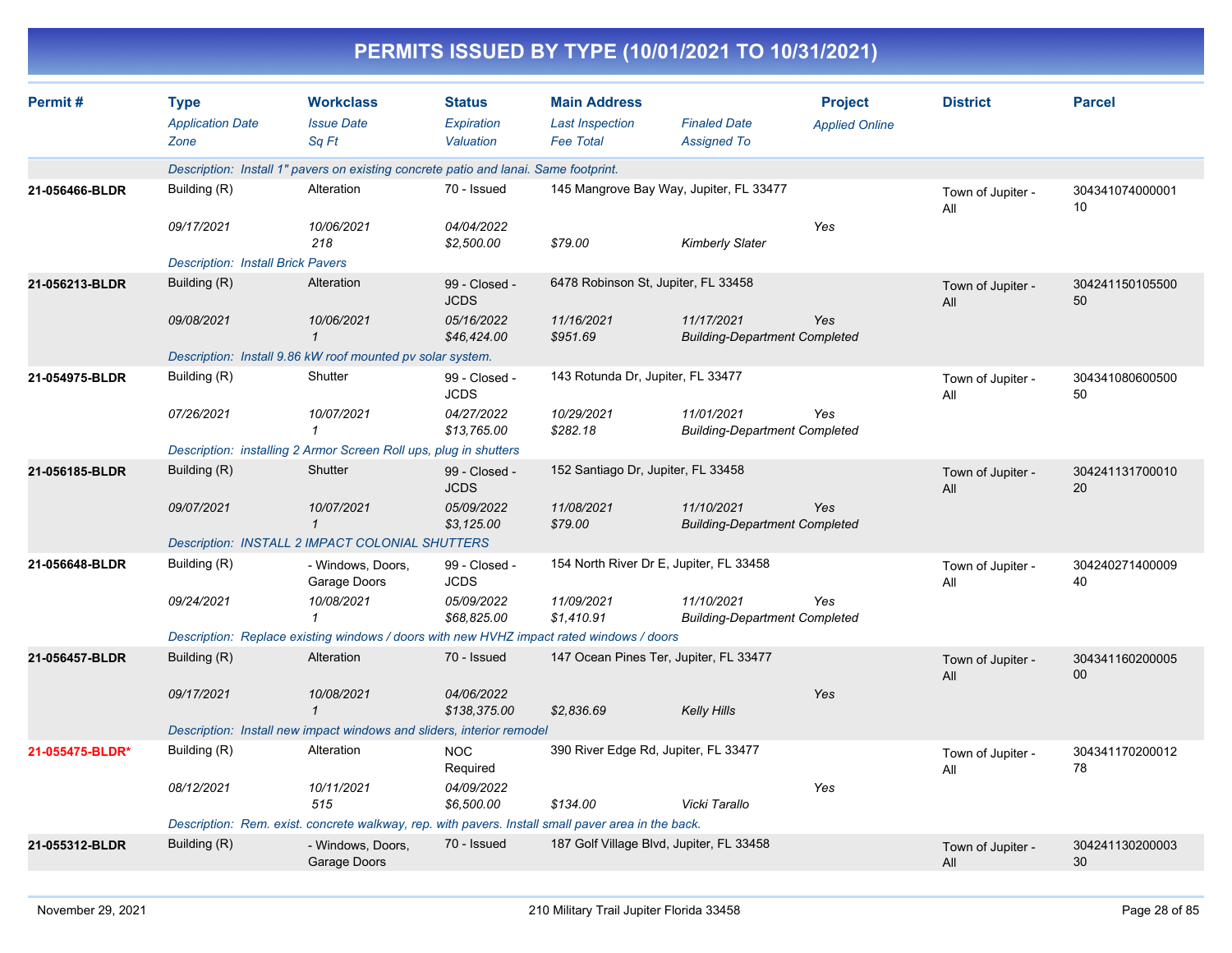| Permit#        | <b>Type</b><br><b>Application Date</b><br>Zone                                       | <b>Workclass</b><br><b>Issue Date</b><br>Sq Ft                                                                                                         | <b>Status</b><br><b>Expiration</b><br>Valuation | <b>Main Address</b><br><b>Last Inspection</b><br><b>Fee Total</b> | <b>Finaled Date</b><br><b>Assigned To</b>          | <b>Project</b><br><b>Applied Online</b> | <b>District</b>          | <b>Parcel</b>         |
|----------------|--------------------------------------------------------------------------------------|--------------------------------------------------------------------------------------------------------------------------------------------------------|-------------------------------------------------|-------------------------------------------------------------------|----------------------------------------------------|-----------------------------------------|--------------------------|-----------------------|
|                | 08/06/2021<br>R <sub>2</sub> R <sub>2</sub><br>Description: Replace 5 impact windows | 10/11/2021<br>4,987                                                                                                                                    | 04/11/2022<br>\$8,179.00                        | \$168.03                                                          | Alicia Hertzog                                     | Yes                                     |                          |                       |
| 21-055736-BLDR | Building (R)                                                                         | Alteration                                                                                                                                             | 70 - Issued                                     | 511 Cocoplum Dr S, Jupiter, FL 33458                              |                                                    |                                         | Town of Jupiter -<br>All | 304241150200056<br>90 |
|                | 08/20/2021                                                                           | 10/11/2021<br>406                                                                                                                                      | 05/16/2022<br>\$10,250.00                       | 11/17/2021<br>\$210.13                                            | Alicia Hertzog                                     | Yes                                     |                          |                       |
|                |                                                                                      | Description: Aluminum Screen Enclosure w. proposed concrete slab extension onto existing concrete slab. Demo existing structure.                       |                                                 |                                                                   |                                                    |                                         |                          |                       |
| 21-056082-BLDR | Building (R)                                                                         | - Windows, Doors,<br>Garage Doors                                                                                                                      | 70 - Issued                                     | 144 Banyan Cir, Jupiter, FL 33458                                 |                                                    |                                         | Town of Jupiter -<br>All | 304241100300024<br>90 |
|                | 09/02/2021                                                                           | 10/12/2021<br>1,571                                                                                                                                    | 04/11/2022<br>\$12,334.00                       | \$252.85                                                          | Shandre Kellerman                                  | Yes                                     |                          |                       |
|                |                                                                                      | Description: REMOVE & REPLACE WITH HURRICANE RESISTANT IMPACT WINDOWS & DOORS. NO CHANGE.                                                              |                                                 |                                                                   |                                                    |                                         |                          |                       |
| 21-056621-BLDR | Building (R)                                                                         | - Windows, Doors,<br>Garage Doors                                                                                                                      | 70 - Issued                                     | 133 Hampton Cir, Jupiter, FL 33458                                |                                                    |                                         | Town of Jupiter -<br>All | 304241111500017<br>10 |
|                | 09/23/2021<br>R <sub>2</sub> R <sub>2</sub>                                          | 10/12/2021<br>$\mathbf{1}$                                                                                                                             | 04/11/2022<br>\$11,890.00                       | \$243.75                                                          | Kelly Hills                                        | Yes                                     |                          |                       |
|                |                                                                                      | Description: Remove and replace 13 windows into 11 openings with inkind impact product and remove and replace 1 Slider and 1 French door with the same |                                                 |                                                                   |                                                    |                                         |                          |                       |
| 21-056507-BLDR | Building (R)                                                                         | - Windows, Doors,<br>Garage Doors                                                                                                                      | 70 - Issued                                     | 308 S Hampton Dr, Jupiter, FL 33458                               |                                                    |                                         | Town of Jupiter -<br>All | 304241111500008<br>90 |
|                | 09/20/2021                                                                           | 10/12/2021<br>250                                                                                                                                      | 04/11/2022<br>\$27,649.00                       | \$566.80                                                          | Kelly Hills                                        | Yes                                     |                          |                       |
|                |                                                                                      | Description: REPLACE 12 WINDOWS AND 2 DOORS                                                                                                            |                                                 |                                                                   |                                                    |                                         |                          |                       |
| 21-056287-BLDR | Building (R)                                                                         | Fence                                                                                                                                                  | 99 - Closed -<br><b>JCDS</b>                    | 18967 Still Lake Dr, Jupiter, FL 33458                            |                                                    |                                         | Town of Jupiter -<br>All | 304240341000027<br>60 |
|                | 09/10/2021                                                                           | 10/12/2021<br>1                                                                                                                                        | 04/11/2022<br>\$1,500.00                        | \$79.00                                                           | 10/12/2021<br><b>Building-Department Completed</b> | Yes                                     |                          |                       |
|                | Description: Repairing fence with new panels                                         |                                                                                                                                                        |                                                 |                                                                   |                                                    |                                         |                          |                       |
| 21-056076-BLDR | Building (R)                                                                         | - Windows, Doors,<br>Garage Doors                                                                                                                      | 70 - Issued                                     | 6490 Longleaf Pine Dr, Jupiter, FL 33458                          |                                                    |                                         | Town of Jupiter -<br>All | 304240270900053<br>90 |
|                | 09/01/2021                                                                           | 10/12/2021<br>1,180                                                                                                                                    | 04/11/2022<br>\$1,743.04                        | \$79.00                                                           | Shandre Kellerman                                  | Yes                                     |                          |                       |
|                |                                                                                      | Description: REPLACING 2 SLIDING GLASS DOORS                                                                                                           |                                                 |                                                                   |                                                    |                                         |                          |                       |
| 21-056906-BLDR | Building (R)                                                                         | - Windows, Doors,<br>Garage Doors                                                                                                                      | 70 - Issued                                     | 163 Honeysuckle Dr, Jupiter, FL 33458                             |                                                    |                                         | Town of Jupiter -<br>All | 304241240400009<br>00 |
|                | 10/04/2021<br>MXD MXD                                                                | 10/13/2021<br>1                                                                                                                                        | 04/11/2022<br>\$13,000.00                       | \$266.50                                                          | Vicki Tarallo                                      | Yes                                     |                          |                       |
|                |                                                                                      | <b>Description: REMOVE AND REPLACE 15 IMPACT WINDOWS</b>                                                                                               |                                                 |                                                                   |                                                    |                                         |                          |                       |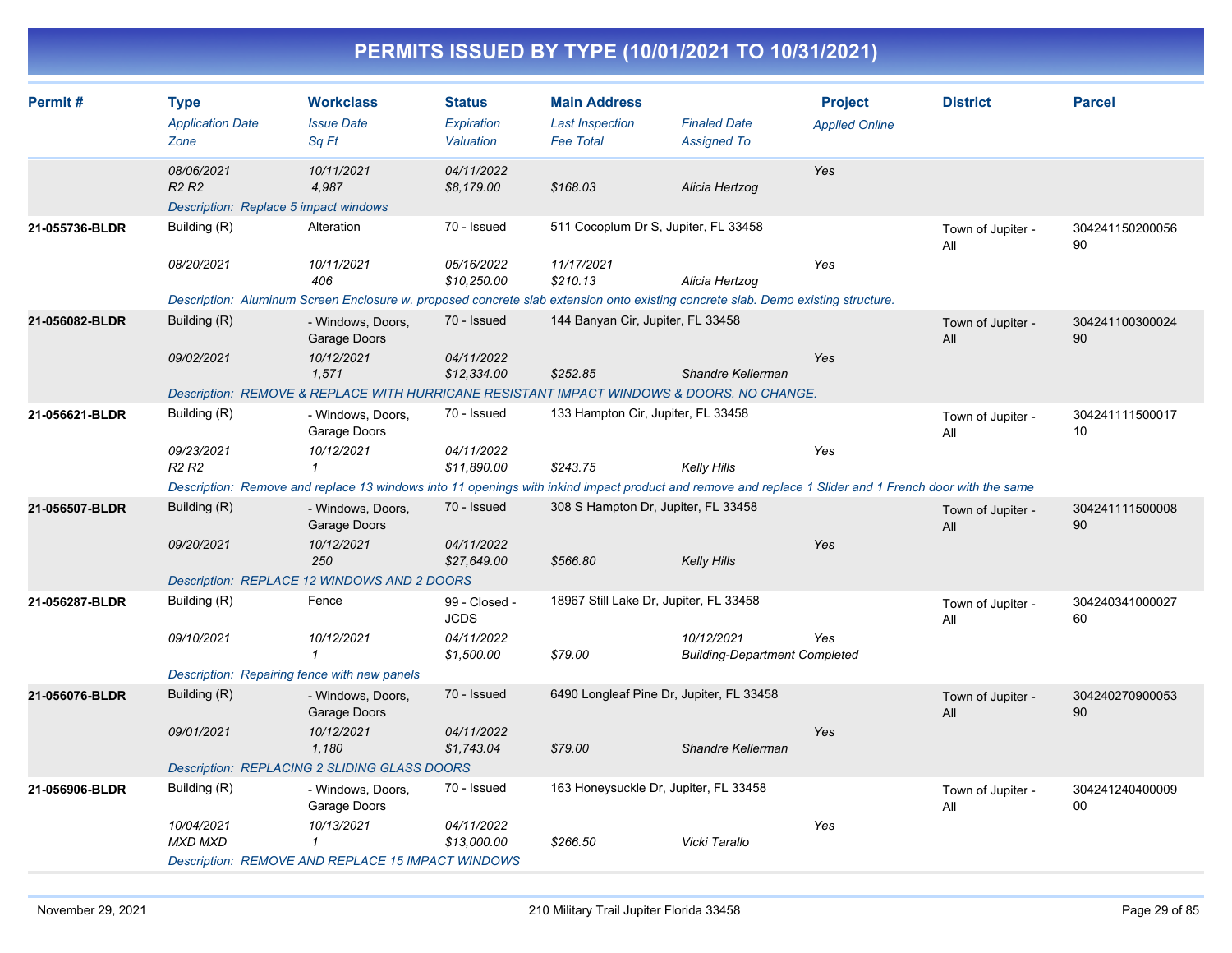| Permit#         | <b>Type</b><br><b>Application Date</b><br>Zone | <b>Workclass</b><br><b>Issue Date</b><br>Sq Ft                           | <b>Status</b><br><b>Expiration</b><br>Valuation | <b>Main Address</b><br><b>Last Inspection</b><br><b>Fee Total</b> | <b>Finaled Date</b><br><b>Assigned To</b>                 | <b>Project</b><br><b>Applied Online</b> | <b>District</b>          | <b>Parcel</b>         |
|-----------------|------------------------------------------------|--------------------------------------------------------------------------|-------------------------------------------------|-------------------------------------------------------------------|-----------------------------------------------------------|-----------------------------------------|--------------------------|-----------------------|
| 21-056171-BLDR  | Building (R)                                   | Fence                                                                    | 99 - Closed -<br><b>JCDS</b>                    | 2076 Mainsail Cir, Jupiter, FL 33477                              |                                                           |                                         | Town of Jupiter -<br>All | 304341160600007<br>50 |
|                 | 09/07/2021                                     | 10/13/2021<br>$\mathbf{1}$                                               | 04/25/2022<br>\$1.519.00                        | 10/26/2021<br>\$79.00                                             | 11/04/2021<br>Yes<br><b>Building-Department Completed</b> |                                         |                          |                       |
|                 |                                                | Description: Install of 28' of 6' Bronze Aluminum Rail                   |                                                 |                                                                   |                                                           |                                         |                          |                       |
| 21-056871-BLDR  | Building (R)                                   | Alteration                                                               | 70 - Issued                                     | 153 Ocean Pines Ter, Jupiter, FL 33477                            |                                                           |                                         | Town of Jupiter -<br>All | 304341160200005<br>30 |
|                 | 10/01/2021<br>R <sub>2</sub> R <sub>2</sub>    | 10/15/2021<br>200                                                        | 05/23/2022<br>\$74,502.42                       | 11/23/2021<br>\$1,527.30                                          | Kimberly Slater                                           | Yes                                     |                          |                       |
|                 | <b>Description: Interior Remodel</b>           |                                                                          |                                                 |                                                                   |                                                           |                                         |                          |                       |
| 21-056618-BLDR  | Building (R)                                   | Alteration                                                               | 70 - Issued                                     | 170 Citadel Cir, Jupiter, FL 33458                                |                                                           |                                         | Town of Jupiter -<br>All | 304240320100004<br>10 |
|                 | 09/23/2021                                     | 10/15/2021<br>5,163                                                      | 04/13/2022<br>\$58,355.00                       | \$1,196.28                                                        | <b>Kimberly Slater</b>                                    | Yes                                     |                          |                       |
|                 |                                                | Description: Installation of Photovoltaic Solar System to existing roof. |                                                 |                                                                   |                                                           |                                         |                          |                       |
| 21-056277-BLDR  | Building (R)                                   | - Windows, Doors,<br>Garage Doors                                        | 70 - Issued                                     | 159 Segovia Way, Jupiter, FL 33458                                |                                                           |                                         | Town of Jupiter -<br>All | 304241131700008<br>60 |
|                 | 09/10/2021                                     | 10/15/2021<br>$\mathcal I$                                               | 05/03/2022<br>\$100,000.00                      | 11/04/2021<br>\$2,050.00                                          | Alicia Hertzog                                            | Yes                                     |                          |                       |
|                 |                                                | Description: size for size replacement of windows & doors with impact    |                                                 |                                                                   |                                                           |                                         |                          |                       |
| 21-056817-BLDR* | Building (R)                                   | Alteration                                                               | <b>NOC</b><br>Required                          | 6794 Viewpoint Ct, Jupiter, FL 33458                              |                                                           |                                         | Town of Jupiter -<br>All | 304240340900012<br>00 |
|                 | 09/29/2021                                     | 10/15/2021<br>2.761                                                      | 04/13/2022<br>\$37,064.00                       | \$759.81                                                          | <b>Kimberly Slater</b>                                    | Yes                                     |                          |                       |
|                 |                                                | Description: Install James Hardie Siding & Trim                          |                                                 |                                                                   |                                                           |                                         |                          |                       |
| 21-056863-BLDR  | Building (R)                                   | - Windows, Doors,<br>Garage Doors                                        | 70 - Issued                                     | 6360 Longleaf Pine Dr, Jupiter, FL 33458                          |                                                           |                                         | Town of Jupiter -<br>All | 304240270900055<br>20 |
|                 | 10/01/2021                                     | 10/15/2021<br>$\mathbf{1}$                                               | 04/13/2022<br>\$12,800.00                       | \$262.40                                                          | <b>Kimberly Slater</b>                                    | Yes                                     |                          |                       |
|                 |                                                | Description: Install 2 impact doors and 1 impact window.                 |                                                 |                                                                   |                                                           |                                         |                          |                       |
| 21-056199-BLDR  | Building (R)                                   | New-Single<br><b>Family Dwelling</b>                                     | 70 - Issued                                     | 133 Regatta Dr, Jupiter, FL 33477                                 |                                                           |                                         | Town of Jupiter -<br>All | 304341180200022<br>40 |
|                 | 09/08/2021                                     | 10/15/2021<br>11,788                                                     | 05/09/2022<br>\$1,469,573.00                    | 11/10/2021<br>\$30,126.24                                         | <b>Kimberly Slater</b>                                    | Yes                                     |                          |                       |
|                 |                                                | <b>Description: CONSTRUCT NEW SINGLE FAMILY HOME</b>                     |                                                 |                                                                   |                                                           |                                         |                          |                       |
| 21-054585-BLDR  | Building (R)                                   | Alteration                                                               | 70 - Issued                                     | 105 Echelon Crest Trl, Jupiter, FL 33478                          |                                                           |                                         | Town of Jupiter -<br>All | 304240320600021<br>40 |
|                 | 07/12/2021                                     | 10/15/2021<br>1,620                                                      | 04/13/2022<br>\$19,700.00                       | \$403.85                                                          | Kimberly Slater                                           | Yes                                     |                          |                       |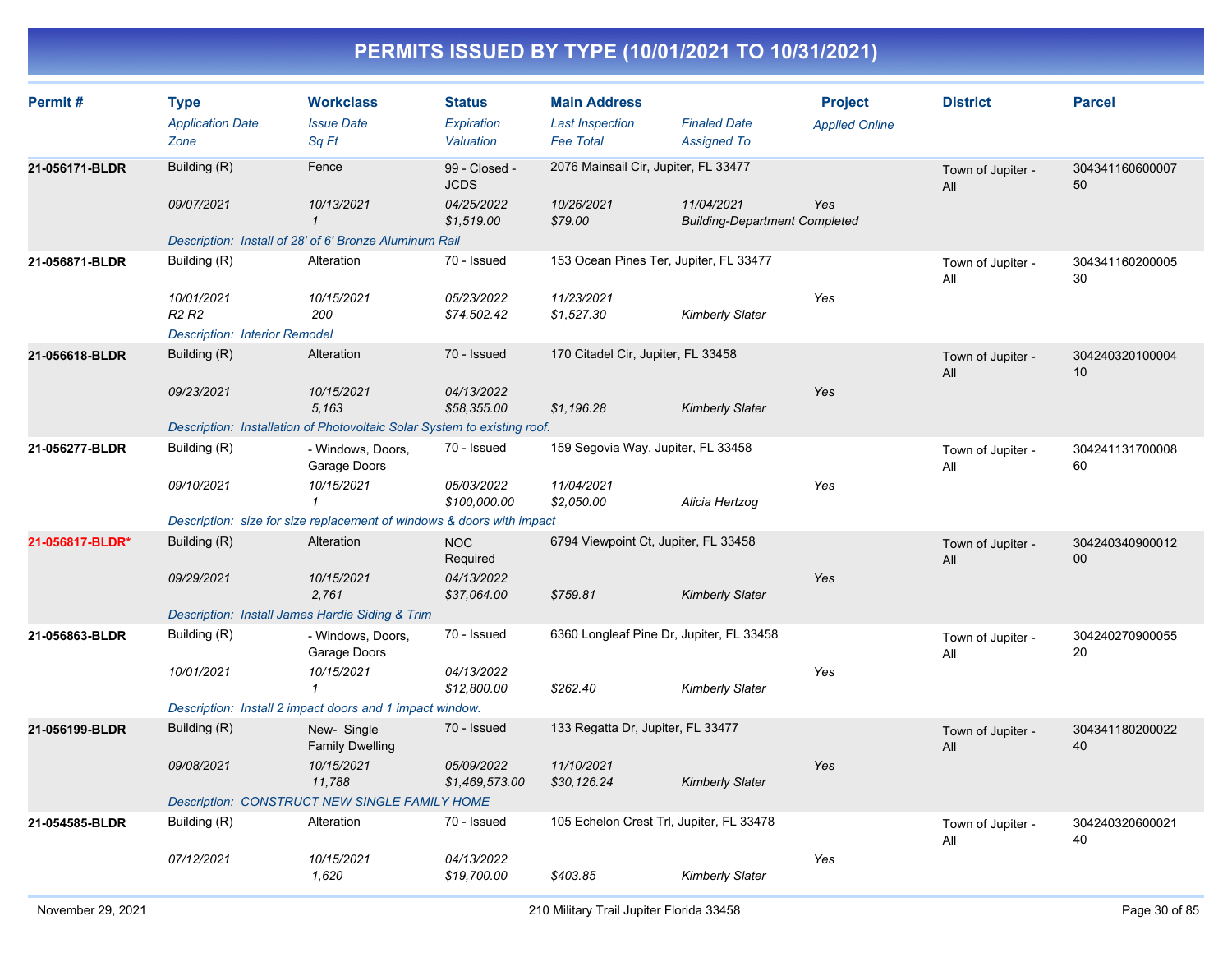|                 | PERMITS ISSUED BY TYPE (10/01/2021 TO 10/31/2021) |                                                                                        |                                          |                                                                   |                                                    |                                         |                          |                       |  |  |
|-----------------|---------------------------------------------------|----------------------------------------------------------------------------------------|------------------------------------------|-------------------------------------------------------------------|----------------------------------------------------|-----------------------------------------|--------------------------|-----------------------|--|--|
| Permit#         | <b>Type</b><br><b>Application Date</b><br>Zone    | <b>Workclass</b><br><b>Issue Date</b><br>Sq Ft                                         | <b>Status</b><br>Expiration<br>Valuation | <b>Main Address</b><br><b>Last Inspection</b><br><b>Fee Total</b> | <b>Finaled Date</b><br><b>Assigned To</b>          | <b>Project</b><br><b>Applied Online</b> | <b>District</b>          | <b>Parcel</b>         |  |  |
|                 |                                                   | Description: Install a 54' 30' aluminum/screen pool enclosure on slab by pool company. |                                          |                                                                   |                                                    |                                         |                          |                       |  |  |
| 21-056858-BLDR  | Building (R)                                      | - Windows, Doors,<br>Garage Doors                                                      | 99 - Closed -<br><b>JCDS</b>             | 106 Palomino Dr, Jupiter, FL 33458                                |                                                    |                                         | Town of Jupiter -<br>All | 304241102700008<br>30 |  |  |
|                 | 10/01/2021                                        | 10/18/2021<br>$\mathcal I$                                                             | <i>05/03/2022</i><br>\$6,720.00          | 11/04/2021<br>\$138.42                                            | 11/10/2021<br><b>Building-Department Completed</b> | Yes                                     |                          |                       |  |  |
|                 |                                                   | Description: Install 1 impact sliding glass door.                                      |                                          |                                                                   |                                                    |                                         |                          |                       |  |  |
| 21-054876-BLDR  | Building (R)                                      | Shutter                                                                                | 70 - Issued                              | 2811 28Th Ct, Jupiter, FL 33477                                   |                                                    |                                         | Town of Jupiter -<br>All | 304341170215700<br>30 |  |  |
|                 | 07/21/2021                                        | 10/18/2021<br>1                                                                        | <i>04/25/2022</i><br>\$4,550.00          | 10/26/2021<br>\$95.00                                             | Suzanne Harrison                                   | Yes                                     |                          |                       |  |  |
|                 |                                                   | Description: Installing 4 Accordion shutters                                           |                                          |                                                                   |                                                    |                                         |                          |                       |  |  |
| 21-055817-BLDR  | Building (R)                                      | - Windows, Doors,<br>Garage Doors                                                      | 70 - Issued                              | 508 W Whitney Dr, Jupiter, FL 33458                               |                                                    |                                         | Town of Jupiter -<br>All | 304241010100402<br>90 |  |  |
|                 | 08/24/2021                                        | 10/18/2021<br>$\mathcal I$                                                             | 04/18/2022<br>\$1,925.00                 | 11/19/2021<br>\$79.00                                             | Alicia Hertzog                                     | Yes                                     |                          |                       |  |  |
|                 |                                                   | Description: Replace on existing opening 1 Impact door                                 |                                          |                                                                   |                                                    |                                         |                          |                       |  |  |
| 21-056677-BLDR  | Building (R)                                      | - Windows, Doors,<br>Garage Doors                                                      | 70 - Issued                              |                                                                   | 18848 Fetterbush Ct, Jupiter, FL 33458             |                                         | Town of Jupiter -<br>All | 304240341100041<br>20 |  |  |
|                 | 09/27/2021                                        | 10/18/2021<br>398                                                                      | 04/18/2022<br>\$67,371.90                | \$1,381.12                                                        | <b>Kellie Doherty</b>                              | Yes                                     |                          |                       |  |  |
|                 |                                                   | Description: Replace windows (30) and doors (4) with impact (4)                        |                                          |                                                                   |                                                    |                                         |                          |                       |  |  |
| 21-056682-BLDR  | Building (R)                                      | - Windows, Doors,<br>Garage Doors                                                      | 70 - Issued                              |                                                                   | 602 N Loxahatchee Dr, Jupiter, FL 33458            |                                         | Town of Jupiter -<br>All | 304241010700302<br>11 |  |  |
|                 | 09/27/2021                                        | 10/18/2021<br>$\mathcal I$                                                             | 04/18/2022<br>\$1,858.67                 | \$79.00                                                           | <b>Kellie Doherty</b>                              | Yes                                     |                          |                       |  |  |
|                 |                                                   | Description: CHANGE OUT SIDE GARAGE DOOR NO SIZE CHANGE                                |                                          |                                                                   |                                                    |                                         |                          |                       |  |  |
| 21-055399-BLDR  | Building (R)                                      | Fence                                                                                  | 99 - Closed -<br><b>JCDS</b>             | 103 Ventry Ave, Jupiter, FL 33458                                 |                                                    |                                         | Town of Jupiter -<br>All | 304241132300023<br>30 |  |  |
|                 | 08/10/2021                                        | 10/18/2021                                                                             | 04/16/2022<br>\$6,760.00                 | \$139.23                                                          | 10/18/2021<br><b>Building-Department Completed</b> | Yes                                     |                          |                       |  |  |
|                 |                                                   | Description: Install 155' of 6' white PVC VSB with 1) gate. No pool                    |                                          |                                                                   |                                                    |                                         |                          |                       |  |  |
| 21-054425-BLDR* | Building (R)                                      | New- Single<br><b>Family Dwelling</b>                                                  | 70 - Issued                              |                                                                   | 109 Hawksbill Way, Jupiter, FL 33458               |                                         | Town of Jupiter -<br>All | 304241110200000<br>50 |  |  |
|                 | 07/02/2021                                        | 10/18/2021<br>5,065                                                                    | 05/16/2022<br>\$549,676.95               | 11/17/2021<br>\$11,268.38                                         | Vicki Tarallo                                      | Yes                                     |                          |                       |  |  |
|                 |                                                   | Description: CONSTRUCTION OF NEW CUSTOM HOME                                           |                                          |                                                                   |                                                    |                                         |                          |                       |  |  |
| 21-057019-BLDR  | Building (R)                                      | - Windows, Doors,<br>Garage Doors                                                      | 70 - Issued                              | 148 Hampton Cir, Jupiter, FL 33458                                |                                                    |                                         | Town of Jupiter -<br>ail | 304241111500019<br>10 |  |  |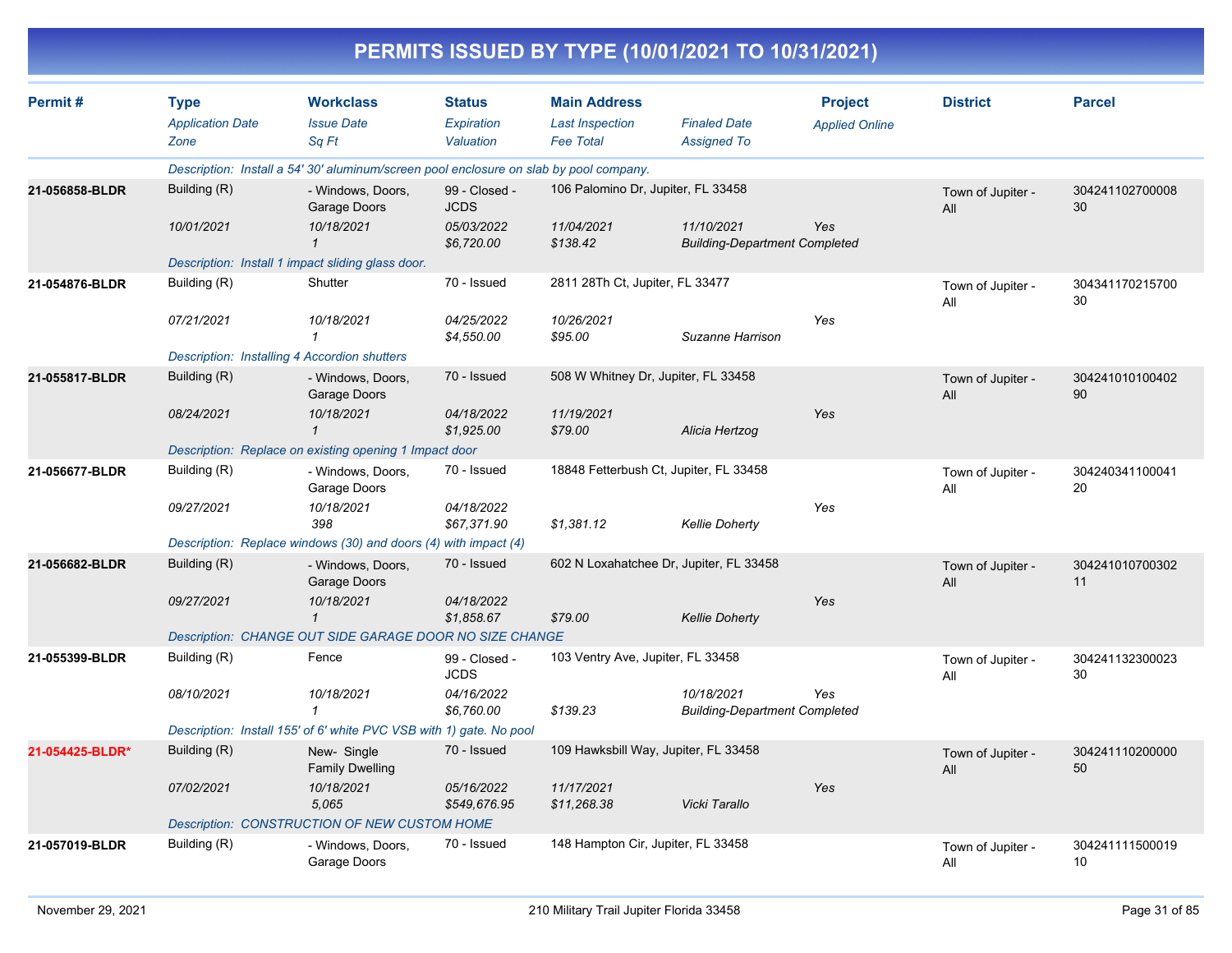| Permit#        | <b>Type</b><br><b>Application Date</b><br>Zone | <b>Workclass</b><br><b>Issue Date</b><br>Sa Ft                                                                                                                                         | <b>Status</b><br>Expiration<br>Valuation | <b>Main Address</b><br><b>Last Inspection</b><br><b>Fee Total</b> | <b>Finaled Date</b><br><b>Assigned To</b>          | <b>Project</b><br><b>Applied Online</b> | <b>District</b>          | <b>Parcel</b>         |
|----------------|------------------------------------------------|----------------------------------------------------------------------------------------------------------------------------------------------------------------------------------------|------------------------------------------|-------------------------------------------------------------------|----------------------------------------------------|-----------------------------------------|--------------------------|-----------------------|
|                | 10/07/2021                                     | 10/18/2021<br>2,449                                                                                                                                                                    | 04/18/2022<br>\$6,498.00                 | \$133.96                                                          | Angela Carpentiere                                 | Yes                                     |                          |                       |
|                |                                                | Description: replace 1 impact door, size for size.                                                                                                                                     |                                          |                                                                   |                                                    |                                         |                          |                       |
| 21-056411-BLDR | Building (R)                                   | - Windows, Doors,<br>Garage Doors                                                                                                                                                      | 70 - Issued                              | 6198 Winding Lake Dr, Jupiter, FL 33458                           |                                                    |                                         | Town of Jupiter -<br>All | 304240271000044<br>50 |
|                | 09/15/2021                                     | 10/19/2021<br>$\mathcal I$                                                                                                                                                             | 05/31/2022<br>\$33,240.00                | 11/29/2021<br>\$681.42                                            | Vicki Tarallo                                      | Yes                                     |                          |                       |
|                |                                                | Description: REPLACE 15 WINDOWS WITH IMPACT                                                                                                                                            |                                          |                                                                   |                                                    |                                         |                          |                       |
| 21-056605-BLDR | Building (R)                                   | Fence                                                                                                                                                                                  | 70 - Issued                              | 6138 Hollywood St, Jupiter, FL 33458                              |                                                    |                                         | Town of Jupiter -<br>All | 304241150807500<br>30 |
|                | 09/23/2021                                     | 10/19/2021<br>147                                                                                                                                                                      | 04/18/2022<br>\$5,440.00                 | \$112.80                                                          | Angela Carpentiere                                 | Yes                                     |                          |                       |
|                |                                                | Description: Install 147LF 6FT PVC FENCE WITH 1 GATE                                                                                                                                   |                                          |                                                                   |                                                    |                                         |                          |                       |
| 21-056603-BLDR | Building (R)                                   | Fence                                                                                                                                                                                  | 70 - Issued                              | 6150 Hollywood St, Jupiter, FL 33458                              |                                                    |                                         | Town of Jupiter -<br>All | 304241150807500<br>20 |
|                | 09/23/2021                                     | 10/19/2021<br>76                                                                                                                                                                       | 04/18/2022<br>\$3,780.00                 | \$79.60                                                           | Angela Carpentiere                                 | Yes                                     |                          |                       |
|                |                                                | Description: Install 76LF 6FT PVC FENCE WITH 2 GATES                                                                                                                                   |                                          |                                                                   |                                                    |                                         |                          |                       |
| 21-049847-BLDR | Building (R)                                   | Fence                                                                                                                                                                                  | 70 - Issued                              | 208 Edmund St, Jupiter, FL 33458                                  |                                                    |                                         | Town of Jupiter -<br>All | 304241010700802<br>40 |
|                | 02/09/2021                                     | 10/20/2021<br>$\mathcal I$                                                                                                                                                             | 04/18/2022<br>\$1,500.00                 | \$79.00                                                           | Shandre Kellerman                                  | Yes                                     |                          |                       |
|                |                                                | Description: REPLACEMENT OF EXISTING AND EXTENSION OF WOOD PLANK FENCE                                                                                                                 |                                          |                                                                   |                                                    |                                         |                          |                       |
| 21-056897-BLDR | Building (R)                                   | Fence                                                                                                                                                                                  | 99 - Closed -<br><b>JCDS</b>             | 116 W Bay Cedar Cir, Jupiter, FL 33458                            |                                                    |                                         | Town of Jupiter -<br>All | 304241121500001<br>70 |
|                | 10/04/2021<br><b>R3 R3</b>                     | 10/20/2021<br>$\mathcal{I}$                                                                                                                                                            | 04/18/2022<br>\$3,132.00                 | \$79.00                                                           | 10/20/2021<br><b>Building-Department Completed</b> | Yes                                     |                          |                       |
|                |                                                | Description: furnish & install 4'ft hi X 100 LF of black aluminum fence and 1 gate                                                                                                     |                                          |                                                                   |                                                    |                                         |                          |                       |
| 21-056541-BLDR | Building (R)                                   | Fence                                                                                                                                                                                  | 99 - Closed -<br><b>JCDS</b>             | 1523 Lance Rd, Jupiter, FL 33469                                  |                                                    |                                         | Town of Jupiter -<br>All | 304240360900902<br>30 |
|                | 09/22/2021                                     | 10/20/2021<br>$\mathbf{1}$                                                                                                                                                             | 04/18/2022<br>\$2,975.00                 | \$79.00                                                           | 10/20/2021<br><b>Building-Department Completed</b> | Yes                                     |                          |                       |
|                | fence, total LF of fences is 82 LF.            | Description: furnish & install 6'ft high X 12 LF of white tongue & groove PVC fence & 1 gate. And 4'ft high X 30 LF of white aluminum fence. And 4'ft high X 40 LF of black chain link |                                          |                                                                   |                                                    |                                         |                          |                       |
| 21-056254-BLDR | Building (R)                                   | - Windows, Doors,<br>Garage Doors                                                                                                                                                      | 70 - Issued                              | 1127 E Seminole Ave, 14B, Jupiter, FL<br>33477                    |                                                    |                                         | Town of Jupiter -<br>All | 304341050700001<br>42 |
|                | 09/09/2021                                     | 10/20/2021<br>$\mathbf{1}$                                                                                                                                                             | 04/18/2022<br>\$14,000.00                | \$287.00                                                          | Alicia Hertzog                                     | Yes                                     |                          |                       |
|                |                                                | Description: Replace 1 slider and 7 window with Impact                                                                                                                                 |                                          |                                                                   |                                                    |                                         |                          |                       |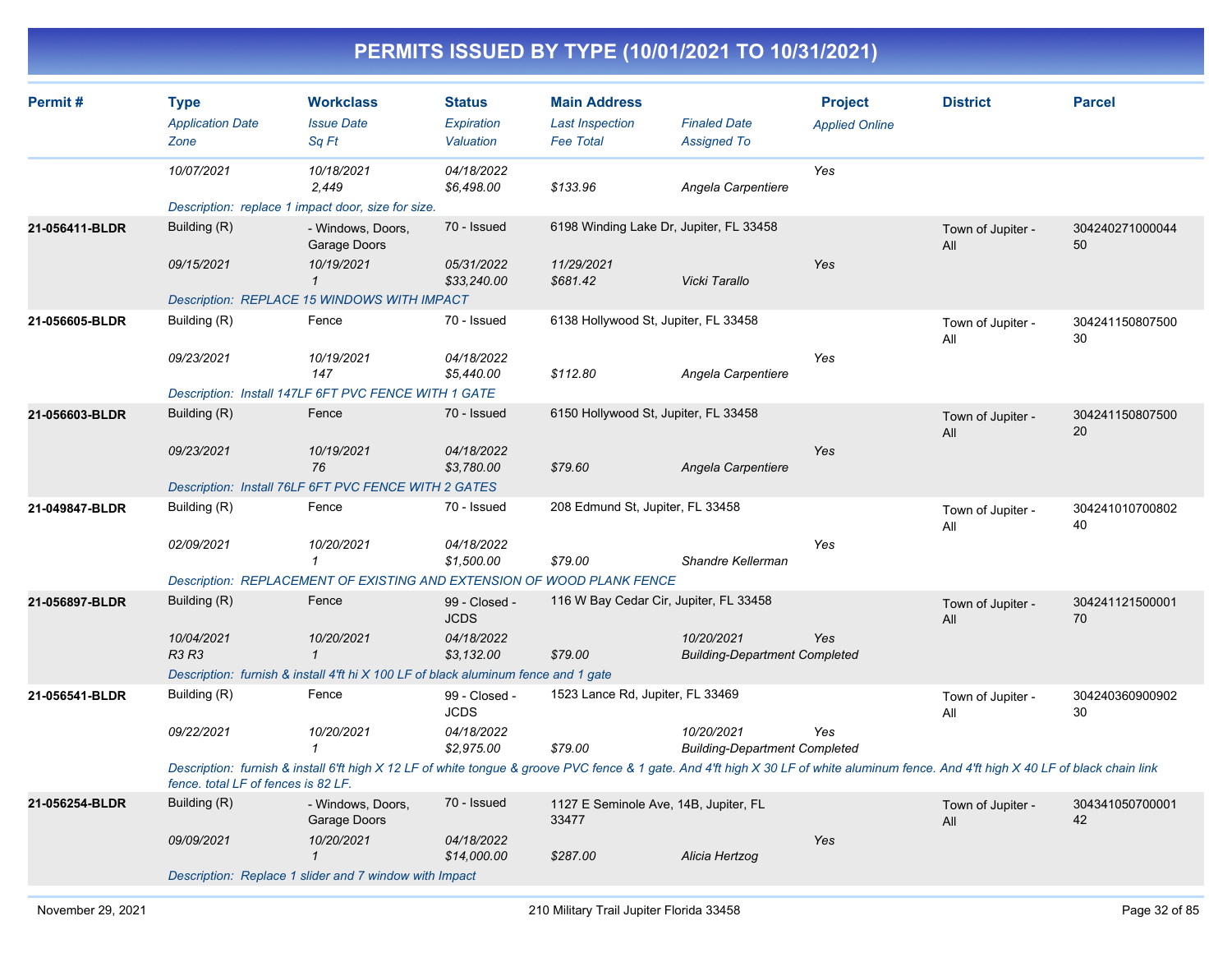| Permit#         | <b>Type</b><br><b>Application Date</b><br>Zone                                           | <b>Workclass</b><br><b>Issue Date</b><br>Sq Ft                                                                                                                 | <b>Status</b><br>Expiration<br>Valuation | <b>Main Address</b><br><b>Last Inspection</b><br><b>Fee Total</b> | <b>Finaled Date</b><br><b>Assigned To</b>          | <b>Project</b><br><b>Applied Online</b> | <b>District</b>          | <b>Parcel</b>         |
|-----------------|------------------------------------------------------------------------------------------|----------------------------------------------------------------------------------------------------------------------------------------------------------------|------------------------------------------|-------------------------------------------------------------------|----------------------------------------------------|-----------------------------------------|--------------------------|-----------------------|
| 21-054868-BLDR  | Building (R)                                                                             | New- Single<br><b>Family Dwelling</b>                                                                                                                          | 70 - Issued                              | 119 S Village Way, Jupiter, FL 33458                              |                                                    |                                         | Town of Jupiter -<br>All | 304241130900012<br>50 |
|                 | 07/21/2021<br>R <sub>2</sub> R <sub>2</sub><br><b>Description: New Home Construction</b> | 10/20/2021<br>6,470                                                                                                                                            | 04/18/2022<br>\$670,649.90               | \$13,748.33                                                       | <b>Kimberly Slater</b>                             | Yes                                     |                          |                       |
| 21-055965-BLDR* | Building (R)                                                                             | Addition                                                                                                                                                       | 70 - Issued                              | 527 Bald Eagle Dr, Jupiter, FL 33477                              |                                                    |                                         | Town of Jupiter -<br>All | 304341190300001<br>30 |
|                 | 08/27/2021<br>R1R1                                                                       | 10/20/2021<br>5,000                                                                                                                                            | 04/26/2022<br>\$460,000.00               | 10/28/2021<br>\$9,505.00                                          | Suzanne Harrison                                   | Yes                                     |                          |                       |
|                 |                                                                                          | Description: enclose rear lanai into master sitting room, enclose two story space to additional second floor area 16 x 20, replace kitchen, baths and flooring |                                          |                                                                   |                                                    |                                         |                          |                       |
| 21-055819-BLDR  | Building (R)                                                                             | - Windows, Doors,<br>Garage Doors                                                                                                                              | 99 - Closed -<br><b>JCDS</b>             | 179 Ocean Pines Ter, Jupiter, FL 33477                            |                                                    |                                         | Town of Jupiter -<br>All | 304341160200006<br>60 |
|                 | 08/24/2021                                                                               | 10/20/2021<br>$\mathbf{1}$                                                                                                                                     | 05/23/2022<br>\$12,800.00                | 11/24/2021<br>\$262.40                                            | 11/29/2021<br><b>Building-Department Completed</b> | Yes                                     |                          |                       |
|                 |                                                                                          | <b>Description: REPLACE 3 SLIDING GLASS DOORS WITH IMPACT</b>                                                                                                  |                                          |                                                                   |                                                    |                                         |                          |                       |
| 21-052880-BLDR* | Building (R)                                                                             | New- Single<br><b>Family Dwelling</b>                                                                                                                          | 70 - Issued                              | 6274 Michael St, Jupiter, FL 33458                                |                                                    |                                         | Town of Jupiter -<br>All | 304241150102700<br>90 |
|                 | 05/14/2021<br><b>R1R1</b>                                                                | 10/21/2021<br>1,818                                                                                                                                            | 04/19/2022<br>\$336,934.00               | 11/17/2021<br>\$3,453.57                                          | <b>Kimberly Slater</b>                             | Yes                                     |                          |                       |
|                 | <b>Description: SINGLE FAMILY DWELLING</b>                                               |                                                                                                                                                                |                                          |                                                                   |                                                    |                                         |                          |                       |
| 21-056192-BLDR  | Building (R)                                                                             | Alteration                                                                                                                                                     | 99 - Closed -<br><b>JCDS</b>             |                                                                   | 242 W Thatch Palm Cir, Jupiter, FL 33458           |                                         | Town of Jupiter -<br>All | 304241121500008<br>60 |
|                 | 09/08/2021                                                                               | 10/21/2021<br>14                                                                                                                                               | 05/02/2022<br>\$3,000.00                 | 11/02/2021<br>\$79.00                                             | 11/10/2021<br><b>Building-Department Completed</b> | Yes                                     |                          |                       |
|                 |                                                                                          | Description: Remove faux balcony, seal and re-stucco wall to match existing texture                                                                            |                                          |                                                                   |                                                    |                                         |                          |                       |
| 21-056831-BLDR  | Building (R)                                                                             | Fence                                                                                                                                                          | 99 - Closed -<br><b>JCDS</b>             | 123 Timber Ln, Jupiter, FL 33458                                  |                                                    |                                         | Town of Jupiter -<br>All | 304241110100102<br>90 |
|                 | 09/30/2021                                                                               | 10/21/2021<br>$\mathbf{1}$                                                                                                                                     | 04/19/2022<br>\$1,000.00                 | \$79.00                                                           | 11/18/2021<br>Angela Carpentiere                   | Yes                                     |                          |                       |
|                 |                                                                                          | Description: Replacing existing wood shadow box fence on west and south side of property                                                                       |                                          |                                                                   |                                                    |                                         |                          |                       |
| 21-056540-BLDR  | Building (R)                                                                             | Fence                                                                                                                                                          | 70 - Issued                              | 6168 Ungerer St, Jupiter, FL 33458                                |                                                    |                                         | Town of Jupiter -<br>All | 304241150101100<br>70 |
|                 | 09/22/2021                                                                               | 10/21/2021<br>172                                                                                                                                              | 05/31/2022<br>\$5,952.00                 | 11/29/2021<br>\$123.04                                            | Angela Carpentiere                                 | Yes                                     |                          |                       |
|                 |                                                                                          | Description: Replace existing wood fence with 6' close spaced shadow box with good side facing in. Includes 3 gates                                            |                                          |                                                                   |                                                    |                                         |                          |                       |
| 21-055310-BLDR  | Building (R)                                                                             | Addition                                                                                                                                                       | 70 - Issued                              | 361 Old Jupiter Beach Rd, Jupiter, FL<br>33477                    |                                                    |                                         | Town of Jupiter -<br>All | 304341063900000<br>30 |
|                 | 08/06/2021<br>R3 R3                                                                      | 10/21/2021<br>$\mathbf{1}$                                                                                                                                     | 05/02/2022<br>\$2,000,000.00             | 11/02/2021<br>\$41,000.00                                         | <b>Kimberly Slater</b>                             | Yes                                     |                          |                       |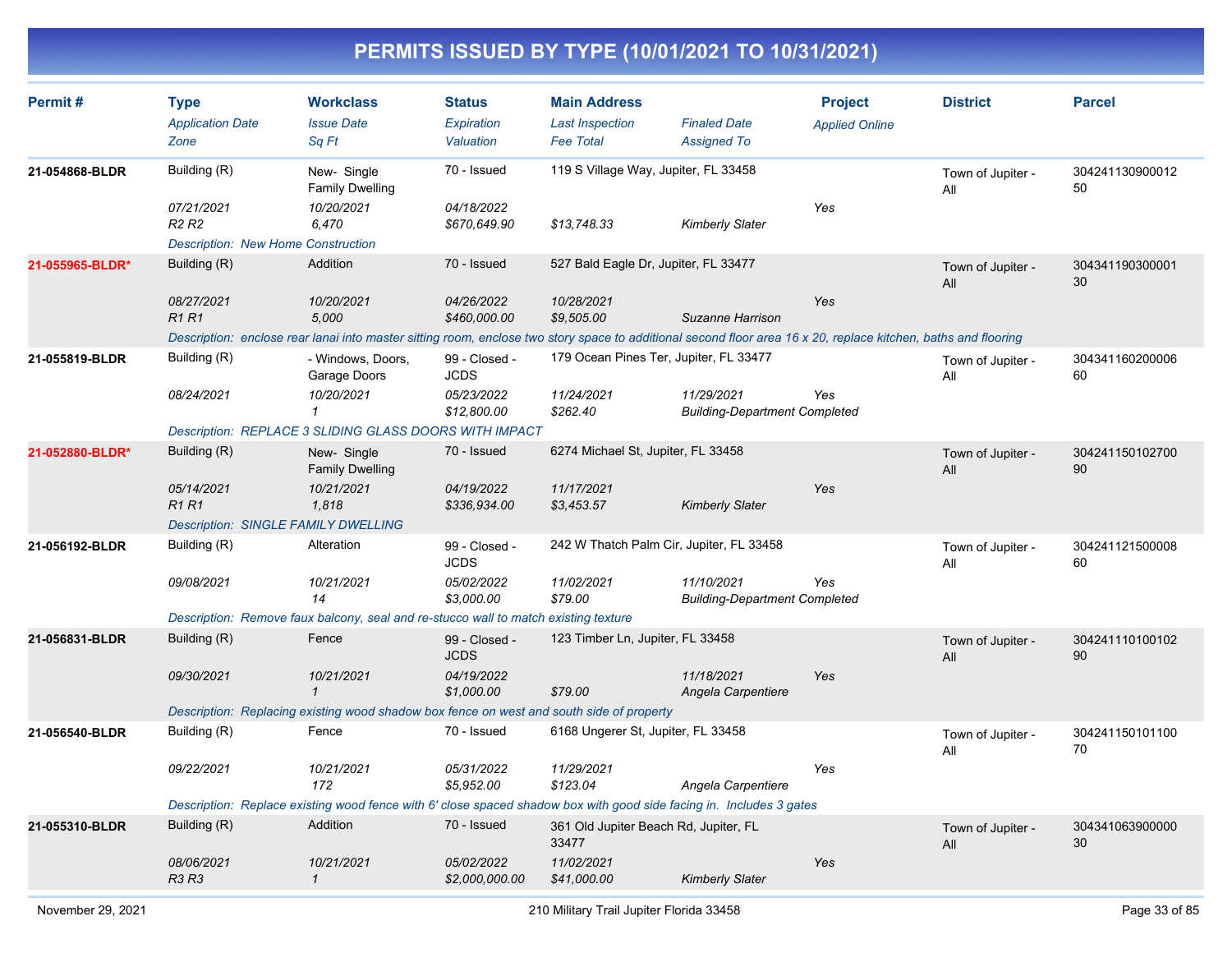| Permit#         | <b>Type</b>                                 | <b>Workclass</b>                                                                                                                                                                                                                                        | <b>Status</b>                | <b>Main Address</b>                     |                                                    | <b>Project</b>        | <b>District</b>          | <b>Parcel</b>         |
|-----------------|---------------------------------------------|---------------------------------------------------------------------------------------------------------------------------------------------------------------------------------------------------------------------------------------------------------|------------------------------|-----------------------------------------|----------------------------------------------------|-----------------------|--------------------------|-----------------------|
|                 | <b>Application Date</b>                     | <b>Issue Date</b>                                                                                                                                                                                                                                       | Expiration                   | <b>Last Inspection</b>                  | <b>Finaled Date</b>                                | <b>Applied Online</b> |                          |                       |
|                 | Zone                                        | Sq Ft                                                                                                                                                                                                                                                   | Valuation                    | <b>Fee Total</b>                        | <b>Assigned To</b>                                 |                       |                          |                       |
|                 |                                             | Description: Remove/Replace and Extend Existing Lanai, New Impact Doors/Window, Front Entry Way, Finishes and Fixtures, Balcony Railings, Relocation of Walls, Plumbing.                                                                                |                              |                                         |                                                    |                       |                          |                       |
| 21-055777-BLDR* | Building (R)                                | Fence                                                                                                                                                                                                                                                   | <b>NOC</b><br>Required       | 211 W Norfolk Rd, Jupiter, FL 33469     |                                                    |                       | Town of Jupiter -<br>All | 304240360900400<br>10 |
|                 | 08/23/2021                                  | 10/21/2021<br>150                                                                                                                                                                                                                                       | 04/19/2022<br>\$6,516.00     | \$134.32                                | Angela Carpentiere                                 | Yes                   |                          |                       |
|                 |                                             | Description: Remove and replace in exact same location. Remove 150' of old 6' wood fence, replace with 150' new PVC tongue and groove white privacy fence to keep to pool code,<br>self closing hinges and childproof latch on one single 5' wide gate. |                              |                                         |                                                    |                       |                          |                       |
| 21-056158-BLDR  | Building (R)                                | Fence                                                                                                                                                                                                                                                   | 99 - Closed -<br><b>JCDS</b> | 705 Douglas Dr, Jupiter, FL 33458       |                                                    |                       | Town of Jupiter -<br>All | 304241011100100<br>20 |
|                 | 09/07/2021                                  | 10/21/2021<br>31                                                                                                                                                                                                                                        | 05/16/2022<br>\$3,091.00     | 11/15/2021<br>\$79.00                   | 11/16/2021<br><b>Building-Department Completed</b> | Yes                   |                          |                       |
|                 | Description: 31ft of 6ft shadowbox pvc      |                                                                                                                                                                                                                                                         |                              |                                         |                                                    |                       |                          |                       |
| 21-055520-BLDR  | Building (R)                                | Addition                                                                                                                                                                                                                                                | 70 - Issued                  | 1104 Mohican Blvd, Jupiter, FL 33458    |                                                    |                       | Town of Jupiter -<br>All | 304341180800040<br>40 |
|                 | 08/13/2021<br><b>R1 R1</b>                  | 10/21/2021<br>$\mathcal I$                                                                                                                                                                                                                              | 04/19/2022<br>\$50,000.00    | \$1,025.00                              | Vicki Tarallo                                      | Yes                   |                          |                       |
|                 | <b>Description: ADDITION</b>                |                                                                                                                                                                                                                                                         |                              |                                         |                                                    |                       |                          |                       |
| 21-057016-BLDR  | Building (R)                                | - Windows, Doors,<br>Garage Doors                                                                                                                                                                                                                       | 70 - Issued                  | 1009 Sioux St. Jupiter, FL 33458        |                                                    |                       | Town of Jupiter -<br>All | 304241020300801<br>90 |
|                 | 10/07/2021                                  | 10/22/2021<br>1,540                                                                                                                                                                                                                                     | 04/20/2022<br>\$9,609.00     | \$197.06                                | Angela Carpentiere                                 | Yes                   |                          |                       |
|                 |                                             | Description: replace 2 impact windows and 2 impact doors, size for size.                                                                                                                                                                                |                              |                                         |                                                    |                       |                          |                       |
| 21-054088-BLDR  | Building (R)                                | Alteration                                                                                                                                                                                                                                              | 99 - Closed -<br><b>JCDS</b> | 317 Ridge Rd, Jupiter, FL 33477         |                                                    |                       | Town of Jupiter -<br>All | 304341160200049<br>50 |
|                 | 06/22/2021<br>R2 R2                         | 10/22/2021<br>204                                                                                                                                                                                                                                       | 05/09/2022<br>\$15,456.00    | 11/10/2021<br>\$316.85                  | 11/12/2021<br><b>Building-Department Completed</b> | Yes                   |                          |                       |
|                 | Description: Install a 12ft. X 17ft pergola |                                                                                                                                                                                                                                                         |                              |                                         |                                                    |                       |                          |                       |
| 21-056862-BLDR  | Building (R)                                | Fence                                                                                                                                                                                                                                                   | 99 - Closed -<br><b>JCDS</b> | 119 Sonata Dr, Jupiter, FL 33478        |                                                    |                       | Town of Jupiter -<br>All | 304241040100706<br>80 |
|                 | 10/01/2021                                  | 10/22/2021<br>12                                                                                                                                                                                                                                        | 05/16/2022<br>\$1,302.00     | 11/15/2021<br>\$79.00                   | 11/16/2021<br><b>Building-Department Completed</b> | Yes                   |                          |                       |
|                 |                                             | Description: 12FT OF 4FT ALUMINUM WITH 1 GATE                                                                                                                                                                                                           |                              |                                         |                                                    |                       |                          |                       |
| 21-056830-BLDR  | Building (R)                                | Fence                                                                                                                                                                                                                                                   | 70 - Issued                  |                                         | 113 Cerulean Key Way, Jupiter, FL 33478            |                       | Town of Jupiter -<br>All | 304240320600018<br>50 |
|                 | 09/30/2021                                  | 10/22/2021<br>240                                                                                                                                                                                                                                       | 04/20/2022<br>\$5,810.00     | \$120.20                                | Angela Carpentiere                                 | Yes                   |                          |                       |
|                 |                                             | Description: Install 240 LF 4 FT Aluminum Fence with 2 gates                                                                                                                                                                                            |                              |                                         |                                                    |                       |                          |                       |
| 21-056989-BLDR  | Building (R)                                | - Windows, Doors,<br>Garage Doors                                                                                                                                                                                                                       | 70 - Issued                  | 6120 Winding Lake Dr, Jupiter, FL 33458 |                                                    |                       | Town of Jupiter -<br>All | 304240271000045<br>80 |
|                 |                                             |                                                                                                                                                                                                                                                         |                              |                                         |                                                    |                       |                          |                       |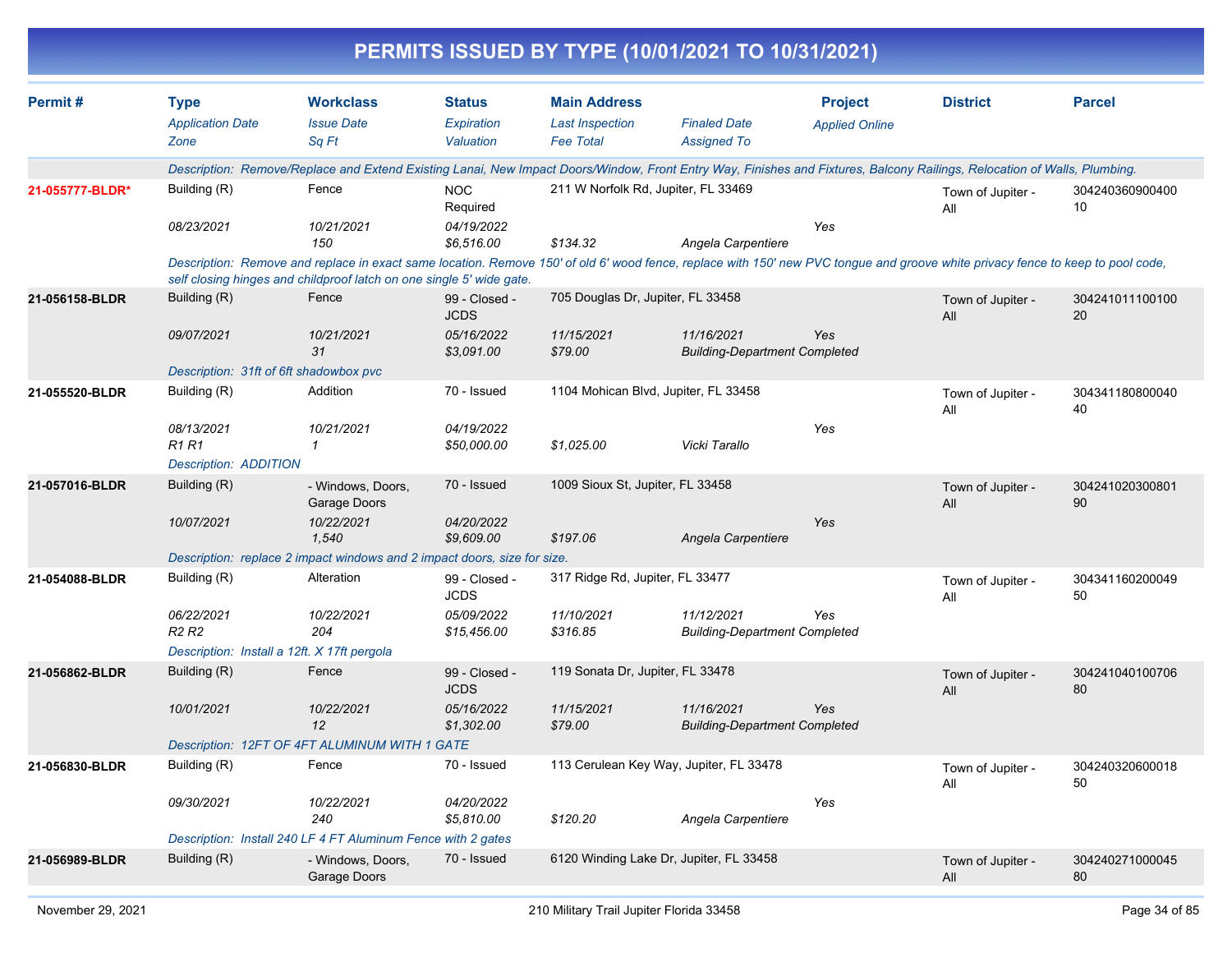| Permit#        | <b>Type</b><br><b>Application Date</b><br>Zone                            | <b>Workclass</b><br><b>Issue Date</b><br>Sq Ft                   | <b>Status</b><br>Expiration<br>Valuation | <b>Main Address</b><br><b>Last Inspection</b><br><b>Fee Total</b> | <b>Finaled Date</b><br><b>Assigned To</b>          | <b>Project</b><br><b>Applied Online</b> | <b>District</b>          | <b>Parcel</b>         |  |  |
|----------------|---------------------------------------------------------------------------|------------------------------------------------------------------|------------------------------------------|-------------------------------------------------------------------|----------------------------------------------------|-----------------------------------------|--------------------------|-----------------------|--|--|
|                | 10/06/2021                                                                | 10/22/2021<br>1                                                  | 04/20/2022<br>\$10,363.00                | \$212.44                                                          | Angela Carpentiere                                 | Yes                                     |                          |                       |  |  |
|                | Description: front entrance door replacement                              |                                                                  |                                          |                                                                   |                                                    |                                         |                          |                       |  |  |
| 21-056859-BLDR | Building (R)                                                              | - Windows, Doors,<br>Garage Doors                                | 70 - Issued                              | 206 Micmac Ln, Jupiter, FL 33458                                  |                                                    |                                         | Town of Jupiter -<br>All | 304241110200008<br>10 |  |  |
|                | 10/01/2021                                                                | 10/22/2021<br>$\mathbf{1}$                                       | 04/20/2022<br>\$15,486.57                | \$317.48                                                          | Angela Carpentiere                                 | Yes                                     |                          |                       |  |  |
|                | Description: REPLACE 4 WINDOWS TO IMPACT                                  |                                                                  |                                          |                                                                   |                                                    |                                         |                          |                       |  |  |
| 21-055989-BLDR | Building (R)                                                              | - Windows, Doors,<br>Garage Doors                                | 70 - Issued                              | 18305 Jupiter Landings Dr, Jupiter, FL<br>33458                   |                                                    |                                         | Town of Jupiter -<br>All | 304240340600007<br>30 |  |  |
|                | 08/30/2021                                                                | 10/22/2021<br>2.188                                              | 05/23/2022<br>\$30,690.00                | 11/23/2021<br>\$629.15                                            | Angela Carpentiere                                 | Yes                                     |                          |                       |  |  |
|                |                                                                           | Description: Replacement of 10 windows & replacement of 5 doors. |                                          |                                                                   |                                                    |                                         |                          |                       |  |  |
| 21-056289-BLDR | Building (R)                                                              | - Windows, Doors,<br>Garage Doors                                | 99 - Closed -<br><b>JCDS</b>             | 1081 Egret Cir N, Jupiter, FL 33458                               |                                                    |                                         | Town of Jupiter -<br>All | 304241150200059<br>70 |  |  |
|                | 09/10/2021                                                                | 10/22/2021<br>112                                                | 05/04/2022<br>\$4,898.00                 | 11/05/2021<br>\$101.96                                            | 11/10/2021<br><b>Building-Department Completed</b> | Yes                                     |                          |                       |  |  |
|                | Description: Remove and replace one 16x7 garage door                      |                                                                  |                                          |                                                                   |                                                    |                                         |                          |                       |  |  |
| 21-056562-BLDR | Building (R)                                                              | Shutter                                                          | 99 - Closed -<br><b>JCDS</b>             | 6577 Woodloch Ct, Jupiter, FL 33458                               |                                                    |                                         | Town of Jupiter -<br>All | 304240340800008<br>90 |  |  |
|                | 09/22/2021<br>$R1-A R1-A$                                                 | 10/22/2021<br>360                                                | 05/17/2022<br>\$10,666.00                | 11/18/2021<br>\$218.65                                            | 11/19/2021                                         | Yes                                     |                          |                       |  |  |
|                | Description: INSTALL 10 ACCORDION SHUTTERS AND 1 MANUAL ROLL DOWN SHUTTER |                                                                  |                                          |                                                                   |                                                    |                                         |                          |                       |  |  |
| 21-056581-BLDR | Building (R)                                                              | - Windows, Doors,<br>Garage Doors                                | 70 - Issued                              | 401 Meadowlark Dr, Jupiter, FL 33458                              |                                                    |                                         | Town of Jupiter -<br>All | 304241150200040<br>40 |  |  |
|                | 09/23/2021                                                                | 10/22/2021<br>$\mathcal I$                                       | 04/20/2022<br>\$18,611.28                | \$381.53                                                          | Angela Carpentiere                                 | Yes                                     |                          |                       |  |  |
|                | Description: REPLACE 14 WINDOWS TO IMPACT                                 |                                                                  |                                          |                                                                   |                                                    |                                         |                          |                       |  |  |
| 21-056689-BLDR | Building (R)                                                              | - Windows, Doors,<br>Garage Doors                                | 70 - Issued                              | 2429 24Th Ct, Jupiter, FL 33477                                   |                                                    |                                         | Town of Jupiter -<br>All | 304341170213500<br>20 |  |  |
|                | 09/27/2021                                                                | 10/22/2021<br>1,236                                              | 04/20/2022<br>\$12,911.00                | \$264.67                                                          | Angela Carpentiere                                 | Yes                                     |                          |                       |  |  |
|                | Description: replace 4 impact doors, size for size.                       |                                                                  |                                          |                                                                   |                                                    |                                         |                          |                       |  |  |
| 21-056929-BLDR | Building (R)                                                              | - Windows, Doors,<br>Garage Doors                                | 70 - Issued                              | 241 Maplecrest Cir, Jupiter, FL 33458                             |                                                    |                                         | Town of Jupiter -<br>All | 304241120802400<br>10 |  |  |
|                | 10/05/2021<br>R1 R1                                                       | 10/22/2021                                                       | 05/18/2022<br>\$23,549.00                | 11/19/2021<br>\$482.75                                            | Angela Carpentiere                                 | Yes                                     |                          |                       |  |  |
|                | Description: Remove and replace 13 impact windows and 4 impact doors.     |                                                                  |                                          |                                                                   |                                                    |                                         |                          |                       |  |  |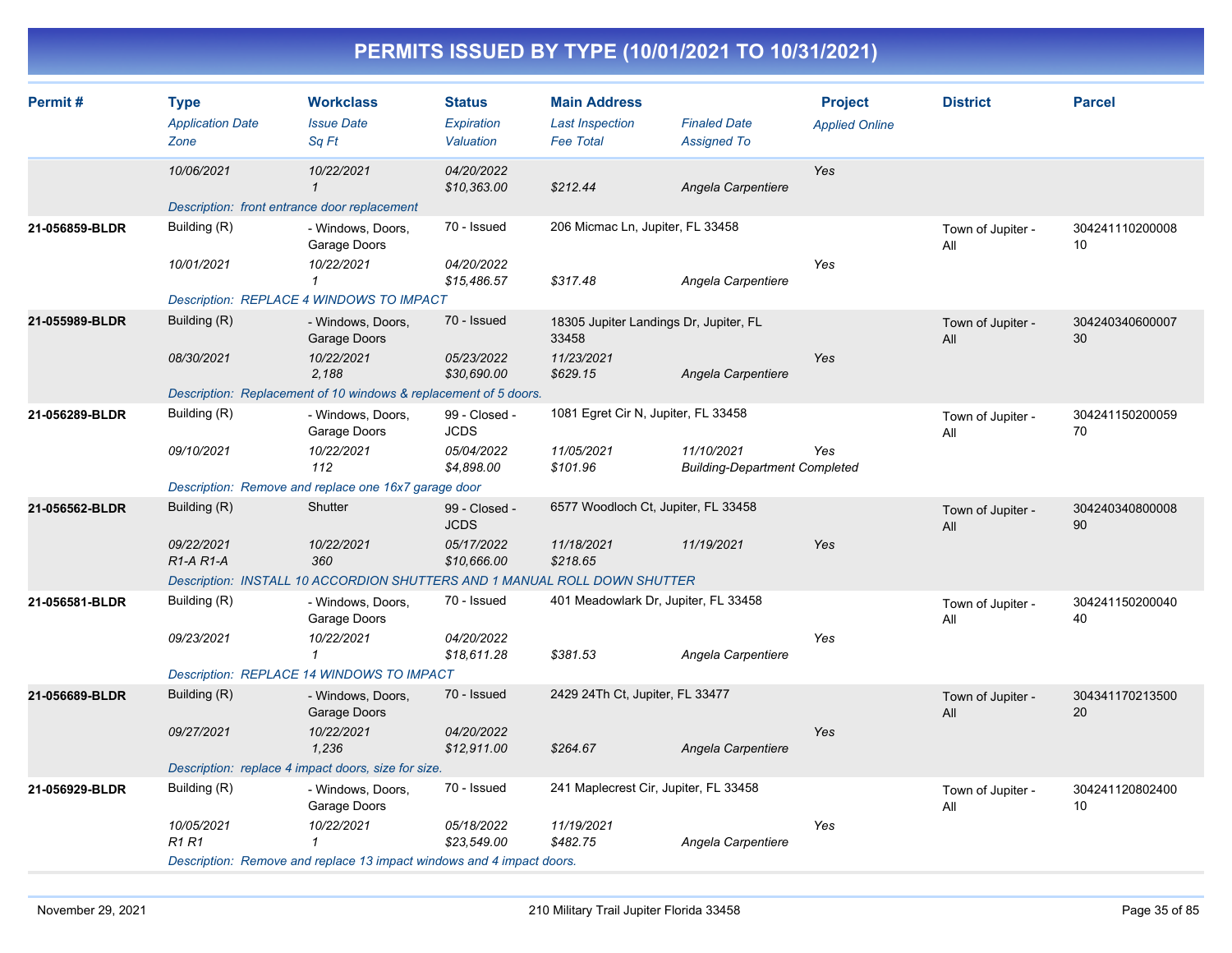| Permit#        | <b>Type</b><br><b>Application Date</b><br>Zone | <b>Workclass</b><br><b>Issue Date</b><br>Sq Ft                  | <b>Status</b><br><b>Expiration</b><br>Valuation | <b>Main Address</b><br><b>Last Inspection</b><br><b>Fee Total</b> | <b>Finaled Date</b><br><b>Assigned To</b>          | <b>Project</b><br><b>Applied Online</b> | <b>District</b>          | <b>Parcel</b>             |
|----------------|------------------------------------------------|-----------------------------------------------------------------|-------------------------------------------------|-------------------------------------------------------------------|----------------------------------------------------|-----------------------------------------|--------------------------|---------------------------|
| 21-056941-BLDR | Building (R)<br>10/05/2021                     | - Windows, Doors,<br>Garage Doors<br>10/22/2021                 | 70 - Issued<br>04/20/2022                       | 6359 Longleaf Pine Dr, Jupiter, FL 33458                          |                                                    | Yes                                     | Town of Jupiter -<br>All | 304240270900057<br>20     |
|                | R1-A R1-A                                      | $\mathbf{1}$<br>Description: Remove and replace 2 impact doors. | \$10,525.00                                     | \$215.76                                                          | Angela Carpentiere                                 |                                         |                          |                           |
| 21-056695-BLDR | Building (R)                                   | Fence                                                           | 70 - Issued                                     | 122 Deerfield Ct, Jupiter, FL 33458                               |                                                    |                                         | Town of Jupiter -<br>All | 304241100400032<br>00     |
|                | 09/27/2021                                     | 10/22/2021<br>114                                               | 04/20/2022<br>\$5,886.00                        | \$121.72                                                          | Kelly Hills                                        | Yes                                     |                          |                           |
|                |                                                | Description: 114ft of 6ft board on board wood with              |                                                 |                                                                   |                                                    |                                         |                          |                           |
| 21-056575-BLDR | Building (R)                                   | - Windows, Doors,<br>Garage Doors                               | 70 - Issued                                     | 141 E Hampton Way, Jupiter, FL 33458                              |                                                    | Yes                                     | Town of Jupiter -<br>All | 304241111500027<br>40     |
|                | 09/22/2021                                     | 10/22/2021<br>$\mathbf{1}$                                      | 04/20/2022<br>\$11,211.21                       | \$229.82                                                          | Shandre Kellerman                                  |                                         |                          |                           |
|                |                                                | Description: Size for Size replacement of windows and doors     |                                                 |                                                                   |                                                    |                                         |                          |                           |
| 21-057044-BLDR | Building (R)                                   | Alteration                                                      | 70 - Issued                                     | 492 Mariner Dr, Jupiter, FL 33477                                 |                                                    |                                         | Town of Jupiter -<br>All | 304341170300061<br>30     |
|                | 10/08/2021                                     | 10/22/2021<br>$\mathcal I$                                      | 05/03/2022<br>\$23,850.00                       | 11/04/2021<br>\$488.93                                            | Kelly Hills                                        | Yes                                     |                          |                           |
|                |                                                | <b>Description: CONSTRUCT NEW RETAINING WALL</b>                |                                                 |                                                                   |                                                    |                                         |                          |                           |
| 21-055682-BLDR | Building (R)                                   | Alteration                                                      | 70 - Issued                                     | 212 Park PI, Jupiter, FL 33458                                    |                                                    |                                         | Town of Jupiter -<br>All | 304241013500001<br>$00\,$ |
|                | 08/19/2021                                     | 10/22/2021<br>3.692                                             | 04/20/2022<br>\$23,150.00                       | \$474.57                                                          | Vicki Tarallo                                      | Yes                                     |                          |                           |
|                |                                                | Description: INSTALL POOL SCREEN ENCLOSURE WITH 2 DOORS         |                                                 |                                                                   |                                                    |                                         |                          |                           |
| 21-056749-BLDR | Building (R)                                   | - Windows, Doors,<br>Garage Doors                               | 99 - Closed -<br><b>JCDS</b>                    | 195 Regatta Dr, Jupiter, FL 33477                                 |                                                    |                                         | Town of Jupiter -<br>All | 304341073400071<br>90     |
|                | 09/28/2021                                     | 10/22/2021<br>$\mathbf{1}$                                      | 05/04/2022<br>\$10.228.00                       | 11/05/2021<br>\$209.68                                            | 11/10/2021<br><b>Building-Department Completed</b> | Yes                                     |                          |                           |
|                |                                                | Description: REMOVE/REPLACE (8) WINDOWS WITH SAME SIZE IMPACT   |                                                 |                                                                   |                                                    |                                         |                          |                           |
| 21-056680-BLDR | Building (R)                                   | - Windows, Doors,<br>Garage Doors                               | 70 - Issued                                     | 118 Cypress Cv, Jupiter, FL 33458                                 |                                                    | Yes                                     | Town of Jupiter -<br>All | 304241111800005<br>50     |
|                | 09/27/2021                                     | 10/25/2021<br>$\mathbf{1}$                                      | 05/09/2022<br>\$3,371.00                        | 11/10/2021<br>\$79.00                                             | <b>Kellie Doherty</b>                              |                                         |                          |                           |
|                |                                                | Description: CHANGE OUT FRONT DOOR NO SIZE CHANGE               |                                                 |                                                                   |                                                    |                                         |                          |                           |
| 21-056315-BLDR | Building (R)                                   | - Windows, Doors,<br>Garage Doors                               | 99 - Closed -<br><b>JCDS</b>                    | 1127 E Seminole Ave, 19D, Jupiter, FL<br>33477                    |                                                    |                                         | Town of Jupiter -<br>All | 304341050700001<br>94     |
|                | 09/13/2021                                     | 10/25/2021<br>$\mathcal I$                                      | 05/09/2022<br>\$3,322.77                        | 11/09/2021<br>\$79.00                                             | 11/10/2021<br><b>Building-Department Completed</b> | Yes                                     |                          |                           |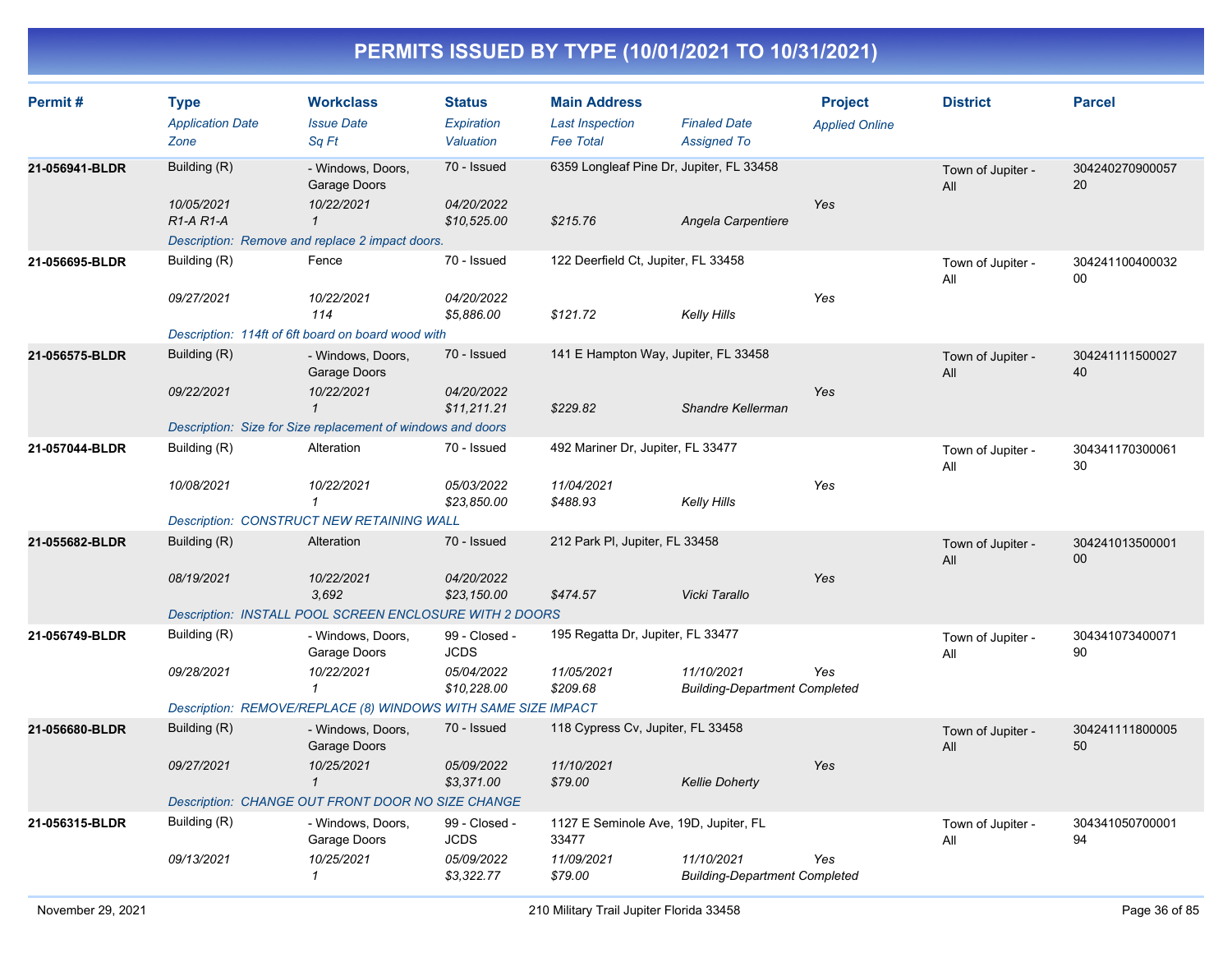| PERMITS ISSUED BY TYPE (10/01/2021 TO 10/31/2021) |                                                |                                                                                  |                                                 |                                                                   |                                                    |                                         |                          |                       |  |  |
|---------------------------------------------------|------------------------------------------------|----------------------------------------------------------------------------------|-------------------------------------------------|-------------------------------------------------------------------|----------------------------------------------------|-----------------------------------------|--------------------------|-----------------------|--|--|
| Permit#                                           | <b>Type</b><br><b>Application Date</b><br>Zone | <b>Workclass</b><br><b>Issue Date</b><br>Sa Ft                                   | <b>Status</b><br><b>Expiration</b><br>Valuation | <b>Main Address</b><br><b>Last Inspection</b><br><b>Fee Total</b> | <b>Finaled Date</b><br><b>Assigned To</b>          | <b>Project</b><br><b>Applied Online</b> | <b>District</b>          | <b>Parcel</b>         |  |  |
|                                                   |                                                | Description: Size for size replacement entrance door to impact                   |                                                 |                                                                   |                                                    |                                         |                          |                       |  |  |
| 21-056679-BLDR                                    | Building (R)                                   | - Windows, Doors,<br>Garage Doors                                                | 70 - Issued                                     |                                                                   | 1420 Ocean Way, 19C, Jupiter, FL 33477             |                                         | Town of Jupiter -<br>All | 304341081300001<br>93 |  |  |
|                                                   | 09/27/2021                                     | 10/25/2021<br>$\mathbf{1}$                                                       | 05/09/2022<br>\$18,427.00                       | 11/08/2021<br>\$377.76                                            | Vicki Tarallo                                      | Yes                                     |                          |                       |  |  |
|                                                   |                                                | Description: INSTALL 5 IMPACT SLIDING GLASS DOORS AND 2 FIBERGLASS DOORS         |                                                 |                                                                   |                                                    |                                         |                          |                       |  |  |
| 21-056845-BLDR                                    | Building (R)                                   | - Windows, Doors,<br>Garage Doors                                                | 70 - Issued                                     | 3277 Wymberly Dr, Jupiter, FL 33458                               |                                                    |                                         | Town of Jupiter -<br>All | 304241140900012<br>80 |  |  |
|                                                   | 09/30/2021                                     | 10/26/2021<br>1                                                                  | 04/24/2022<br>\$35,200.00                       | \$721.60                                                          | <b>Kellie Doherty</b>                              | Yes                                     |                          |                       |  |  |
|                                                   |                                                | Description: Remove and replace 11 impact windows and 5 impact doors.            |                                                 |                                                                   |                                                    |                                         |                          |                       |  |  |
| 21-056693-BLDR                                    | Building (R)                                   | - Windows, Doors,<br>Garage Doors                                                | 70 - Issued                                     | 2413 24Th Ct, Jupiter, FL 33477                                   |                                                    |                                         | Town of Jupiter -<br>All | 304341170212300<br>20 |  |  |
|                                                   | 09/27/2021                                     | 10/26/2021<br>1,236                                                              | 04/25/2022<br>\$9,572.00                        | \$196.31                                                          | <b>Kimberly Slater</b>                             | Yes                                     |                          |                       |  |  |
|                                                   |                                                | Description: replace 4 impact doors, size for size.                              |                                                 |                                                                   |                                                    |                                         |                          |                       |  |  |
| 21-056768-BLDR                                    | Building (R)                                   | - Windows, Doors,<br>Garage Doors                                                | 70 - Issued                                     | 110 Bonaire Ln, Jupiter, FL 33458                                 |                                                    |                                         | Town of Jupiter -<br>All | 304241140700025<br>30 |  |  |
|                                                   | 09/28/2021                                     | 10/26/2021<br>$\mathbf{1}$                                                       | 04/26/2022<br>\$30,850.00                       | 10/28/2021<br>\$632.43                                            | 10/26/2021<br><b>Kelly Hills</b>                   | Yes                                     |                          |                       |  |  |
|                                                   |                                                | Description: Replacing on existing openings 21 impact windows and 2 impact doors |                                                 |                                                                   |                                                    |                                         |                          |                       |  |  |
| 21-055499-BLDR                                    | Building (R)                                   | Fence                                                                            | 99 - Closed -<br><b>JCDS</b>                    | 186 Via Catalunha, Jupiter, FL 33458                              |                                                    |                                         | Town of Jupiter -<br>All | 304241121600028<br>90 |  |  |
|                                                   | 08/13/2021<br><b>R2 R2</b>                     | 10/26/2021<br>70                                                                 | 04/25/2022<br>\$2,450.00                        | \$79.00                                                           | 10/26/2021<br>Shandre Kellerman                    | Yes                                     |                          |                       |  |  |
|                                                   |                                                | Description: Installation of 70 LF of 4' Bronze Aluminum fencing                 |                                                 |                                                                   |                                                    |                                         |                          |                       |  |  |
| 21-056942-BLDR                                    | Building (R)                                   | - Windows, Doors,<br>Garage Doors                                                | 99 - Closed -<br><b>JCDS</b>                    |                                                                   | 118 Ocean Pines Ter, Jupiter, FL 33477             |                                         | Town of Jupiter -<br>All | 304341160200002<br>50 |  |  |
|                                                   | 10/05/2021<br>R <sub>2</sub> R <sub>2</sub>    | 10/26/2021<br>1,889                                                              | 05/17/2022<br>\$4,560.59                        | 11/18/2021<br>\$95.21                                             | 11/19/2021<br><b>Building-Department Completed</b> | Yes                                     |                          |                       |  |  |
|                                                   | Description: Replacing two doors.              |                                                                                  |                                                 |                                                                   |                                                    |                                         |                          |                       |  |  |
| 21-055265-BLDR                                    | Building (R)                                   | Alteration                                                                       | 70 - Issued                                     | 103 Hawksbill Way, Jupiter, FL 33458                              |                                                    |                                         | Town of Jupiter -<br>All | 304241110200000<br>20 |  |  |
|                                                   | 08/04/2021<br>R <sub>2</sub> R <sub>2</sub>    | 10/26/2021<br>150                                                                | 04/25/2022<br>\$46,297.14                       | \$949.09                                                          | Alicia Hertzog                                     | Yes                                     |                          |                       |  |  |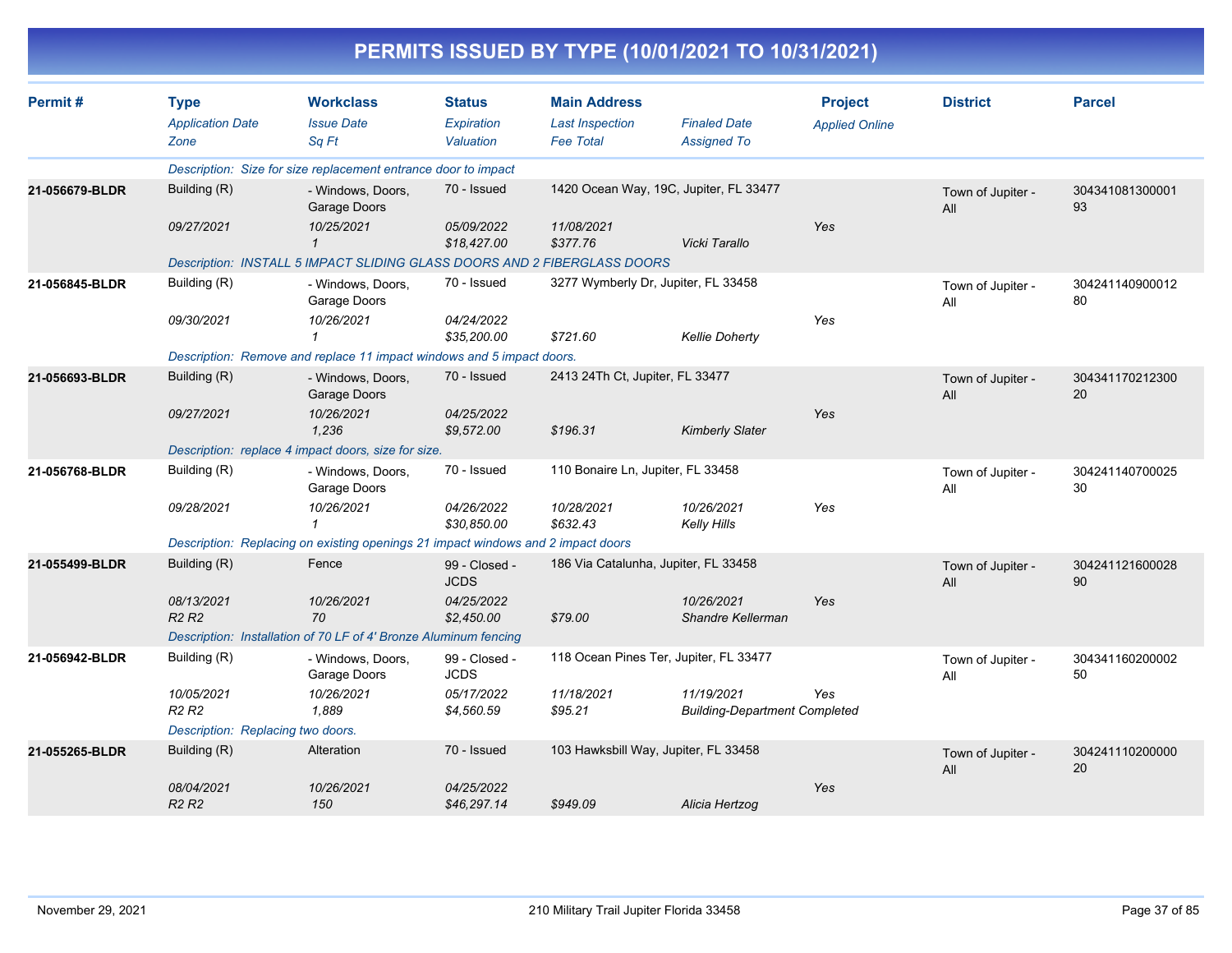| PERMITS ISSUED BY TYPE (10/01/2021 TO 10/31/2021) |                                                                                                                                                               |                                                                                                                                                                                                                                                                                                                                                                                                                                                                                                                                                                                                                                                             |                                          |                                                                   |                                                          |                                         |                          |                       |  |  |  |
|---------------------------------------------------|---------------------------------------------------------------------------------------------------------------------------------------------------------------|-------------------------------------------------------------------------------------------------------------------------------------------------------------------------------------------------------------------------------------------------------------------------------------------------------------------------------------------------------------------------------------------------------------------------------------------------------------------------------------------------------------------------------------------------------------------------------------------------------------------------------------------------------------|------------------------------------------|-------------------------------------------------------------------|----------------------------------------------------------|-----------------------------------------|--------------------------|-----------------------|--|--|--|
| Permit#                                           | <b>Type</b><br><b>Application Date</b><br>Zone                                                                                                                | <b>Workclass</b><br><b>Issue Date</b><br>Sq Ft                                                                                                                                                                                                                                                                                                                                                                                                                                                                                                                                                                                                              | <b>Status</b><br>Expiration<br>Valuation | <b>Main Address</b><br><b>Last Inspection</b><br><b>Fee Total</b> | <b>Finaled Date</b><br><b>Assigned To</b>                | <b>Project</b><br><b>Applied Online</b> | <b>District</b>          | <b>Parcel</b>         |  |  |  |
|                                                   | <b>Description: Kitchen Renovation</b><br>Remove pocket doors.<br>Cut opposite wall back 41".<br>Remove header between the 2 rooms<br>sitting room.<br>Paint. | Replace Kitchen Countertops, backsplash, and cabinets. Remove soffit above the sink.<br>Remove ceiling light fixture in kitchen ceiling.<br>Cut wall, closets to living room, back to 36".<br>Remove crown molding in the living room and kitchen.<br>Repair drywall from electrical from panel to kitchen.<br>Frame and drywall walls and ceiling over the sink area and entry into sitting room and kitchen backsplash. Repair walls and ceiling where crown was installed in the kitchen and<br>Plumbing: Hook up sink, faucet, garbage disposal and frig line in the same location.<br>Electrical: Add/replace lighting and receptacles, including GFI. |                                          |                                                                   |                                                          |                                         |                          |                       |  |  |  |
| 21-056083-BLDR*                                   | Building (R)<br>09/02/2021<br>R1 R1                                                                                                                           | Fence<br>10/27/2021<br>5,000<br>Description: remove existing fence and build new 5' high fence according to plans                                                                                                                                                                                                                                                                                                                                                                                                                                                                                                                                           | 70 - Issued<br>04/26/2022<br>\$40,000.00 | 10/28/2021<br>\$928.00                                            | 527 Bald Eagle Dr, Jupiter, FL 33477<br>Suzanne Harrison | Yes                                     | Town of Jupiter -<br>All | 304341190300001<br>30 |  |  |  |
| 21-056598-BLDR                                    | Building (R)<br>09/23/2021                                                                                                                                    | - Windows, Doors,<br>Garage Doors<br>10/27/2021<br>3,824<br>Description: INSTALLATION OF FRONT ENTRY DOOR                                                                                                                                                                                                                                                                                                                                                                                                                                                                                                                                                   | 70 - Issued<br>04/25/2022<br>\$8,464.13  | \$173.82                                                          | 206 Alcove Point Ln, Jupiter, FL 33478<br>Vicki Tarallo  | Yes                                     | Town of Jupiter -<br>All | 304240320500003<br>70 |  |  |  |
| 21-057118-BLDR                                    | Building (R)<br>10/11/2021                                                                                                                                    | - Windows, Doors,<br>Garage Doors<br>10/27/2021<br>-1<br>Description: REPLACE 12 WINDOWS AND 2 MULLIONS                                                                                                                                                                                                                                                                                                                                                                                                                                                                                                                                                     | 70 - Issued<br>04/25/2022<br>\$17,000.00 | \$348.50                                                          | 212 S Hampton Dr, Jupiter, FL 33458<br>Vicki Tarallo     | Yes                                     | Town of Jupiter -<br>All | 304241111500008<br>80 |  |  |  |
| 21-054046-BLDR                                    | Building (R)<br>06/22/2021<br>R <sub>2</sub> R <sub>2</sub>                                                                                                   | Alteration<br>10/28/2021<br>280<br>Description: Install new screen room, 20' x 14'. Concrete slab by others.                                                                                                                                                                                                                                                                                                                                                                                                                                                                                                                                                | 70 - Issued<br>04/26/2022<br>\$4,826.00  | \$100.52                                                          | 143 Arrowhead Cir, Jupiter, FL 33458<br>Alicia Hertzog   | Yes                                     | Town of Jupiter -<br>All | 304241100600002<br>20 |  |  |  |
| 21-056218-BLDR                                    | Building (R)<br>09/08/2021                                                                                                                                    | Alteration<br>10/28/2021<br>Description: install 7.48 kW roof mounted solar system                                                                                                                                                                                                                                                                                                                                                                                                                                                                                                                                                                          | 70 - Issued<br>04/26/2022<br>\$34,888.00 | 6418 Drake St, Jupiter, FL 33458<br>\$715.21                      | Alicia Hertzog                                           | Yes                                     | Town of Jupiter -<br>All | 304241150805900<br>70 |  |  |  |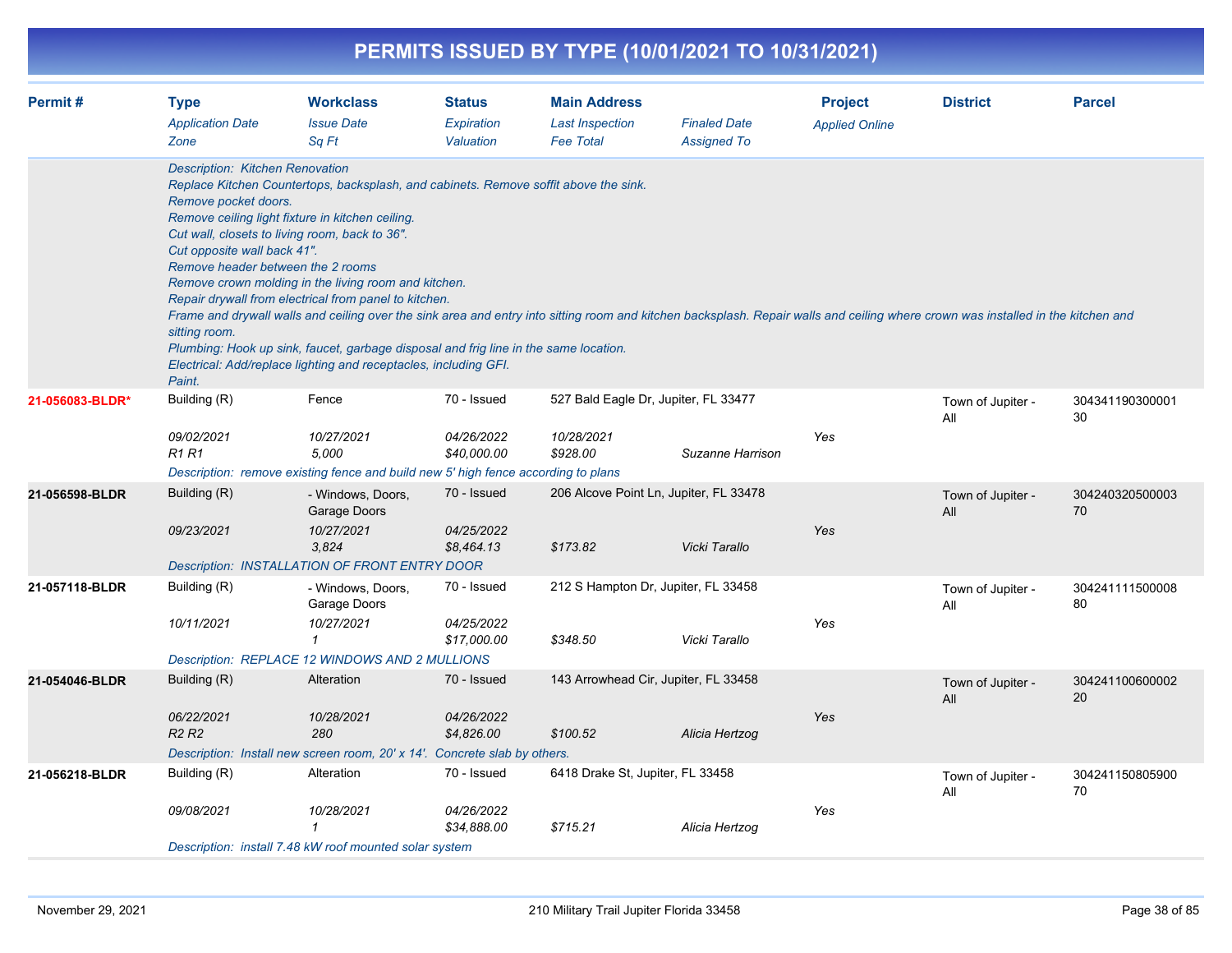| Permit#        | <b>Type</b><br><b>Application Date</b><br>Zone       | <b>Workclass</b><br><b>Issue Date</b><br>Sq Ft                                 | <b>Status</b><br><b>Expiration</b><br>Valuation | <b>Main Address</b><br><b>Last Inspection</b><br><b>Fee Total</b> | <b>Finaled Date</b><br><b>Assigned To</b>          | <b>Project</b><br><b>Applied Online</b> | <b>District</b>          | <b>Parcel</b>         |
|----------------|------------------------------------------------------|--------------------------------------------------------------------------------|-------------------------------------------------|-------------------------------------------------------------------|----------------------------------------------------|-----------------------------------------|--------------------------|-----------------------|
| 21-056215-BLDR | Building (R)                                         | Alteration                                                                     | 70 - Issued                                     | 6067 Dania St, Jupiter, FL 33458                                  |                                                    |                                         | Town of Jupiter -<br>All | 304241150100801<br>10 |
|                | 09/08/2021<br>R1R1                                   | 10/28/2021<br>$\mathbf{1}$                                                     | 04/26/2022<br>\$33,319.00                       | \$683.04                                                          | Alicia Hertzog                                     | Yes                                     |                          |                       |
|                |                                                      | Description: install 6.8 kW roof mounted solar system                          |                                                 |                                                                   |                                                    |                                         |                          |                       |
| 21-056529-BLDR | Building (R)                                         | Fence                                                                          | 70 - Issued                                     | 141 Greentree Cir, Jupiter, FL 33458                              |                                                    |                                         | Town of Jupiter -<br>All | 304241101300057<br>40 |
|                | 09/21/2021                                           | 10/28/2021<br>$\mathbf{1}$                                                     | 04/26/2022<br>\$1,000.00                        | \$79.00                                                           | Angela Carpentiere                                 | Yes                                     |                          |                       |
|                |                                                      | Description: REPLACING WOOD FENCE 6'FT                                         |                                                 |                                                                   |                                                    |                                         |                          |                       |
| 21-056468-BLDR | Building (R)                                         | Shutter                                                                        | 99 - Closed -<br><b>JCDS</b>                    | 428 Oriole Cir, Jupiter, FL 33458                                 |                                                    |                                         | Town of Jupiter -<br>All | 304241150200017<br>80 |
|                | 09/17/2021                                           | 10/28/2021<br>$\mathcal{I}$                                                    | 05/16/2022<br>\$12,040.00                       | 11/15/2021<br>\$246.82                                            | 11/16/2021<br><b>Building-Department Completed</b> | Yes                                     |                          |                       |
|                | <b>Description: Installing 18 Accordion Shutters</b> |                                                                                |                                                 |                                                                   |                                                    |                                         |                          |                       |
| 21-057194-BLDR | Building (R)                                         | - Windows, Doors,<br>Garage Doors                                              | 70 - Issued                                     | 135 Timber Ln, Jupiter, FL 33458                                  |                                                    |                                         | Town of Jupiter -<br>All | 304241110100102<br>30 |
|                | 10/13/2021                                           | 10/28/2021<br>$\mathbf{1}$                                                     | 04/26/2022<br>\$21,900.00                       | \$448.95                                                          | Angela Carpentiere                                 | Yes                                     |                          |                       |
|                |                                                      | Description: replace 12 window openings with impact                            |                                                 |                                                                   |                                                    |                                         |                          |                       |
| 21-057142-BLDR | Building (R)                                         | Fence                                                                          | 70 - Issued                                     | 122 Echelon Crest Trl, Jupiter, FL 33478                          |                                                    |                                         | Town of Jupiter -<br>All | 304240320600022<br>50 |
|                | 10/12/2021<br><b>R1R1</b>                            | 10/28/2021<br>220                                                              | 04/26/2022<br>\$6,440.00                        | \$132.80                                                          | Angela Carpentiere                                 | Yes                                     |                          |                       |
|                |                                                      | Description: Install 220LF 4FT Aluminum Fence with 3 gates                     |                                                 |                                                                   |                                                    |                                         |                          |                       |
| 21-056013-BLDR | Building (R)                                         | - Windows, Doors,<br>Garage Doors                                              | 70 - Issued                                     | 129 Danforth Dr, Jupiter, FL 33458                                |                                                    |                                         | Town of Jupiter -<br>All | 304241241400003<br>00 |
|                | 08/30/2021                                           | 10/29/2021<br>$\mathbf{1}$                                                     | 05/02/2022<br>\$27,200.00                       | 11/03/2021<br>\$557.60                                            | Angela Carpentiere                                 | Yes                                     |                          |                       |
|                |                                                      | Description: Replacing on existing openings 18 impact windows and 1 impact SGD |                                                 |                                                                   |                                                    |                                         |                          |                       |
| 21-050654-BLDR | Building (R)                                         | Alteration                                                                     | 70 - Issued                                     | 117 Ocean Pines Ter, Jupiter, FL 33477                            |                                                    |                                         | Town of Jupiter -<br>All | 304341160200004<br>10 |
|                | 03/09/2021<br>R <sub>2</sub> R <sub>2</sub>          | 10/29/2021<br>135                                                              | 04/27/2022<br>\$15,930.00                       | \$326.57                                                          | Alicia Hertzog                                     | Yes                                     |                          |                       |
|                |                                                      | Description: poly roof screen patio enclosure with acrylic wind breakers       |                                                 |                                                                   |                                                    |                                         |                          |                       |
| 21-056993-BLDR | Building (R)                                         | - Windows, Doors,<br>Garage Doors                                              | 70 - Issued                                     | 961 Dolphin Ct, Jupiter, FL 33458                                 |                                                    |                                         | Town of Jupiter -<br>All | 304240360800000<br>50 |
|                | 10/06/2021                                           | 10/29/2021<br>$\mathbf{1}$                                                     | 04/27/2022<br>\$12,070.00                       | \$247.43                                                          | Kimberly Slater                                    | Yes                                     |                          |                       |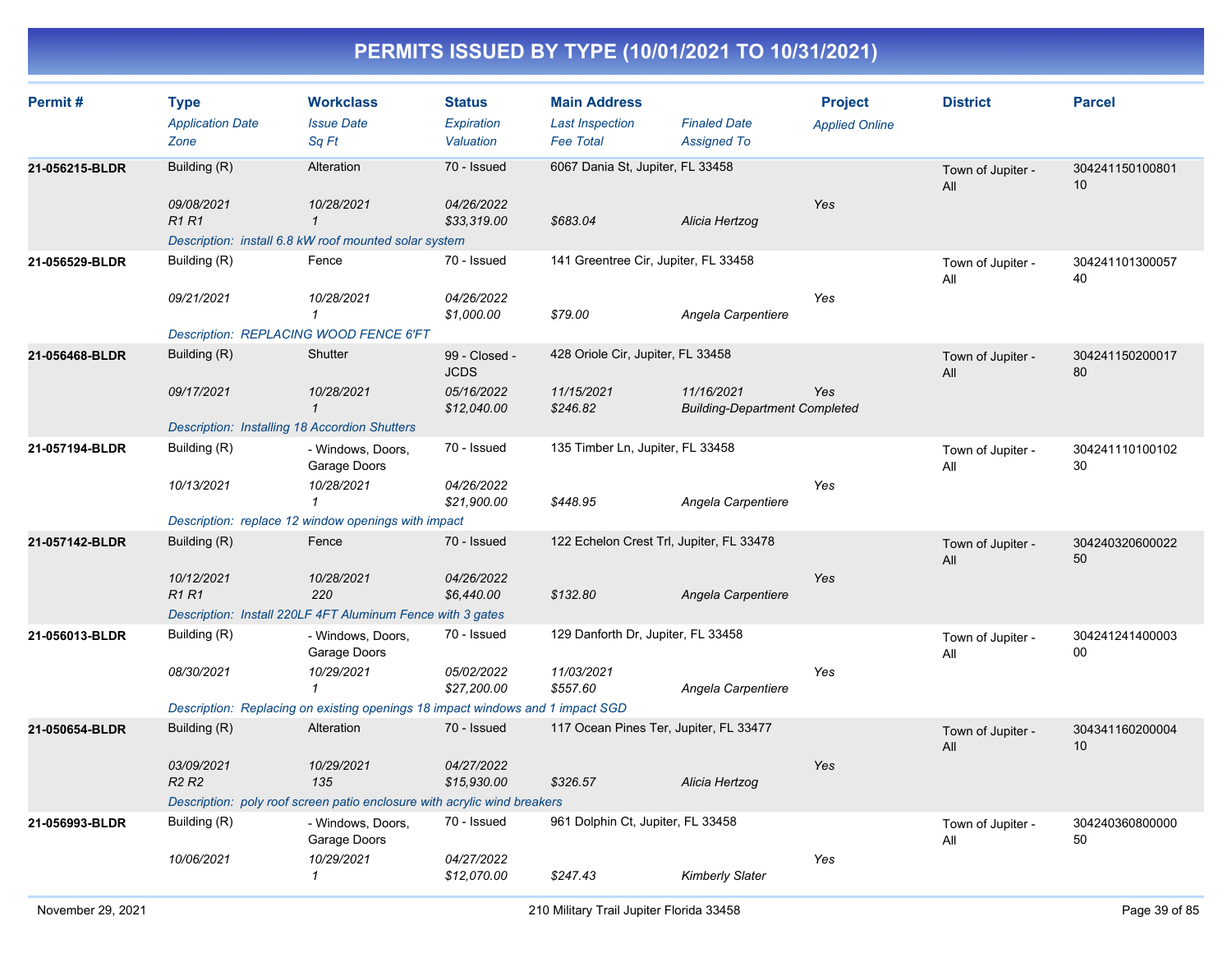|                |                                                |                                                                                      |                                          |                                                                   | PERMITS ISSUED BY TYPE (10/01/2021 TO 10/31/2021) |                                         |                                         |                       |
|----------------|------------------------------------------------|--------------------------------------------------------------------------------------|------------------------------------------|-------------------------------------------------------------------|---------------------------------------------------|-----------------------------------------|-----------------------------------------|-----------------------|
| Permit#        | <b>Type</b><br><b>Application Date</b><br>Zone | <b>Workclass</b><br><b>Issue Date</b><br>Sq Ft                                       | <b>Status</b><br>Expiration<br>Valuation | <b>Main Address</b><br><b>Last Inspection</b><br><b>Fee Total</b> | <b>Finaled Date</b><br><b>Assigned To</b>         | <b>Project</b><br><b>Applied Online</b> | <b>District</b>                         | <b>Parcel</b>         |
|                |                                                | Description: FRONT ENTRANCE DOOR AND BACK DOOR REPLACEMENT                           |                                          |                                                                   |                                                   |                                         |                                         |                       |
| 21-057221-BLDR | Building (R)                                   | Alteration                                                                           | 70 - Issued                              |                                                                   | 6780 Cypress Cove Cir, Jupiter, FL 33458          |                                         | Town of Jupiter -<br>All                | 304240271800002<br>30 |
|                | 10/14/2021                                     | 10/29/2021                                                                           | 04/27/2022                               |                                                                   |                                                   | Yes                                     |                                         |                       |
|                | R1-A R1-A                                      | 1,430                                                                                | \$14,660.00                              | \$300.53                                                          | <b>Kellie Doherty</b>                             |                                         |                                         |                       |
|                |                                                | Description: Install new pavers for pool deck, walkway to rear entry, & banded patio |                                          |                                                                   |                                                   |                                         |                                         |                       |
| 21-057141-BLDR | Building (R)<br>10/12/2021                     | Fence<br>10/29/2021                                                                  | 70 - Issued<br>04/27/2022                |                                                                   | 125 Crimson Isles Dr, Jupiter, FL 33478           | Yes                                     | Town of Jupiter -<br>All                | 304240320600025<br>90 |
|                | <b>R1 R1</b>                                   | 194                                                                                  | \$5,453.00                               | \$113.06                                                          | Angela Carpentiere                                |                                         |                                         |                       |
|                |                                                | Description: Install 194LF Aluminum fence with 2 gates.                              |                                          |                                                                   |                                                   |                                         |                                         |                       |
| 21-056652-BLDR | Building (R)                                   | Shutter                                                                              | 70 - Issued                              | 126 Cape Pointe Cir, Jupiter, FL 33477                            |                                                   |                                         | Town of Jupiter -<br>All                | 304341160200056<br>20 |
|                | 09/24/2021                                     | 10/29/2021<br>$\mathbf{1}$                                                           | 04/27/2022<br>\$7,500.00                 | \$154.25                                                          | <b>Kelly Hills</b>                                | Yes                                     |                                         |                       |
|                |                                                | <b>Description: HURRICANE SHUTTERS 8 ACCORDION</b>                                   |                                          |                                                                   |                                                   |                                         |                                         |                       |
| 21-056937-BLDR | Building (R)                                   | Fence                                                                                | 70 - Issued                              | 901 Pompano Dr, Jupiter, FL 33458                                 |                                                   |                                         | Town of Jupiter -<br>All                | 304240360200003<br>90 |
|                | 10/05/2021                                     | 10/29/2021                                                                           | 04/27/2022                               |                                                                   |                                                   | Yes                                     |                                         |                       |
|                | R1 R1                                          | 80                                                                                   | \$2,460.00                               | \$79.00                                                           | <b>Kimberly Slater</b>                            |                                         |                                         |                       |
|                |                                                | Description: 80' LF of 5' High Alum. Pool Fence w/2 Gates                            |                                          |                                                                   |                                                   |                                         |                                         |                       |
| 21-056991-BLDR | Building (R)                                   | - Windows, Doors,<br>Garage Doors                                                    | 70 - Issued                              |                                                                   | 6449 Longleaf Pine Dr, Jupiter, FL 33458          |                                         | Town of Jupiter -<br>All                | 304240270900058<br>60 |
|                | 10/06/2021                                     | 10/29/2021<br>$\mathbf{\overline{1}}$                                                | 04/27/2022<br>\$2,526.78                 | \$79.00                                                           | <b>Kimberly Slater</b>                            | Yes                                     |                                         |                       |
|                |                                                | Description: CHANGE OUT EXTERIOR SINGLE DOOR NO SIZE CHANGE                          |                                          |                                                                   |                                                   |                                         |                                         |                       |
| 21-057256-BLDR | Building (R)                                   | Shutter                                                                              | 70 - Issued                              | 1480 W Frederick Small Rd, Jupiter, FL<br>33458                   |                                                   |                                         | Town of Jupiter -<br>All                | 304241230700001<br>41 |
|                | 10/15/2021                                     | 10/29/2021                                                                           | 04/27/2022<br>\$12,389.00                | \$253.98                                                          | <b>Kimberly Slater</b>                            | Yes                                     |                                         |                       |
|                |                                                | <b>Description: INSTALL ACCORDION SHUTTERS 19</b>                                    |                                          |                                                                   |                                                   |                                         |                                         |                       |
| 21-055974-BLDR | Building (R)                                   | Addition                                                                             | 70 - Issued                              |                                                                   | 103 Sandpiper Cir W, Jupiter, FL 33477            |                                         | Town of Jupiter -<br>All                | 304341080100200<br>40 |
|                | 08/30/2021                                     | 10/29/2021<br>1,892                                                                  | 04/27/2022<br>\$60,000.00                | \$1,230.00                                                        | Suzanne Harrison                                  | Yes                                     |                                         |                       |
|                |                                                | Description: Residential Remodel and addition                                        |                                          |                                                                   |                                                   |                                         |                                         |                       |
|                |                                                |                                                                                      |                                          |                                                                   |                                                   |                                         | <b>PERMITS ISSUED FOR BUILDING (R):</b> | 110                   |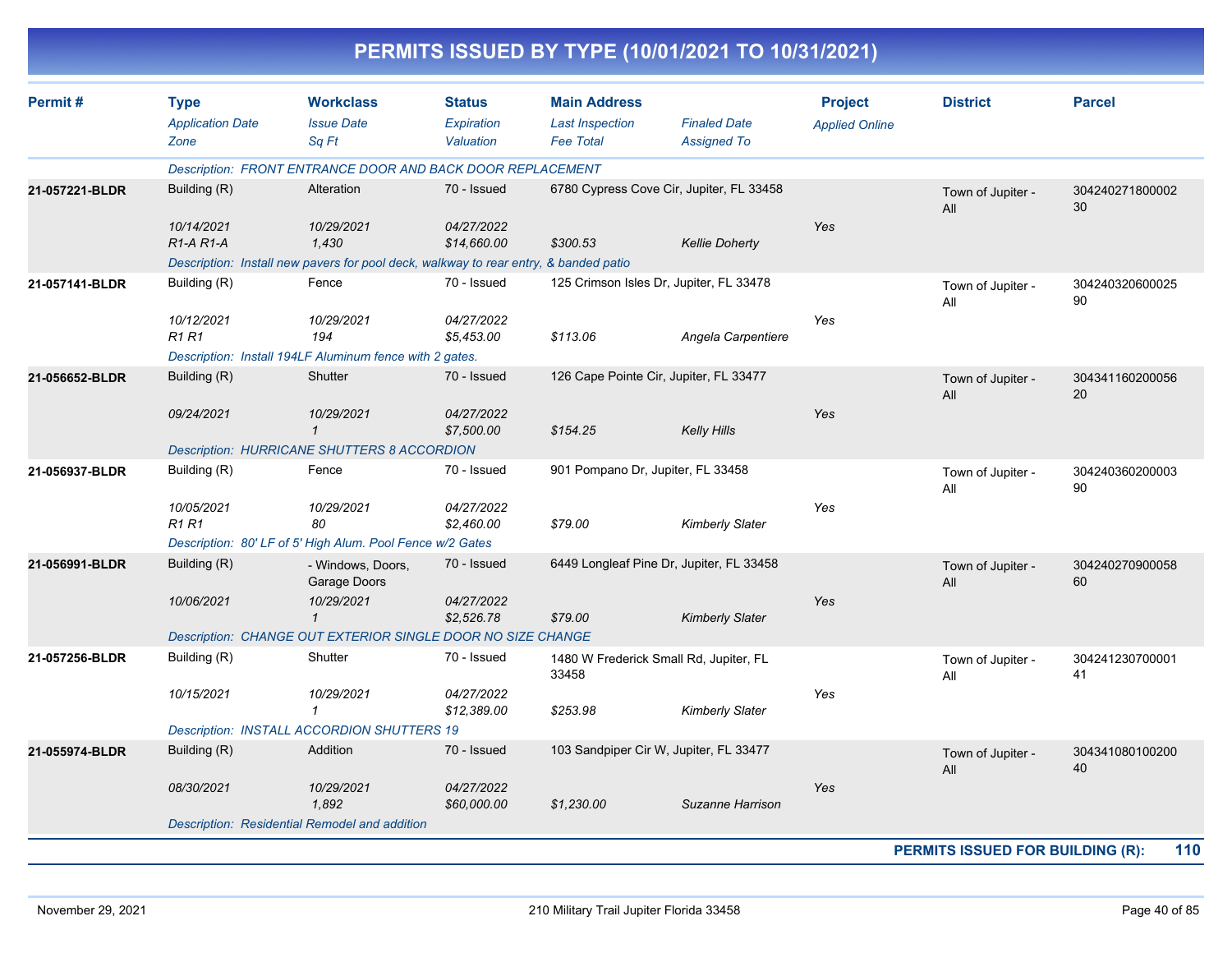|                                     |                                                                                   |                                                                                                                  |                                            |                                                                   | PERMITS ISSUED BY TYPE (10/01/2021 TO 10/31/2021)                                                                                               |                                         |                                                  |                       |   |
|-------------------------------------|-----------------------------------------------------------------------------------|------------------------------------------------------------------------------------------------------------------|--------------------------------------------|-------------------------------------------------------------------|-------------------------------------------------------------------------------------------------------------------------------------------------|-----------------------------------------|--------------------------------------------------|-----------------------|---|
| Permit#                             | <b>Type</b><br><b>Application Date</b><br>Zone                                    | <b>Workclass</b><br><b>Issue Date</b><br>Sq Ft                                                                   | <b>Status</b><br>Expiration<br>Valuation   | <b>Main Address</b><br><b>Last Inspection</b><br><b>Fee Total</b> | <b>Finaled Date</b><br><b>Assigned To</b>                                                                                                       | <b>Project</b><br><b>Applied Online</b> | <b>District</b>                                  | <b>Parcel</b>         |   |
| <b>BUILDING (R) VETERAN PROGRAM</b> |                                                                                   |                                                                                                                  |                                            |                                                                   |                                                                                                                                                 |                                         |                                                  |                       |   |
| 21-053957-VP-RES                    | Building (R)<br>Veteran Program                                                   | Addition                                                                                                         | 70 - Issued                                | 204 Sims Creek Dr, Jupiter, FL 33458                              |                                                                                                                                                 |                                         | Town of Jupiter -<br>All                         | 304241021000400<br>41 |   |
|                                     | 06/18/2021<br>R <sub>2</sub> R <sub>2</sub><br><b>Description: New CBS Garage</b> | 10/20/2021<br>$\mathcal I$                                                                                       | 05/11/2022<br>\$30,000.00                  | 11/12/2021<br>\$365.00                                            | Alicia Hertzog                                                                                                                                  | No                                      |                                                  |                       |   |
| 21-055909-VP-RES                    | Building (R)<br>Veteran Program                                                   | Alteration                                                                                                       | 70 - Issued                                |                                                                   | 1020 Lands End Way, Jupiter, FL 33458                                                                                                           |                                         | Town of Jupiter -<br>All                         | 304340310200000<br>91 |   |
|                                     | 08/26/2021<br><b>R1R1</b>                                                         | 10/25/2021<br>0<br>Description: Replacement (3) windows to sliding door, replace existing deck with covered deck | 04/25/2022<br>\$22,000.00                  | \$231.00                                                          | Suzanne Harrison                                                                                                                                | No                                      |                                                  |                       |   |
|                                     |                                                                                   |                                                                                                                  |                                            |                                                                   |                                                                                                                                                 |                                         | PERMITS ISSUED FOR BUILDING (R) VETERAN PROGRAM: |                       | 2 |
| <b>CHANGE OF CONTRACTOR</b>         |                                                                                   |                                                                                                                  |                                            |                                                                   |                                                                                                                                                 |                                         |                                                  |                       |   |
| 21-057086-COCNTR                    | Change of<br>Contractor                                                           | Change of<br>Contractor                                                                                          | 70 - Issued                                | 17781 Thelma Ave, Jupiter, FL 33458                               |                                                                                                                                                 |                                         | Town of Jupiter -<br>All                         | 304241030000011<br>60 |   |
|                                     | 10/11/2021<br><b>R3 R3</b>                                                        | 10/12/2021<br>0                                                                                                  | 10/12/2021<br>\$150,000.00                 | \$75.00                                                           | <b>Kelly Hills</b>                                                                                                                              | No                                      |                                                  |                       |   |
| 21-056552-COCNTR                    | Change of                                                                         | Description: Installing new generator at existing nursing home and repairing existing slab.<br>Change of         | 70 - Issued                                | 132 Dunmore Dr, Jupiter, FL 33458                                 |                                                                                                                                                 |                                         |                                                  | 304241132300031       |   |
|                                     | Contractor                                                                        | Contractor                                                                                                       |                                            |                                                                   |                                                                                                                                                 |                                         | Town of Jupiter -<br>All                         | 40                    |   |
|                                     | 09/22/2021<br><b>MXD MXD</b>                                                      | 10/13/2021<br>0                                                                                                  | 10/13/2021<br>\$0.00                       | \$75.00                                                           | Shandre Kellerman                                                                                                                               | <b>No</b>                               |                                                  |                       |   |
|                                     |                                                                                   |                                                                                                                  |                                            | 932 Marlin Cir, Jupiter, FL 33458                                 | Description: Change of Contractor for Electrical sub for permit number 21-051247-ELECR-R. Contractor change from RCI Electric to Mako Electric. |                                         |                                                  |                       |   |
| 21-056983-COCNTR                    | Change of<br>Contractor<br>10/06/2021                                             | Change of<br>Contractor<br>10/13/2021                                                                            | 99 - Closed -<br><b>JCDS</b><br>10/13/2021 |                                                                   | 10/18/2021                                                                                                                                      | No                                      | Town of Jupiter -<br>All                         | 304240360800003<br>70 |   |
|                                     | <b>R1 R1</b>                                                                      | 0<br>Description: NEW SWIMMING POOL CONSTRUCTION W/ SPA AND HEATER                                               | \$47,400.00                                | \$75.00                                                           | <b>Building-Department Completed</b>                                                                                                            |                                         |                                                  |                       |   |
| 21-057064-COCNTR                    | Change of                                                                         | Change of                                                                                                        | 70 - Issued                                | 702 Kriss Ln, Jupiter, FL 33458                                   |                                                                                                                                                 |                                         | Town of Jupiter -                                | 304241021600000       |   |
|                                     | Contractor                                                                        | Contractor                                                                                                       |                                            |                                                                   |                                                                                                                                                 |                                         | All                                              | 80                    |   |
|                                     | 10/08/2021<br><b>R1 R1</b>                                                        | 10/14/2021<br>0                                                                                                  | 10/14/2021<br>\$0.00                       | \$75.00                                                           | Shandre Kellerman                                                                                                                               | No                                      |                                                  |                       |   |
|                                     |                                                                                   | Description: Change of contractor for electrical sub contractor -see permit 21-052927-ELECR-R                    |                                            |                                                                   |                                                                                                                                                 |                                         |                                                  |                       |   |
| 21-056807-COCNTR                    | Change of<br>Contractor<br>09/29/2021                                             | Change of<br>Contractor                                                                                          | 70 - Issued                                |                                                                   | 18570 Misty Lake Dr, Jupiter, FL 33458                                                                                                          |                                         | Town of Jupiter -<br>All                         | 304240340900014<br>80 |   |
|                                     | R1-A R1-A                                                                         | 10/27/2021<br>0                                                                                                  | 04/25/2022<br>\$0.00                       | \$75.00                                                           | Shandre Kellerman                                                                                                                               | No                                      |                                                  |                       |   |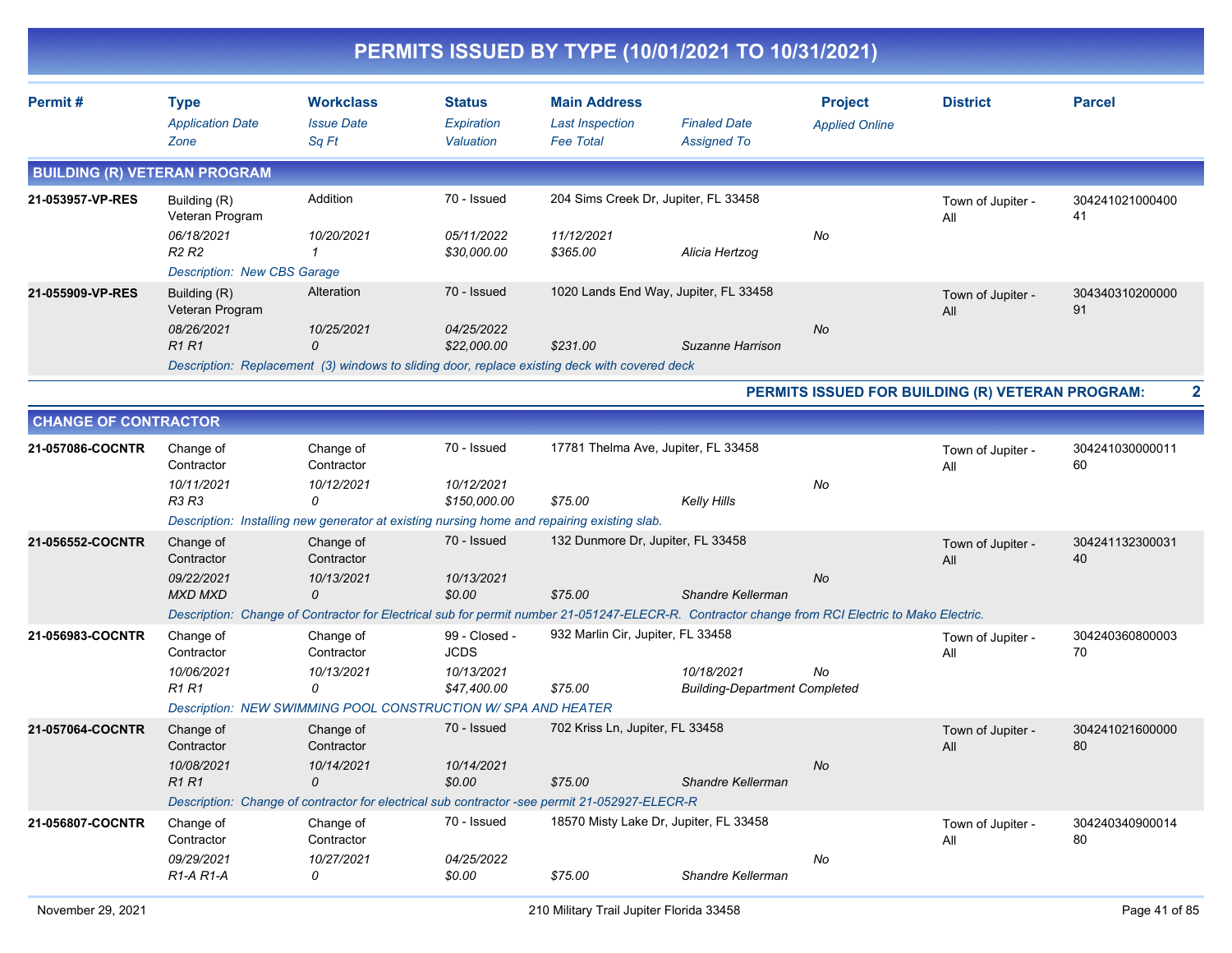|                         |                                                |                                                                                                     |                                          |                                                                   | PERMITS ISSUED BY TYPE (10/01/2021 TO 10/31/2021)          |                                         |                                          |                       |  |
|-------------------------|------------------------------------------------|-----------------------------------------------------------------------------------------------------|------------------------------------------|-------------------------------------------------------------------|------------------------------------------------------------|-----------------------------------------|------------------------------------------|-----------------------|--|
| Permit#                 | <b>Type</b><br><b>Application Date</b><br>Zone | <b>Workclass</b><br><b>Issue Date</b><br>Sq Ft                                                      | <b>Status</b><br>Expiration<br>Valuation | <b>Main Address</b><br><b>Last Inspection</b><br><b>Fee Total</b> | <b>Finaled Date</b><br><b>Assigned To</b>                  | <b>Project</b><br><b>Applied Online</b> | <b>District</b>                          | <b>Parcel</b>         |  |
|                         |                                                | Description: Change of Contractor for permit # 21-052560-ELECR-R from RCI Electric to Mako Electric |                                          |                                                                   |                                                            |                                         |                                          |                       |  |
| 21-057051-COCNTR        | Change of<br>Contractor                        | Change of<br>Contractor                                                                             | 99 - Closed -<br><b>JCDS</b>             | 156 Rosewood Cir, Jupiter, FL 33458                               |                                                            |                                         | Town of Jupiter -<br>All                 | 304241101000048<br>80 |  |
|                         | 10/08/2021<br><b>R2 R2</b>                     | 10/27/2021<br>$\Omega$                                                                              | 10/27/2021<br>\$16,011.59                | \$75.00                                                           | 10/27/2021<br><b>Building-Department Completed</b>         | No                                      |                                          |                       |  |
|                         |                                                | Description: Bedroom addition of 104 sf at the rear of the existing one-story house.                |                                          |                                                                   |                                                            |                                         |                                          |                       |  |
| 21-057624-COCNTR        | Change of<br>Contractor                        | Change of<br>Contractor                                                                             | 99 - Closed -<br><b>JCDS</b>             | 200 Ocean Trail Way, 507, Jupiter, FL<br>33477                    |                                                            |                                         | Town of Jupiter -<br>All                 | 304341050600050<br>70 |  |
|                         | 10/28/2021<br>R3 R3                            | 10/29/2021<br>0                                                                                     | 10/29/2021<br>\$80,000.00                | \$75.00                                                           | 10/29/2021<br><b>Building-Department Completed</b>         | No                                      |                                          |                       |  |
|                         |                                                |                                                                                                     |                                          |                                                                   |                                                            |                                         | PERMITS ISSUED FOR CHANGE OF CONTRACTOR: |                       |  |
| <b>DEMOLITION</b>       |                                                |                                                                                                     |                                          |                                                                   |                                                            |                                         |                                          |                       |  |
| 21-056208-DEMO          | Demolition                                     | Demolition<br>(Complete Building)                                                                   | 99 - Closed -<br><b>JCDS</b>             | 349 Eagle Dr, Jupiter, FL 33477                                   |                                                            |                                         | Town of Jupiter -<br>All                 | 304341180700056<br>60 |  |
|                         | 09/08/2021                                     | 10/05/2021<br>8,316                                                                                 | 05/23/2022<br>\$51,500.00                | 11/23/2021<br>\$1,055.75                                          | 11/24/2021<br><b>Building-Department Completed</b>         | Yes                                     |                                          |                       |  |
|                         |                                                | Description: TOTAL DEMO OF SFD, POOL, DECK AND DRIVEWAY                                             |                                          |                                                                   |                                                            |                                         |                                          |                       |  |
| 21-053163-DEMO          | Demolition                                     | Demolition<br>(Complete Building)                                                                   | 70 - Issued                              |                                                                   | 1230 S Old Dixie Hwy, Jupiter, FL 33458                    |                                         | Town of Jupiter -<br>All                 | 304241120000010<br>60 |  |
|                         | 05/24/2021<br>MC MC                            | 10/05/2021<br>100                                                                                   | 05/02/2022<br>\$91,211.00                | 11/03/2021<br>\$2,375.88                                          | <b>Kellie Doherty</b>                                      | Yes                                     |                                          |                       |  |
|                         |                                                | Description: Demo of Jupiter Medical Center Sleep Center Building.                                  |                                          |                                                                   | Listed as Covalescence Pavilion to be demolished on plans. |                                         |                                          |                       |  |
| 21-056535-DEMO          | Demolition                                     | Demolition<br>(Complete Building)                                                                   | 99 - Closed -<br><b>JCDS</b>             | 215 Regatta Dr, Jupiter, FL 33477                                 |                                                            |                                         | Town of Jupiter -<br>All                 | 304341073300075<br>50 |  |
|                         | 09/21/2021                                     | 10/12/2021<br>5,092                                                                                 | 05/23/2022<br>\$37,775.00                | 11/23/2021<br>\$774.39                                            | 11/04/2021<br><b>Building-Department Completed</b>         | Yes                                     |                                          |                       |  |
|                         |                                                | Description: Total Demo of SFH, Pool, Deck and Driveway                                             |                                          |                                                                   |                                                            |                                         |                                          |                       |  |
| 21-056864-DEMO          | Demolition                                     | Demolition<br>(Complete Building)                                                                   | 70 - Issued                              | 121 Regatta Dr, Jupiter, FL 33477                                 |                                                            |                                         | Town of Jupiter -<br>All                 | 304341180200021<br>80 |  |
|                         | 10/01/2021<br><b>R1 R1</b>                     | 10/19/2021<br>1                                                                                     | 05/17/2022<br>\$27,000.00                | 11/18/2021<br>\$553.50                                            | Vicki Tarallo                                              | Yes                                     |                                          |                       |  |
|                         |                                                | Description: COMPLETE DEMO OF HOUSE, POOL AND HARDSCAPE                                             |                                          |                                                                   |                                                            |                                         |                                          |                       |  |
|                         |                                                |                                                                                                     |                                          |                                                                   |                                                            |                                         | PERMITS ISSUED FOR DEMOLITION:           |                       |  |
| <b>ELEC - GENERATOR</b> |                                                |                                                                                                     |                                          |                                                                   |                                                            |                                         |                                          |                       |  |
| 21-055290-GEN*          | Elec - Generator                               | Generator                                                                                           | <b>NOC</b><br>Required                   |                                                                   | 6211 Winding Lake Dr, Jupiter, FL 33458                    |                                         | Town of Jupiter -<br>All                 | 304240271000047<br>82 |  |
|                         |                                                |                                                                                                     |                                          |                                                                   |                                                            |                                         |                                          |                       |  |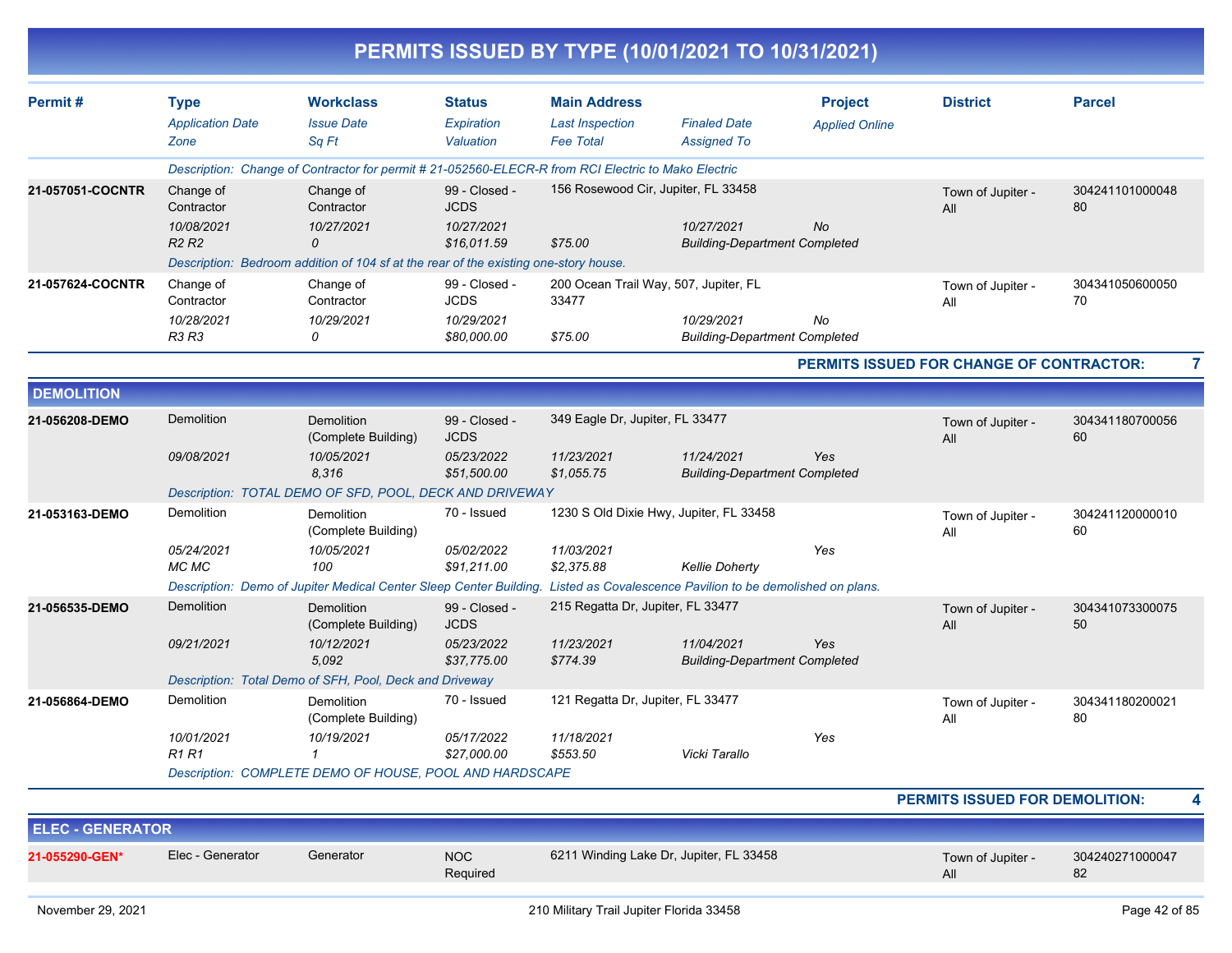| Permit#        | <b>Type</b><br><b>Application Date</b><br>Zone | <b>Workclass</b><br><b>Issue Date</b><br>Sq Ft                          | <b>Status</b><br>Expiration<br>Valuation | <b>Main Address</b><br><b>Last Inspection</b><br><b>Fee Total</b> | <b>Finaled Date</b><br><b>Assigned To</b>                                                                        | <b>Project</b><br><b>Applied Online</b> | <b>District</b>          | <b>Parcel</b>         |
|----------------|------------------------------------------------|-------------------------------------------------------------------------|------------------------------------------|-------------------------------------------------------------------|------------------------------------------------------------------------------------------------------------------|-----------------------------------------|--------------------------|-----------------------|
|                | 08/05/2021                                     | 10/01/2021<br>2,013                                                     | 03/30/2022<br>\$17,284.00                | \$354.33                                                          | Suzanne Harrison                                                                                                 | Yes                                     |                          |                       |
|                |                                                | Description: install 22kw generator with 250 gallon propane tank        |                                          |                                                                   |                                                                                                                  |                                         |                          |                       |
| 21-054617-GEN  | Elec - Generator                               | Generator                                                               | 70 - Issued                              |                                                                   | 6684 Breezeloch Ct, Jupiter, FL 33458                                                                            |                                         | Town of Jupiter -<br>All | 304240341000031<br>40 |
|                | 07/13/2021<br>$R1-A R1-A$                      | 10/01/2021<br>2,952                                                     | 04/18/2022<br>\$13,750.00                | 10/19/2021<br>\$281.87                                            | Suzanne Harrison                                                                                                 | Yes                                     |                          |                       |
|                |                                                | <b>Description: INSTALL STANDBY GENERATOR ON PREFAB SLAB</b>            |                                          |                                                                   |                                                                                                                  |                                         |                          |                       |
| 21-054851-GEN  | Elec - Generator                               | Generator                                                               | 70 - Issued                              |                                                                   | 18891 Gumbo Limbo Ct, Jupiter, FL 33458                                                                          |                                         | Town of Jupiter -<br>All | 304240271000051<br>50 |
|                | 07/20/2021<br>$R1-A R1-A$                      | 10/07/2021                                                              | 04/06/2022<br>\$17,947.00                | 10/08/2021<br>\$367.91                                            | Vicki Tarallo                                                                                                    | Yes                                     |                          |                       |
|                |                                                | Description: INSTALLATION OF GENERAC 22 KW AIR COOLED GENERATOR         |                                          |                                                                   |                                                                                                                  |                                         |                          |                       |
| 21-055994-GEN  | Elec - Generator                               | Generator                                                               | 70 - Issued                              | 139 Mystic Ln, Jupiter, FL 33458                                  |                                                                                                                  |                                         | Town of Jupiter -<br>All | 304240341300001<br>40 |
|                | 08/30/2021                                     | 10/14/2021<br>$\mathbf{1}$                                              | 04/12/2022<br>\$13,000.00                | \$266.50                                                          | Vicki Tarallo                                                                                                    | Yes                                     |                          |                       |
|                |                                                | Description: INSTALL 24KW GENERATOR (2) 150 AMP SWITCHES AND LOAD SHEDS |                                          |                                                                   |                                                                                                                  |                                         |                          |                       |
| 21-056576-GEN* | Elec - Generator                               | Generator                                                               | <b>NOC</b><br>Required                   | 280 Feather Pt N, Jupiter, FL 33458                               |                                                                                                                  |                                         | Town of Jupiter -<br>All | 304241150200007<br>20 |
|                | 09/22/2021                                     | 10/18/2021<br>1,737                                                     | 04/18/2022<br>\$13,909.00                | \$285.13                                                          | <b>Kellie Doherty</b>                                                                                            | Yes                                     |                          |                       |
|                |                                                | Description: install 24kw generator with natural gas                    |                                          |                                                                   |                                                                                                                  |                                         |                          |                       |
| 21-054774-GEN  | Elec - Generator                               | Generator                                                               | 70 - Issued                              |                                                                   | 5863 Stonewood Ct, Jupiter, FL 33458                                                                             |                                         | Town of Jupiter -<br>All | 304241022100005<br>40 |
|                | 07/19/2021<br><b>R1 R1</b>                     | 10/26/2021<br>5                                                         | 04/25/2022<br>\$12,500.00                | \$256.25                                                          | <b>Kellie Doherty</b>                                                                                            | Yes                                     |                          |                       |
|                |                                                | Install owner supplied 20KW Kohler generator.                           |                                          |                                                                   | Description: Furnish & install new 2p 100A CB in existing panel to feed new owner supplied 100A transfer switch. |                                         |                          |                       |

**PERMITS ISSUED FOR ELEC - GENERATOR: 6**

| <b>ELECTRICAL (C)</b> |                                          |                     |                      |                                            |               |     |                          |                       |
|-----------------------|------------------------------------------|---------------------|----------------------|--------------------------------------------|---------------|-----|--------------------------|-----------------------|
| 21-056707-ELEC-C      | Electrical (C)                           | No Fee Sub-Permit   | 70 - Issued          | 1201 Jupiter Park Dr, 9, Jupiter, FL 33458 |               |     | Town of Jupiter -<br>All | 304241090800000<br>90 |
|                       | 09/27/2021                               | 10/01/2021<br>1,800 | 04/18/2022<br>\$0.00 | 10/20/2021<br>\$0.00                       | Vicki Tarallo | Yes |                          |                       |
|                       | <b>Description: ELECTRICAL PER PLANS</b> |                     |                      |                                            |               |     |                          |                       |
| 21-056434-ELEC-C      | Electrical (C)                           | No Fee Sub-Permit   | 70 - Issued          | 880 Jupiter Park Dr, 1, Jupiter, FL 33458  |               |     | Town of Jupiter -<br>All | 304241090600000<br>10 |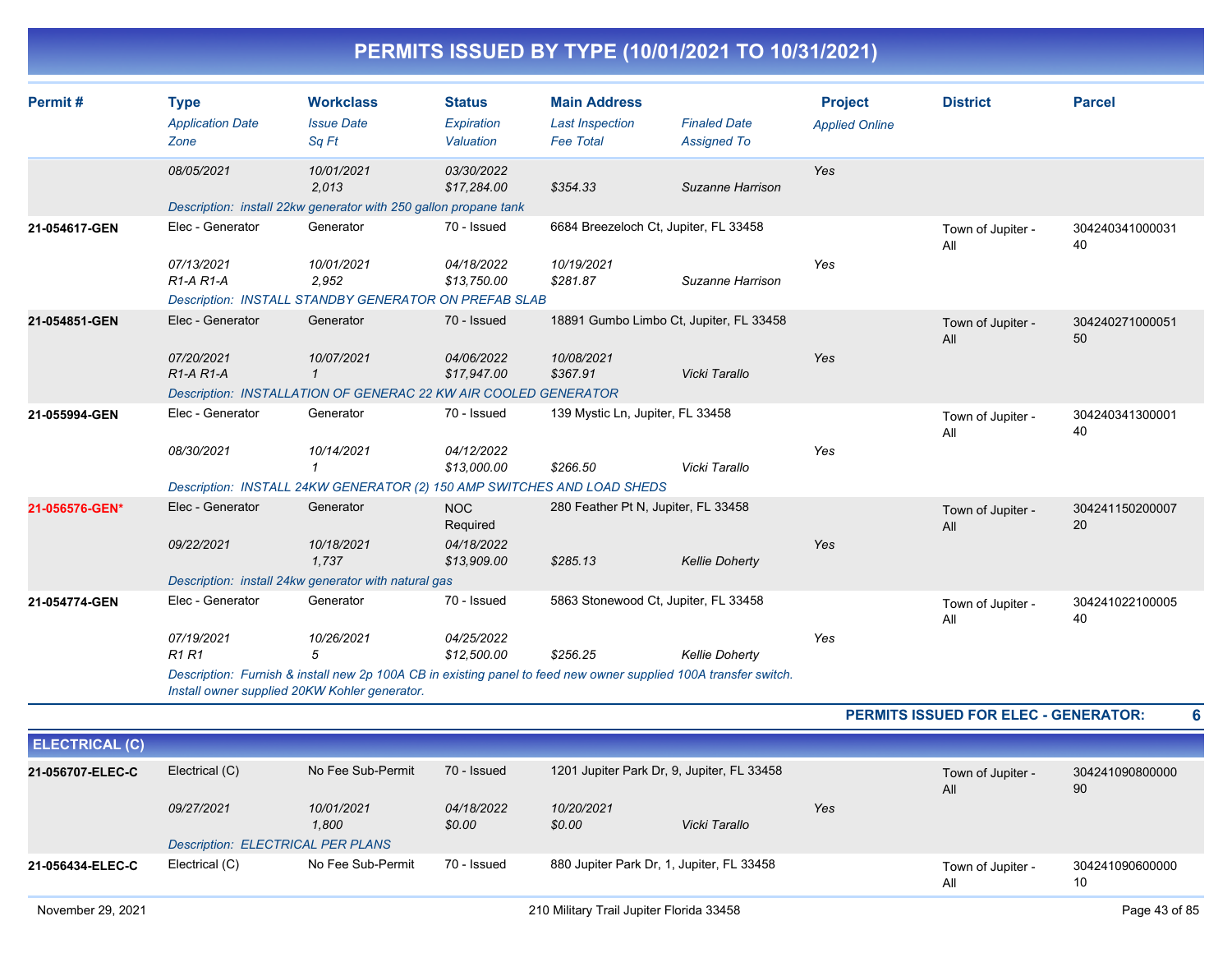| Permit#          | <b>Type</b><br><b>Application Date</b>        | <b>Workclass</b><br><b>Issue Date</b>                                                            | <b>Status</b><br><b>Expiration</b> | <b>Main Address</b><br><b>Last Inspection</b>     | <b>Finaled Date</b>                                | <b>Project</b><br><b>Applied Online</b> | <b>District</b>          | <b>Parcel</b>         |
|------------------|-----------------------------------------------|--------------------------------------------------------------------------------------------------|------------------------------------|---------------------------------------------------|----------------------------------------------------|-----------------------------------------|--------------------------|-----------------------|
|                  | Zone                                          | Sq Ft                                                                                            | Valuation                          | <b>Fee Total</b>                                  | <b>Assigned To</b>                                 |                                         |                          |                       |
|                  | 09/16/2021<br>1111                            | 10/01/2021<br>3,880<br><b>Description: PROVIDE ELECTRIC PER PLANS</b>                            | 04/04/2022<br>\$0.00               | 10/05/2021<br>\$0.00                              | <b>Kimberly Slater</b>                             | Yes                                     |                          |                       |
| 21-056227-ELEC-C | Electrical (C)                                | Electrical                                                                                       | 70 - Issued                        | 1500 Pinecrest Cir, BLDG 15, Jupiter, FL<br>33458 |                                                    |                                         | Town of Jupiter -<br>All | 304241102601500<br>11 |
|                  | 09/09/2021<br><b>R2 R2</b>                    | 10/04/2021<br>$\mathcal I$                                                                       | 04/02/2022<br>\$8,300.00           | \$170.49                                          | Suzanne Harrison                                   | Yes                                     |                          |                       |
|                  |                                               | <b>Description: REPLACE RUSTED MAIN AND METERS BLDG #15</b>                                      |                                    |                                                   |                                                    |                                         |                          |                       |
| 21-056865-ELEC-C | Electrical (C)                                | No Fee Sub-Permit                                                                                | 99 - Closed -<br><b>JCDS</b>       | 1420 Cypress Dr, 5, Jupiter, FL 33469             |                                                    |                                         | Town of Jupiter -<br>All | 304340314000000<br>50 |
|                  | 10/01/2021                                    | 10/05/2021<br>100                                                                                | 04/25/2022<br>\$0.00               | 10/26/2021<br>\$0.00                              | 11/04/2021<br><b>Building-Department Completed</b> | Yes                                     |                          |                       |
|                  | Description: Connect Electric to new sign.    |                                                                                                  |                                    |                                                   |                                                    |                                         |                          |                       |
| 21-056972-ELEC-C | Electrical (C)                                | No Fee Sub-Permit                                                                                | 70 - Issued                        | 6700 W Indiantown Rd, Jupiter, FL 33458           |                                                    |                                         | Town of Jupiter -<br>All | 304241031900000<br>50 |
|                  | 10/06/2021<br>C2C2                            | 10/06/2021<br>55                                                                                 | 04/04/2022<br>\$0.00               | \$0.00                                            | Theo Jackson                                       | <b>No</b>                               |                          |                       |
|                  |                                               | Description: replace existing monument sign with new - KFC                                       |                                    |                                                   |                                                    |                                         |                          |                       |
| 21-057014-ELEC-C | Electrical (C)                                | No Fee Sub-Permit                                                                                | 70 - Issued                        | 200 Ocean Trail Way, 701,                         |                                                    |                                         | Town of Jupiter -<br>All |                       |
|                  | 10/07/2021                                    | 10/07/2021<br>$\mathbf{1}$                                                                       | 05/03/2022<br>\$0.00               | 11/04/2021<br>\$0.00                              | Alicia Hertzog                                     | Yes                                     |                          |                       |
|                  |                                               | Description: Per plans on master permit #21-053528-COMM                                          |                                    |                                                   |                                                    |                                         |                          |                       |
| 21-056837-ELEC-C | Electrical (C)                                | No Fee Sub-Permit                                                                                | 70 - Issued                        | 300 Ocean Trail Way, 1201, Jupiter, FL<br>33477   |                                                    |                                         | Town of Jupiter -<br>All | 304341051200312<br>01 |
|                  | 09/30/2021                                    | 10/07/2021<br>1,270                                                                              | 04/05/2022<br>\$0.00               | \$0.00                                            | <b>Kimberly Slater</b>                             | Yes                                     |                          |                       |
|                  | Description: Install electrical as per plans. |                                                                                                  |                                    |                                                   |                                                    |                                         |                          |                       |
| 21-056108-ELEC-C | Electrical (C)                                | Electrical                                                                                       | 99 - Closed -<br><b>JCDS</b>       | 301 Pinecrest Cir, B, Jupiter, FL 33458           |                                                    |                                         | Town of Jupiter -<br>All | 304241102600300<br>12 |
|                  | 09/03/2021<br>R <sub>2</sub> R <sub>2</sub>   | 10/07/2021<br>200                                                                                | 04/06/2022<br>\$200.00             | 10/08/2021<br>\$79.00                             | 10/12/2021<br><b>Building-Department Completed</b> | Yes                                     |                          |                       |
|                  |                                               | Description: INSTALL (1) EXTERIOR 120 VOLT OUTLET FOR ELECTRICAL HURRICANE SHUTTER ON REAR PORCH |                                    |                                                   |                                                    |                                         |                          |                       |
| 21-056806-ELEC-C | Electrical (C)                                | Electrical                                                                                       | 99 - Closed -<br><b>JCDS</b>       | 2101 Marina Isle Way, 103, Jupiter, FL<br>33477   |                                                    |                                         | Town of Jupiter -<br>All | 304341201102110<br>30 |
|                  | 09/29/2021                                    | 10/07/2021<br>1,500                                                                              | 05/02/2022<br>\$1,500.00           | 11/04/2021<br>\$79.00                             | 11/04/2021<br><b>Building-Department Completed</b> | Yes                                     |                          |                       |
|                  | Description: flipping panel to another wall   |                                                                                                  |                                    |                                                   |                                                    |                                         |                          |                       |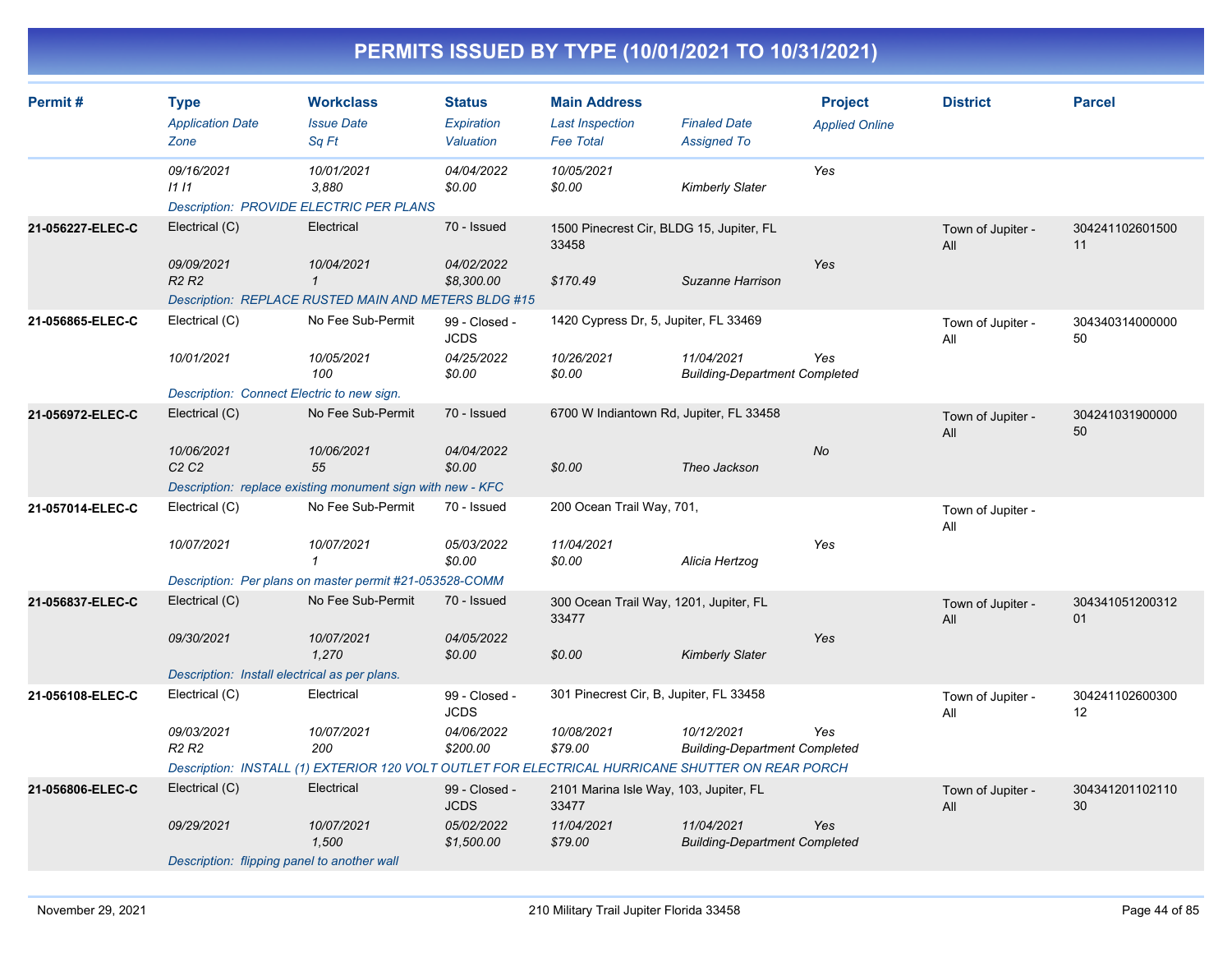| Permit#          | <b>Type</b><br><b>Application Date</b><br>Zone | <b>Workclass</b><br><b>Issue Date</b><br>Sq Ft                                                                                        | <b>Status</b><br>Expiration<br>Valuation | <b>Main Address</b><br><b>Last Inspection</b><br><b>Fee Total</b> | <b>Finaled Date</b><br><b>Assigned To</b>          | <b>Project</b><br><b>Applied Online</b> | <b>District</b>          | <b>Parcel</b>                      |
|------------------|------------------------------------------------|---------------------------------------------------------------------------------------------------------------------------------------|------------------------------------------|-------------------------------------------------------------------|----------------------------------------------------|-----------------------------------------|--------------------------|------------------------------------|
| 21-057012-ELEC-C | Electrical (C)                                 | No Fee Sub-Permit                                                                                                                     | 70 - Issued                              | 200 Ocean Trail Way, 602,                                         |                                                    |                                         | Town of Jupiter -        |                                    |
|                  | 10/07/2021                                     | 10/07/2021<br>$\mathbf{1}$                                                                                                            | 04/05/2022<br>\$0.00                     | 11/24/2021<br>\$0.00                                              | Alicia Hertzog                                     | Yes                                     | All                      |                                    |
|                  |                                                | Description: Per plans on master permit #21-053527-COMM                                                                               |                                          |                                                                   |                                                    |                                         |                          |                                    |
| 21-057017-ELEC-C | Electrical (C)                                 | No Fee Sub-Permit                                                                                                                     | 70 - Issued                              | 200 Ocean Trail Way, 507,                                         |                                                    |                                         | Town of Jupiter -<br>All |                                    |
|                  | 10/07/2021                                     | 10/07/2021<br>$\mathbf{1}$                                                                                                            | 04/20/2022<br>\$0.00                     | 10/22/2021<br>\$0.00                                              | <b>Kelly Hills</b>                                 | Yes                                     |                          |                                    |
|                  |                                                | Description: per plans on master permit #21-053521-COMM                                                                               |                                          |                                                                   |                                                    |                                         |                          |                                    |
| 21-056816-ELEC-C | Electrical (C)                                 | No Fee Sub-Permit                                                                                                                     | 70 - Issued                              | 131 Ocean Grande Blvd, 701, Jupiter, FL<br>33477                  |                                                    |                                         | Town of Jupiter -<br>All | 304341083200170<br>10 <sup>1</sup> |
|                  | 09/29/2021                                     | 10/11/2021<br>1                                                                                                                       | 04/19/2022<br>\$0.00                     | 10/21/2021<br>\$0.00                                              | <b>Kelly Hills</b>                                 | Yes                                     |                          |                                    |
|                  | Description: outlets per plan                  |                                                                                                                                       |                                          |                                                                   |                                                    |                                         |                          |                                    |
| 21-057011-ELEC-C | Electrical (C)                                 | No Fee Sub-Permit                                                                                                                     | 99 - Closed -<br><b>JCDS</b>             | 300 Marsala Ct, Jupiter, FL 33478                                 |                                                    |                                         | Town of Jupiter -<br>All | 304240320201800<br>00              |
|                  | 10/07/2021<br>C2C2                             | 10/13/2021<br>5,000                                                                                                                   | 05/23/2022<br>\$0.00                     | 11/22/2021<br>\$0.00                                              | 11/23/2021<br><b>Building-Department Completed</b> | Yes                                     |                          |                                    |
|                  | <b>Description: ELECTRICAL PER PLANS</b>       |                                                                                                                                       |                                          |                                                                   |                                                    |                                         |                          |                                    |
| 21-053102-ELEC-C | Electrical (C)                                 | No Fee Sub-Permit                                                                                                                     | 70 - Issued                              | 3377 Church St, Jupiter, FL 33458                                 |                                                    |                                         | Town of Jupiter -<br>All | 304240330100000<br>20              |
|                  | 05/20/2021                                     | 10/14/2021<br>1                                                                                                                       | 04/12/2022<br>\$0.00                     | \$0.00                                                            | Alicia Hertzog                                     | Yes                                     |                          |                                    |
|                  |                                                | Description: electrical work for wireless antenna upgrade 21-053014-COMM                                                              |                                          |                                                                   |                                                    |                                         |                          |                                    |
| 21-057166-ELEC-C | Electrical (C)                                 | No Fee Sub-Permit                                                                                                                     | 99 - Closed -<br><b>JCDS</b>             | 1210 S Old Dixie Hwy, Jupiter, FL 33458                           |                                                    |                                         | Town of Jupiter -<br>All | 304241120000010<br>60              |
|                  | 10/12/2021                                     | 10/14/2021<br>100                                                                                                                     | 04/25/2022<br>\$0.00                     | 10/26/2021<br>\$0.00                                              | 11/04/2021<br><b>Building-Department Completed</b> | Yes                                     |                          |                                    |
|                  |                                                | Description: Disconnect power downstream from Main Switchboard at SNARC building being demoed. Lock out and Tag out Main Switchboard. |                                          |                                                                   |                                                    |                                         |                          |                                    |
| 21-056242-ELEC-C | Electrical (C)                                 | Electrical                                                                                                                            | 70 - Issued                              | 126 Tierra Ln, 4, Jupiter, FL 33477                               |                                                    |                                         | Town of Jupiter -<br>All | 304341083900110<br>40              |
|                  | 09/09/2021                                     | 10/14/2021<br>100                                                                                                                     | 04/27/2022<br>\$1,550.00                 | 10/29/2021<br>\$79.00                                             | Vicki Tarallo                                      | Yes                                     |                          |                                    |
|                  |                                                | Description: INSTALL NEW METER AND SQUARE D QO 2 CIRCUIT MLO PANEL TO RE-FEED ALARAM PANEL WITH 2 - 20A CIRCUITS                      |                                          |                                                                   |                                                    |                                         |                          |                                    |
| 21-057205-ELEC-C | Electrical (C)                                 | No Fee Sub-Permit                                                                                                                     | 70 - Issued                              | 2000 S A1A, 103, Jupiter, FL 33477                                |                                                    |                                         | Town of Jupiter -<br>All | 304341082500101<br>03              |
|                  | 10/13/2021                                     | 10/14/2021<br>0                                                                                                                       | 04/18/2022<br>\$0.00                     | 10/18/2021<br>\$0.00                                              | <b>Kellie Doherty</b>                              | Yes                                     |                          |                                    |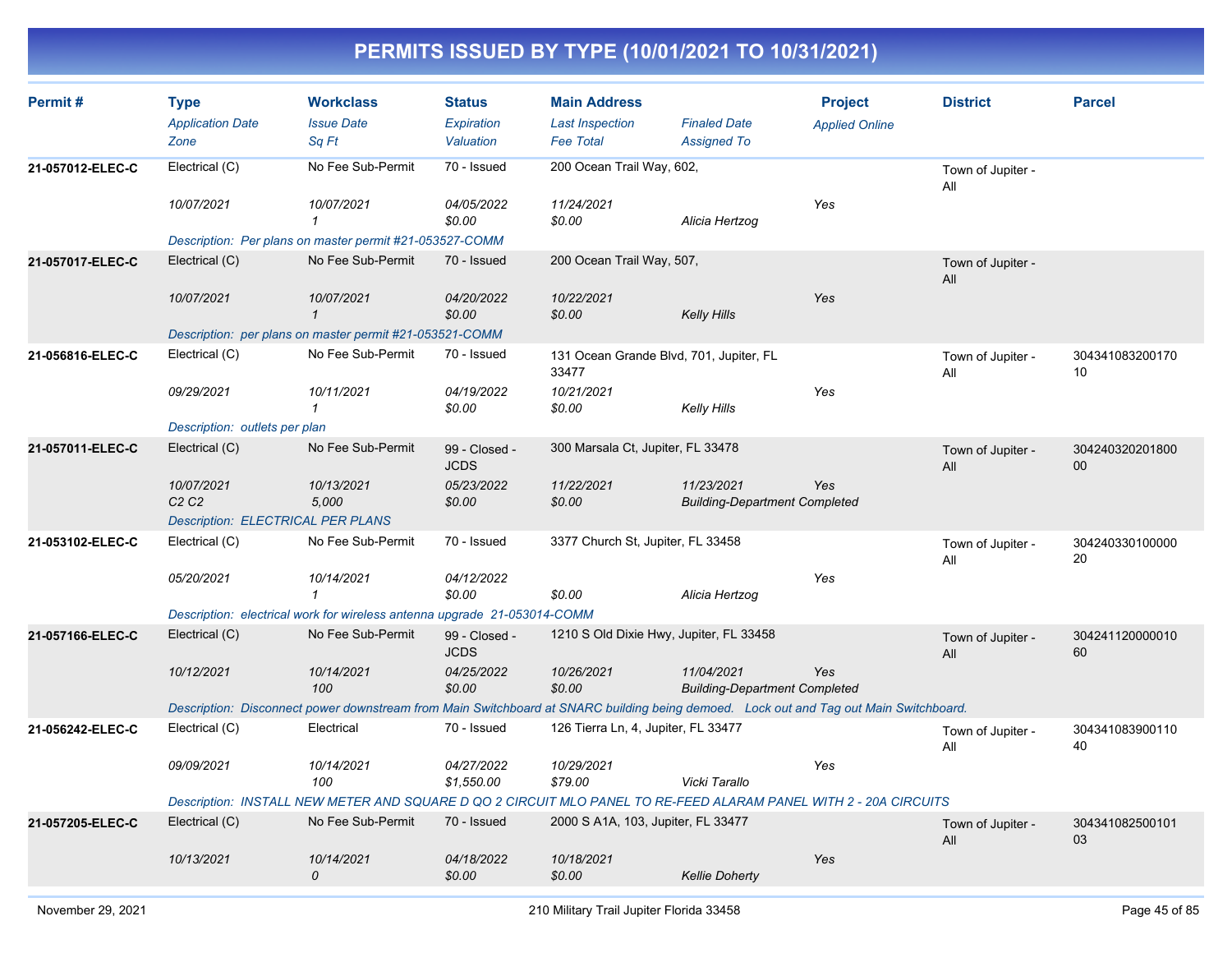| Permit#          | <b>Type</b><br><b>Application Date</b><br>Zone    | <b>Workclass</b><br><b>Issue Date</b><br>Sa Ft                                                                                       | <b>Status</b><br>Expiration<br>Valuation | <b>Main Address</b><br><b>Last Inspection</b><br><b>Fee Total</b> | <b>Finaled Date</b><br><b>Assigned To</b> | <b>Project</b><br><b>Applied Online</b> | <b>District</b>          | <b>Parcel</b>         |
|------------------|---------------------------------------------------|--------------------------------------------------------------------------------------------------------------------------------------|------------------------------------------|-------------------------------------------------------------------|-------------------------------------------|-----------------------------------------|--------------------------|-----------------------|
|                  | Description: Interior remodel                     |                                                                                                                                      |                                          |                                                                   |                                           |                                         |                          |                       |
| 21-057190-ELEC-C | Electrical (C)                                    | No Fee Sub-Permit                                                                                                                    | 70 - Issued                              | 250 W Indiantown Rd, 106, Jupiter, FL<br>33458                    |                                           |                                         | Town of Jupiter -<br>All | 304241010301000<br>10 |
|                  | 10/13/2021<br>C <sub>2</sub> C <sub>2</sub>       | 10/14/2021<br>1,500                                                                                                                  | 04/18/2022<br>\$0.00                     | 10/19/2021<br>\$0.00                                              | <b>Kellie Doherty</b>                     | Yes                                     |                          |                       |
|                  | Description: electrical as per plans              |                                                                                                                                      |                                          |                                                                   |                                           |                                         |                          |                       |
| 21-056969-ELEC-C | Electrical (C)                                    | No Fee Sub-Permit                                                                                                                    | 70 - Issued                              | 1701 Military Trl, Jupiter, FL 33458                              |                                           |                                         | Town of Jupiter -<br>All | 304241120000051<br>00 |
|                  | 10/06/2021<br>1313                                | 10/15/2021<br>100                                                                                                                    | 05/17/2022<br>\$0.00                     | 11/18/2021<br>\$0.00                                              | <b>Kellie Doherty</b>                     | Yes                                     |                          |                       |
|                  | Description: provide wiring as per plans          |                                                                                                                                      |                                          |                                                                   |                                           |                                         |                          |                       |
| 21-057287-ELEC-C | Electrical (C)                                    | No Fee Sub-Permit                                                                                                                    | 70 - Issued                              | 400 Ocean Trail Way, 1109, Jupiter, FL<br>33477                   |                                           |                                         | Town of Jupiter -<br>All | 304341051400412<br>09 |
|                  | 10/15/2021                                        | 10/15/2021<br>$\mathbf{1}$                                                                                                           | 04/25/2022<br>\$0.00                     | 10/27/2021<br>\$0.00                                              | Suzanne Harrison                          | Yes                                     |                          |                       |
|                  | <b>Description: Upgrade Kitchen Electric</b>      |                                                                                                                                      |                                          |                                                                   |                                           |                                         |                          |                       |
| 21-055050-ELEC-C | Electrical (C)                                    | No Fee Sub-Permit                                                                                                                    | 70 - Issued                              | 250 Bears Club Dr, Jupiter, FL 33477                              |                                           |                                         | Town of Jupiter -<br>All | 304341190801600<br>11 |
|                  | 07/28/2021<br><b>R1R1</b>                         | 10/15/2021<br>$\mathbf{1}$                                                                                                           | 04/18/2022<br>\$0.00                     | 10/19/2021<br>\$0.00                                              | <b>Kellie Doherty</b>                     | Yes                                     |                          |                       |
|                  |                                                   | Description: Minor electrical remodel, replacing fixtures throughout, add electric per plan for roof extension and door replacement. |                                          |                                                                   |                                           |                                         |                          |                       |
| 21-056558-ELEC-C | Electrical (C)                                    | Electrical                                                                                                                           | 70 - Issued                              | 221 Ocean Grande Blvd, 409, Jupiter, FL<br>33477                  |                                           |                                         | Town of Jupiter -<br>All | 304341083300040<br>90 |
|                  | 09/22/2021                                        | 10/15/2021<br>2,754                                                                                                                  | 04/13/2022<br>\$2,400.00                 | \$79.00                                                           | Kelly Hills                               | Yes                                     |                          |                       |
|                  | with new panel.                                   | Description: Replace existing 200a main lug panel                                                                                    |                                          |                                                                   |                                           |                                         |                          |                       |
| 20-044309-ELEC-C | Electrical (C)                                    | Fire Alarm                                                                                                                           | 52 - Fees<br><b>Due</b>                  | 1010 Dakota Dr, Jupiter, FL 33458                                 |                                           |                                         | Town of Jupiter -<br>All | 304241141700300<br>40 |
|                  | 07/30/2020<br><b>MXD MXD</b>                      | 10/18/2021<br>23,934                                                                                                                 | 04/18/2022<br>\$23,541.05                | \$755.30                                                          | <b>Kellie Doherty</b>                     | Yes                                     |                          |                       |
|                  | <b>Description: Install new Fire Alarm System</b> |                                                                                                                                      |                                          |                                                                   |                                           |                                         |                          |                       |
| 21-057032-ELEC-C | Electrical (C)                                    | No Fee Sub-Permit                                                                                                                    | 70 - Issued                              | 6661 W Indiantown Rd, Jupiter, FL 33458                           |                                           |                                         | Town of Jupiter -<br>All | 304241030000031<br>70 |
|                  | 10/07/2021                                        | 10/18/2021<br>919                                                                                                                    | 04/25/2022<br>\$0.00                     | 10/25/2021<br>\$0.00                                              | Suzanne Harrison                          | Yes                                     |                          |                       |
|                  |                                                   | Description: Replace 21 existing 2X4 light fixtures and 2 exit lights                                                                |                                          |                                                                   |                                           |                                         |                          |                       |
| 21-057089-ELEC-C | Electrical (C)                                    | No Fee Sub-Permit                                                                                                                    | 70 - Issued                              | 901 Seafarer Cir, 406, Jupiter, FL 33477                          |                                           |                                         | Town of Jupiter -<br>All | 304341201100940<br>60 |
|                  |                                                   |                                                                                                                                      |                                          |                                                                   |                                           |                                         |                          |                       |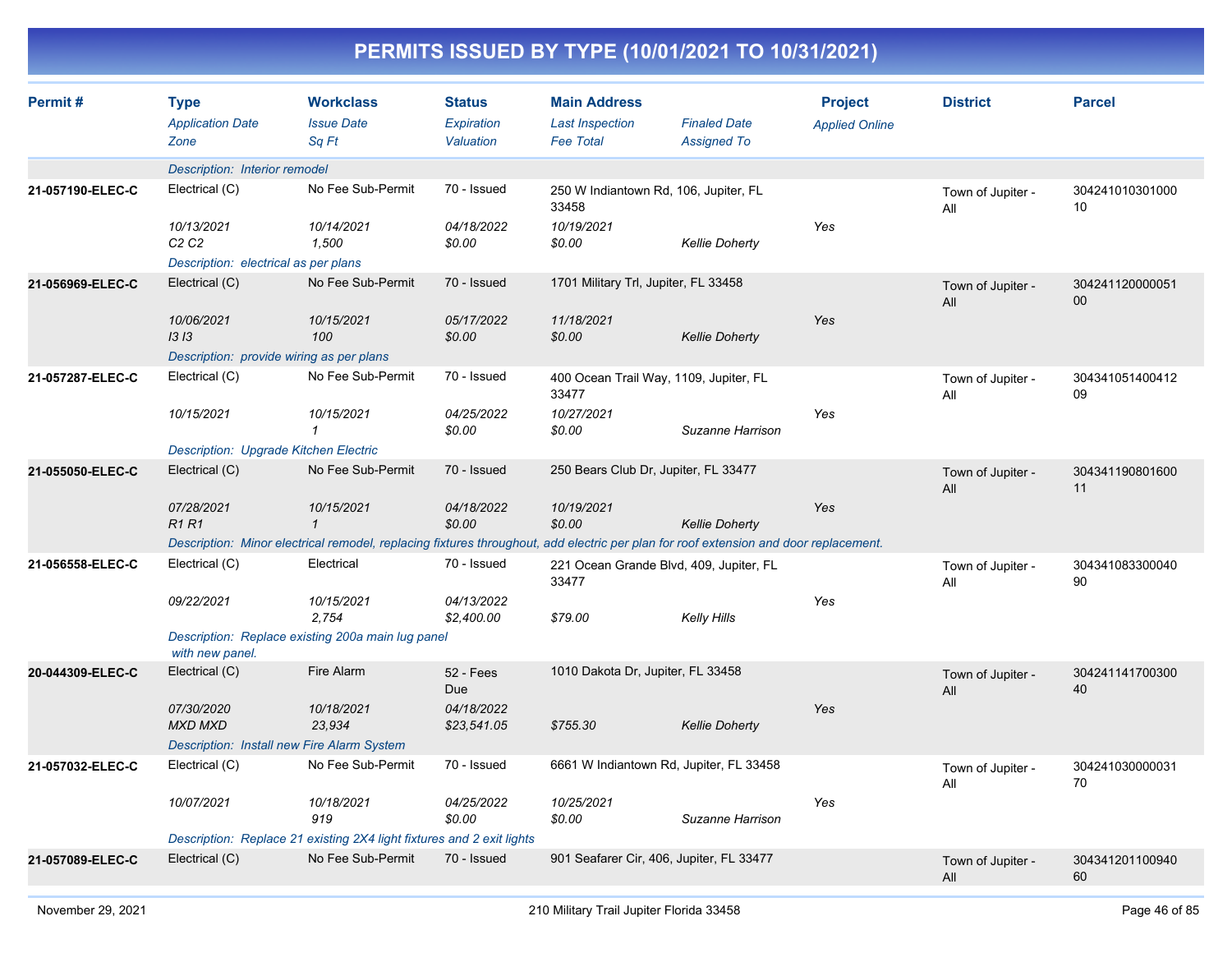| PERMITS ISSUED BY TYPE (10/01/2021 TO 10/31/2021) |                                                |                                                                                                                                                                          |                                          |                                                                   |                                                    |                                         |                          |                           |  |  |  |
|---------------------------------------------------|------------------------------------------------|--------------------------------------------------------------------------------------------------------------------------------------------------------------------------|------------------------------------------|-------------------------------------------------------------------|----------------------------------------------------|-----------------------------------------|--------------------------|---------------------------|--|--|--|
| Permit#                                           | <b>Type</b><br><b>Application Date</b><br>Zone | <b>Workclass</b><br><b>Issue Date</b><br>Sa Ft                                                                                                                           | <b>Status</b><br>Expiration<br>Valuation | <b>Main Address</b><br><b>Last Inspection</b><br><b>Fee Total</b> | <b>Finaled Date</b><br><b>Assigned To</b>          | <b>Project</b><br><b>Applied Online</b> | <b>District</b>          | <b>Parcel</b>             |  |  |  |
|                                                   | 10/11/2021                                     | 10/18/2021<br>10                                                                                                                                                         | 05/09/2022<br>\$0.00                     | 11/10/2021<br>\$0.00                                              | Suzanne Harrison                                   | Yes                                     |                          |                           |  |  |  |
|                                                   |                                                | Description: as per plans and site conditions                                                                                                                            |                                          |                                                                   |                                                    |                                         |                          |                           |  |  |  |
| 21-055696-ELEC-C                                  | Electrical (C)                                 | Electrical                                                                                                                                                               | 70 - Issued                              | 4050 S Us Highway 1, ROW NEAR US 1,<br>Jupiter, FL 33477          |                                                    |                                         | Town of Jupiter -<br>All | 304341212300200<br>$00\,$ |  |  |  |
|                                                   | 08/19/2021<br>C <sub>2</sub> C <sub>2</sub>    | 10/19/2021<br>$\mathbf{1}$                                                                                                                                               | 04/18/2022<br>\$1,800.00                 | \$79.00                                                           | Suzanne Harrison                                   | Yes                                     |                          |                           |  |  |  |
|                                                   | contractor.                                    | Description: 383' (Approximate) underground power run in (1) 2" conduit from ROW near concrete pole to existing small cell pole. Installation to be completed by Verizon |                                          |                                                                   |                                                    |                                         |                          |                           |  |  |  |
| 21-057372-ELEC-C                                  | Electrical (C)                                 | Electrical                                                                                                                                                               | 70 - Issued                              | 3377 Church St, Jupiter, FL 33458                                 |                                                    |                                         | Town of Jupiter -<br>All |                           |  |  |  |
|                                                   | 10/19/2021                                     | 10/20/2021<br>$\mathbf{1}$                                                                                                                                               | 04/18/2022<br>\$2,500.00                 | \$79.00                                                           | <b>Kellie Doherty</b>                              | Yes                                     |                          |                           |  |  |  |
|                                                   |                                                | Description: Reinstallation of Lightning Prediction System - Sensor, Horn and Strobe due to roof replacement                                                             |                                          |                                                                   |                                                    |                                         |                          |                           |  |  |  |
| 21-057375-ELEC-C                                  | Electrical (C)                                 | No Fee Sub-Permit                                                                                                                                                        | 70 - Issued                              | 114 W Indiantown Rd, Jupiter, FL 33458                            |                                                    |                                         | Town of Jupiter -<br>All | 304241010300901<br>30     |  |  |  |
|                                                   | 10/19/2021                                     | 10/21/2021<br>1,999                                                                                                                                                      | 04/20/2022<br>\$0.00                     | 10/22/2021<br>\$0.00                                              | Suzanne Harrison                                   | Yes                                     |                          |                           |  |  |  |
|                                                   |                                                | Description: New Commercial building electrical                                                                                                                          |                                          |                                                                   |                                                    |                                         |                          |                           |  |  |  |
| 21-057428-ELEC-C                                  | Electrical (C)                                 | No Fee Sub-Permit                                                                                                                                                        | 99 - Closed -<br><b>JCDS</b>             | 6350 W Indiantown Rd, 5, Jupiter, FL<br>33458                     |                                                    |                                         | Town of Jupiter -<br>All | 304241030500000<br>30     |  |  |  |
|                                                   | 10/21/2021<br>C2C2                             | 10/21/2021<br>20                                                                                                                                                         | 05/17/2022<br>\$0.00                     | 11/18/2021<br>\$0.00                                              | 11/19/2021<br><b>Building-Department Completed</b> | No                                      |                          |                           |  |  |  |
|                                                   |                                                | Description: INDIVIDUAL ILLUMINATED LED LIGHTS, CHANEL LETTERS ON RACEWAY                                                                                                |                                          |                                                                   |                                                    |                                         |                          |                           |  |  |  |
| 21-055066-ELEC-C                                  | Electrical (C)                                 | Fire Alarm                                                                                                                                                               | 70 - Issued                              | 6401 W Indiantown Rd, Jupiter, FL 33458                           |                                                    |                                         | Town of Jupiter -<br>All | 304241030000011<br>00     |  |  |  |
|                                                   | 07/28/2021                                     | 10/21/2021<br>15,064                                                                                                                                                     | 04/19/2022<br>\$45,000.00                | \$1,197.50                                                        | Alicia Hertzog                                     | Yes                                     |                          |                           |  |  |  |
|                                                   |                                                | <b>Description: Fire Alarm System Replacement</b>                                                                                                                        |                                          |                                                                   |                                                    |                                         |                          |                           |  |  |  |
| 21-056074-ELEC-C                                  | Electrical (C)                                 | Electrical                                                                                                                                                               | 70 - Issued                              | 221 Jupiter St, 1 AND 2, Jupiter 33458                            |                                                    |                                         | Town of Jupiter -<br>All | 304241010200200<br>40     |  |  |  |
|                                                   | 09/01/2021<br>1111                             | 10/21/2021<br>$\mathbf{1}$                                                                                                                                               | 04/19/2022<br>\$2,450.00                 | \$79.00                                                           | Suzanne Harrison                                   | Yes                                     |                          |                           |  |  |  |
|                                                   |                                                | Description: INSTALL NEW SERVICES FOR WAREHOUSE UNITS 1 AND 2                                                                                                            |                                          |                                                                   |                                                    |                                         |                          |                           |  |  |  |
| 21-056503-FL FC-C                                 | Flectrical (C)                                 | Flectrical                                                                                                                                                               | $99 - 200$                               | 353 Sille Highway 1 D5 luniter FI                                 |                                                    |                                         | Town of lupitor          | 304341061800000           |  |  |  |

Electrical (C) Electrical 353 S Us Highway 1, D5, Jupiter, FL 33477 **Town of Jupiter** All 99 - Closed - JCDS 304341061800000 45 **21-056503-ELEC-C** *09/20/2021 10/22/2021 04/25/2022 10/26/2021 11/04/2021*  $B$ uilding-Department Completed *Yes Description: Install new circuit breaker panel and surge suppressor. No new loads*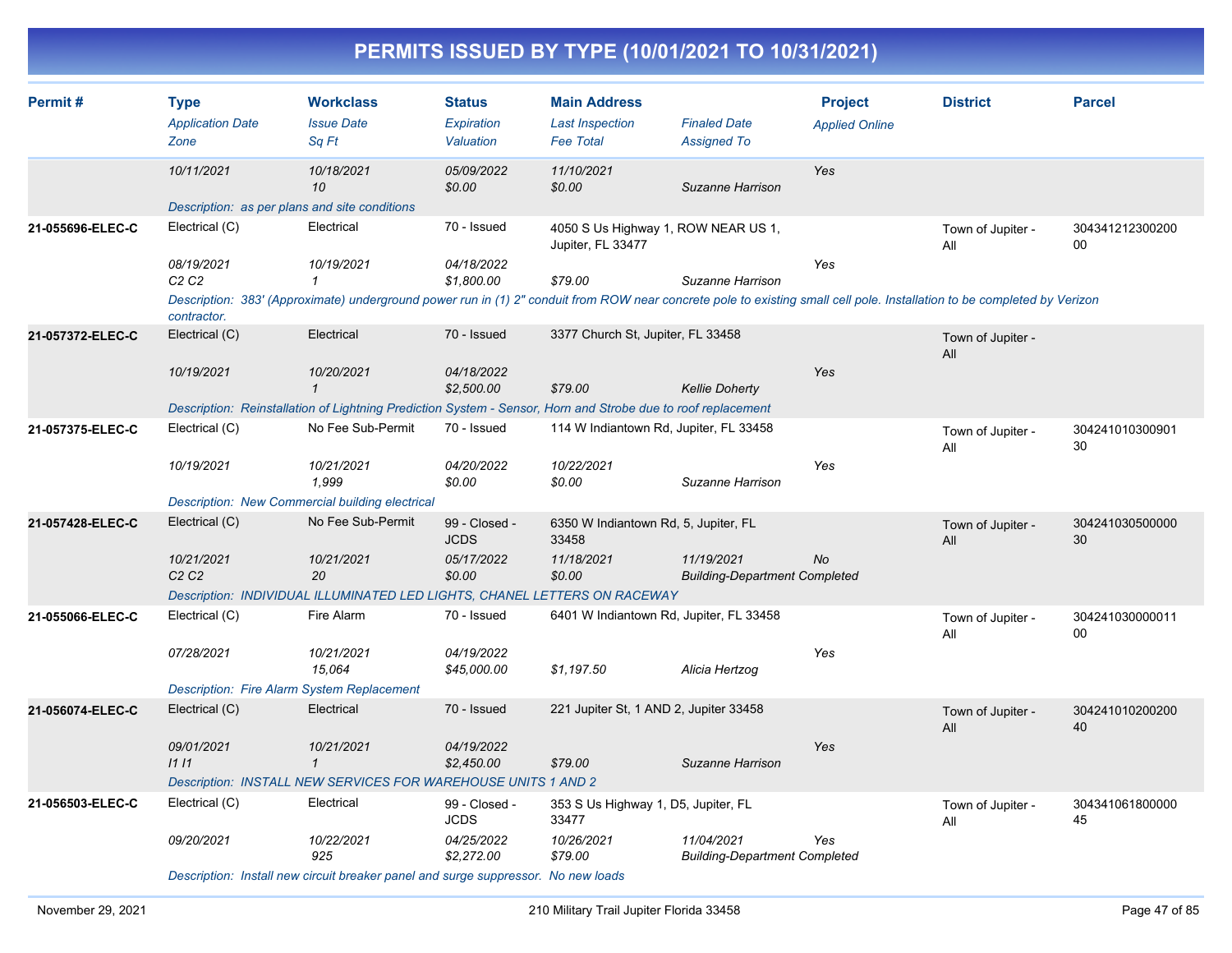| Permit#          | <b>Type</b><br><b>Application Date</b><br>Zone          | <b>Workclass</b><br><b>Issue Date</b><br>Sq Ft                     | <b>Status</b><br>Expiration<br>Valuation | <b>Main Address</b><br><b>Last Inspection</b><br><b>Fee Total</b> | <b>Finaled Date</b><br><b>Assigned To</b> | <b>Project</b><br><b>Applied Online</b> | <b>District</b>          | <b>Parcel</b>         |
|------------------|---------------------------------------------------------|--------------------------------------------------------------------|------------------------------------------|-------------------------------------------------------------------|-------------------------------------------|-----------------------------------------|--------------------------|-----------------------|
| 21-057237-ELEC-C | Electrical (C)                                          | No Fee Sub-Permit                                                  | 70 - Issued                              | 2151 S Alternate A1A, 1200, Jupiter, FL<br>33477                  |                                           |                                         | Town of Jupiter -<br>All | 304341074100112<br>00 |
|                  | 10/14/2021<br>C2C2<br>Description: electrical per plans | 10/26/2021<br>1,500                                                | 05/02/2022<br>\$0.00                     | 11/03/2021<br>\$0.00                                              | Suzanne Harrison                          | Yes                                     |                          |                       |
| 21-056257-ELEC-C | Electrical (C)                                          | Electrical                                                         | 70 - Issued                              | 1000 N Us Highway 1, BA403, Jupiter, FL<br>33477                  |                                           |                                         | Town of Jupiter -<br>All | 304340312000040<br>30 |
|                  | 09/09/2021                                              | 10/26/2021<br>1.828                                                | 04/25/2022<br>\$387.00                   | \$79.00                                                           | Shandre Kellerman                         | Yes                                     |                          |                       |
|                  |                                                         | <b>Description: TEMPORARY POWER AS PER DRAWING</b>                 |                                          |                                                                   |                                           |                                         |                          |                       |
| 21-057467-ELEC-C | Electrical (C)                                          | No Fee Sub-Permit                                                  | 70 - Issued                              | 1044 N Us Highway 1 Highway, 101,<br>Jupiter, FL 33477            |                                           |                                         | Town of Jupiter -<br>All | 304340313500600<br>20 |
|                  | 10/22/2021<br><b>R3 R3</b>                              | 10/27/2021<br>5,800                                                | 04/26/2022<br>\$0.00                     | 10/28/2021<br>\$0.00                                              | <b>Kelly Hills</b>                        | Yes                                     |                          |                       |
|                  |                                                         | Description: Installation of Electrical Fixtures and Wiring        |                                          |                                                                   |                                           |                                         |                          |                       |
| 21-057596-ELEC-C | Electrical (C)                                          | No Fee Sub-Permit                                                  | 70 - Issued                              | 500 Ocean Trail Way, 405, Jupiter, FL<br>33477                    |                                           |                                         | Town of Jupiter -<br>All | 304341051300540<br>50 |
|                  | 10/27/2021                                              | 10/28/2021<br>0                                                    | 04/27/2022<br>\$0.00                     | 10/29/2021<br>\$0.00                                              | Alicia Hertzog                            | Yes                                     |                          |                       |
|                  |                                                         | Description: Hi hats, receptacles and smoke detectors              |                                          |                                                                   |                                           |                                         |                          |                       |
| 21-057471-ELEC-C | Electrical (C)                                          | No Fee Sub-Permit                                                  | 70 - Issued                              | 300 N Highway A1A Apt B301,                                       |                                           |                                         | Town of Jupiter -<br>All | 304341050400230<br>10 |
|                  | 10/22/2021<br><b>R3 R3</b>                              | 10/28/2021<br>1,240                                                | 05/02/2022<br>\$0.00                     | 11/01/2021<br>\$0.00                                              | <b>Kelly Hills</b>                        | Yes                                     |                          |                       |
|                  | <b>Description: GUEST BATH REMODEL</b>                  |                                                                    |                                          |                                                                   |                                           |                                         |                          |                       |
| 21-057107-ELEC-C | Electrical (C)                                          | Fire Alarm                                                         | 70 - Issued                              | 275 Palm Ave, C, Jupiter, FL 33477                                |                                           |                                         | Town of Jupiter -<br>All | 304341051600310<br>10 |
|                  | 10/11/2021                                              | 10/29/2021<br>1,250                                                | 05/03/2022<br>\$4,775.00                 | 11/04/2021<br>\$199.50                                            | Vicki Tarallo                             | Yes                                     |                          |                       |
|                  |                                                         | <b>Description: ADDING ELEVATOR RECALL TO EXISTING FIRE SYSTEM</b> |                                          |                                                                   |                                           |                                         |                          |                       |

**PERMITS ISSUED FOR ELECTRICAL (C): 38**

| <b>ELECTRICAL (R)</b>                                                                                                              |                                                                              |     |        |        |                   |                          |                       |
|------------------------------------------------------------------------------------------------------------------------------------|------------------------------------------------------------------------------|-----|--------|--------|-------------------|--------------------------|-----------------------|
| 21-056179-ELECR-R                                                                                                                  | Pool<br>1166 Egret Cir S, Jupiter, FL 33458<br>Electrical (R)<br>70 - Issued |     |        |        |                   | Town of Jupiter -<br>All | 304241150200021<br>10 |
|                                                                                                                                    | 03/30/2022<br>09/07/2021<br>10/01/2021                                       |     |        |        | No                |                          |                       |
|                                                                                                                                    | R <sub>1</sub> R <sub>1</sub>                                                | 501 | \$0.00 | \$0.00 | Shandre Kellerman |                          |                       |
| Description: HOOK UP POOL EQUIPMENT AND LIGHTS FOR Inground Gunite Pool/Spa with Paver Deck AS PER PLANS ON MASTER 21-055914-POOLR |                                                                              |     |        |        |                   |                          |                       |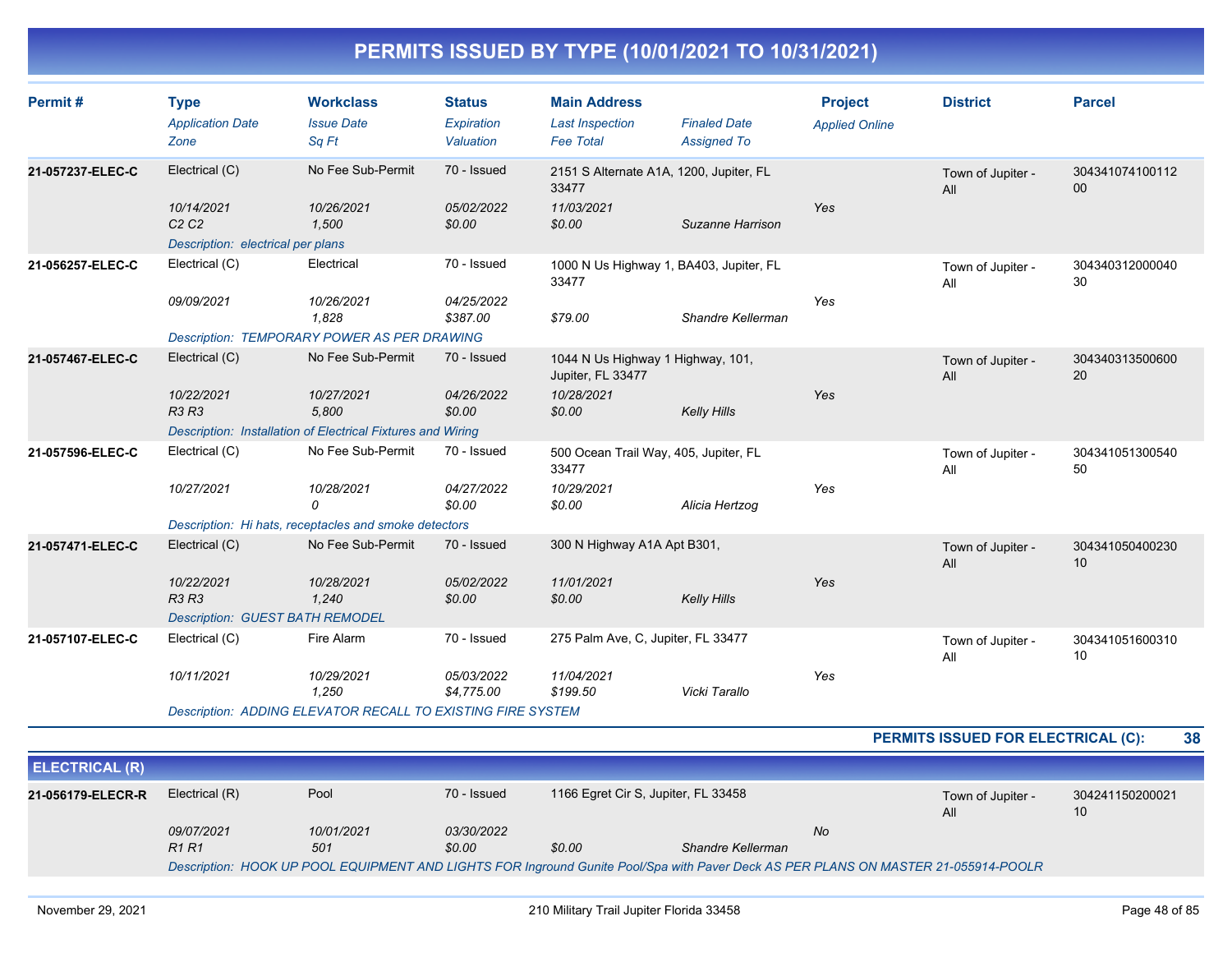| Permit#           | <b>Type</b>                            | <b>Workclass</b>                                                                                | <b>Status</b>                  | <b>Main Address</b>                        |                                                    | <b>Project</b>        | <b>District</b>          | <b>Parcel</b>         |
|-------------------|----------------------------------------|-------------------------------------------------------------------------------------------------|--------------------------------|--------------------------------------------|----------------------------------------------------|-----------------------|--------------------------|-----------------------|
|                   | <b>Application Date</b><br>Zone        | <b>Issue Date</b><br>Sq Ft                                                                      | <b>Expiration</b><br>Valuation | <b>Last Inspection</b><br><b>Fee Total</b> | <b>Finaled Date</b><br><b>Assigned To</b>          | <b>Applied Online</b> |                          |                       |
| 21-056644-ELECR-R | Electrical (R)                         | No Fee Sub-Permit                                                                               | 70 - Issued                    | 259 San Remo Dr, Jupiter, FL 33458         |                                                    |                       | Town of Jupiter -<br>All | 304241140500022<br>70 |
|                   | 09/24/2021                             | 10/01/2021<br>1                                                                                 | 04/04/2022<br>\$0.00           | 10/04/2021<br>\$0.00                       | Shandre Kellerman                                  | Yes                   |                          |                       |
|                   |                                        | Description: Electrical Per Plans. Valuation included in master                                 |                                |                                            |                                                    |                       |                          |                       |
| 21-056324-ELECR-R | Electrical (R)                         | Electrical                                                                                      | 99 - Closed -<br><b>JCDS</b>   | 137 Terrapin Trl, Jupiter, FL 33458        |                                                    |                       | Town of Jupiter -<br>All | 304241110200005<br>30 |
|                   | 09/13/2021                             | 10/01/2021<br>$\mathbf{1}$                                                                      | 05/04/2022<br>\$6,700.00       | 11/05/2021<br>\$138.01                     | 11/10/2021<br><b>Building-Department Completed</b> | Yes                   |                          |                       |
|                   |                                        | Description: UPGRADE 300A SERVICE TO 400A FOR FUTURE WATER HEATERS                              |                                |                                            |                                                    |                       |                          |                       |
| 21-056892-ELECR-R | Electrical (R)                         | No Fee Sub-Permit                                                                               | 70 - Issued                    | 112 Lanitee,                               |                                                    |                       | Town of Jupiter -<br>All |                       |
|                   | 10/04/2021                             | 10/04/2021<br>0                                                                                 | 05/16/2022<br>\$0.00           | 11/16/2021<br>\$0.00                       | Alicia Hertzog                                     | No                    |                          |                       |
|                   |                                        | Description: Electrical per plans - master 21-055699-BLDR                                       |                                |                                            |                                                    |                       |                          |                       |
| 21-055928-ELECR-R | Electrical (R)                         | Pool                                                                                            | 70 - Issued                    | 353 Regatta Dr, Jupiter, FL 33477          |                                                    |                       | Town of Jupiter -<br>All | 304341073200074<br>90 |
|                   | 08/27/2021<br><b>R1R1</b>              | 10/05/2021<br>584                                                                               | 05/16/2022<br>\$0.00           | 11/16/2021<br>\$0.00                       | Suzanne Harrison                                   | <b>No</b>             |                          |                       |
|                   |                                        | Description: POOL REMODEL - RESHAPE EXISTING POOL WITH GUNITE - REMOVE AND REPLACE DECK.        |                                |                                            |                                                    |                       |                          |                       |
| 21-056860-ELECR-R | Electrical (R)                         | No Fee Sub-Permit                                                                               | 70 - Issued                    | 3702 Captains Way, Jupiter, FL 33477       |                                                    |                       | Town of Jupiter -<br>All | 304341181400000<br>80 |
|                   | 10/01/2021                             | 10/05/2021<br>$\mathbf{1}$                                                                      | 04/04/2022<br>\$0.00           | 10/06/2021<br>\$0.00                       | <b>Kimberly Slater</b>                             | Yes                   |                          |                       |
|                   | <b>Description: ELECTRIC PER PLANS</b> |                                                                                                 |                                |                                            |                                                    |                       |                          |                       |
| 21-056934-ELECR-R | Electrical (R)                         | Pool                                                                                            | 70 - Issued                    | 3452 S Caroline Dr, Jupiter, FL 33458      |                                                    |                       | Town of Jupiter -<br>All | 304241141300041<br>10 |
|                   | 10/05/2021<br><b>MXD MXD</b>           | 10/05/2021<br>481                                                                               | 04/03/2022<br>\$0.00           | \$0.00                                     | <b>Kimberly Slater</b>                             | No                    |                          |                       |
|                   |                                        | Description: Inground Gunite Pool Spa with Paver Deck                                           |                                |                                            |                                                    |                       |                          |                       |
| 21-056461-ELECR-R | Electrical (R)                         | No Fee Sub-Permit                                                                               | 99 - Closed -<br><b>JCDS</b>   | 6478 Robinson St, Jupiter, FL 33458        |                                                    |                       | Town of Jupiter -<br>All | 304241150105500<br>50 |
|                   | 09/17/2021<br>R1 R1                    | 10/06/2021<br>1                                                                                 | 05/16/2022<br>\$0.00           | 11/15/2021<br>\$0.00                       | 11/16/2021<br><b>Building-Department Completed</b> | No                    |                          |                       |
|                   |                                        | Description: Install 9.86 kW roof mounted pv solar system AS PER PLANS ON MASTER 21-056213-BLDR |                                |                                            |                                                    |                       |                          |                       |
| 21-056426-ELECR-R | Electrical (R)                         | Electrical                                                                                      | 99 - Closed -<br><b>JCDS</b>   |                                            | 1409 Ocean Dunes Cir, Jupiter, FL 33477            |                       | Town of Jupiter -<br>All | 304341201404000<br>30 |
|                   | 09/16/2021                             | 10/06/2021<br>$\mathcal I$                                                                      | 05/04/2022<br>\$2,000.00       | 11/05/2021<br>\$79.00                      | 11/08/2021<br><b>Building-Department Completed</b> | Yes                   |                          |                       |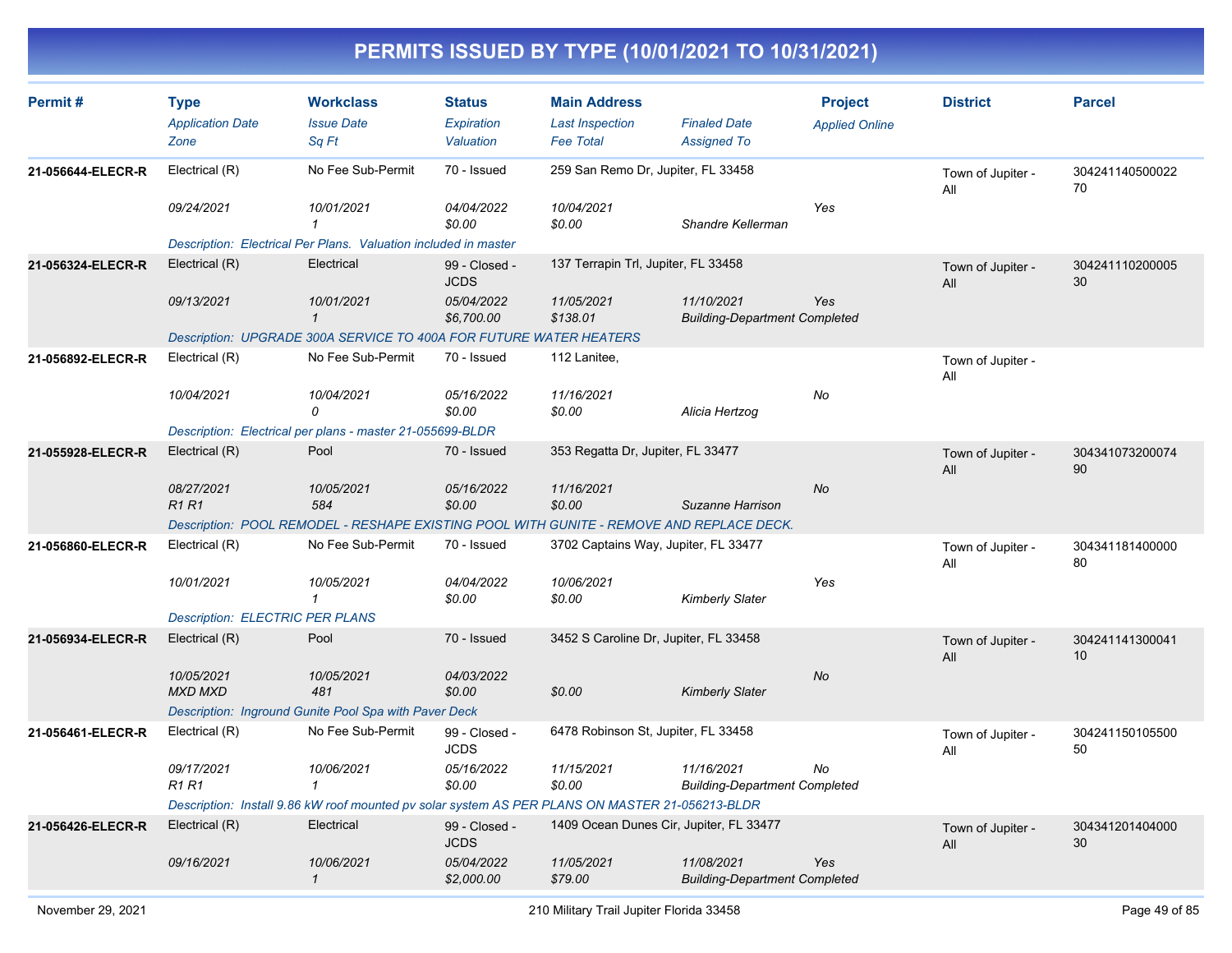|                   |                                             |                                                                                                                                                          |                              |                                      | PERMITS ISSUED BY TYPE (10/01/2021 TO 10/31/2021)  |                       |                          |                           |
|-------------------|---------------------------------------------|----------------------------------------------------------------------------------------------------------------------------------------------------------|------------------------------|--------------------------------------|----------------------------------------------------|-----------------------|--------------------------|---------------------------|
| Permit#           | <b>Type</b>                                 | <b>Workclass</b>                                                                                                                                         | <b>Status</b>                | <b>Main Address</b>                  |                                                    | <b>Project</b>        | <b>District</b>          | <b>Parcel</b>             |
|                   | <b>Application Date</b>                     | <b>Issue Date</b>                                                                                                                                        | Expiration                   | <b>Last Inspection</b>               | <b>Finaled Date</b>                                | <b>Applied Online</b> |                          |                           |
|                   | Zone                                        | Sq Ft                                                                                                                                                    | Valuation                    | <b>Fee Total</b>                     | <b>Assigned To</b>                                 |                       |                          |                           |
|                   |                                             | Description: Replace Existing 150 amp main breaker panel with new 150 amp main breaker 30 space panel with AFCI/GFCI protection as required by NEC Code. |                              |                                      |                                                    |                       |                          |                           |
| 21-055504-ELECR-R | Electrical (R)                              | Pool                                                                                                                                                     | 70 - Issued                  | 710 Laura Ln, Jupiter, FL 33458      |                                                    |                       | Town of Jupiter -<br>All | 304241021600004<br>10     |
|                   | 08/13/2021                                  | 10/07/2021                                                                                                                                               | 04/05/2022                   |                                      |                                                    | No                    |                          |                           |
|                   | <b>R1 R1</b>                                | 828                                                                                                                                                      | \$0.00                       | \$0.00                               | Shandre Kellerman                                  |                       |                          |                           |
|                   |                                             | Description: ELECTRICAL FOR Install swimming pool and deck AS PER PLANS ON MASTER 21-055263-POOLR                                                        |                              |                                      |                                                    |                       |                          |                           |
| 21-056894-ELECR-R | Electrical (R)                              | No Fee Sub-Permit                                                                                                                                        | 70 - Issued                  | 424 Red Hawk Dr, Jupiter, FL 33477   |                                                    |                       | Town of Jupiter -<br>All | 304341190200300<br>80     |
|                   | 10/04/2021                                  | 10/08/2021                                                                                                                                               | 04/18/2022                   | 10/18/2021                           |                                                    | Yes                   |                          |                           |
|                   | <b>R1R1</b>                                 | $\mathbf 1$                                                                                                                                              | \$1.00                       | \$0.00                               | Shandre Kellerman                                  |                       |                          |                           |
|                   |                                             | Description: Electrical Per Plan on Master 21-053441-BLDR                                                                                                |                              |                                      |                                                    |                       |                          |                           |
| 21-056346-ELECR-R | Electrical (R)                              | Electrical                                                                                                                                               | 99 - Closed -<br><b>JCDS</b> | 204 Seagull Pt, Jupiter, FL 33458    |                                                    |                       | Town of Jupiter -<br>All | 304241150200051<br>50     |
|                   | 09/14/2021                                  | 10/08/2021                                                                                                                                               | 05/16/2022                   | 11/16/2021                           | 11/17/2021                                         | Yes                   |                          |                           |
|                   |                                             | 1                                                                                                                                                        | \$883.00                     | \$79.00                              | <b>Building-Department Completed</b>               |                       |                          |                           |
|                   | <b>Description: INSTALL CAR CHARGER</b>     |                                                                                                                                                          |                              |                                      |                                                    |                       |                          |                           |
| 21-056715-ELECR-R | Electrical (R)                              | Pool                                                                                                                                                     | 70 - Issued                  | 287 Regatta Dr, Jupiter, FL 33477    |                                                    |                       | Town of Jupiter -<br>All | 304341073300076<br>50     |
|                   | 09/27/2021                                  | 10/11/2021                                                                                                                                               | 04/11/2022                   |                                      |                                                    | <b>No</b>             |                          |                           |
|                   | <b>R1 R1</b>                                | $\mathcal I$                                                                                                                                             | \$0.00                       | \$0.00                               | Vicki Tarallo                                      |                       |                          |                           |
|                   |                                             | <b>Description: POOL ELECTRIC PER PLANS</b>                                                                                                              |                              |                                      |                                                    |                       |                          |                           |
| 21-057034-ELECR-R | Electrical (R)                              | No Fee Sub-Permit                                                                                                                                        | 99 - Closed -<br><b>JCDS</b> | 223 Marlberry Cir, Jupiter, FL 33458 |                                                    |                       | Town of Jupiter -<br>All | 304241240900031<br>20     |
|                   | 10/07/2021                                  | 10/11/2021<br>1                                                                                                                                          | 05/23/2022<br>\$0.00         | 11/23/2021<br>\$0.00                 | 11/24/2021<br><b>Building-Department Completed</b> | Yes                   |                          |                           |
|                   | <b>Description: Electrical per Drawings</b> |                                                                                                                                                          |                              |                                      |                                                    |                       |                          |                           |
| 21-057006-ELECR-R | Electrical (R)                              | No Fee Sub-Permit                                                                                                                                        | 70 - Issued                  | 1130 Lakeshore Dr, Jupiter, FL 33458 |                                                    |                       | Town of Jupiter -<br>All | 304241150200062<br>50     |
|                   | 10/07/2021                                  | 10/11/2021<br>10                                                                                                                                         | 04/18/2022<br>\$0.00         | 10/19/2021<br>\$0.00                 | Vicki Tarallo                                      | Yes                   |                          |                           |
|                   | <b>Description: ELECTRICAL PER PLANS</b>    |                                                                                                                                                          |                              |                                      |                                                    |                       |                          |                           |
| 21-055411-ELECR-R | Electrical (R)                              | No Fee Sub-Permit                                                                                                                                        | 70 - Issued                  | 1001 Riverwood Ln, Jupiter, FL 33458 |                                                    |                       | Town of Jupiter -<br>All | 304241020800005<br>62     |
|                   | 08/10/2021                                  | 10/12/2021                                                                                                                                               | 05/03/2022                   | 11/04/2021                           |                                                    | Yes                   |                          |                           |
|                   |                                             | 0                                                                                                                                                        | \$0.00                       | \$0.00                               | Vicki Tarallo                                      |                       |                          |                           |
|                   | <b>Description: ELECTRICAL PER PLANS</b>    |                                                                                                                                                          |                              |                                      |                                                    |                       |                          |                           |
| 21-056725-ELECR-R | Electrical (R)                              | Electrical                                                                                                                                               | 70 - Issued                  |                                      | 19135 Dawnwood Ct, Jupiter, FL 33458               |                       | Town of Jupiter -<br>All | 304240270900058<br>$00\,$ |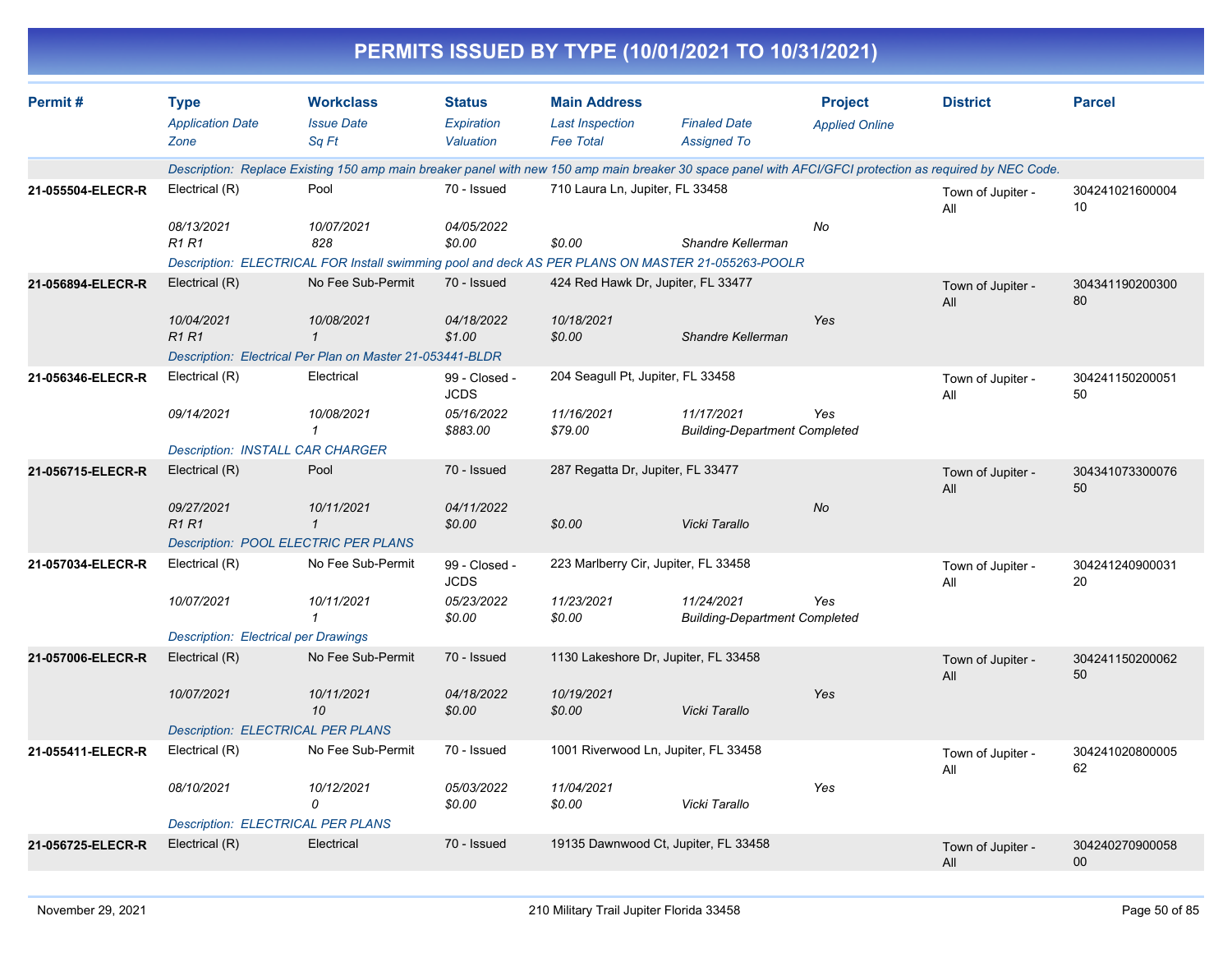|                   |                                                      |                                                                                                            |                                          |                                                                   | PERMITS ISSUED BY TYPE (10/01/2021 TO 10/31/2021) |                                         |                          |                       |
|-------------------|------------------------------------------------------|------------------------------------------------------------------------------------------------------------|------------------------------------------|-------------------------------------------------------------------|---------------------------------------------------|-----------------------------------------|--------------------------|-----------------------|
| Permit#           | <b>Type</b><br><b>Application Date</b><br>Zone       | <b>Workclass</b><br><b>Issue Date</b><br>Sq Ft                                                             | <b>Status</b><br>Expiration<br>Valuation | <b>Main Address</b><br><b>Last Inspection</b><br><b>Fee Total</b> | <b>Finaled Date</b><br><b>Assigned To</b>         | <b>Project</b><br><b>Applied Online</b> | <b>District</b>          | <b>Parcel</b>         |
|                   | 09/28/2021                                           | 10/13/2021<br>$\mathcal I$                                                                                 | 04/11/2022<br>\$100.00                   | \$79.00                                                           | Suzanne Harrison                                  | Yes                                     |                          |                       |
| 21-056928-ELECR-R | Electrical (R)                                       | Description: installing two 110 electrical outlets outside for future roll-up screens<br>No Fee Sub-Permit | 70 - Issued                              |                                                                   | 207 Windsor Rd W, Jupiter, FL 33469               |                                         | Town of Jupiter -<br>All | 304240360900301<br>00 |
|                   | 10/05/2021<br>Description: ADDITION/REMODEL          | 10/13/2021<br>780                                                                                          | 04/18/2022<br>\$0.00                     | 10/20/2021<br>\$0.00                                              | Vicki Tarallo                                     | Yes                                     |                          |                       |
| 21-057191-ELECR-R | Electrical (R)                                       | No Fee Sub-Permit                                                                                          | 70 - Issued                              | 33477                                                             | 1000 N Us Highway 1, 783, Jupiter, FL             |                                         | Town of Jupiter -<br>All |                       |
|                   | 10/13/2021                                           | 10/14/2021<br>2,104<br>Description: INTERIOR REMODELING / ELECTRICAL                                       | 04/19/2022<br>\$0.00                     | 10/21/2021<br>\$0.00                                              | <b>Kelly Hills</b>                                | Yes                                     |                          |                       |
| 21-057222-ELECR-R | Electrical (R)                                       | Pool                                                                                                       | 70 - Issued                              |                                                                   | 18604 Still Lake Dr, Jupiter, FL 33458            |                                         | Town of Jupiter -<br>All | 304240341000024<br>10 |
|                   | 10/14/2021<br>R <sub>1</sub> -A <sub>R1</sub> -A     | 10/14/2021<br>240<br>Description: In Ground Gunite Pool/Spa with Paver Deck                                | 04/12/2022<br>\$0.00                     | \$0.00                                                            | Alicia Hertzog                                    | No                                      |                          |                       |
| 21-057247-ELECR-R | Electrical (R)                                       | Pool                                                                                                       | 70 - Issued                              | 1110 Wilshire Dr, Jupiter, FL 33458                               |                                                   |                                         | Town of Jupiter -<br>All | 304241141600004<br>90 |
|                   | 10/14/2021<br><b>MXD MXD</b>                         | 10/14/2021<br>306<br>Description: Pool, Deck, Heater and Equipment                                         | 04/12/2022<br>\$0.00                     | \$0.00                                                            | Alicia Hertzog                                    | No                                      |                          |                       |
| 21-056619-ELECR-R | Electrical (R)                                       | No Fee Sub-Permit                                                                                          | 70 - Issued                              | 170 Citadel Cir, Jupiter, FL 33458                                |                                                   |                                         | Town of Jupiter -<br>All | 304240320100004<br>10 |
|                   | 09/23/2021                                           | 10/15/2021<br>5.163<br>Description: Installing PV Solar Panel System:Rapid Shutdown Switch/AC Disconnect   | 04/13/2022<br>\$0.00                     | \$0.00                                                            | <b>Kimberly Slater</b>                            | Yes                                     |                          |                       |
| 21-056915-ELECR-R | Electrical (R)                                       | <b>Temporary Power</b>                                                                                     | 70 - Issued                              | 104 Victory Dr, Jupiter, FL 33477                                 |                                                   |                                         | Town of Jupiter -<br>All | 304341070900020<br>70 |
|                   | 10/04/2021<br><b>R1 R1</b>                           | 10/15/2021<br>13,670                                                                                       | 04/27/2022<br>\$400.00                   | 10/29/2021<br>\$79.00                                             | <b>Kimberly Slater</b>                            | Yes                                     |                          |                       |
| 21-055973-ELECR-R | <b>Description: Temporary Pole</b><br>Electrical (R) | Pool                                                                                                       | 70 - Issued                              |                                                                   | 124 Parey Island PI, Jupiter, FL 33458            |                                         | Town of Jupiter -<br>All | 304240330500010<br>20 |
|                   | 08/30/2021<br>RR RR                                  | 10/20/2021<br>496<br>Description: Pool, spa, paver deck, elect heater                                      | 04/19/2022<br>\$0.00                     | 10/21/2021<br>\$0.00                                              | Alicia Hertzog                                    | No                                      |                          |                       |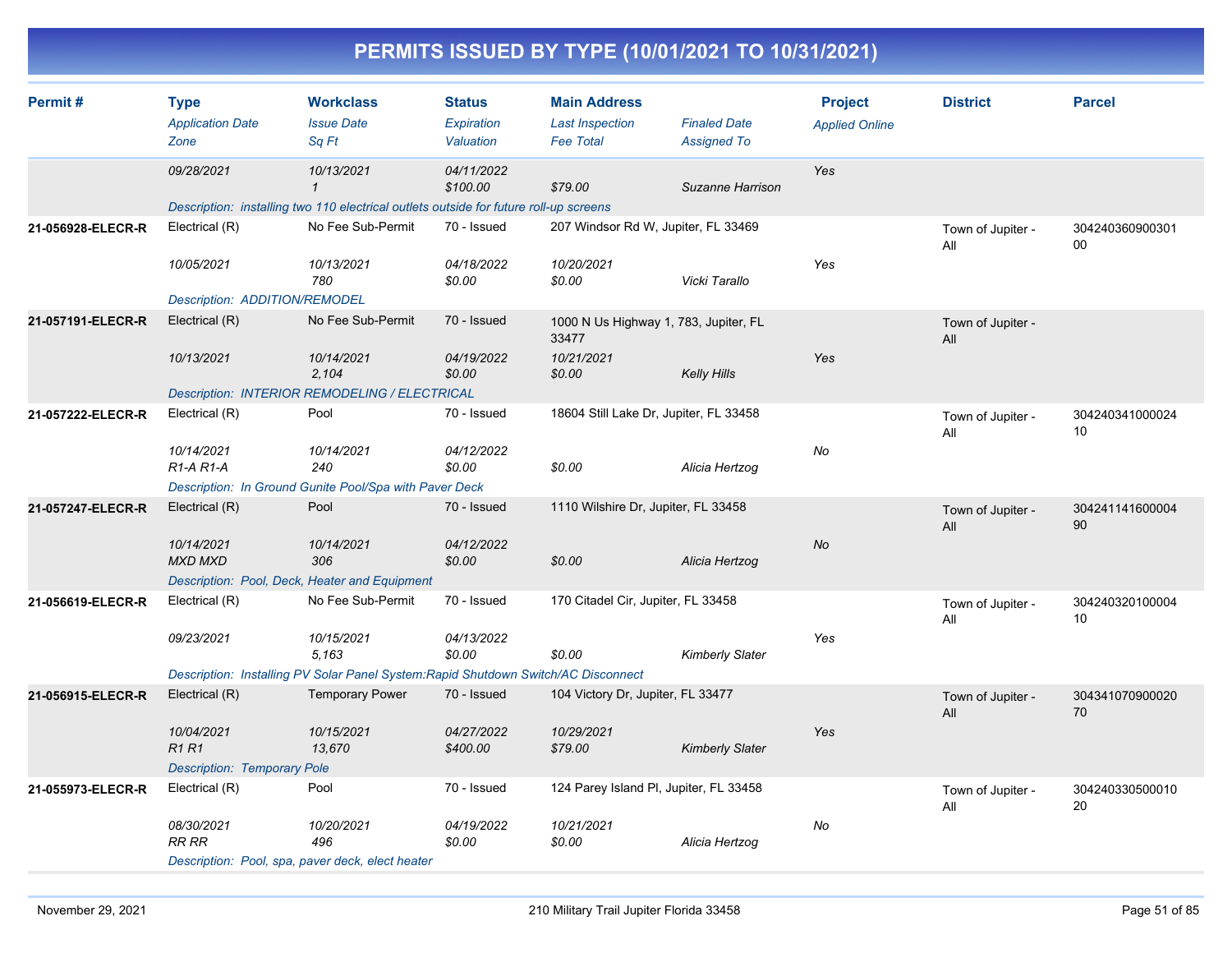| Permit#           | <b>Type</b><br><b>Application Date</b><br>Zone | <b>Workclass</b><br><b>Issue Date</b><br>Sq Ft                                                                      | <b>Status</b><br>Expiration<br>Valuation | <b>Main Address</b><br><b>Last Inspection</b><br><b>Fee Total</b> | <b>Finaled Date</b><br><b>Assigned To</b> | <b>Project</b><br><b>Applied Online</b> | <b>District</b>          | <b>Parcel</b>         |
|-------------------|------------------------------------------------|---------------------------------------------------------------------------------------------------------------------|------------------------------------------|-------------------------------------------------------------------|-------------------------------------------|-----------------------------------------|--------------------------|-----------------------|
| 21-057068-ELECR-R | Electrical (R)<br>10/08/2021                   | Electrical<br>10/20/2021                                                                                            | 70 - Issued<br>04/18/2022                | 111 North River Dr E, Jupiter, FL 33458                           |                                           | Yes                                     | Town of Jupiter -<br>All | 304240271600000<br>50 |
|                   | Description: Tesla powerwal addition           | $\mathcal{O}$                                                                                                       | \$36,500.00                              | \$748.25                                                          | <b>Kellie Doherty</b>                     |                                         |                          |                       |
| 21-057131-ELECR-R | Electrical (R)                                 | No Fee Sub-Permit                                                                                                   | 70 - Issued                              | 1600 Treemont Ave, Jupiter, FL 33469                              |                                           |                                         | Town of Jupiter -<br>All | 304340310800302<br>30 |
|                   | 10/11/2021                                     | 10/20/2021<br>1,452                                                                                                 | 04/18/2022<br>\$0.00                     | \$0.00                                                            | Suzanne Harrison                          | Yes                                     |                          |                       |
|                   | Description: Electrical per plans              |                                                                                                                     |                                          |                                                                   |                                           |                                         |                          |                       |
| 21-056169-ELECR-R | Electrical (R)                                 | Pool                                                                                                                | 70 - Issued                              | 121 Cinder Dunes Pt, Jupiter, FL 33478                            |                                           |                                         | Town of Jupiter -<br>All | 304240320600023<br>60 |
|                   | 09/07/2021<br>R1R1                             | 10/21/2021<br>492                                                                                                   | 04/19/2022<br>\$0.00                     | \$0.00                                                            | Shandre Kellerman                         | <b>No</b>                               |                          |                       |
|                   |                                                | Description: HOOK UP POOL EQUIPMENT AND LIGHTS IN INGROUND GUNITE POOL / SPA AS PER PLANS ON MASTER 21-055863-POOLR |                                          |                                                                   |                                           |                                         |                          |                       |
| 21-057193-ELECR-R | Electrical (R)                                 | No Fee Sub-Permit                                                                                                   | 70 - Issued                              | 149 Beach Summit Ct, Jupiter, FL 33477                            |                                           |                                         | Town of Jupiter -<br>All | 304341160200010<br>30 |
|                   | 10/13/2021                                     | 10/21/2021<br>$\mathbf{1}$                                                                                          | 04/25/2022<br>\$0.00                     | 10/26/2021<br>\$0.00                                              | <b>Kimberly Slater</b>                    | Yes                                     |                          |                       |
|                   |                                                | Description: Electrical installation per plans submitted with master permit FL-210601                               |                                          |                                                                   |                                           |                                         |                          |                       |
| 21-056388-ELECR-R | Electrical (R)                                 | No Fee Sub-Permit                                                                                                   | 70 - Issued                              | 361 Old Jupiter Beach Rd, Jupiter, FL<br>33477                    |                                           |                                         | Town of Jupiter -<br>All | 304341063900000<br>30 |
|                   | 09/15/2021                                     | 10/22/2021<br>10,000                                                                                                | 04/25/2022<br>\$0.00                     | 10/25/2021<br>\$0.00                                              | <b>Kimberly Slater</b>                    | Yes                                     |                          |                       |
|                   | Description: Electrical as per 21-055310-BLDR  |                                                                                                                     |                                          |                                                                   |                                           |                                         |                          |                       |
| 21-056364-ELECR-R | Electrical (R)                                 | Pool                                                                                                                | 70 - Issued                              | 6186 Winding Lake Dr, Jupiter, FL 33458                           |                                           |                                         | Town of Jupiter -<br>All | 304240271000044<br>70 |
|                   | 09/14/2021<br>$R1-A R1-A$                      | 10/22/2021<br>253                                                                                                   | 04/20/2022<br>\$0.00                     | \$0.00                                                            | Shandre Kellerman                         | No                                      |                          |                       |
|                   |                                                | Description: ELECTRICAL FOR POOL, SPA, PAVER DECK AS PER PLANS ON MASTER 21-056058-POOLR                            |                                          |                                                                   |                                           |                                         |                          |                       |
| 21-056312-ELECR-R | Electrical (R)                                 | Pool                                                                                                                | 70 - Issued                              | 103 Nautical Way, Jupiter, FL 33477                               |                                           |                                         | Town of Jupiter -<br>All | 304341180517400<br>10 |
|                   | 09/13/2021<br><b>R1R1</b>                      | 10/22/2021<br>1,084                                                                                                 | 04/20/2022<br>\$0.00                     | \$0.00                                                            | Shandre Kellerman                         | No                                      |                          |                       |
|                   |                                                | Description: ELECTRICAL FOR Construct new pool. No deck (by others).AS PER PLANS ON MASTER 21-055956-POOLR          |                                          |                                                                   |                                           |                                         |                          |                       |
| 21-057244-ELECR-R | Electrical (R)                                 | No Fee Sub-Permit                                                                                                   | 70 - Issued                              | 931 Dolphin Ln, Jupiter, FL 33458                                 |                                           |                                         | Town of Jupiter -<br>All | 304240360800001<br>40 |
|                   | 10/14/2021<br><b>R1R1</b>                      | 10/22/2021<br>2.728                                                                                                 | 04/25/2022<br>\$0.00                     | 10/25/2021<br>\$0.00                                              | <b>Kimberly Slater</b>                    | Yes                                     |                          |                       |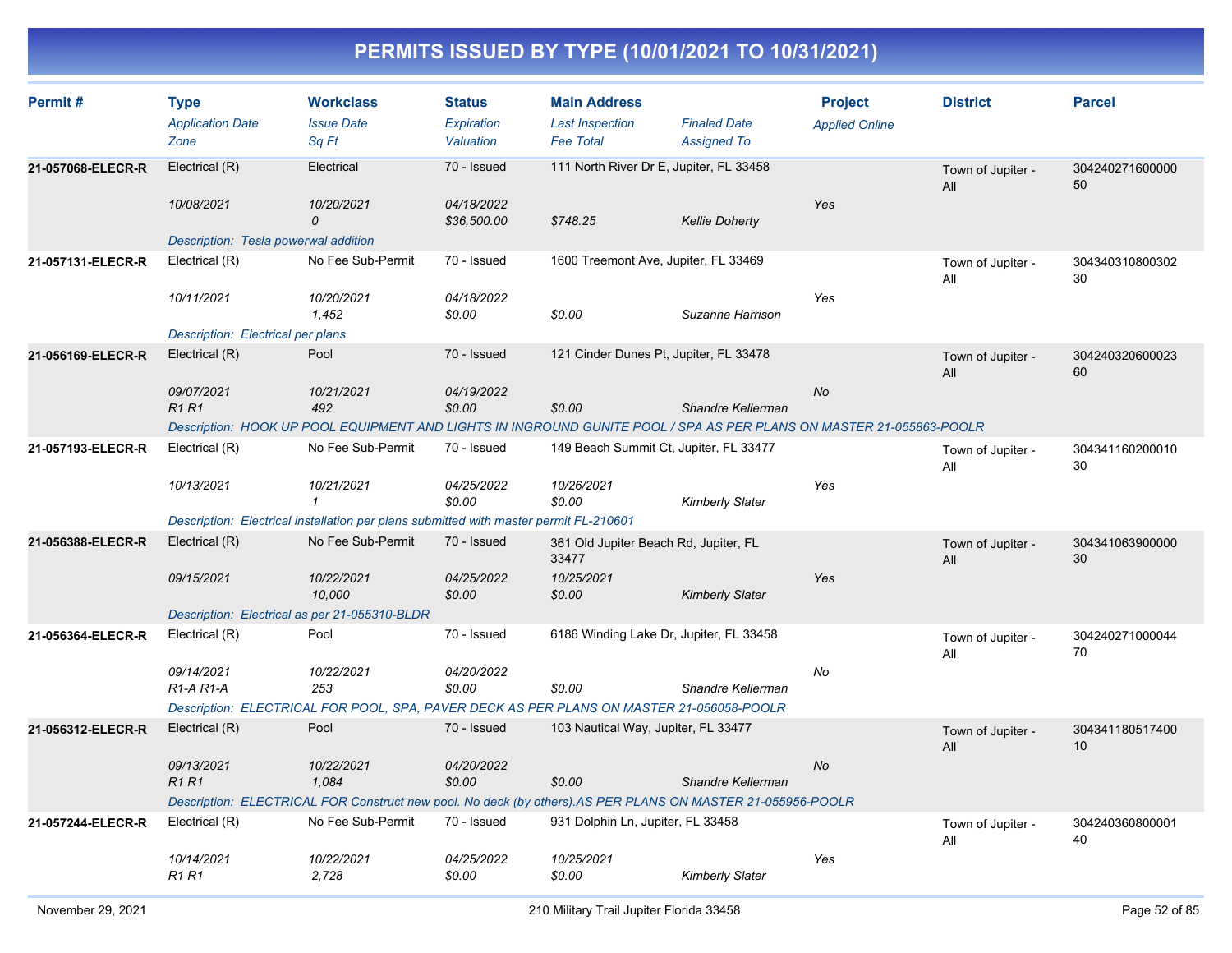|                   |                                                                                                                                                                                                     |                                                                                                                                                                                                                                                                                                                                                                                                                                                                                                                                                                                                                                                                                                                                                                                                                                                                                       |                                                          |                                                                   | PERMITS ISSUED BY TYPE (10/01/2021 TO 10/31/2021)  |                                         |                          |                       |
|-------------------|-----------------------------------------------------------------------------------------------------------------------------------------------------------------------------------------------------|---------------------------------------------------------------------------------------------------------------------------------------------------------------------------------------------------------------------------------------------------------------------------------------------------------------------------------------------------------------------------------------------------------------------------------------------------------------------------------------------------------------------------------------------------------------------------------------------------------------------------------------------------------------------------------------------------------------------------------------------------------------------------------------------------------------------------------------------------------------------------------------|----------------------------------------------------------|-------------------------------------------------------------------|----------------------------------------------------|-----------------------------------------|--------------------------|-----------------------|
| Permit#           | <b>Type</b><br><b>Application Date</b><br>Zone                                                                                                                                                      | <b>Workclass</b><br><b>Issue Date</b><br>Sq Ft                                                                                                                                                                                                                                                                                                                                                                                                                                                                                                                                                                                                                                                                                                                                                                                                                                        | <b>Status</b><br>Expiration<br>Valuation                 | <b>Main Address</b><br><b>Last Inspection</b><br><b>Fee Total</b> | <b>Finaled Date</b><br><b>Assigned To</b>          | <b>Project</b><br><b>Applied Online</b> | <b>District</b>          | <b>Parcel</b>         |
|                   | Description: Misc. Electrical:<br><b>GUEST BATHROOM:</b><br><b>NEW BATHROOM:</b><br>Install vanity light fixture.<br>Hardwire lift station.<br>CLOSET:<br>Furnish and install 2x 6" recessed lights | Install 1x GFCI protected small appliance receptacles above guest bathroom countertop.<br>Furnish and install 4" recessed light in shower.<br>Install exhaust fan and vent to nearest soffit.<br>Furnish and install 4" recessed light in shower.<br>Install single pole switch for bath light and exhaust fan.<br>Install single pole switch for bath light and vanity lights.<br>Install 1x GFCI protected small appliance receptacles above guest bathroom countertop.<br>Install exhaust fan and vent to nearest soffit.<br>Furnish and install 4" recessed light in shower.<br>Install single pole switch for bath light and exhaust fan.<br>Install single pole switch for bath light and vanity light.<br>Install dedicated 20 amp circuit for lift station.<br>Install single pole switch to operate recessed lights.<br>Install outlet on exterior hallway wall to bathroom. |                                                          |                                                                   |                                                    |                                         |                          |                       |
| 21-056232-ELECR-R | Electrical (R)<br>09/09/2021<br>R <sub>1</sub> R <sub>1</sub>                                                                                                                                       | Pool<br>10/25/2021<br>49<br>Description: ELECTRIC FOR SPA ADDITION, POOL EXISTING AS PER PLANS ON MASTER 21-055686-POOLR                                                                                                                                                                                                                                                                                                                                                                                                                                                                                                                                                                                                                                                                                                                                                              | 70 - Issued<br>04/23/2022<br>\$0.00                      | 193 Carina Dr, Jupiter, FL 33478<br>\$0.00                        | Shandre Kellerman                                  | No                                      | Town of Jupiter -<br>All | 304241080200001<br>40 |
| 21-057010-ELECR-R | Electrical (R)<br>10/07/2021<br>R2 R2                                                                                                                                                               | Electrical<br>10/25/2021<br>$\overline{1}$<br>Description: Installing like for like 150 amp panel                                                                                                                                                                                                                                                                                                                                                                                                                                                                                                                                                                                                                                                                                                                                                                                     | 99 - Closed -<br><b>JCDS</b><br>04/26/2022<br>\$2,000.00 | 150 Wandering Trl, Jupiter, FL 33458<br>10/28/2021<br>\$79.00     | 10/28/2021<br><b>Building-Department Completed</b> | Yes                                     | Town of Jupiter -<br>All | 304241101700007<br>50 |
| 21-057510-ELECR-R | Electrical (R)<br>10/25/2021<br>R3 R3                                                                                                                                                               | Pool<br>10/25/2021<br>337<br>Description: ELECTRICAL FOR CONSTRUCT 12 X 24 POOL W/ 7 X 7 RAISED SPA AS PER PLANS ON MASTER 21-054552-POOLR                                                                                                                                                                                                                                                                                                                                                                                                                                                                                                                                                                                                                                                                                                                                            | 70 - Issued<br>04/23/2022<br>\$0.00                      | 208 Diamante Way, Jupiter, FL 33477<br>11/16/2021<br>\$0.00       | Shandre Kellerman                                  | No                                      | Town of Jupiter -<br>All | 304341065500001<br>10 |
| 21-057448-ELECR-R | Electrical (R)<br>10/21/2021                                                                                                                                                                        | No Fee Sub-Permit<br>10/25/2021<br>2,200                                                                                                                                                                                                                                                                                                                                                                                                                                                                                                                                                                                                                                                                                                                                                                                                                                              | 70 - Issued<br>04/25/2022<br>\$0.00                      | 136 Manor Cir, Jupiter, FL 33458<br>10/26/2021<br>\$0.00          | Shandre Kellerman                                  | Yes                                     | Town of Jupiter -<br>ail | 304240320100009<br>20 |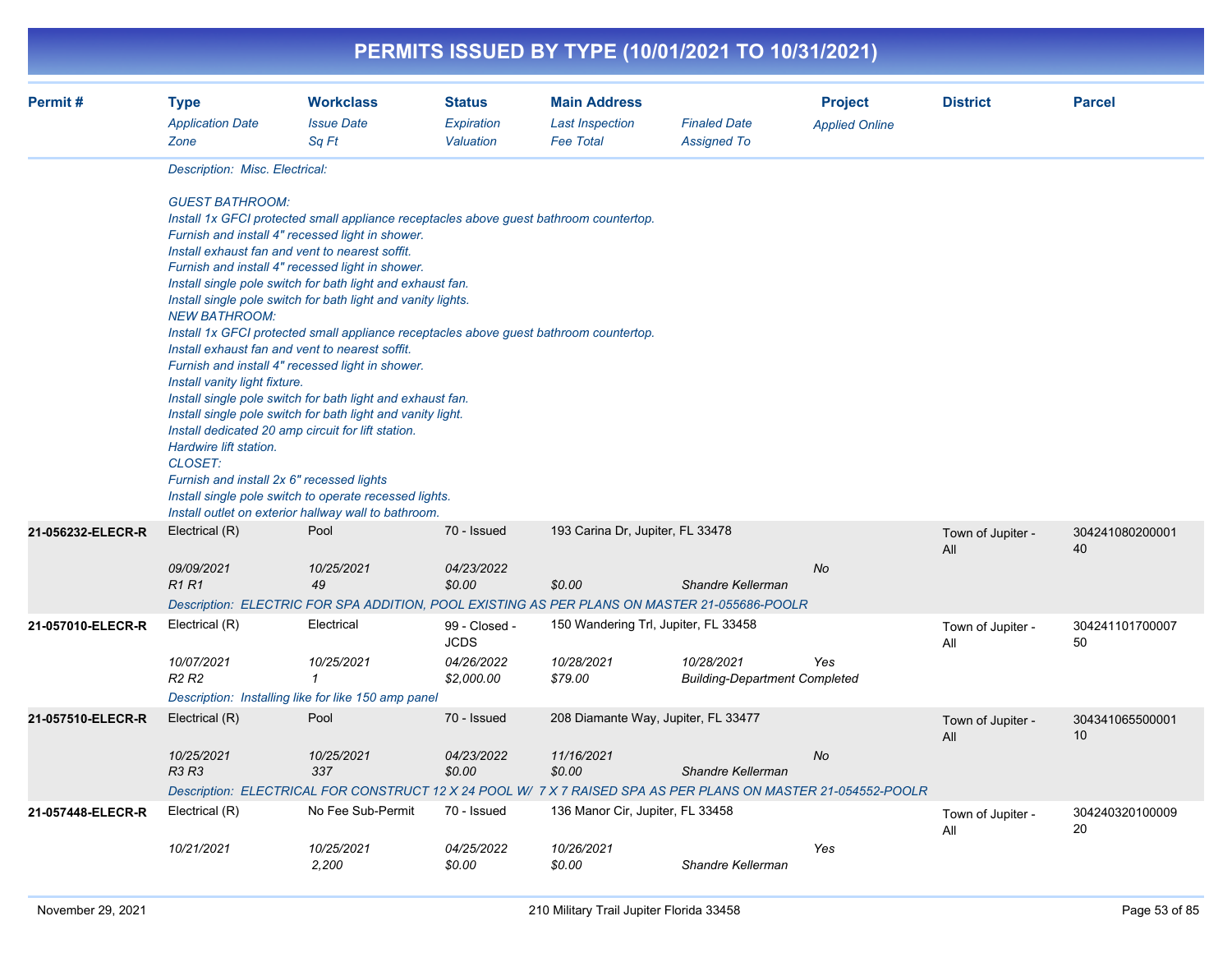|                   |                                                |                                                                                                                                                                             |                                          |                                                                   | PERMITS ISSUED BY TYPE (10/01/2021 TO 10/31/2021) |                                         |                          |                       |
|-------------------|------------------------------------------------|-----------------------------------------------------------------------------------------------------------------------------------------------------------------------------|------------------------------------------|-------------------------------------------------------------------|---------------------------------------------------|-----------------------------------------|--------------------------|-----------------------|
| Permit#           | <b>Type</b><br><b>Application Date</b><br>Zone | <b>Workclass</b><br><b>Issue Date</b><br>Sq Ft                                                                                                                              | <b>Status</b><br>Expiration<br>Valuation | <b>Main Address</b><br><b>Last Inspection</b><br><b>Fee Total</b> | <b>Finaled Date</b><br><b>Assigned To</b>         | <b>Project</b><br><b>Applied Online</b> | <b>District</b>          | <b>Parcel</b>         |
|                   |                                                | Description: ELECTRICAL AS PER PLAN ON MASTER 21-053019-BLDR                                                                                                                |                                          |                                                                   |                                                   |                                         |                          |                       |
| 21-056745-ELECR-R | Electrical (R)                                 | No Fee Sub-Permit                                                                                                                                                           | 70 - Issued                              | 221 E Whitney Dr, Jupiter, FL 33458                               |                                                   |                                         | Town of Jupiter -<br>All | 304241010100802<br>10 |
|                   | 09/28/2021                                     | 10/26/2021<br>$\mathbf 1$                                                                                                                                                   | 04/24/2022<br>\$1.00                     | \$0.00                                                            | Alicia Hertzog                                    | Yes                                     |                          |                       |
|                   |                                                | Description: Install electrical system per plans                                                                                                                            |                                          |                                                                   |                                                   |                                         |                          |                       |
| 21-056809-ELECR-R | Electrical (R)                                 | Pool                                                                                                                                                                        | 70 - Issued                              | 110 Galway Ln, Jupiter, FL 33458                                  |                                                   |                                         | Town of Jupiter -<br>All | 304241132300004<br>90 |
|                   | 09/29/2021<br>MXD MXD                          | 10/27/2021<br>436                                                                                                                                                           | 04/25/2022<br>\$0.00                     | \$0.00                                                            | Shandre Kellerman                                 | No                                      |                          |                       |
|                   |                                                | Description: ELECTRICAL FOR Inground Gunite Pool with Paver Deck AS PER PLANS ON MASTER 21-056390-POOLR                                                                     |                                          |                                                                   |                                                   |                                         |                          |                       |
| 21-057329-ELECR-R | Electrical (R)                                 | No Fee Sub-Permit                                                                                                                                                           | 70 - Issued                              |                                                                   | 164 Commodore Dr, Jupiter, FL 33477               |                                         | Town of Jupiter -<br>All | 304341070900014<br>90 |
|                   | 10/18/2021                                     | 10/27/2021<br>4,728                                                                                                                                                         | 04/26/2022<br>\$0.00                     | 10/28/2021<br>\$0.00                                              | <b>Kimberly Slater</b>                            | Yes                                     |                          |                       |
|                   |                                                | Description: General Electrical, Under Ground, Rough, Temp Power                                                                                                            |                                          |                                                                   |                                                   |                                         |                          |                       |
| 21-056876-ELECR-R | Electrical (R)                                 | Electrical                                                                                                                                                                  | 70 - Issued                              | 1518 Summer Ave, Jupiter, FL 33469                                |                                                   |                                         | Town of Jupiter -<br>All | 304340310900400<br>80 |
|                   | 10/01/2021                                     | 10/27/2021<br>$\mathbf{1}$                                                                                                                                                  | 04/26/2022<br>\$900.00                   | 10/28/2021<br>\$79.00                                             | <b>Kelly Hills</b>                                | Yes                                     |                          |                       |
|                   | and meter.                                     | Description: Change above ground electric service provided by FPL, to underground service, relocate panels and meter to accommodate change. Install new panels for breakers |                                          |                                                                   |                                                   |                                         |                          |                       |
| 21-056162-ELECR-R | Electrical (R)                                 | Pool                                                                                                                                                                        | 70 - Issued                              |                                                                   | 144 Rudder Cay Way, Jupiter, FL 33458             |                                         | Town of Jupiter -<br>All | 304240330500007<br>90 |
|                   | 09/07/2021<br><b>RR RR</b>                     | 10/27/2021<br>456                                                                                                                                                           | 04/25/2022<br>\$0.00                     | \$0.00                                                            | Shandre Kellerman                                 | No                                      |                          |                       |
|                   |                                                | Description: POOL HOOK UP NEW POOL GUNITE, PAVER PATIO- AS PER PLANS ON MASTER 21-055505-POOLR                                                                              |                                          |                                                                   |                                                   |                                         |                          |                       |
| 21-056802-ELECR-R | Electrical (R)                                 | <b>Temporary Power</b>                                                                                                                                                      | 70 - Issued                              | 130 Quayside Dr, Jupiter, FL 33477                                |                                                   |                                         | Town of Jupiter -<br>All | 304341070900006<br>60 |
|                   | 09/29/2021                                     | 10/27/2021<br>4,078                                                                                                                                                         | 05/02/2022<br>\$750.00                   | 11/02/2021<br>\$79.00                                             | Vicki Tarallo                                     | Yes                                     |                          |                       |
|                   |                                                | Description: Install Temp Pole for Construction                                                                                                                             |                                          |                                                                   |                                                   |                                         |                          |                       |
| 21-056470-ELECR-R | Electrical (R)                                 | Pool                                                                                                                                                                        | 70 - Issued                              | 124 Victory Dr, Jupiter, FL 33477                                 |                                                   |                                         | Town of Jupiter -<br>All | 304341070900019<br>70 |
|                   | 09/17/2021<br><b>R1R1</b>                      | 10/28/2021<br>$\mathcal I$                                                                                                                                                  | 05/09/2022<br>\$0.00                     | 11/08/2021<br>\$0.00                                              | Shandre Kellerman                                 | No                                      |                          |                       |
|                   |                                                | Description: ELECTRICAL FOR Remodel existing pool AS PER PLANS ON MASTER 21-056228-POOLR                                                                                    |                                          |                                                                   |                                                   |                                         |                          |                       |
| 21-057666-ELECR-R | Electrical (R)                                 | Pool                                                                                                                                                                        | 70 - Issued                              |                                                                   | 117 Cinder Dunes Pt, Jupiter, FL 33478            |                                         | Town of Jupiter -<br>ail | 304240320600023<br>50 |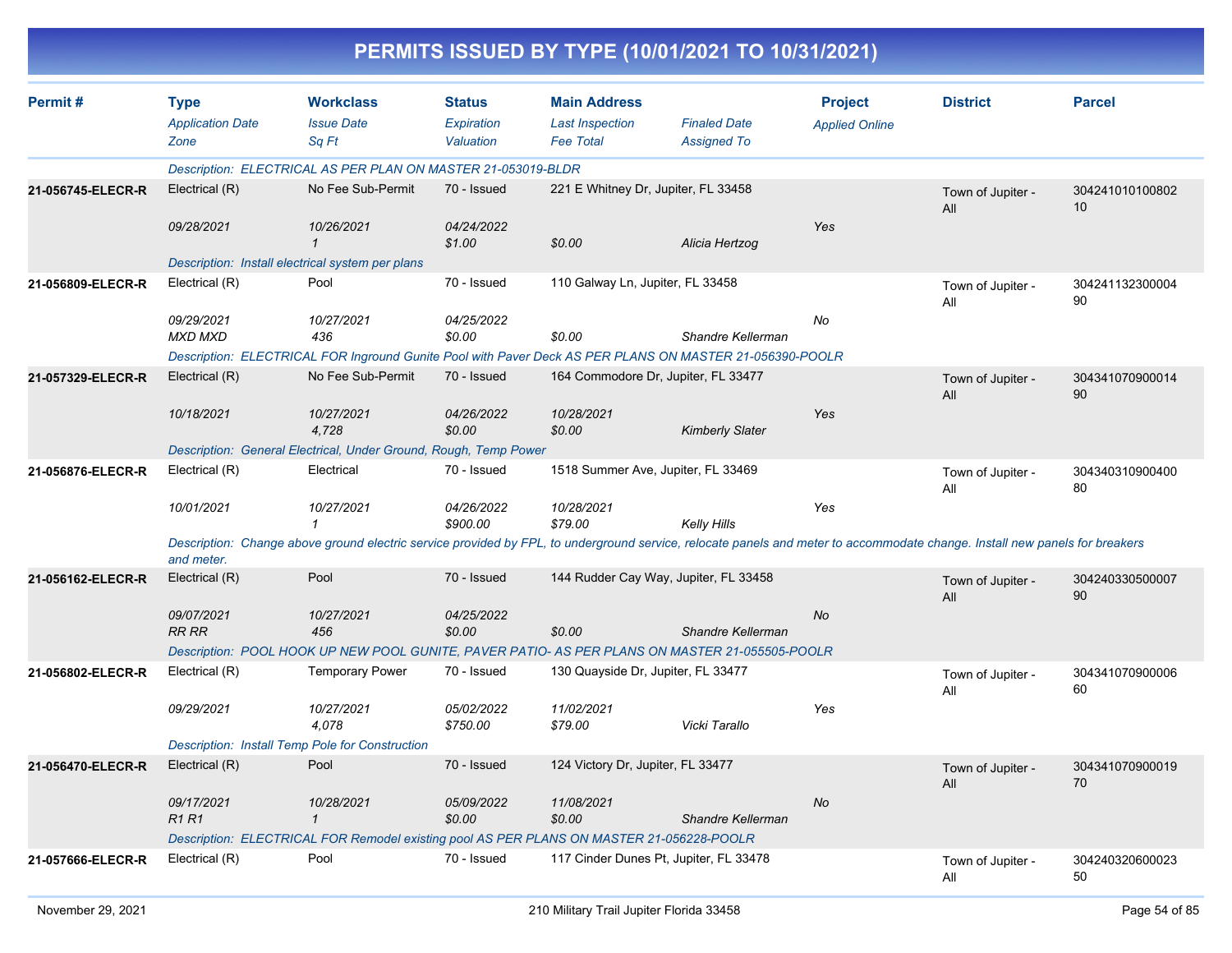| Permit#               | <b>Type</b>                   | <b>Workclass</b>                                                                                                  | <b>Status</b>            | <b>Main Address</b>               |                                                                                                                                                                                                                                                                                                                                                                                                                                                                                                                                                                         | <b>Project</b>        | <b>District</b>                    | <b>Parcel</b>         |  |  |  |
|-----------------------|-------------------------------|-------------------------------------------------------------------------------------------------------------------|--------------------------|-----------------------------------|-------------------------------------------------------------------------------------------------------------------------------------------------------------------------------------------------------------------------------------------------------------------------------------------------------------------------------------------------------------------------------------------------------------------------------------------------------------------------------------------------------------------------------------------------------------------------|-----------------------|------------------------------------|-----------------------|--|--|--|
|                       | <b>Application Date</b>       | <b>Issue Date</b>                                                                                                 | Expiration               | <b>Last Inspection</b>            | <b>Finaled Date</b>                                                                                                                                                                                                                                                                                                                                                                                                                                                                                                                                                     | <b>Applied Online</b> |                                    |                       |  |  |  |
|                       | Zone                          | Sq Ft                                                                                                             | Valuation                | <b>Fee Total</b>                  | <b>Assigned To</b>                                                                                                                                                                                                                                                                                                                                                                                                                                                                                                                                                      |                       |                                    |                       |  |  |  |
|                       | 10/29/2021                    | 10/29/2021                                                                                                        | 04/27/2022               |                                   |                                                                                                                                                                                                                                                                                                                                                                                                                                                                                                                                                                         | No                    |                                    |                       |  |  |  |
|                       | <b>R1 R1</b>                  | 634                                                                                                               | \$0.00                   | \$0.00                            | <b>Kimberly Slater</b>                                                                                                                                                                                                                                                                                                                                                                                                                                                                                                                                                  |                       |                                    |                       |  |  |  |
|                       |                               | Description: Pool, Spa, paver deck, gas heater                                                                    |                          |                                   |                                                                                                                                                                                                                                                                                                                                                                                                                                                                                                                                                                         |                       |                                    |                       |  |  |  |
| 21-057562-ELECR-R     | Electrical (R)                | No Fee Sub-Permit                                                                                                 | 70 - Issued              |                                   | 18855 Still Lake Dr, Jupiter, FL 33458                                                                                                                                                                                                                                                                                                                                                                                                                                                                                                                                  |                       | Town of Jupiter -<br>All           | 304240341000028<br>30 |  |  |  |
|                       | 10/26/2021                    | 10/29/2021                                                                                                        | 05/02/2022               | 11/01/2021                        |                                                                                                                                                                                                                                                                                                                                                                                                                                                                                                                                                                         | Yes                   |                                    |                       |  |  |  |
|                       |                               | 35                                                                                                                | \$0.00                   | \$0.00                            | Shandre Kellerman                                                                                                                                                                                                                                                                                                                                                                                                                                                                                                                                                       |                       |                                    |                       |  |  |  |
|                       |                               | <b>Description: Bathroom Remodel</b>                                                                              |                          |                                   |                                                                                                                                                                                                                                                                                                                                                                                                                                                                                                                                                                         |                       |                                    |                       |  |  |  |
|                       |                               |                                                                                                                   |                          |                                   |                                                                                                                                                                                                                                                                                                                                                                                                                                                                                                                                                                         |                       | PERMITS ISSUED FOR ELECTRICAL (R): | 45                    |  |  |  |
| <b>FIRE SPRINKLER</b> |                               |                                                                                                                   |                          |                                   |                                                                                                                                                                                                                                                                                                                                                                                                                                                                                                                                                                         |                       |                                    |                       |  |  |  |
| 21-056421-FIRESPK     | <b>Fire Sprinkler</b>         | <b>Fire Sprinkler</b>                                                                                             | 70 - Issued              |                                   | 200 Ocean Trail Way, 701, Jupiter, FL                                                                                                                                                                                                                                                                                                                                                                                                                                                                                                                                   |                       | Town of Jupiter -                  | 304341050600070       |  |  |  |
|                       |                               |                                                                                                                   |                          | 33477                             |                                                                                                                                                                                                                                                                                                                                                                                                                                                                                                                                                                         |                       | All                                | 10                    |  |  |  |
|                       | 09/16/2021                    | 10/05/2021                                                                                                        | 04/03/2022               |                                   |                                                                                                                                                                                                                                                                                                                                                                                                                                                                                                                                                                         | Yes                   |                                    |                       |  |  |  |
|                       |                               | 950                                                                                                               | \$1,400.00               | \$179.00                          | Alicia Hertzog                                                                                                                                                                                                                                                                                                                                                                                                                                                                                                                                                          |                       |                                    |                       |  |  |  |
| 21-056423-FIRESPK     | <b>Fire Sprinkler</b>         | Description: Remove existing fire sprinkler heads and install new heads approx. 14 heads<br><b>Fire Sprinkler</b> | 70 - Issued              |                                   |                                                                                                                                                                                                                                                                                                                                                                                                                                                                                                                                                                         |                       |                                    | 304341050600060       |  |  |  |
|                       |                               |                                                                                                                   |                          | 33477                             | 200 Ocean Trail Way, 602, Jupiter, FL                                                                                                                                                                                                                                                                                                                                                                                                                                                                                                                                   |                       | Town of Jupiter -<br>All           | 20                    |  |  |  |
|                       | 09/16/2021                    | 10/08/2021                                                                                                        | 04/06/2022               |                                   |                                                                                                                                                                                                                                                                                                                                                                                                                                                                                                                                                                         | Yes                   |                                    |                       |  |  |  |
|                       |                               | 950                                                                                                               | \$1,100.00               | \$179.00                          | Alicia Hertzog                                                                                                                                                                                                                                                                                                                                                                                                                                                                                                                                                          |                       |                                    |                       |  |  |  |
|                       |                               | Description: Remove existing fire sprinkler heads and install new heads approx. 11 heads                          |                          |                                   |                                                                                                                                                                                                                                                                                                                                                                                                                                                                                                                                                                         |                       |                                    |                       |  |  |  |
| 21-056282-FIRESPK     | <b>Fire Sprinkler</b>         | <b>Fire Sprinkler</b>                                                                                             | <b>NOC</b>               |                                   | 900 E Indiantown Rd, 300, Jupiter, FL                                                                                                                                                                                                                                                                                                                                                                                                                                                                                                                                   |                       | Town of Jupiter -                  | 304341050000070       |  |  |  |
|                       |                               |                                                                                                                   | Required                 | 33477                             |                                                                                                                                                                                                                                                                                                                                                                                                                                                                                                                                                                         |                       | All                                | 90                    |  |  |  |
|                       | 09/10/2021                    | 10/14/2021<br>500                                                                                                 | 04/12/2022<br>\$8,050.00 | \$265.42                          | Vicki Tarallo                                                                                                                                                                                                                                                                                                                                                                                                                                                                                                                                                           | Yes                   |                                    |                       |  |  |  |
|                       |                               | Description: FIRE SPRINKLERS TO CODE                                                                              |                          |                                   |                                                                                                                                                                                                                                                                                                                                                                                                                                                                                                                                                                         |                       |                                    |                       |  |  |  |
| 21-056343-FIRESPK     | <b>Fire Sprinkler</b>         | <b>Fire Sprinkler</b>                                                                                             | 99 - Closed -            |                                   | 630 Maplewood Dr, Jupiter, FL 33458                                                                                                                                                                                                                                                                                                                                                                                                                                                                                                                                     |                       | Town of Jupiter -                  | 304241023100000       |  |  |  |
|                       |                               |                                                                                                                   | <b>JCDS</b>              |                                   |                                                                                                                                                                                                                                                                                                                                                                                                                                                                                                                                                                         |                       | All                                | 10                    |  |  |  |
|                       | 09/14/2021                    | 10/18/2021                                                                                                        | 05/16/2022               | 11/17/2021                        | 11/17/2021                                                                                                                                                                                                                                                                                                                                                                                                                                                                                                                                                              | Yes                   |                                    |                       |  |  |  |
|                       | C <sub>2</sub> C <sub>2</sub> | 100                                                                                                               | \$7,850.00               | \$261.36                          | <b>Building-Department Completed</b>                                                                                                                                                                                                                                                                                                                                                                                                                                                                                                                                    |                       |                                    |                       |  |  |  |
|                       | <b>Fire Sprinkler</b>         | Description: REPLACE FIRE SPRINKLER BACKFLOW<br><b>Fire Sprinkler</b>                                             | 70 - Issued              | 1010 Dakota Dr, Jupiter, FL 33458 |                                                                                                                                                                                                                                                                                                                                                                                                                                                                                                                                                                         |                       |                                    |                       |  |  |  |
| 20-042732-FIRESPK     |                               |                                                                                                                   |                          |                                   |                                                                                                                                                                                                                                                                                                                                                                                                                                                                                                                                                                         |                       | Town of Jupiter -<br>All           | 304241141700300<br>40 |  |  |  |
|                       | 06/11/2020                    | 10/19/2021                                                                                                        | 04/18/2022               |                                   |                                                                                                                                                                                                                                                                                                                                                                                                                                                                                                                                                                         | Yes                   |                                    |                       |  |  |  |
|                       | <b>MXD MXD</b>                | 2,500                                                                                                             | \$62,150.00              | \$1,634.87                        | <b>Kellie Doherty</b>                                                                                                                                                                                                                                                                                                                                                                                                                                                                                                                                                   |                       |                                    |                       |  |  |  |
|                       |                               |                                                                                                                   |                          |                                   | Description: Brothers Fire Protection is to install a wet sprinkler system to a one, three story retail and residential mixed used building with an approximate 25,000 sq. ft. of<br>protected space including one level of retail shell space on the first floor, and two residential level of retail levels with cantilever walkway as means of evacuation. The occupancy of<br>the facility is understood to be Residential as per N.F.P.A. 13 R. Materials to be black steel pipe on first floor, C.P.V.C. plastic pipe and fittings inside the living unit levels. |                       |                                    |                       |  |  |  |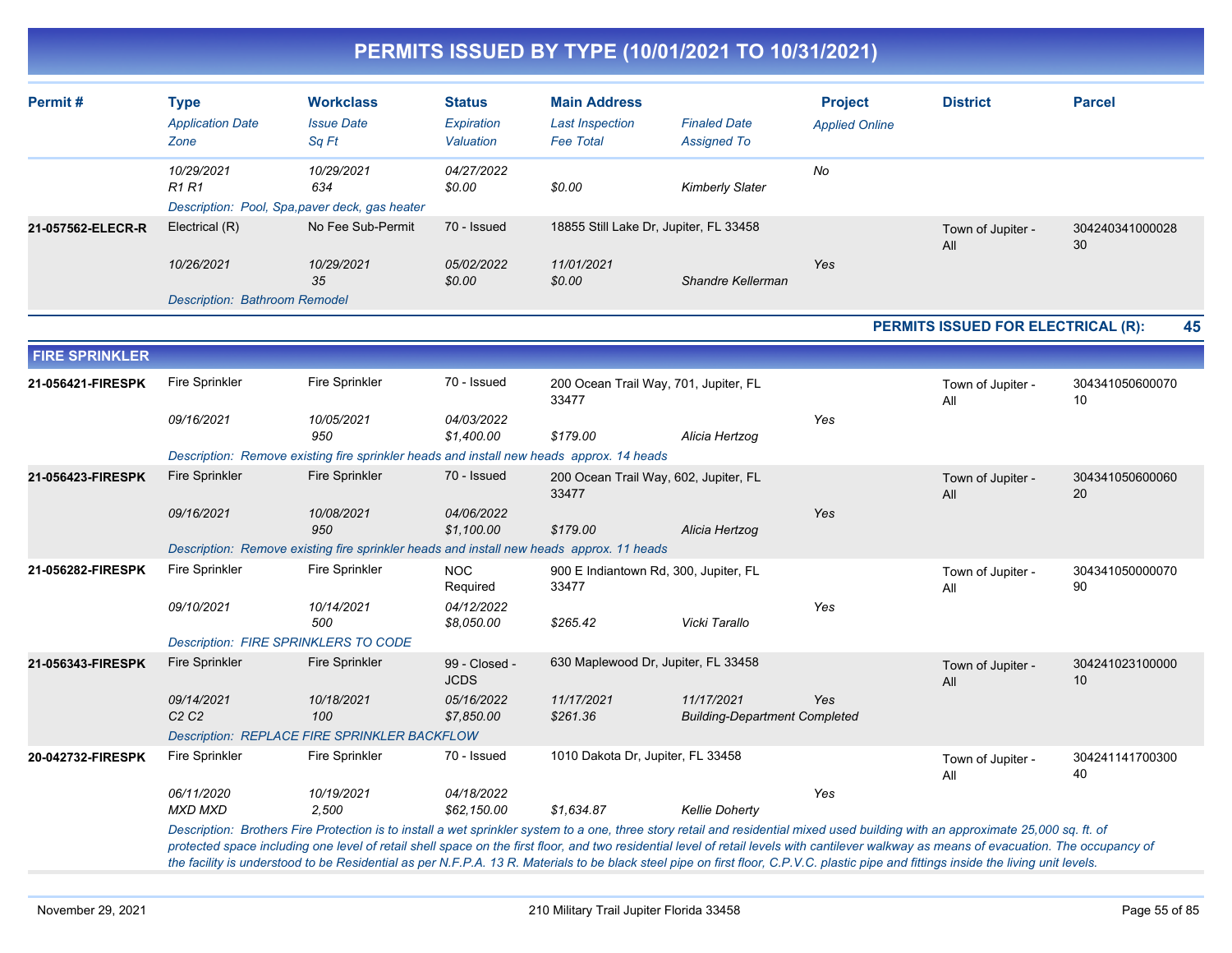| Permit#           | Type<br><b>Application Date</b><br>Zone                                               | <b>Workclass</b><br><b>Issue Date</b><br>Sq Ft | <b>Status</b><br>Expiration<br>Valuation | <b>Main Address</b><br><b>Last Inspection</b><br><b>Fee Total</b> | <b>Finaled Date</b><br><b>Assigned To</b> | <b>Project</b><br><b>Applied Online</b> | <b>District</b>          | <b>Parcel</b> |
|-------------------|---------------------------------------------------------------------------------------|------------------------------------------------|------------------------------------------|-------------------------------------------------------------------|-------------------------------------------|-----------------------------------------|--------------------------|---------------|
| 21-057102-FIRESPK | Fire Sprinkler                                                                        | Fire Sprinkler                                 | 70 - Issued                              | 200 Ocean Trail Way, 508, Jupiter, FL<br>33477                    |                                           |                                         | Town of Jupiter -<br>All |               |
|                   | 10/11/2021                                                                            | 10/28/2021<br>908                              | 05/11/2022<br>\$2,400.00                 | 11/12/2021<br>\$179.00                                            | Kelly Hills                               | Yes                                     |                          |               |
|                   | Description: Relocate existing heads and add new head, change existing heads with new |                                                |                                          |                                                                   |                                           |                                         |                          |               |

#### **PERMITS ISSUED FOR FIRE SPRINKLER: 6**

| GAS (R)         |                                 |                                                                                                                                                 |                              |                                     |                                                    |     |                          |                       |
|-----------------|---------------------------------|-------------------------------------------------------------------------------------------------------------------------------------------------|------------------------------|-------------------------------------|----------------------------------------------------|-----|--------------------------|-----------------------|
| 21-055626-GASR  | Gas (R)                         | Gas Tank and<br>Lines                                                                                                                           | 70 - Issued                  |                                     | 18891 Gumbo Limbo Ct, Jupiter, FL 33458            |     | Town of Jupiter -<br>All | 304240271000051<br>50 |
|                 | 08/17/2021                      | 10/07/2021                                                                                                                                      | 04/27/2022<br>\$4,200.00     | 10/29/2021<br>\$88.00               | Vicki Tarallo                                      | Yes |                          |                       |
|                 |                                 | Description: INSTALL A 500 GALLON UNDERGROUND LP TANK AND LINE TO GENERATOR, REMOVE EXISTING 120 GALLON UG LP TANK AND TIE ON EXISTING GAS LINE |                              |                                     |                                                    |     |                          |                       |
| 21-056577-GASR* | Gas(R)                          | <b>Gas Lines</b>                                                                                                                                | 70 - Issued                  | 280 Feather Pt N, Jupiter, FL 33458 |                                                    |     | Town of Jupiter -<br>All | 304241150200007<br>20 |
|                 | 09/22/2021                      | 10/18/2021<br>1.737                                                                                                                             | 04/18/2022<br>\$1,850.00     | \$79.00                             | <b>Kellie Doherty</b>                              | Yes |                          |                       |
|                 |                                 | Description: natural gas hook up for generator                                                                                                  |                              |                                     |                                                    |     |                          |                       |
| 21-055793-GASR  | Gas (R)                         | Gas Lines                                                                                                                                       | 70 - Issued                  | 337 Regatta Dr, Jupiter, FL 33477   |                                                    |     | Town of Jupiter -<br>All | 304341072700074<br>40 |
|                 | 08/23/2021                      | 10/20/2021<br>75                                                                                                                                | 04/19/2022<br>\$2,250.00     | 10/21/2021<br>\$79.00               | <b>Kelly Hills</b>                                 | Yes |                          |                       |
|                 |                                 | Description: Install fuel line from utility meter to Range and Fireplace                                                                        |                              |                                     |                                                    |     |                          |                       |
| 21-056684-GASR  | Gas(R)                          | <b>Gas Lines</b>                                                                                                                                | 70 - Issued                  | 116 Victory Dr, Jupiter, FL 33477   |                                                    |     | Town of Jupiter -<br>All | 304341070900020<br>10 |
|                 | 09/27/2021                      | 10/22/2021<br>4.853                                                                                                                             | 05/02/2022<br>\$8,500.00     | 11/02/2021<br>\$174.55              | Vicki Tarallo                                      | Yes |                          |                       |
|                 |                                 | Description: GENERAL GAS PIPING FOR NEW CONSTRUCTION SINGLE FAMILY RESIDENCE PER PLANS AND GAS CODES                                            |                              |                                     |                                                    |     |                          |                       |
| 21-053991-GASR  | Gas (R)                         | <b>Gas Lines</b>                                                                                                                                | 70 - Issued                  | 161 Commodore Dr, Jupiter, FL 33477 |                                                    |     | Town of Jupiter -<br>All | 304341070900007<br>80 |
|                 | 06/19/2021                      | 10/26/2021<br>6.075                                                                                                                             | 04/24/2022<br>\$1.850.00     | \$79.00                             | <b>Kellie Doherty</b>                              | Yes |                          |                       |
|                 |                                 | Description: Connect natural gas to new generator                                                                                               |                              |                                     |                                                    |     |                          |                       |
| 21-056901-GASR  | Gas(R)                          | <b>Gas Lines</b>                                                                                                                                | 99 - Closed -<br><b>JCDS</b> | 6061 Drake St, Jupiter, FL 33458    |                                                    |     | Town of Jupiter -<br>All | 304241150801001<br>20 |
|                 | 10/04/2021<br>R1R1              | 10/29/2021<br>$\mathcal I$                                                                                                                      | 05/11/2022<br>\$1,400.00     | 11/12/2021<br>\$79.00               | 11/16/2021<br><b>Building-Department Completed</b> | Yes |                          |                       |
|                 | Description: LP Line to Firepit |                                                                                                                                                 |                              |                                     |                                                    |     |                          |                       |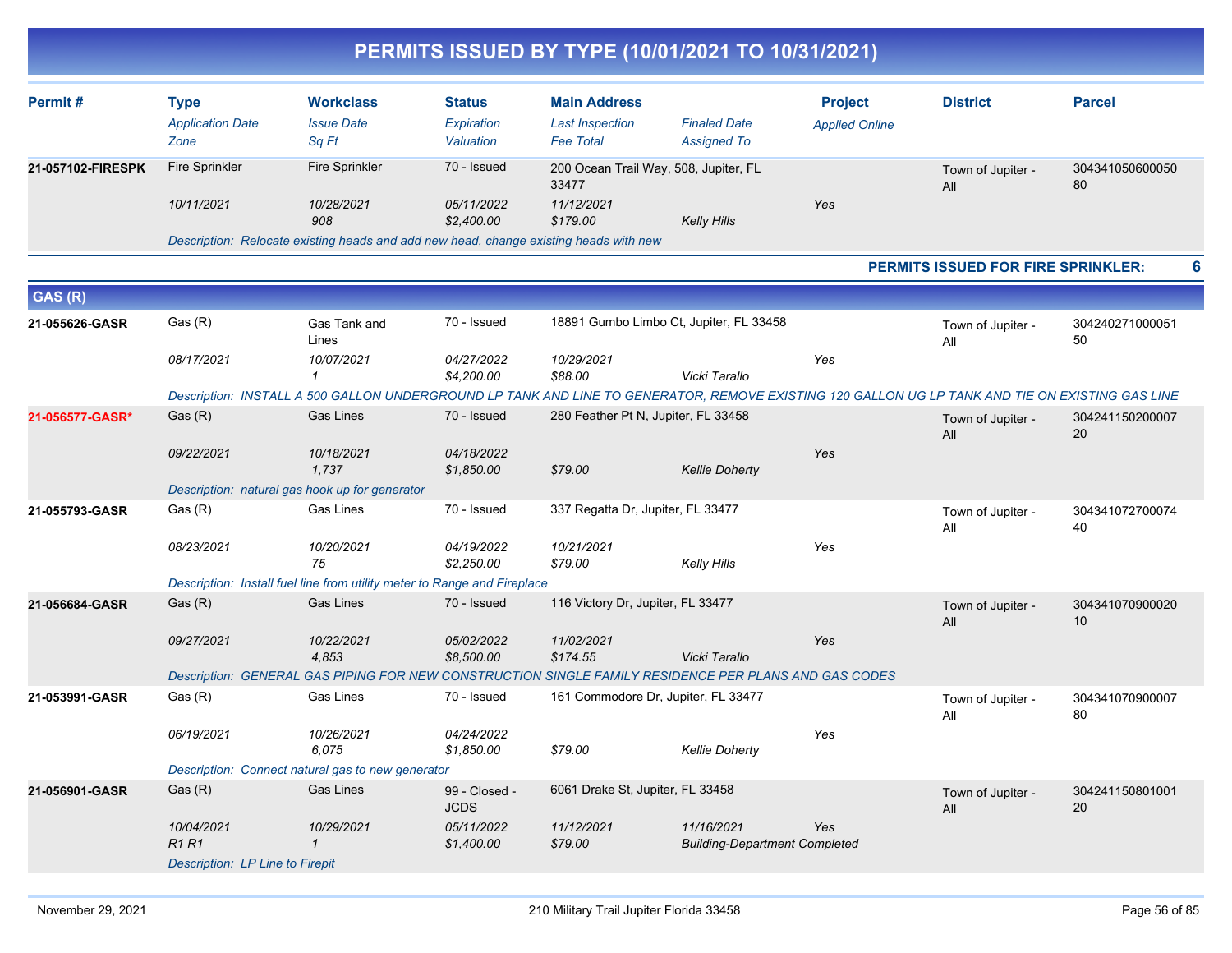| Permit#        | Type<br><b>Application Date</b><br>Zone     | <b>Workclass</b><br><b>Issue Date</b><br>Sa Ft | <b>Status</b><br>Expiration<br>Valuation | <b>Main Address</b><br><b>Last Inspection</b><br><b>Fee Total</b> | <b>Finaled Date</b><br><b>Assigned To</b> | <b>Project</b><br><b>Applied Online</b> | <b>District</b>          | <b>Parcel</b> |
|----------------|---------------------------------------------|------------------------------------------------|------------------------------------------|-------------------------------------------------------------------|-------------------------------------------|-----------------------------------------|--------------------------|---------------|
| 21-057104-GASR | Gas (R)                                     | Gas Lines                                      | 70 - Issued                              | 361 Old Jupiter Beach Rd, Jupiter, FL<br>33477                    |                                           |                                         | Town of Jupiter -<br>All |               |
|                | 10/11/2021<br>R3 R3                         | 10/29/2021                                     | 04/27/2022<br>\$2,300.00                 | \$79.00                                                           | <b>Kimberly Slater</b>                    | Yes                                     |                          |               |
|                | Description: Install new gas lines for home |                                                |                                          |                                                                   |                                           |                                         |                          |               |

#### **PERMITS ISSUED FOR GAS (R): 7**

| <b>IMPACT FEE SCHEDULE</b> |                                             |                                                                                                        |                                      |                                      |                                                    |           |                          |                       |
|----------------------------|---------------------------------------------|--------------------------------------------------------------------------------------------------------|--------------------------------------|--------------------------------------|----------------------------------------------------|-----------|--------------------------|-----------------------|
| 21-058318-NIMPT            | Impact Fee<br>Schedule<br>11/29/2021        | Impact Fees -<br>Effective August 1,<br>2020<br>10/15/2021                                             | $18 -$<br>Pre-Review<br>Verification |                                      | 181 Fishermans Way, Jupiter, FL 33477              | <b>No</b> | Town of Jupiter -<br>All | 304341063000000<br>50 |
|                            | <b>R3 R3</b>                                | 0                                                                                                      | \$0.00                               | \$153.94                             | Suzanne Harrison                                   |           |                          |                       |
|                            |                                             | Description: Existing Conditioned Sq Ft. 3558, New Conditioned Sq. Ft. = Total Conditioned Sq Ft. 3690 |                                      |                                      |                                                    |           |                          |                       |
| 21-057060-NIMPT            | Impact Fee<br>Schedule                      | Impact Fees -<br>Effective August 1,<br>2020                                                           | 99 - Closed -<br><b>JCDS</b>         | 133 Regatta Dr. Jupiter, FL 33477    |                                                    |           | Town of Jupiter -<br>All | 304341180200022<br>40 |
|                            | 10/08/2021<br><b>R1 R1</b>                  | 10/15/2021<br>11,788                                                                                   | 10/15/2021<br>\$1,469,573.00         | \$153.94                             | 10/15/2021<br><b>Building-Department Completed</b> | No        |                          |                       |
|                            |                                             | Description: CONSTRUCT NEW SINGLE FAMILY HOME (total cond sf 7,526)                                    |                                      |                                      |                                                    |           |                          |                       |
| 21-057269-NIMPT            | Impact Fee<br>Schedule                      | Impact Fees -<br>Effective August 1,<br>2020                                                           | 99 - Closed -<br><b>JCDS</b>         | 119 S Village Way, Jupiter, FL 33458 |                                                    |           | Town of Jupiter -<br>All | 304241130900012<br>50 |
|                            | 10/15/2021<br>R <sub>2</sub> R <sub>2</sub> | 10/15/2021<br>6,470                                                                                    | 10/15/2021<br>\$0.00                 | \$0.00                               | 10/15/2021<br><b>Building-Department Completed</b> | No        |                          |                       |
|                            |                                             | Description: New Home Construction (Total cond sf 4,740)                                               |                                      |                                      |                                                    |           |                          |                       |
| 21-057309-NIMPT*           | Impact Fee<br>Schedule                      | Impact Fees -<br>Effective August 1,<br>2020                                                           | 99 - Closed -<br><b>JCDS</b>         | 109 Hawksbill Way, Jupiter, FL 33458 |                                                    |           | Town of Jupiter -<br>All | 304241110200000<br>50 |
|                            | 10/18/2021                                  | 10/18/2021                                                                                             | 10/18/2021                           |                                      | 10/18/2021                                         | No        |                          |                       |
|                            | R <sub>2</sub> R <sub>2</sub>               | 5,065                                                                                                  | \$0.00                               | \$153.94                             | <b>Building-Department Completed</b>               |           |                          |                       |
|                            |                                             | Description: CONSTRUCTION OF NEW CUSTOM HOME (total cond sf 4040)                                      |                                      |                                      |                                                    |           |                          |                       |

|                   |                                             |            |                              |                                   |                                                    |     | <b>PERMITS ISSUED FOR IMPACT FEE SCHEDULE:</b> | 4                     |
|-------------------|---------------------------------------------|------------|------------------------------|-----------------------------------|----------------------------------------------------|-----|------------------------------------------------|-----------------------|
| <b>IRRIGATION</b> |                                             |            |                              |                                   |                                                    |     |                                                |                       |
| 21-056926-IRR     | Irrigation                                  | Irrigation | 99 - Closed -<br><b>JCDS</b> | 901 Pompano Dr, Jupiter, FL 33458 |                                                    |     | Town of Jupiter -<br>All                       | 304240360200003<br>90 |
|                   | 10/05/2021<br>R <sub>1</sub> R <sub>1</sub> | 10/27/2021 | 05/04/2022<br>\$2,300.00     | 11/05/2021<br>\$79.00             | 11/10/2021<br><b>Building-Department Completed</b> | Yes |                                                |                       |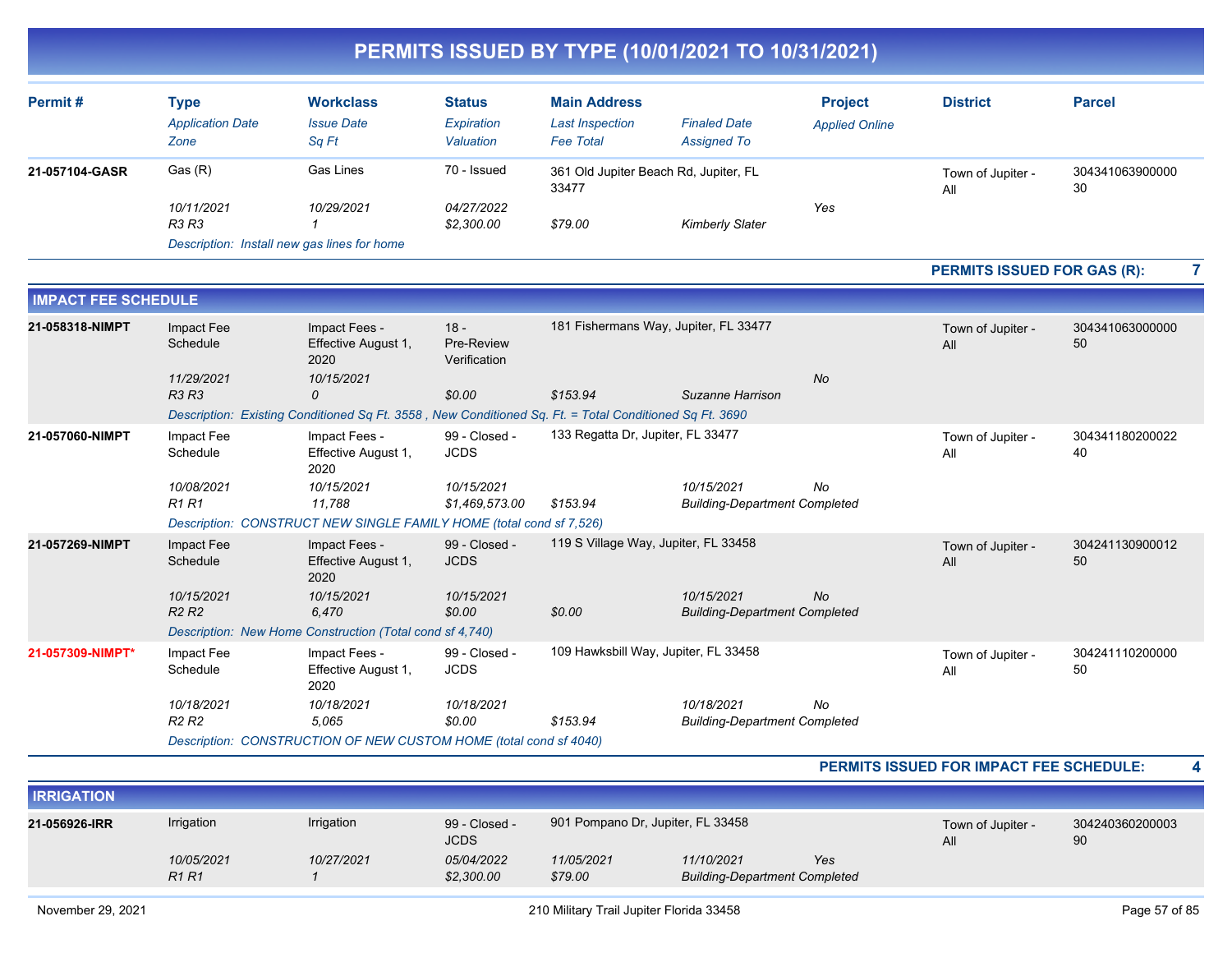|                         |                                                |                                                                                                                                       |                                          |                                                                   | PERMITS ISSUED BY TYPE (10/01/2021 TO 10/31/2021)  |                                         |                                       |                       |  |
|-------------------------|------------------------------------------------|---------------------------------------------------------------------------------------------------------------------------------------|------------------------------------------|-------------------------------------------------------------------|----------------------------------------------------|-----------------------------------------|---------------------------------------|-----------------------|--|
| Permit#                 | <b>Type</b><br><b>Application Date</b><br>Zone | <b>Workclass</b><br><b>Issue Date</b><br>Sq Ft                                                                                        | <b>Status</b><br>Expiration<br>Valuation | <b>Main Address</b><br><b>Last Inspection</b><br><b>Fee Total</b> | <b>Finaled Date</b><br><b>Assigned To</b>          | <b>Project</b><br><b>Applied Online</b> | <b>District</b>                       | <b>Parcel</b>         |  |
|                         | Description: Install Irrigation                |                                                                                                                                       |                                          |                                                                   |                                                    |                                         |                                       |                       |  |
|                         |                                                |                                                                                                                                       |                                          |                                                                   |                                                    |                                         | <b>PERMITS ISSUED FOR IRRIGATION:</b> |                       |  |
| <b>MARINE STRUCTURE</b> |                                                |                                                                                                                                       |                                          |                                                                   |                                                    |                                         |                                       |                       |  |
| 21-055153-MARS          | Marine Structure                               | <b>Marine Structure</b>                                                                                                               | 99 - Closed -<br><b>JCDS</b>             | 937 Pompano Dr, Jupiter, FL 33458                                 |                                                    |                                         | Town of Jupiter -<br>All              | 304240360200004<br>90 |  |
|                         | 07/30/2021                                     | 10/01/2021<br>$\mathbf 1$                                                                                                             | 05/11/2022<br>\$4,900.00                 | 11/12/2021<br>\$102.00                                            | 11/16/2021<br><b>Building-Department Completed</b> | Yes                                     |                                       |                       |  |
|                         | <b>Description: INSTALLL DOCK</b>              |                                                                                                                                       |                                          |                                                                   |                                                    |                                         |                                       |                       |  |
| 21-054719-MARS*         | <b>Marine Structure</b><br>07/15/2021          | <b>Marine Structure</b><br>10/18/2021                                                                                                 | <b>NOC</b><br>Required<br>04/16/2022     | 393 Eagle Dr, Jupiter, FL 33477                                   |                                                    | Yes                                     | Town of Jupiter -<br>All              | 304341182300054<br>40 |  |
|                         |                                                | $\mathbf{1}$                                                                                                                          | \$39,900.00                              | \$817.95                                                          | <b>Kellie Doherty</b>                              |                                         |                                       |                       |  |
|                         |                                                | Description: INSTALL NEW 60 X 6' FLOATING DOCK AND MOORING PILE                                                                       |                                          |                                                                   |                                                    |                                         |                                       |                       |  |
| 21-054493-MARS          | Marine Structure                               | Marine Structure                                                                                                                      | 70 - Issued                              | 800 Captains Way, DOCK 1.5,                                       |                                                    |                                         | Town of Jupiter -<br>All              | 3043411804            |  |
|                         | 07/07/2021<br><b>R1 R1</b>                     | 10/18/2021<br>741                                                                                                                     | 04/18/2022<br>\$25,550.00                | \$523.77                                                          | <b>Kellie Doherty</b>                              | Yes                                     |                                       |                       |  |
|                         |                                                | Description: INSTALL DOCK (DOCK 1.5)                                                                                                  |                                          |                                                                   |                                                    |                                         |                                       |                       |  |
| 21-056325-MARS          | <b>Marine Structure</b>                        | <b>Marine Structure</b>                                                                                                               | 70 - Issued                              | 355 Center St, Jupiter, FL 33458                                  |                                                    |                                         | Town of Jupiter -<br>All              | 304240360200001<br>70 |  |
|                         | 09/13/2021                                     | 10/18/2021<br>75                                                                                                                      | 05/16/2022<br>\$31,600.00                | 11/15/2021<br>\$647.80                                            | <b>Kellie Doherty</b>                              | Yes                                     |                                       |                       |  |
|                         |                                                | Description: replace seawall in front of existing seawall                                                                             |                                          |                                                                   |                                                    |                                         |                                       |                       |  |
| 21-056741-MARS          | <b>Marine Structure</b>                        | <b>Marine Structure</b>                                                                                                               | 70 - Issued                              | 33477                                                             | 3402 Captains Way, SLIP 34, Jupiter, FL            |                                         | Town of Jupiter -<br>All              | 304341180400034<br>02 |  |
|                         | 09/28/2021                                     | 10/18/2021                                                                                                                            | 04/18/2022<br>\$7,950.00                 | \$163.38                                                          | <b>Kellie Doherty</b>                              | Yes                                     |                                       |                       |  |
|                         |                                                | Description: Replace existing boat lift and install a 12,000 Boat Lift (provided by owner) with (4) new 10" CCA Marine Piles Slip #34 |                                          |                                                                   |                                                    |                                         |                                       |                       |  |
| 20-048078-MARS          | <b>Marine Structure</b>                        | <b>Marine Structure</b>                                                                                                               | 70 - Issued                              | 498 Mariner Dr, Jupiter, FL 33477                                 |                                                    |                                         | Town of Jupiter -<br>$\mathsf{All}$   | 304341170300061<br>60 |  |
|                         | 12/01/2020                                     | 10/22/2021<br>$\mathbf{1}$                                                                                                            | 04/20/2022<br>\$29,421.00                | \$603.13                                                          | Vicki Tarallo                                      | Yes                                     |                                       |                       |  |
|                         |                                                | Description: REPLACEMENT OF SUB STRUCTURE AND DECKING MATERIALS, USING EXISTING PILINGS                                               |                                          |                                                                   |                                                    |                                         |                                       |                       |  |
| 21-055827-MARS*         | Marine Structure                               | Marine Structure                                                                                                                      | <b>NOC</b><br>Required                   | 918 Penn Trl, Jupiter, FL 33458                                   |                                                    |                                         | Town of Jupiter -<br>All              | 304240360500000<br>60 |  |
|                         | 08/24/2021                                     | 10/26/2021<br>120                                                                                                                     | 04/24/2022<br>\$21,240.00                | \$435.42                                                          | <b>Kellie Doherty</b>                              | Yes                                     |                                       |                       |  |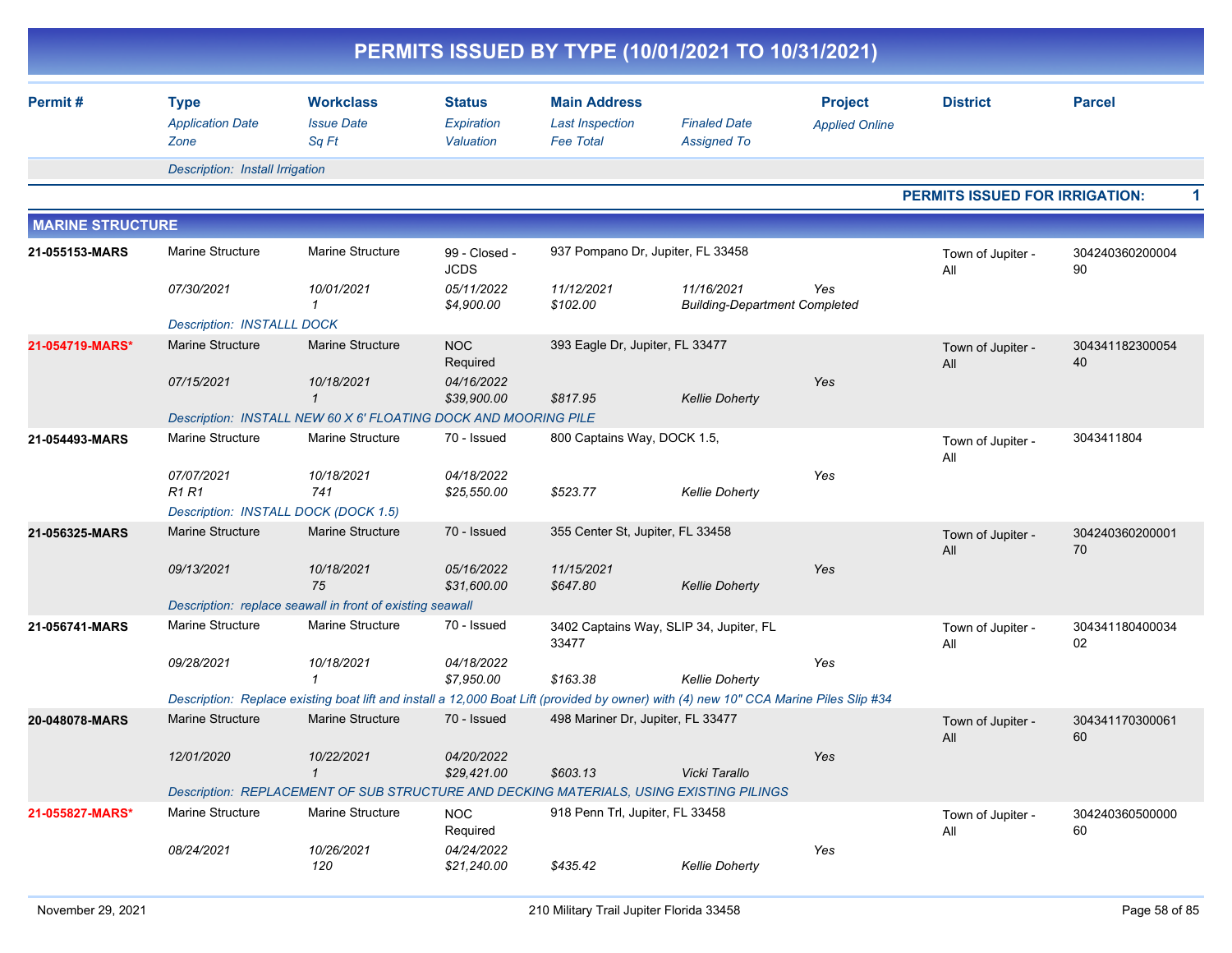| Permit#               | <b>Type</b><br><b>Application Date</b><br>Zone          | <b>Workclass</b><br><b>Issue Date</b><br>Sa Ft                         | <b>Status</b><br>Expiration<br>Valuation | <b>Main Address</b><br><b>Last Inspection</b><br><b>Fee Total</b> | <b>Finaled Date</b><br><b>Assigned To</b>          | <b>Project</b><br><b>Applied Online</b> | <b>District</b>                             | <b>Parcel</b>         |
|-----------------------|---------------------------------------------------------|------------------------------------------------------------------------|------------------------------------------|-------------------------------------------------------------------|----------------------------------------------------|-----------------------------------------|---------------------------------------------|-----------------------|
|                       | Description: Install new elevator-style boatlift.       |                                                                        |                                          |                                                                   |                                                    |                                         |                                             |                       |
| 21-052723-MARS        | <b>Marine Structure</b>                                 | <b>Marine Structure</b>                                                | 70 - Issued                              | 501 Center St, Jupiter, FL 33458                                  |                                                    |                                         | Town of Jupiter -<br>All                    | 304240360000500<br>41 |
|                       | 05/11/2021<br><b>R1R1</b><br>Description: boatlift      | 10/28/2021<br>$\mathbf{1}$                                             | 04/26/2022<br>\$7,500.00                 | \$154.25                                                          | Alicia Hertzog                                     | Yes                                     |                                             |                       |
| 21-049902-MARS        | Marine Structure                                        | <b>Marine Structure</b>                                                | 70 - Issued                              | 202 W Riverside Dr, Jupiter, FL 33469                             |                                                    |                                         | Town of Jupiter -<br>All                    | 304240360401500<br>30 |
|                       | 02/10/2021<br><b>R1 R1</b>                              | 10/28/2021<br>440                                                      | 04/26/2022<br>\$21,540.00                | \$441.57                                                          | Alicia Hertzog                                     | Yes                                     |                                             |                       |
|                       |                                                         | Description: Replace existing dock in the same location and T platform |                                          |                                                                   |                                                    |                                         |                                             |                       |
| 21-056040-MARS*       | <b>Marine Structure</b>                                 | <b>Marine Structure</b>                                                | <b>NOC</b><br>Required                   | 918 Penn Trl, Jupiter, FL 33458                                   |                                                    |                                         | Town of Jupiter -<br>All                    | 304240360500000<br>60 |
|                       | 08/31/2021                                              | 10/28/2021<br>120                                                      | 04/26/2022<br>\$6,130.00                 | \$126.60                                                          | <b>Kellie Doherty</b>                              | Yes                                     |                                             |                       |
|                       |                                                         | Description: Replace existing dock on new pilings.                     |                                          |                                                                   |                                                    |                                         |                                             |                       |
|                       |                                                         |                                                                        |                                          |                                                                   |                                                    |                                         | <b>PERMITS ISSUED FOR MARINE STRUCTURE:</b> | 10                    |
| <b>MECHANICAL (C)</b> |                                                         |                                                                        |                                          |                                                                   |                                                    |                                         |                                             |                       |
| 21-056678-MECHC       | Mechanical (C)                                          | No Fee Sub-Permit                                                      | 70 - Issued                              | 1201 Jupiter Park Dr, 9, Jupiter, FL 33458                        |                                                    |                                         | Town of Jupiter -<br>All                    | 304241090300002<br>91 |
|                       | 09/27/2021<br>1111<br>Description: MECHANICAL PER PLANS | 10/01/2021<br>2,300                                                    | 05/04/2022<br>\$0.00                     | 11/05/2021<br>\$0.00                                              | Vicki Tarallo                                      | Yes                                     |                                             |                       |
| 21-056813-MECHC       | Mechanical (C)                                          | No Fee Sub-Permit                                                      | 70 - Issued                              | 250 Bears Club Dr, Jupiter, FL 33477                              |                                                    |                                         | Town of Jupiter -<br>All                    | 304341190801600<br>11 |
|                       | 09/29/2021                                              | 10/08/2021<br>480                                                      | 04/19/2022<br>\$0.00                     | 10/21/2021<br>\$0.00                                              | Angela Carpentiere                                 | Yes                                     |                                             |                       |
|                       | Description: Mechanical per master                      |                                                                        |                                          |                                                                   |                                                    |                                         |                                             |                       |
| 21-057092-MECHC       | Mechanical (C)                                          | No Fee Sub-Permit                                                      | 70 - Issued                              | 1701 Military Trl, Jupiter, FL 33458                              |                                                    |                                         | Town of Jupiter -<br>All                    |                       |
|                       | 10/11/2021                                              | 10/19/2021<br>80                                                       | 05/17/2022<br>\$0.00                     | 11/18/2021<br>\$0.00                                              | <b>Kellie Doherty</b>                              | Yes                                     |                                             |                       |
|                       | <b>Description: HVAC AS PER PLANS</b>                   |                                                                        |                                          |                                                                   |                                                    |                                         |                                             |                       |
| 21-057167-MECHC       | Mechanical (C)                                          | No Fee Sub-Permit                                                      | 99 - Closed -<br><b>JCDS</b>             | 2151 S Alternate A1A, 1200, Jupiter, FL<br>33477                  |                                                    |                                         | Town of Jupiter -<br>All                    | 304341074100112<br>00 |
|                       | 10/13/2021<br>C <sub>2</sub> C <sub>2</sub>             | 10/22/2021<br>$\mathcal I$                                             | 05/16/2022<br>\$0.00                     | 11/17/2021<br>\$0.00                                              | 11/18/2021<br><b>Building-Department Completed</b> | Yes                                     |                                             |                       |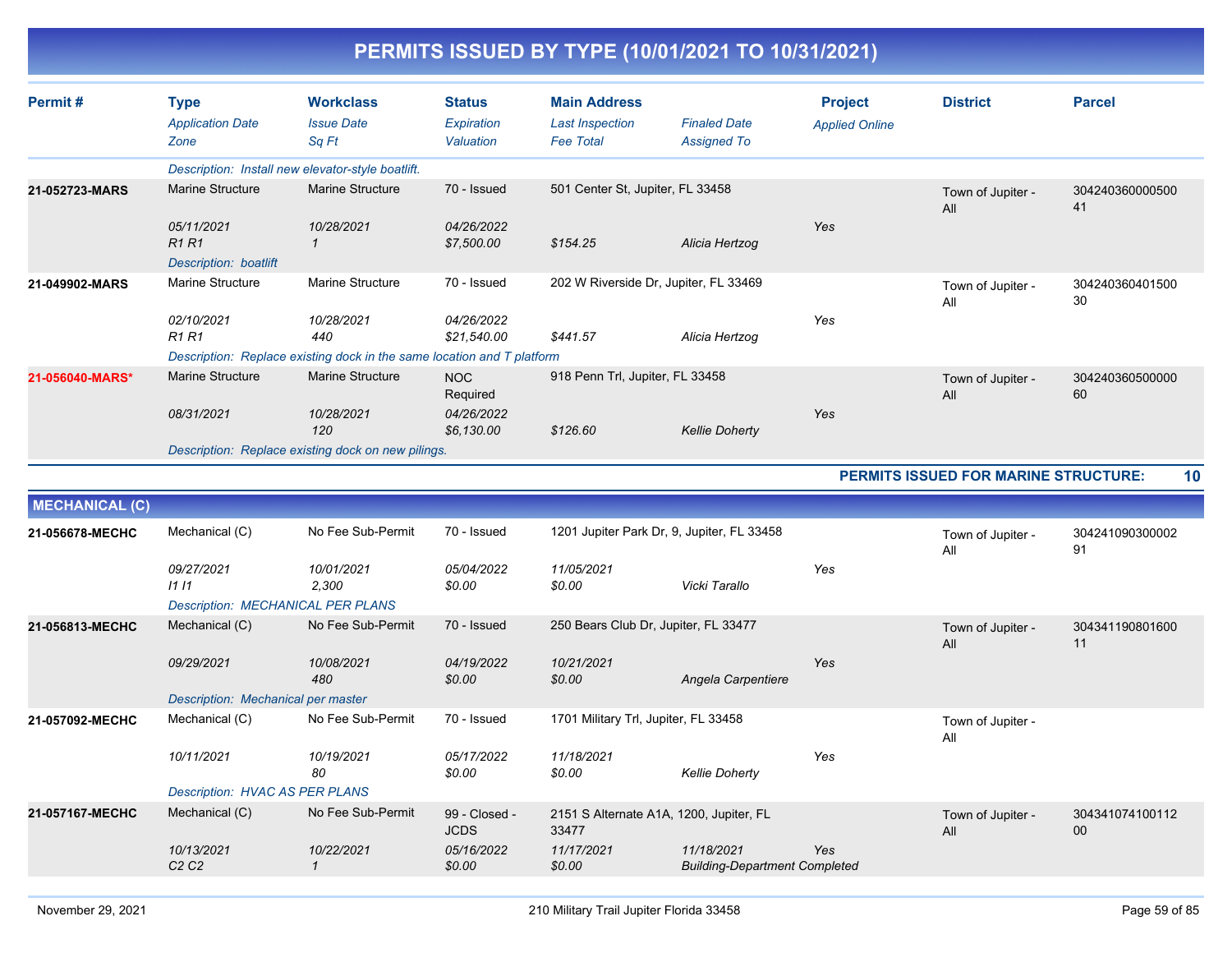|                       |                                                             |                                                                                                                 |                                          | PERMITS ISSUED BY TYPE (10/01/2021 TO 10/31/2021)                 |                                                    |                                         |                                    |                       |
|-----------------------|-------------------------------------------------------------|-----------------------------------------------------------------------------------------------------------------|------------------------------------------|-------------------------------------------------------------------|----------------------------------------------------|-----------------------------------------|------------------------------------|-----------------------|
| Permit#               | <b>Type</b><br><b>Application Date</b><br>Zone              | <b>Workclass</b><br><b>Issue Date</b><br>Sq Ft                                                                  | <b>Status</b><br>Expiration<br>Valuation | <b>Main Address</b><br><b>Last Inspection</b><br><b>Fee Total</b> | <b>Finaled Date</b><br><b>Assigned To</b>          | <b>Project</b><br><b>Applied Online</b> | <b>District</b>                    | <b>Parcel</b>         |
|                       |                                                             | Description: Add bathroom exhaust and additional supply drops. Connect to existing ductwork according to plans. |                                          |                                                                   |                                                    |                                         |                                    |                       |
| 21-057451-MECHC       | Mechanical (C)                                              | No Fee Sub-Permit                                                                                               | 70 - Issued                              | 1201 Jupiter Park Dr, 5-6,                                        |                                                    |                                         | Town of Jupiter -<br>All           | 304241090800000<br>50 |
|                       | 10/21/2021<br>1111<br><b>Description: HVAC AS PER PLANS</b> | 10/28/2021<br>2,493                                                                                             | 05/04/2022<br>\$0.00                     | 11/05/2021<br>\$0.00                                              | <b>Kimberly Slater</b>                             | Yes                                     |                                    |                       |
|                       |                                                             |                                                                                                                 |                                          |                                                                   |                                                    |                                         | PERMITS ISSUED FOR MECHANICAL (C): | 5                     |
| <b>MECHANICAL (R)</b> |                                                             |                                                                                                                 |                                          |                                                                   |                                                    |                                         |                                    |                       |
| 21-055975-MECHR       | Mechanical (R)                                              | No Fee Sub-Permit                                                                                               | 99 - Closed -<br><b>JCDS</b>             | 339 Ridge Rd, Jupiter, FL 33477                                   |                                                    |                                         | Town of Jupiter -<br>All           | 304341160200050<br>60 |
|                       | 08/30/2021                                                  | 10/06/2021<br>2,663                                                                                             | 04/18/2022<br>\$0.00                     | 10/19/2021<br>\$0.00                                              | 11/03/2021<br><b>Building-Department Completed</b> | Yes                                     |                                    |                       |
|                       |                                                             | Description: INSTALL MINI SPLIT FOR DEHUMIDIFICATION PURPOSES ONLY                                              |                                          |                                                                   |                                                    |                                         |                                    |                       |
| 21-056812-MECHR       | Mechanical (R)                                              | No Fee Sub-Permit                                                                                               | 70 - Issued                              | 424 Red Hawk Dr, Jupiter, FL 33477                                |                                                    |                                         | Town of Jupiter -<br>All           | 304341190200300<br>80 |
|                       | 09/29/2021                                                  | 10/13/2021<br>-1                                                                                                | 04/25/2022<br>\$0.00                     | 10/26/2021<br>\$0.00                                              | Shandre Kellerman                                  | Yes                                     |                                    |                       |
|                       |                                                             | Description: Mechanical Per Plan AS PER PLANS ON MASTER 21-053441-BLDR                                          |                                          |                                                                   |                                                    |                                         |                                    |                       |
| 21-057187-MECHR       | Mechanical (R)                                              | No Fee Sub-Permit                                                                                               | 70 - Issued                              | 1000 N Us Highway 1, 783, Jupiter, FL<br>33477                    |                                                    |                                         | Town of Jupiter -<br>All           |                       |
|                       | 10/13/2021                                                  | 10/14/2021<br>2,105                                                                                             | 04/12/2022<br>\$0.00                     | \$0.00                                                            | <b>Kelly Hills</b>                                 | Yes                                     |                                    |                       |
|                       |                                                             | Description: INTERIOR REMODELING / MECHANICAL                                                                   |                                          |                                                                   |                                                    |                                         |                                    |                       |
| 21-056367-MECHR       | Mechanical (R)                                              | No Fee Sub-Permit                                                                                               | 70 - Issued                              | 110 Quayside Dr, Jupiter, FL 33477                                |                                                    |                                         | Town of Jupiter -<br>All           | 304341070900004<br>00 |
|                       | 09/14/2021                                                  | 10/15/2021<br>5,335                                                                                             | 04/13/2022<br>\$0.00                     | \$0.00                                                            | Vicki Tarallo                                      | Yes                                     |                                    |                       |
|                       | <b>Description: MECHANICAL PER PLANS</b>                    |                                                                                                                 |                                          |                                                                   |                                                    |                                         |                                    |                       |
| 21-056814-MECHR       | Mechanical (R)                                              | No Fee Sub-Permit                                                                                               | 70 - Issued                              | 0 Confidential Record Per Fs-119.07,                              |                                                    |                                         | Town of Jupiter -<br>All           | 304241150200000<br>20 |
|                       | 09/29/2021<br><b>R1 R1</b>                                  | 10/19/2021                                                                                                      | 04/18/2022<br>\$0.00                     | 10/20/2021<br>\$0.00                                              | <b>Kelly Hills</b>                                 | Yes                                     |                                    |                       |
|                       |                                                             | Description: Relocate one supply and replace two exhaust fans                                                   |                                          |                                                                   |                                                    |                                         |                                    |                       |
| 21-057120-MECHR*      | Mechanical (R)                                              | Mechanical                                                                                                      | <b>NOC</b><br>Required                   | 275 Palm Ave, C105, Jupiter, FL 33488                             |                                                    |                                         | Town of Jupiter -<br>All           | 304341051600310<br>50 |
|                       | 10/11/2021<br>R3 R3                                         | 10/22/2021<br>0                                                                                                 | 04/20/2022<br>\$6,180.00                 | \$127.60                                                          | Angela Carpentiere                                 | Yes                                     |                                    |                       |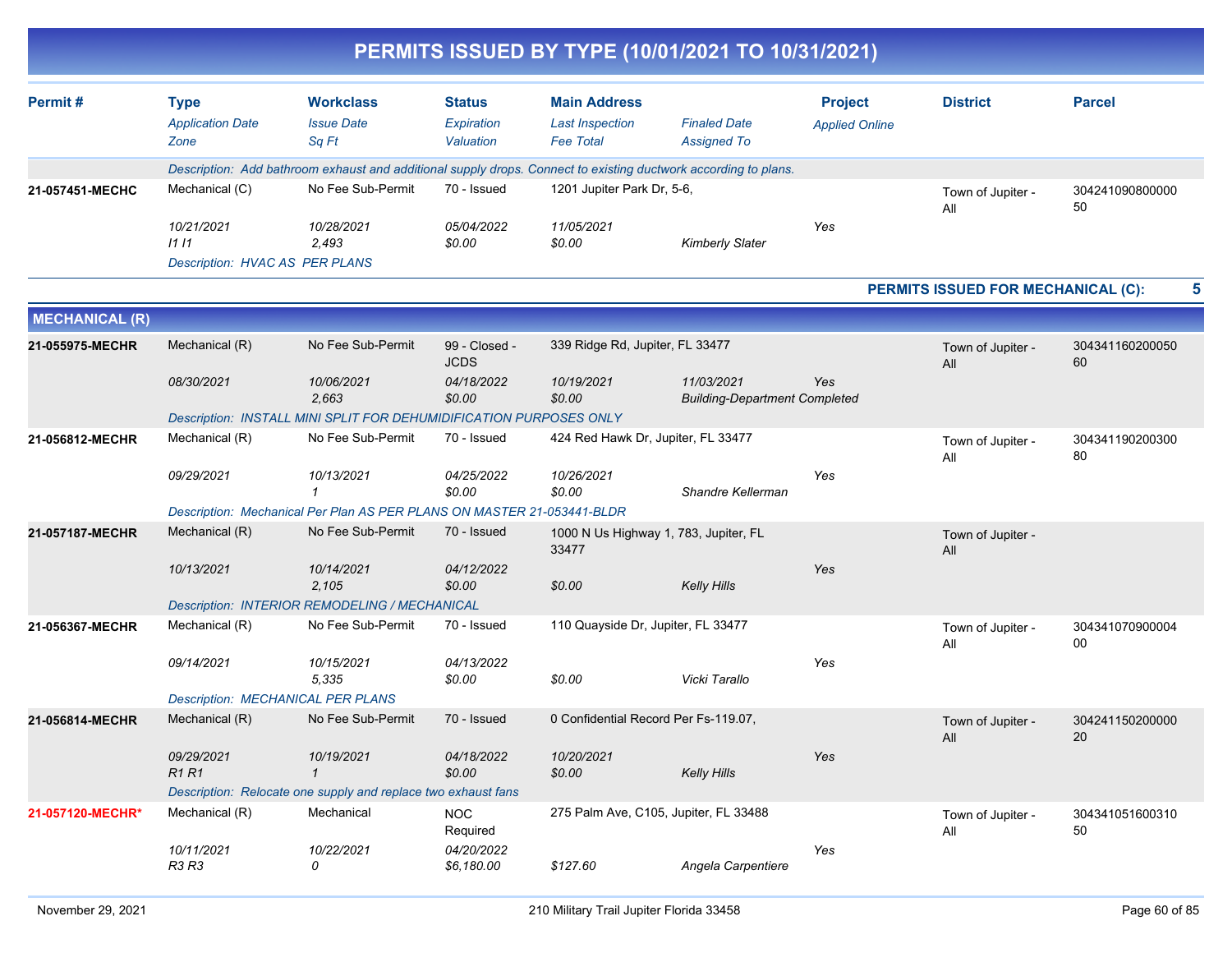| Permit#             | <b>Type</b><br><b>Application Date</b><br>Zone | <b>Workclass</b><br><b>Issue Date</b><br>Sq Ft               | <b>Status</b><br>Expiration<br>Valuation | <b>Main Address</b><br><b>Last Inspection</b><br><b>Fee Total</b>                                          | <b>Finaled Date</b><br><b>Assigned To</b>          | <b>Project</b><br><b>Applied Online</b> | <b>District</b>                    | <b>Parcel</b>             |
|---------------------|------------------------------------------------|--------------------------------------------------------------|------------------------------------------|------------------------------------------------------------------------------------------------------------|----------------------------------------------------|-----------------------------------------|------------------------------------|---------------------------|
|                     |                                                | Description: A/C CHANGE OUT W/ DISCO BOX                     |                                          |                                                                                                            |                                                    |                                         |                                    |                           |
| 21-056766-MECHR     | Mechanical (R)                                 | No Fee Sub-Permit                                            | 70 - Issued                              | 221 E Whitney Dr, Jupiter, FL 33458                                                                        |                                                    |                                         | Town of Jupiter -<br>All           | 304241010100802<br>10     |
|                     | 09/28/2021<br>R1R1                             | 10/26/2021<br>750                                            | 04/25/2022<br>\$0.00                     | \$0.00                                                                                                     | Alicia Hertzog                                     | Yes                                     |                                    |                           |
|                     |                                                | Description: Installation of Mitsubishi heat pump mini split |                                          |                                                                                                            |                                                    |                                         |                                    |                           |
| 21-056681-MECHR     | Mechanical (R)                                 | No Fee Sub-Permit                                            | 70 - Issued                              | 145 Commodore Dr, Jupiter, FL 33477                                                                        |                                                    |                                         | Town of Jupiter -<br>All           | 304341070900003<br>60     |
|                     | 09/27/2021<br><b>R1R1</b>                      | 10/26/2021<br>7,082                                          | 04/25/2022<br>\$0.00                     | 11/09/2021<br>\$0.00                                                                                       | Alicia Hertzog                                     | Yes                                     |                                    |                           |
|                     | <b>Description: HVAC AS PER PLANS</b>          |                                                              |                                          |                                                                                                            |                                                    |                                         |                                    |                           |
|                     |                                                |                                                              |                                          |                                                                                                            |                                                    |                                         | PERMITS ISSUED FOR MECHANICAL (R): | 8                         |
| <b>PLUMBING (C)</b> |                                                |                                                              |                                          |                                                                                                            |                                                    |                                         |                                    |                           |
| 21-056798-PLUMC     | Plumbing (C)                                   | No Fee Sub-Permit                                            | 99 - Closed -<br><b>JCDS</b>             | 300 Marsala Ct, Jupiter, FL 33478                                                                          |                                                    |                                         | Town of Jupiter -<br>All           | 304240320201800<br>$00\,$ |
|                     | 09/29/2021                                     | 10/01/2021<br>15,304                                         | 05/16/2022<br>\$0.00                     | 11/17/2021<br>\$0.00                                                                                       | 11/18/2021<br><b>Building-Department Completed</b> | Yes                                     |                                    |                           |
|                     |                                                |                                                              |                                          | Description: PLUMBING FOR Interior Renovations- Jupiter Country Club AS PER PLANS ON MASTER 21-054047-COMM |                                                    |                                         |                                    |                           |
| 21-055884-PLUMC     | Plumbing (C)                                   | Plumbing                                                     | 70 - Issued                              | 411 W Indiantown Rd, Jupiter, FL 33458                                                                     |                                                    |                                         | Town of Jupiter -<br>All           | 304241010701200<br>81     |
|                     | 08/25/2021                                     | 10/04/2021<br>$\mathbf{1}$                                   | 04/02/2022<br>\$1,483.00                 | \$79.00                                                                                                    | Alicia Hertzog                                     | Yes                                     |                                    |                           |
|                     |                                                | Description: ER like for like 1.5" pvb backflow replacement  |                                          |                                                                                                            |                                                    |                                         |                                    |                           |
| 21-056796-PLUMC     | Plumbing (C)                                   | No Fee Sub-Permit                                            | 70 - Issued                              | 500 Ocean Trail Way, 405, Jupiter, FL<br>33477                                                             |                                                    |                                         | Town of Jupiter -<br>All           | 304341051300540<br>50     |
|                     | 09/29/2021<br>R3 R3                            | 10/04/2021<br>400                                            | 04/27/2022<br>\$3,583.00                 | 10/29/2021<br>\$0.00                                                                                       | Alicia Hertzog                                     | Yes                                     |                                    |                           |
|                     | Description: 2 bathroom remodels               |                                                              |                                          |                                                                                                            |                                                    |                                         |                                    |                           |
| 21-056832-PLUMC     | Plumbing (C)                                   | No Fee Sub-Permit                                            | 70 - Issued                              | 400 S Us Highway 1, 301, Jupiter, FL<br>33477                                                              |                                                    |                                         | Town of Jupiter -<br>All           | 304341064500030<br>10     |
|                     | 09/30/2021<br>US-1/ICW US-1/ICW                | 10/04/2021<br>298                                            | 04/18/2022<br>\$0.00                     | 10/20/2021<br>\$0.00                                                                                       | Kelly Hills                                        | No                                      |                                    |                           |
|                     | <b>Description: Bathroom Remodel</b>           |                                                              |                                          |                                                                                                            |                                                    |                                         |                                    |                           |
| 21-057007-PLUMC     | Plumbing (C)                                   | No Fee Sub-Permit                                            | 70 - Issued                              | 300 Ocean Trail Way, 1201, Jupiter, FL<br>33477                                                            |                                                    |                                         | Town of Jupiter -<br>All           | 304341051200312<br>01     |
|                     | 10/07/2021<br><b>R3 R3</b>                     | 10/07/2021<br>$\mathcal I$                                   | 04/11/2022<br>\$0.00                     | 10/13/2021<br>\$0.00                                                                                       | <b>Kimberly Slater</b>                             | Yes                                     |                                    |                           |
|                     |                                                |                                                              |                                          |                                                                                                            |                                                    |                                         |                                    |                           |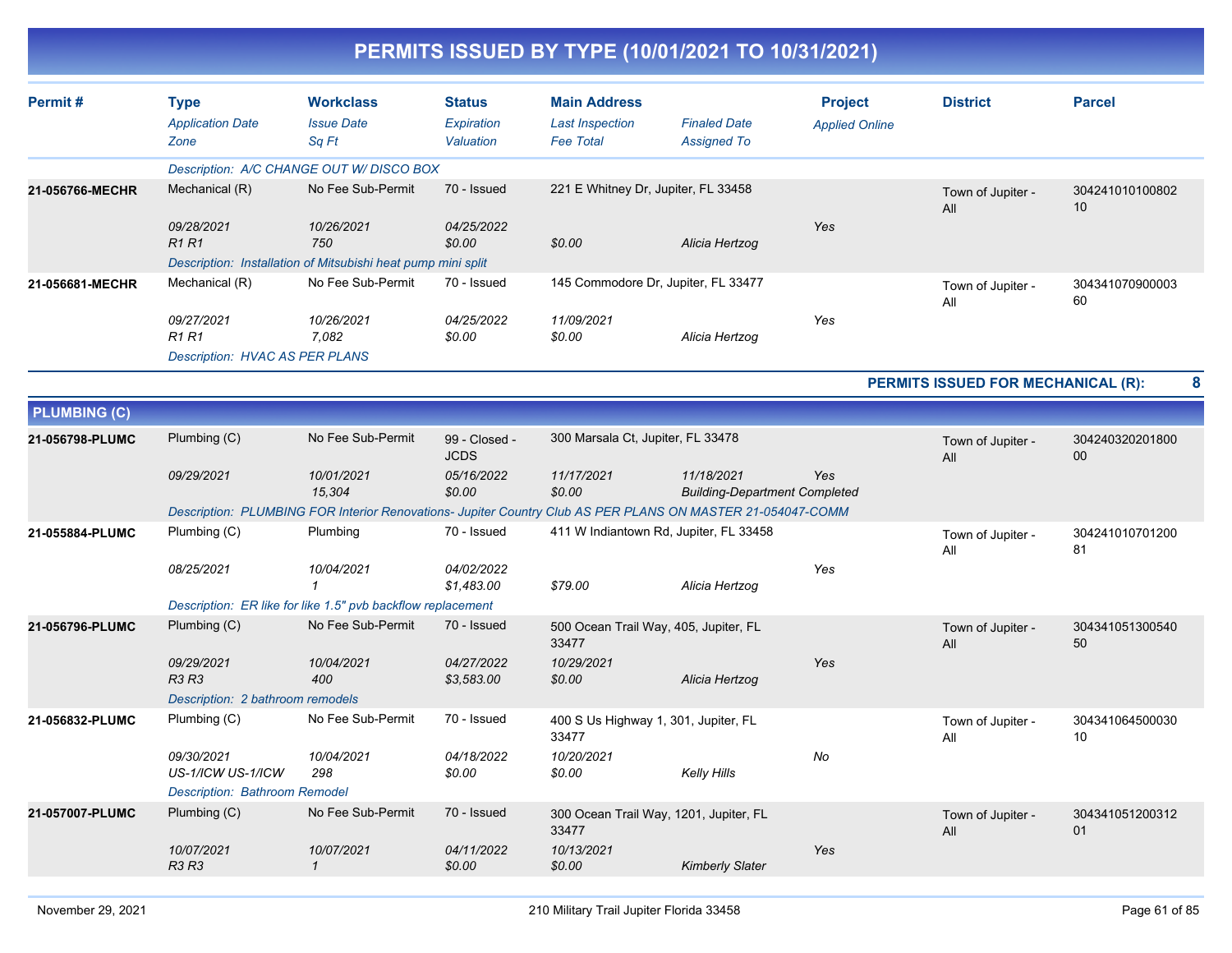|                 |                                                |                                                                                                                                                                     |                                          | PERMITS ISSUED BY TYPE (10/01/2021 TO 10/31/2021)                 |                                                    |                                         |                          |                           |
|-----------------|------------------------------------------------|---------------------------------------------------------------------------------------------------------------------------------------------------------------------|------------------------------------------|-------------------------------------------------------------------|----------------------------------------------------|-----------------------------------------|--------------------------|---------------------------|
| Permit#         | <b>Type</b><br><b>Application Date</b><br>Zone | <b>Workclass</b><br><b>Issue Date</b><br>Sq Ft                                                                                                                      | <b>Status</b><br>Expiration<br>Valuation | <b>Main Address</b><br><b>Last Inspection</b><br><b>Fee Total</b> | <b>Finaled Date</b><br><b>Assigned To</b>          | <b>Project</b><br><b>Applied Online</b> | <b>District</b>          | <b>Parcel</b>             |
|                 |                                                | Description: Plumbing per plans on Master Permit #21-054993-COMM                                                                                                    |                                          |                                                                   |                                                    |                                         |                          |                           |
| 21-056920-PLUMC | Plumbing (C)                                   | No Fee Sub-Permit                                                                                                                                                   | 70 - Issued                              | 176 Helios Dr, 201, Jupiter, FL 33477                             |                                                    |                                         | Town of Jupiter -<br>All | 304341081900020<br>10     |
|                 | 10/05/2021<br><b>R3 R3</b>                     | 10/11/2021                                                                                                                                                          | 04/13/2022<br>\$0.00                     | 10/15/2021<br>\$0.00                                              | Shandre Kellerman                                  | Yes                                     |                          |                           |
|                 | 21-053052-COMM                                 | Description: Change tub to shower. Install new shower valve and shower drain and shower pan liner. Replace Master bath toilet and lab faucet AS PER PLANS ON MASTER |                                          |                                                                   |                                                    |                                         |                          |                           |
| 21-057055-PLUMC | Plumbing (C)                                   | No Fee Sub-Permit                                                                                                                                                   | 99 - Closed -<br><b>JCDS</b>             | 1230 S Old Dixie Hwy, Jupiter, FL 33458                           |                                                    |                                         | Town of Jupiter -<br>All | 304241120000010<br>60     |
|                 | 10/08/2021<br>MC MC                            | 10/14/2021<br>0                                                                                                                                                     | 05/03/2022<br>\$0.00                     | 11/04/2021<br>\$0.00                                              | 11/10/2021<br><b>Building-Department Completed</b> | Yes                                     |                          |                           |
|                 |                                                | Description: Cut and cap exiting water line below grade & remove backflow. Cut and cap sanitary lines as shown on Drawing C2.01                                     |                                          |                                                                   |                                                    |                                         |                          |                           |
| 21-056249-PLUMC | Plumbing (C)                                   | No Fee Sub-Permit                                                                                                                                                   | 99 - Closed -<br><b>JCDS</b>             | 3610 S A1A, Jupiter, FL 33477                                     |                                                    |                                         | Town of Jupiter -<br>All | 304341160401600<br>10     |
|                 | 09/09/2021                                     | 10/14/2021<br>$\overline{4}$                                                                                                                                        | 04/25/2022<br>\$0.00                     | 10/25/2021<br>\$0.00                                              | 11/04/2021<br><b>Building-Department Completed</b> | Yes                                     |                          |                           |
|                 |                                                | Description: RENOVATE SOUTH POD BATHROOM- lower TOJ parking area                                                                                                    |                                          |                                                                   |                                                    |                                         |                          |                           |
| 21-055404-PLUMC | Plumbing (C)                                   | No Fee Sub-Permit                                                                                                                                                   | 70 - Issued                              | 1044 N Us Highway 1, 101, Jupiter, FL<br>33477                    |                                                    |                                         | Town of Jupiter -<br>All | 304340313500600<br>20     |
|                 | 08/10/2021<br><b>R3 R3</b>                     | 10/15/2021<br>$\mathcal I$                                                                                                                                          | 04/18/2022<br>\$0.00                     | 10/19/2021<br>\$0.00                                              | <b>Kelly Hills</b>                                 | Yes                                     |                          |                           |
|                 |                                                | <b>Description: PLUMBING AS PER APPROVED PLANS</b>                                                                                                                  |                                          |                                                                   |                                                    |                                         |                          |                           |
| 21-057042-PLUMC | Plumbing (C)                                   | No Fee Sub-Permit                                                                                                                                                   | 70 - Issued                              | 901 Seafarer Cir, 406, Jupiter, FL 33477                          |                                                    |                                         | Town of Jupiter -<br>All | 304341201100940<br>60     |
|                 | 10/08/2021                                     | 10/18/2021<br>1                                                                                                                                                     | 05/09/2022<br>\$0.00                     | 11/10/2021<br>\$0.00                                              | Suzanne Harrison                                   | Yes                                     |                          |                           |
|                 |                                                | Description: INTERIOR REMODEL, NEW FLOORING THROUGHOUT, BATHROOM REMODELS; PLUMB, ELEC, NO HVAC                                                                     |                                          |                                                                   |                                                    |                                         |                          |                           |
| 21-057279-PLUMC | Plumbing (C)                                   | No Fee Sub-Permit                                                                                                                                                   | 70 - Issued                              | 100 Ocean Trail Way, 1103, Jupiter, FL<br>33477                   |                                                    |                                         | Town of Jupiter -<br>All | 304341050900211<br>03     |
|                 | 10/15/2021<br><b>R3 R3</b>                     | 10/19/2021<br>150                                                                                                                                                   | 05/09/2022<br>\$0.00                     | 11/08/2021<br>\$0.00                                              | <b>Kelly Hills</b>                                 | Yes                                     |                          |                           |
|                 |                                                | Description: Bathrooms remodel, miscellaneous plumbing.                                                                                                             |                                          |                                                                   |                                                    |                                         |                          |                           |
| 21-055405-PLUMC | Plumbing (C)                                   | Plumbing                                                                                                                                                            | 99 - Closed -<br><b>JCDS</b>             | 176 Helios Dr, 506, Jupiter, FL 33477                             |                                                    |                                         | Town of Jupiter -<br>All | 304341081900050<br>60     |
|                 | 08/10/2021                                     | 10/19/2021<br>$\mathcal I$                                                                                                                                          | 04/18/2022<br>\$1,000.00                 | 10/20/2021<br>\$79.00                                             | 11/01/2021<br><b>Building-Department Completed</b> | Yes                                     |                          |                           |
|                 |                                                | Description: MODIFY PRE-EXISTING COMMON AREA PLUMBING STACK FOR RELOCATION OF SINK IN KITCHEN OF UNIT #506                                                          |                                          |                                                                   |                                                    |                                         |                          |                           |
| 21-057209-PLUMC | Plumbing (C)                                   | No Fee Sub-Permit                                                                                                                                                   | 70 - Issued                              | 2151 S Alternate A1A Hwy, 1200, Jupiter,<br>FL 33477              |                                                    |                                         | Town of Jupiter -<br>All | 304341074100112<br>$00\,$ |
|                 |                                                |                                                                                                                                                                     |                                          |                                                                   |                                                    |                                         |                          |                           |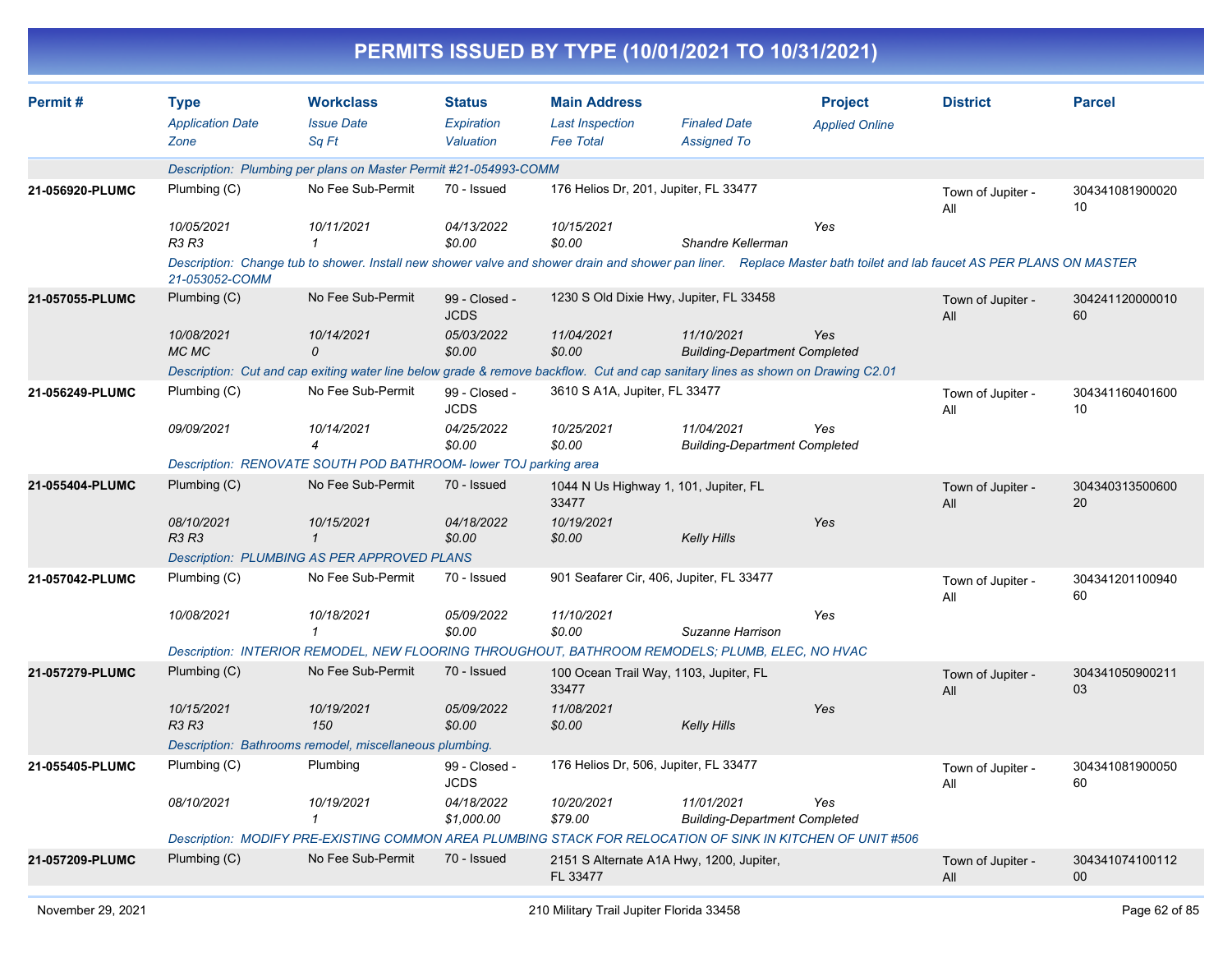|                 |                                                                                      |                                                                                                                                                      |                                                          | PERMITS ISSUED BY TYPE (10/01/2021 TO 10/31/2021)                         |                                                    |                                         |                          |                       |
|-----------------|--------------------------------------------------------------------------------------|------------------------------------------------------------------------------------------------------------------------------------------------------|----------------------------------------------------------|---------------------------------------------------------------------------|----------------------------------------------------|-----------------------------------------|--------------------------|-----------------------|
| Permit#         | <b>Type</b><br><b>Application Date</b><br>Zone                                       | <b>Workclass</b><br><b>Issue Date</b><br>Sq Ft                                                                                                       | <b>Status</b><br>Expiration<br>Valuation                 | <b>Main Address</b><br><b>Last Inspection</b><br><b>Fee Total</b>         | <b>Finaled Date</b><br><b>Assigned To</b>          | <b>Project</b><br><b>Applied Online</b> | <b>District</b>          | <b>Parcel</b>         |
|                 | 10/13/2021<br>C2C2                                                                   | 10/20/2021<br>1.800<br>Description: addition of bathroom tankless water heater and drinking fountain, new water lines over head.                     | 04/27/2022<br>\$0.00                                     | 10/29/2021<br>\$0.00                                                      | Suzanne Harrison                                   | Yes                                     |                          |                       |
| 21-057431-PLUMC | Plumbing (C)<br>10/21/2021<br><b>R3 R3</b>                                           | Plumbing<br>10/22/2021<br>1<br>Description: REPLACEMENT OF SHOWER PAN LINER                                                                          | 70 - Issued<br>04/20/2022<br>\$2,000.00                  | 400 Ocean Trail Way, 1208, Jupiter, FL<br>33477<br>11/08/2021<br>\$79.00  | Vicki Tarallo                                      | Yes                                     | Town of Jupiter -<br>All | 304341051400412<br>08 |
| 21-056924-PLUMC | Plumbing (C)<br>10/05/2021<br>C2C2                                                   | Plumbing<br>10/27/2021<br>$\mathcal I$<br>Description: Pressure vacuum breaker replacement of same type and size for irrigation system. Wilkins 720A | 99 - Closed -<br><b>JCDS</b><br>04/26/2022<br>\$650.00   | 850 Parkway St, Jupiter, FL 33477<br>10/28/2021<br>\$79.00                | 11/04/2021<br><b>Building-Department Completed</b> | <b>Yes</b>                              | Town of Jupiter -<br>All | 304341060000101<br>30 |
| 21-057546-PLUMC | Plumbing (C)<br>10/26/2021<br><b>Description: Bathroom Repair</b>                    | No Fee Sub-Permit<br>10/28/2021<br>36                                                                                                                | 99 - Closed -<br><b>JCDS</b><br>05/11/2022<br>\$500.00   | 1111 Keystone Dr N, D, Jupiter, FL 33458<br>11/12/2021<br>\$0.00          | 11/16/2021<br><b>Building-Department Completed</b> | Yes                                     | Town of Jupiter -<br>All | 304241103000300<br>14 |
| 21-057470-PLUMC | Plumbing (C)<br>10/22/2021<br><b>R3 R3</b><br><b>Description: GUEST BATH REMODEL</b> | No Fee Sub-Permit<br>10/28/2021<br>1.240                                                                                                             | 70 - Issued<br>05/02/2022<br>\$0.00                      | 300 N Highway Aia Apt B301,<br>11/03/2021<br>\$0.00                       | <b>Kelly Hills</b>                                 | Yes                                     | Town of Jupiter -<br>All | 304341050400230<br>10 |
| 21-056482-PLUMC | Plumbing (C)<br>09/20/2021<br><b>R3 R3</b>                                           | Plumbing<br>10/29/2021<br>100<br>Description: Install a shower pan and install toilet<br>**Need a 2nd rough plumbing top out and final inspections** | 99 - Closed -<br><b>JCDS</b><br>05/09/2022<br>\$2,300.00 | 1000 N Us Highway 1, JA402, Jupiter, FL<br>33477<br>11/08/2021<br>\$79.00 | 11/10/2021<br><b>Building-Department Completed</b> | Yes                                     | Town of Jupiter -<br>All | 304340312200040<br>20 |

| 18                                      |
|-----------------------------------------|
| <b>PERMITS ISSUED FOR PLUMBING (C):</b> |

| <b>PLUMBING (R)</b> |                       |                   |                      |                                     |                                                                                                                                  |                          |                       |
|---------------------|-----------------------|-------------------|----------------------|-------------------------------------|----------------------------------------------------------------------------------------------------------------------------------|--------------------------|-----------------------|
| 21-055584-PLUMR*    | Plumbing (R)          | Pool              | 70 - Issued          | 214 Caravelle Dr, Jupiter, FL 33458 |                                                                                                                                  | Town of Jupiter -<br>All | 304241140800045<br>40 |
|                     | 08/17/2021<br>MXD MXD | 10/01/2021        | 05/02/2022<br>\$0.00 | 11/01/2021<br>\$0.00                | No<br>Suzanne Harrison                                                                                                           |                          |                       |
|                     |                       |                   |                      |                                     | Description: demoing current spa and adding a 6x6 spa, adding decking as well, replacing pool heater with the existing electric. |                          |                       |
| 21-056585-PLUMR     | Plumbing (R)          | No Fee Sub-Permit | 70 - Issued          | 259 San Remo Dr. Jupiter, FL 33458  |                                                                                                                                  | Town of Jupiter -<br>All | 304241140500022<br>70 |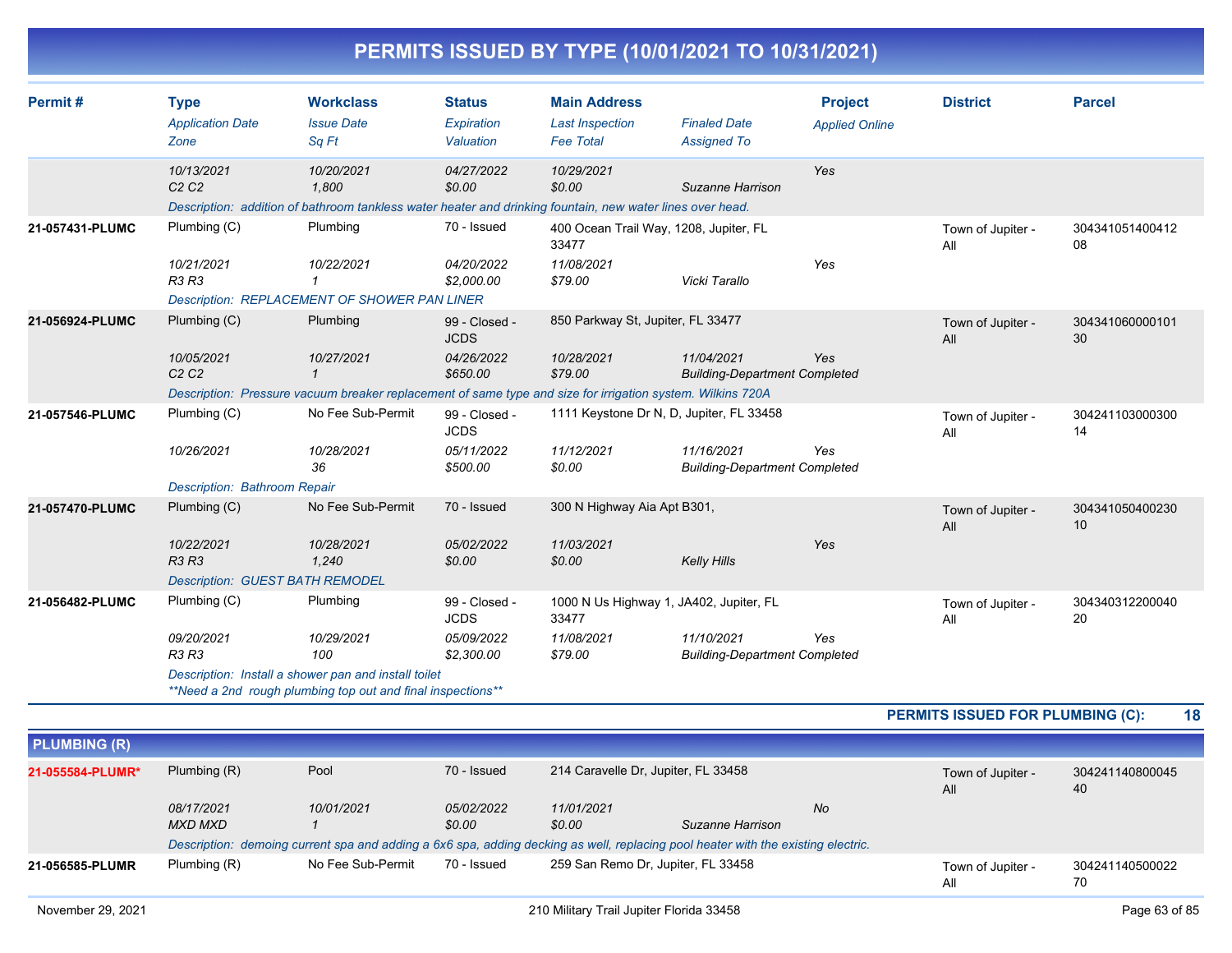|                 |                                                |                                                                                                                        |                                          |                                                                   | PERMITS ISSUED BY TYPE (10/01/2021 TO 10/31/2021) |                                         |                          |                       |
|-----------------|------------------------------------------------|------------------------------------------------------------------------------------------------------------------------|------------------------------------------|-------------------------------------------------------------------|---------------------------------------------------|-----------------------------------------|--------------------------|-----------------------|
| Permit#         | <b>Type</b><br><b>Application Date</b><br>Zone | <b>Workclass</b><br><b>Issue Date</b><br>Sq Ft                                                                         | <b>Status</b><br>Expiration<br>Valuation | <b>Main Address</b><br><b>Last Inspection</b><br><b>Fee Total</b> | <b>Finaled Date</b><br><b>Assigned To</b>         | <b>Project</b><br><b>Applied Online</b> | <b>District</b>          | <b>Parcel</b>         |
|                 | 09/23/2021                                     | 10/01/2021                                                                                                             | 04/04/2022<br>\$0.00                     | 10/04/2021<br>\$0.00                                              | Shandre Kellerman                                 | Yes                                     |                          |                       |
|                 |                                                | Description: Replace any needed plumbing in garage apartment including pvc drain lines/water lines                     |                                          |                                                                   |                                                   |                                         |                          |                       |
| 21-055115-PLUMR | Plumbing (R)                                   | No Fee Sub-Permit                                                                                                      | 70 - Issued                              |                                                                   | 207 Commodore Dr, Jupiter, FL 33477               |                                         | Town of Jupiter -<br>All | 304341070900010<br>10 |
|                 | 07/29/2021<br><b>R1 R1</b>                     | 10/01/2021<br>$\mathbf{1}$                                                                                             | 04/12/2022<br>\$0.00                     | 10/14/2021<br>\$0.00                                              | Alicia Hertzog                                    | Yes                                     |                          |                       |
|                 | Description: Plumbing as per plans             |                                                                                                                        |                                          |                                                                   |                                                   |                                         |                          |                       |
| 21-056177-PLUMR | Plumbing (R)                                   | Pool                                                                                                                   | 70 - Issued                              | 1166 Egret Cir S, Jupiter, FL 33458                               |                                                   |                                         | Town of Jupiter -<br>All | 304241150200021<br>10 |
|                 | 09/07/2021<br><b>R1 R1</b>                     | 10/01/2021<br>501                                                                                                      | 05/16/2022<br>\$0.00                     | 11/16/2021<br>\$0.00                                              | Shandre Kellerman                                 | No                                      |                          |                       |
|                 |                                                | Description: POOL PERIMETER PIPING FOR Inground Gunite Pool/Spa with Paver Deck AS PER PLANS ON MASTER 21-055914-POOLR |                                          |                                                                   |                                                   |                                         |                          |                       |
| 21-056950-PLUMR | Plumbing (R)                                   | Pool                                                                                                                   | 70 - Issued                              | 353 Regatta Dr, Jupiter, FL 33477                                 |                                                   |                                         | Town of Jupiter -<br>All | 304341073200074<br>90 |
|                 | 10/05/2021<br><b>R1 R1</b>                     | 10/05/2021<br>$\mathbf{1}$                                                                                             | 05/02/2022<br>\$0.00                     | 11/01/2021<br>\$0.00                                              | Suzanne Harrison                                  | No                                      |                          |                       |
|                 |                                                | Description: POOL REMODEL - RESHAPE EXISTING POOL WITH GUNITE - REMOVE AND REPLACE DECK.                               |                                          |                                                                   |                                                   |                                         |                          |                       |
| 21-056846-PLUMR | Plumbing (R)                                   | No Fee Sub-Permit                                                                                                      | 70 - Issued                              | 112 Lanitee Cir, Jupiter, FL 33458                                |                                                   |                                         | Town of Jupiter -<br>All | 304241110800000<br>60 |
|                 | 09/30/2021                                     | 10/05/2021<br>2,565                                                                                                    | 05/16/2022<br>\$0.00                     | 11/15/2021<br>\$0.00                                              | Alicia Hertzog                                    | Yes                                     |                          |                       |
|                 |                                                | Description: remodel the plumbing to all bath rooms                                                                    |                                          |                                                                   |                                                   |                                         |                          |                       |
| 21-056933-PLUMR | Plumbing (R)                                   | Pool                                                                                                                   | 70 - Issued                              |                                                                   | 3452 S Caroline Dr, Jupiter, FL 33458             |                                         | Town of Jupiter -<br>All | 304241141300041<br>10 |
|                 | 10/05/2021<br><b>MXD MXD</b>                   | 10/05/2021<br>481                                                                                                      | 05/23/2022<br>\$0.00                     | 11/22/2021<br>\$0.00                                              | <b>Kimberly Slater</b>                            | No                                      |                          |                       |
|                 |                                                | Description: Inground Gunite Pool Spa with Paver Deck                                                                  |                                          |                                                                   |                                                   |                                         |                          |                       |
| 21-055953-PLUMR | Plumbing (R)                                   | No Fee Sub-Permit                                                                                                      | 70 - Issued                              | 353 Regatta Dr, Jupiter, FL 33477                                 |                                                   |                                         | Town of Jupiter -<br>All | 304341073200074<br>90 |
|                 | 08/27/2021                                     | 10/05/2021<br>$\mathbf{1}$                                                                                             | 04/04/2022<br>\$0.00                     | \$0.00                                                            | Suzanne Harrison                                  | Yes                                     |                          |                       |
|                 |                                                | Description: Install a watts 9-D for pool auto fill                                                                    |                                          |                                                                   |                                                   |                                         |                          |                       |
| 21-056810-PLUMR | Plumbing (R)                                   | No Fee Sub-Permit                                                                                                      | 70 - Issued                              | 424 Red Hawk Dr, Jupiter, FL 33477                                |                                                   |                                         | Town of Jupiter -<br>All | 304341190200300<br>80 |
|                 | 09/29/2021<br>R1 R1                            | 10/08/2021<br>$\mathbf{1}$                                                                                             | 04/18/2022<br>\$1.00                     | 10/18/2021<br>\$0.00                                              | Shandre Kellerman                                 | Yes                                     |                          |                       |
|                 |                                                | Description: Plumbing Per Plan on Master 21-053441-BLDR                                                                |                                          |                                                                   |                                                   |                                         |                          |                       |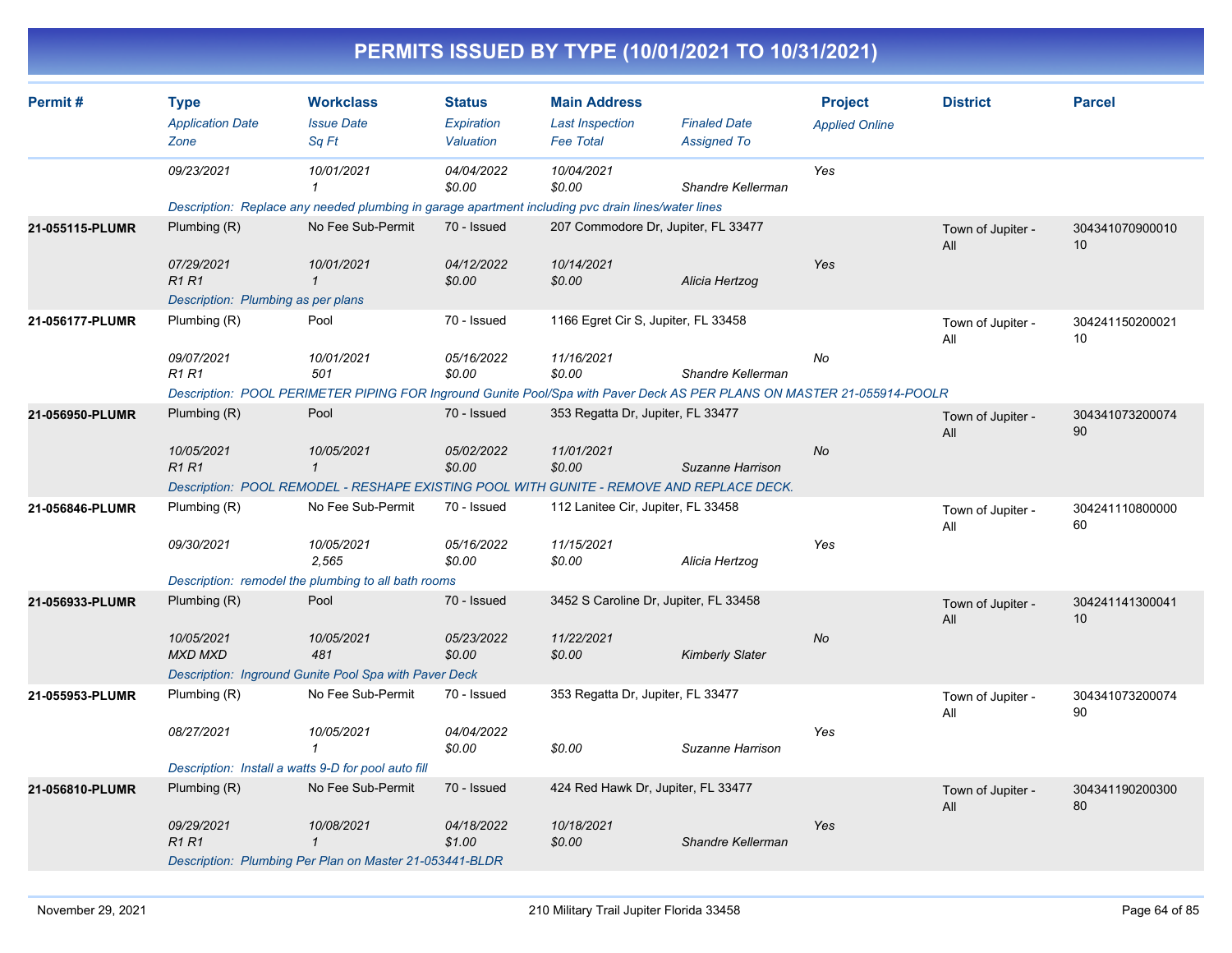| Permit#         | <b>Type</b><br><b>Application Date</b><br>Zone           | <b>Workclass</b><br><b>Issue Date</b><br>Sq Ft                                                                                | <b>Status</b><br>Expiration<br>Valuation | <b>Main Address</b><br><b>Last Inspection</b><br><b>Fee Total</b> | <b>Finaled Date</b><br><b>Assigned To</b>          | <b>Project</b><br><b>Applied Online</b> | <b>District</b>          | <b>Parcel</b>         |
|-----------------|----------------------------------------------------------|-------------------------------------------------------------------------------------------------------------------------------|------------------------------------------|-------------------------------------------------------------------|----------------------------------------------------|-----------------------------------------|--------------------------|-----------------------|
| 21-056998-PLUMR | Plumbing (R)                                             | No Fee Sub-Permit                                                                                                             | 70 - Issued                              | 1130 Lakeshore Dr, Jupiter, FL 33458                              |                                                    |                                         | Town of Jupiter -        | 304241150200062       |
|                 | 10/06/2021<br><b>R1 R1</b>                               | 10/11/2021<br>$\mathbf{1}$                                                                                                    | 04/11/2022<br>\$0.00                     | 10/12/2021<br>\$0.00                                              | Vicki Tarallo                                      | Yes                                     | All                      | 50                    |
| 21-056716-PLUMR | <b>Description: PLUMBING PER PLANS</b><br>Plumbing $(R)$ | Pool                                                                                                                          | 70 - Issued                              | 287 Regatta Dr, Jupiter, FL 33477                                 |                                                    |                                         | Town of Jupiter -        | 304341073300076       |
|                 |                                                          |                                                                                                                               |                                          |                                                                   |                                                    |                                         | All                      | 50                    |
|                 | 09/27/2021<br><b>R1R1</b>                                | 10/11/2021<br>$\mathbf{1}$                                                                                                    | 04/11/2022<br>\$0.00                     | \$0.00                                                            | Vicki Tarallo                                      | No                                      |                          |                       |
|                 | <b>Description: POOL PLUMBING PER PLANS</b>              |                                                                                                                               |                                          |                                                                   |                                                    |                                         |                          |                       |
| 21-056720-PLUMR | Plumbing (R)                                             | No Fee Sub-Permit                                                                                                             | 70 - Issued                              | 115 Inner Harbour Way, Jupiter, FL 33477                          |                                                    |                                         | Town of Jupiter -<br>All | 304341170200010<br>92 |
|                 | 09/27/2021                                               | 10/11/2021<br>200                                                                                                             | 04/13/2022<br>\$0.00                     | 10/15/2021<br>\$0.00                                              | Vicki Tarallo                                      | Yes                                     |                          |                       |
|                 | <b>Description: PLUMBING PER PLANS</b>                   |                                                                                                                               |                                          |                                                                   |                                                    |                                         |                          |                       |
| 21-055535-PLUMR | Plumbing (R)                                             | No Fee Sub-Permit                                                                                                             | 70 - Issued                              | 1001 Riverwood Ln, Jupiter, FL 33458                              |                                                    |                                         | Town of Jupiter -<br>All | 304241020800005<br>62 |
|                 | 08/16/2021                                               | 10/12/2021<br>0                                                                                                               | 05/16/2022<br>\$0.00                     | 11/16/2021<br>\$0.00                                              | Vicki Tarallo                                      | Yes                                     |                          |                       |
|                 | <b>Description: PLUMBING PER PLANS</b>                   |                                                                                                                               |                                          |                                                                   |                                                    |                                         |                          |                       |
| 21-056759-PLUMR | Plumbing (R)                                             | Plumbing                                                                                                                      | 99 - Closed -<br><b>JCDS</b>             | 319 Sonoma Isles Cir, Jupiter, FL 33478                           |                                                    |                                         | Town of Jupiter -<br>All | 304240320600020<br>40 |
|                 | 09/28/2021                                               | 10/13/2021<br>$\mathbf{1}$                                                                                                    | 04/25/2022<br>\$200.00                   | 10/27/2021<br>\$79.00                                             | 10/27/2021<br><b>Building-Department Completed</b> | Yes                                     |                          |                       |
|                 |                                                          | Description: Install Watts 9-D check valve for pool autofill                                                                  |                                          |                                                                   |                                                    |                                         |                          |                       |
| 21-057139-PLUMR | Plumbing $(R)$                                           | No Fee Sub-Permit                                                                                                             | 99 - Closed -<br><b>JCDS</b>             | 223 Marlberry Cir, Jupiter, FL 33458                              |                                                    |                                         | Town of Jupiter -<br>All | 304241240900031<br>20 |
|                 | 10/12/2021                                               | 10/13/2021<br>$\mathbf{1}$                                                                                                    | 05/23/2022<br>\$0.00                     | 11/23/2021<br>\$0.00                                              | 11/24/2021<br><b>Building-Department Completed</b> | Yes                                     |                          |                       |
|                 |                                                          | Description: REMODEL OF KITCHEN, ADDING A 2ND SINK AND POT FILLER ABOVE STOVE; EXTENDING CABINETRY; REMOVING A PANTRY CLOSET. |                                          |                                                                   |                                                    |                                         |                          |                       |
| 21-057219-PLUMR | Plumbing (R)                                             | Pool                                                                                                                          | 70 - Issued                              | 18604 Still Lake Dr, Jupiter, FL 33458                            |                                                    |                                         | Town of Jupiter -<br>All | 304240341000024<br>10 |
|                 | 10/14/2021<br>R <sub>1</sub> -A <sub>R1</sub> -A         | 10/14/2021<br>240                                                                                                             | 04/26/2022<br>\$0.00                     | 10/28/2021<br>\$0.00                                              | Alicia Hertzog                                     | No                                      |                          |                       |
|                 |                                                          | Description: In Ground Gunite Pool/Spa with Paver Deck                                                                        |                                          |                                                                   |                                                    |                                         |                          |                       |
| 21-057186-PLUMR | Plumbing (R)                                             | No Fee Sub-Permit                                                                                                             | 70 - Issued                              | 1000 N Us Highway 1, 783, Jupiter, FL<br>33477                    |                                                    |                                         | Town of Jupiter -<br>All |                       |
|                 | 10/13/2021                                               | 10/14/2021<br>2,104                                                                                                           | 04/18/2022<br>\$0.00                     | 10/18/2021<br>\$0.00                                              | <b>Kelly Hills</b>                                 | Yes                                     |                          |                       |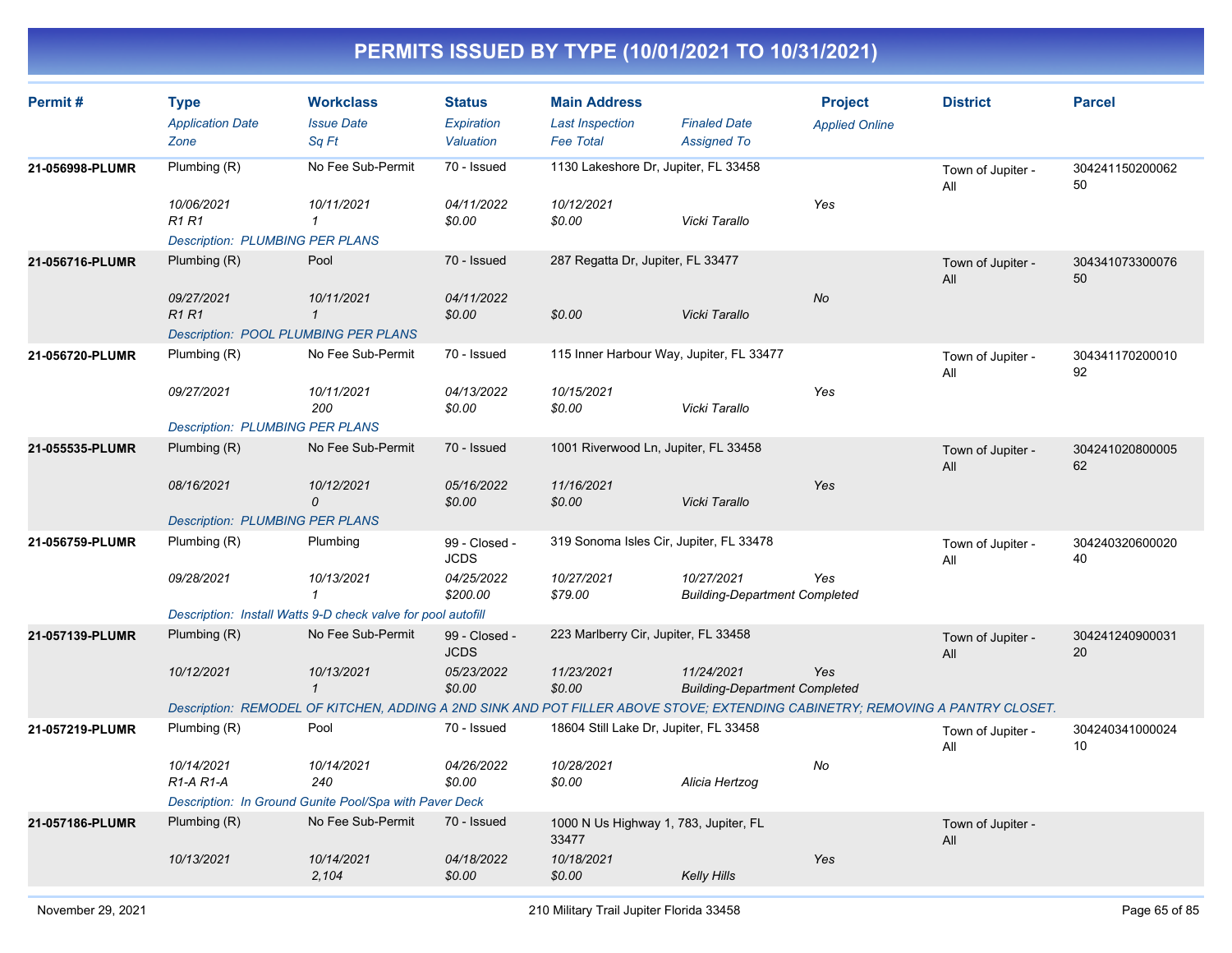| Permit#         |                                                                                                    | <b>Workclass</b>                                                                                                                                                             | <b>Status</b>                | <b>Main Address</b>                 |                                                                                                          | <b>Project</b>        | <b>District</b>          | <b>Parcel</b>         |  |  |
|-----------------|----------------------------------------------------------------------------------------------------|------------------------------------------------------------------------------------------------------------------------------------------------------------------------------|------------------------------|-------------------------------------|----------------------------------------------------------------------------------------------------------|-----------------------|--------------------------|-----------------------|--|--|
|                 | <b>Type</b><br><b>Application Date</b>                                                             | <b>Issue Date</b>                                                                                                                                                            | <b>Expiration</b>            | <b>Last Inspection</b>              | <b>Finaled Date</b>                                                                                      |                       |                          |                       |  |  |
|                 | Zone                                                                                               | Sq Ft                                                                                                                                                                        | Valuation                    | <b>Fee Total</b>                    | <b>Assigned To</b>                                                                                       | <b>Applied Online</b> |                          |                       |  |  |
|                 |                                                                                                    |                                                                                                                                                                              |                              |                                     |                                                                                                          |                       |                          |                       |  |  |
|                 |                                                                                                    | Description: INTERIOR REMODELING / PLUMBING                                                                                                                                  |                              |                                     |                                                                                                          |                       |                          |                       |  |  |
| 21-057250-PLUMR | Plumbing (R)                                                                                       | Pool                                                                                                                                                                         | 70 - Issued                  | 1110 Wilshire Dr, Jupiter, FL 33458 |                                                                                                          |                       | Town of Jupiter -<br>All | 304241141600004<br>90 |  |  |
|                 | 10/14/2021                                                                                         | 10/14/2021                                                                                                                                                                   | 05/17/2022                   | 11/18/2021                          |                                                                                                          | No                    |                          |                       |  |  |
|                 | <b>MXD MXD</b>                                                                                     | 306                                                                                                                                                                          | \$0.00                       | \$0.00                              | Alicia Hertzog                                                                                           |                       |                          |                       |  |  |
|                 |                                                                                                    | Description: Pool, Deck, Heater and Equipment                                                                                                                                |                              |                                     |                                                                                                          |                       |                          |                       |  |  |
| 21-056884-PLUMR | Plumbing (R)                                                                                       | No Fee Sub-Permit                                                                                                                                                            | 70 - Issued                  | 221 E Whitney Dr, Jupiter, FL 33458 |                                                                                                          |                       | Town of Jupiter -<br>All | 304241010100802<br>10 |  |  |
|                 | 10/02/2021                                                                                         | 10/15/2021                                                                                                                                                                   | 04/27/2022                   | 10/29/2021                          |                                                                                                          | Yes                   |                          |                       |  |  |
|                 | <b>R1R1</b>                                                                                        | 100                                                                                                                                                                          | \$0.00                       | \$0.00                              | Shandre Kellerman                                                                                        |                       |                          |                       |  |  |
|                 | Description: bathroom addition                                                                     |                                                                                                                                                                              |                              |                                     |                                                                                                          |                       |                          |                       |  |  |
| 21-056905-PLUMR | Plumbing (R)                                                                                       | No Fee Sub-Permit                                                                                                                                                            | 70 - Issued                  | 931 Dolphin Dr, Jupiter, FL 33458   |                                                                                                          |                       | Town of Jupiter -<br>All | 304240360800001<br>40 |  |  |
|                 | 10/04/2021<br><b>R1 R1</b>                                                                         | 10/15/2021<br>$\mathbf{1}$                                                                                                                                                   | 04/20/2022<br>\$0.00         | 10/22/2021<br>\$0.00                | <b>Kimberly Slater</b>                                                                                   | Yes                   |                          |                       |  |  |
|                 | Description: Run necessary drain, waste vent, hot and cold water lines for the following fixtures. |                                                                                                                                                                              |                              |                                     |                                                                                                          |                       |                          |                       |  |  |
|                 | 1 Toilet<br>1 Lav<br>1 Shower with drain and pan<br>1 Little lift station                          |                                                                                                                                                                              |                              |                                     |                                                                                                          |                       |                          |                       |  |  |
| 21-057182-PLUMR | Plumbing (R)                                                                                       | No Fee Sub-Permit                                                                                                                                                            | 70 - Issued                  |                                     | 6259 Winding Lake Dr, Jupiter, FL 33458                                                                  |                       | Town of Jupiter -<br>All | 304240341100042<br>80 |  |  |
|                 | 10/13/2021                                                                                         | 10/21/2021<br>2.247                                                                                                                                                          | 05/23/2022<br>\$0.00         | 11/23/2021<br>\$0.00                | <b>Kimberly Slater</b>                                                                                   | Yes                   |                          |                       |  |  |
|                 |                                                                                                    | Description: Add plumbing for (1) new Powder Room, toilet and sink<br>Hook up all fixtures and fittings in Master bath, Guest Bath, Powder Room and Kitchen and Laundry sink |                              |                                     |                                                                                                          |                       |                          |                       |  |  |
| 21-056168-PLUMR | Plumbing (R)                                                                                       | Pool                                                                                                                                                                         | 70 - Issued                  |                                     | 121 Cinder Dunes Pt, Jupiter, FL 33478                                                                   |                       | Town of Jupiter -<br>All | 304240320600023<br>60 |  |  |
|                 | 09/07/2021<br><b>R1R1</b>                                                                          | 10/21/2021<br>492                                                                                                                                                            | 04/25/2022<br>\$0.00         | 10/25/2021<br>\$0.00                | Shandre Kellerman                                                                                        | No                    |                          |                       |  |  |
|                 |                                                                                                    |                                                                                                                                                                              |                              |                                     | Description: POOL PERIMETER PIPING FOR INGROUND GUNITE POOL / SPA AS PER PLANS ON MASTER 21-055863-POOLR |                       |                          |                       |  |  |
| 21-054637-PLUMR | Plumbing (R)                                                                                       | Pool                                                                                                                                                                         | 70 - Issued                  | 208 Diamante Way, Jupiter, FL 33477 |                                                                                                          |                       | Town of Jupiter -<br>All | 304341065500001<br>10 |  |  |
|                 | 07/13/2021<br><b>R3 R3</b>                                                                         | 10/21/2021<br>337                                                                                                                                                            | 05/16/2022<br>\$0.00         | 11/16/2021<br>\$0.00                | Shandre Kellerman                                                                                        | No                    |                          |                       |  |  |
|                 |                                                                                                    |                                                                                                                                                                              |                              |                                     | Description: PLUMBING FOR CONSTRUCT 12x24 POOL W/ 7x7 RAISED SPA AS PER PLANS ON MASTER 21-054552-POOLR  |                       |                          |                       |  |  |
| 21-057343-PLUMR | Plumbing (R)                                                                                       | No Fee Sub-Permit                                                                                                                                                            | 99 - Closed -<br><b>JCDS</b> | 33477                               | 221 Ocean Grande Blvd, 701, Jupiter, FL                                                                  |                       | Town of Jupiter -<br>All | 304341083300070<br>10 |  |  |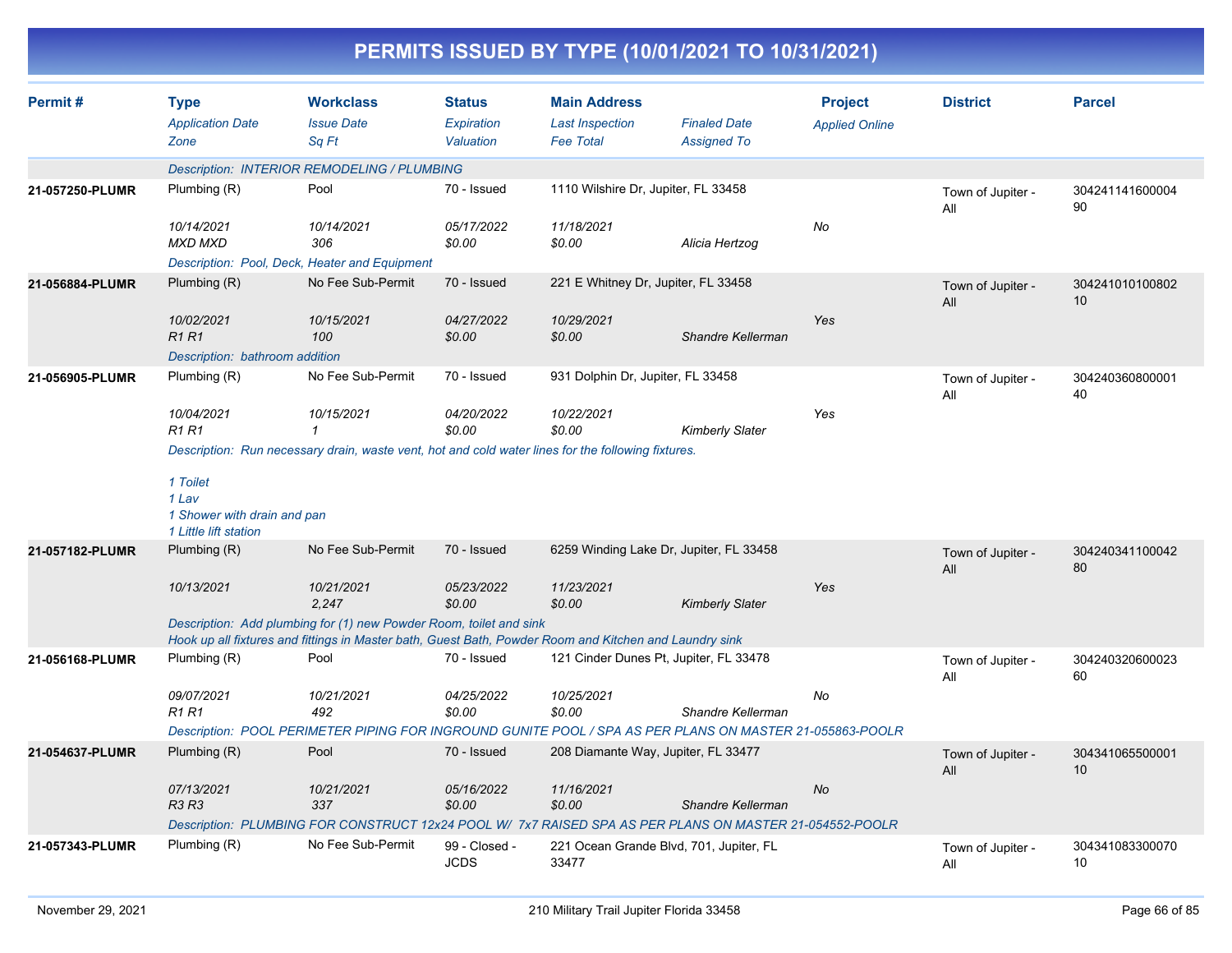| Permit#         | <b>Type</b><br><b>Application Date</b>           | <b>Workclass</b><br><b>Issue Date</b>                                                                     | <b>Status</b><br>Expiration | <b>Main Address</b><br><b>Last Inspection</b>  | <b>Finaled Date</b>                                | <b>Project</b><br><b>Applied Online</b> | <b>District</b>          | <b>Parcel</b>         |
|-----------------|--------------------------------------------------|-----------------------------------------------------------------------------------------------------------|-----------------------------|------------------------------------------------|----------------------------------------------------|-----------------------------------------|--------------------------|-----------------------|
|                 | Zone                                             | Sa Ft                                                                                                     | Valuation                   | <b>Fee Total</b>                               | <b>Assigned To</b>                                 |                                         |                          |                       |
|                 | 10/19/2021                                       | 10/21/2021<br>1                                                                                           | 05/02/2022<br>\$0.00        | 11/02/2021<br>\$0.00                           | 11/10/2021<br><b>Building-Department Completed</b> | Yes                                     |                          |                       |
|                 | Description: Plumbing alteration per plan        |                                                                                                           |                             |                                                |                                                    |                                         |                          |                       |
| 21-056311-PLUMR | Plumbing $(R)$                                   | Pool                                                                                                      | 70 - Issued                 | 103 Nautical Way, Jupiter, FL 33477            |                                                    |                                         | Town of Jupiter -<br>All | 304341180517400<br>10 |
|                 | 09/13/2021<br><b>R1R1</b>                        | 10/22/2021<br>1,084                                                                                       | 04/20/2022<br>\$0.00        | \$0.00                                         | Shandre Kellerman                                  | <b>No</b>                               |                          |                       |
|                 |                                                  | Description: PLUMBING FOR Construct new pool. No deck (by others). AS PER PLANS ON MASTER 21-055956-POOLR |                             |                                                |                                                    |                                         |                          |                       |
| 21-056314-PLUMR | Plumbing (R)                                     | Pool                                                                                                      | 70 - Issued                 | 103 Nautical Way, Jupiter, FL 33477            |                                                    |                                         | Town of Jupiter -<br>All | 304341180517400<br>10 |
|                 | 09/13/2021<br><b>R1R1</b>                        | 10/22/2021<br>1.084                                                                                       | 04/20/2022<br>\$0.00        | \$0.00                                         | Shandre Kellerman                                  | No                                      |                          |                       |
|                 |                                                  | Description: POOL AUTOFILL GAS SUPPLY AND HOOK UP FOR POOL HEATER AS PER PLANS ON MASTER 21-055956-POOLR  |                             |                                                |                                                    |                                         |                          |                       |
| 21-057464-PLUMR | Plumbing (R)                                     | Pool                                                                                                      | 70 - Issued                 | 801 Summerwood Dr, Jupiter, FL 33458           |                                                    |                                         | Town of Jupiter -<br>All | 304241013300001<br>00 |
|                 | 10/22/2021<br>R1R1                               | 10/22/2021<br>64                                                                                          | 05/02/2022<br>\$0.00        | 11/02/2021<br>\$0.00                           | Shandre Kellerman                                  | <b>No</b>                               |                          |                       |
|                 |                                                  | <b>Description: CONSTRUCT SPA TO EXISTING SWIMMING POOL</b>                                               |                             |                                                |                                                    |                                         |                          |                       |
| 21-056616-PLUMR | Plumbing (R)                                     | No Fee Sub-Permit                                                                                         | 70 - Issued                 | 361 Old Jupiter Beach Rd, Jupiter, FL<br>33477 |                                                    |                                         | Town of Jupiter -<br>All | 304341063900000<br>30 |
|                 | 09/23/2021                                       | 10/22/2021                                                                                                | 04/25/2022<br>\$0.00        | 10/25/2021<br>\$0.00                           | <b>Kimberly Slater</b>                             | Yes                                     |                          |                       |
|                 |                                                  | Description: Labor and material for renovation of plumbing system of existing single family home.         |                             |                                                |                                                    |                                         |                          |                       |
| 21-056361-PLUMR | Plumbing (R)                                     | Pool                                                                                                      | 70 - Issued                 | 6186 Winding Lake Dr, Jupiter, FL 33458        |                                                    |                                         | Town of Jupiter -<br>All | 304240271000044<br>70 |
|                 | 09/14/2021<br>R <sub>1</sub> -A <sub>R1</sub> -A | 10/22/2021<br>253                                                                                         | 05/17/2022<br>\$0.00        | 11/18/2021<br>\$0.00                           | Shandre Kellerman                                  | <b>No</b>                               |                          |                       |
|                 |                                                  | Description: PLUMBING FOR POOL, SPA, PAVER DECK AS PER PLANS ON MASTER 21-056058-POOLR                    |                             |                                                |                                                    |                                         |                          |                       |
| 21-056231-PLUMR | Plumbing (R)                                     | Pool                                                                                                      | 70 - Issued                 | 193 Carina Dr, Jupiter, FL 33478               |                                                    |                                         | Town of Jupiter -<br>All | 304241080200001<br>40 |
|                 | 09/09/2021<br><b>R1 R1</b>                       | 10/25/2021<br>49                                                                                          | 05/09/2022<br>\$0.00        | 11/10/2021<br>\$0.00                           | Shandre Kellerman                                  | No                                      |                          |                       |
|                 |                                                  | Description: PLUMBING FOR SPA ADDITION, POOL EXISTING AS PER PLANS ON MASTER 21-055686-POOLR              |                             |                                                |                                                    |                                         |                          |                       |
| 21-057529-PLUMR | Plumbing (R)                                     | No Fee Sub-Permit                                                                                         | 70 - Issued                 | 527 Bald Eagle Dr, Jupiter, FL 33477           |                                                    |                                         | Town of Jupiter -<br>All | 304341190300001<br>30 |
|                 | 10/25/2021<br><b>R1R1</b>                        | 10/26/2021<br>200<br>Description: renovate five bathrooms and kitchen                                     | 04/26/2022<br>\$0.00        | 10/28/2021<br>\$0.00                           | Suzanne Harrison                                   | Yes                                     |                          |                       |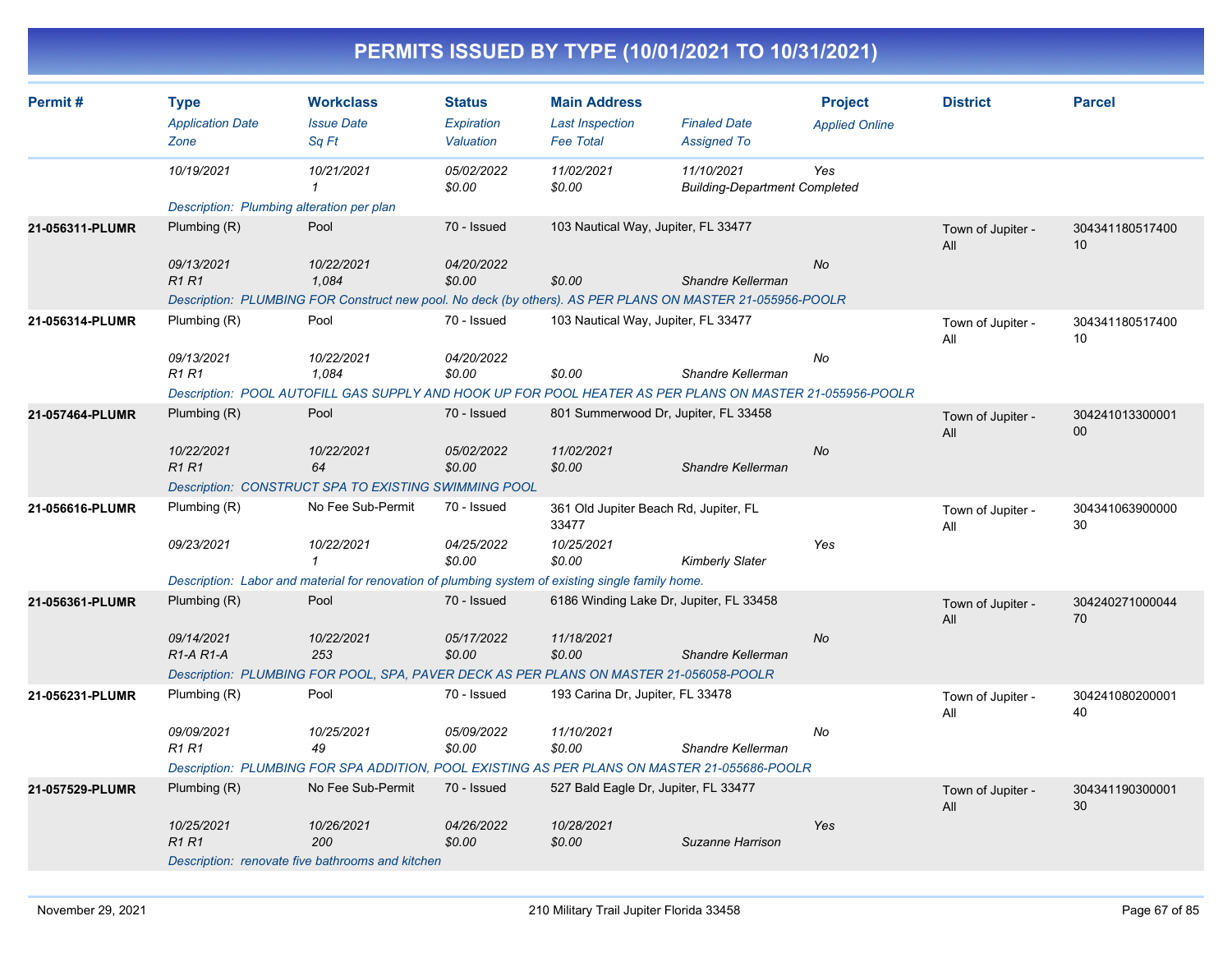| Permit#         | <b>Type</b><br><b>Application Date</b> | <b>Workclass</b><br><b>Issue Date</b>                                                                                     | <b>Status</b><br>Expiration  | <b>Main Address</b><br><b>Last Inspection</b> | <b>Finaled Date</b>                                | <b>Project</b>        | <b>District</b>          | <b>Parcel</b>         |
|-----------------|----------------------------------------|---------------------------------------------------------------------------------------------------------------------------|------------------------------|-----------------------------------------------|----------------------------------------------------|-----------------------|--------------------------|-----------------------|
|                 | Zone                                   | Sq Ft                                                                                                                     | Valuation                    | <b>Fee Total</b>                              | <b>Assigned To</b>                                 | <b>Applied Online</b> |                          |                       |
| 21-056808-PLUMR | Plumbing (R)                           | Pool                                                                                                                      | 70 - Issued                  | 110 Galway Ln, Jupiter, FL 33458              |                                                    |                       | Town of Jupiter -<br>All | 304241132300004<br>90 |
|                 | 09/29/2021<br><b>MXD MXD</b>           | 10/27/2021<br>436                                                                                                         | 05/02/2022<br>\$0.00         | 11/03/2021<br>\$0.00                          | Shandre Kellerman                                  | No                    |                          |                       |
|                 |                                        | Description: POOL PERIMETER PRIPING FOR Inground Gunite Pool with Paver Deck AS PER PLANS ON MASTER 21-056390-POOLR       |                              |                                               |                                                    |                       |                          |                       |
| 21-057003-PLUMR | Plumbing (R)                           | No Fee Sub-Permit                                                                                                         | 70 - Issued                  | 1600 Treemont Ave, Jupiter, FL 33469          |                                                    |                       | Town of Jupiter -<br>All | 304340310800302<br>30 |
|                 | 10/07/2021                             | 10/27/2021<br>60                                                                                                          | 04/26/2022<br>\$3,000.00     | 10/28/2021<br>\$0.00                          | Suzanne Harrison                                   | Yes                   |                          |                       |
|                 | Description: adding a bathroom         |                                                                                                                           |                              |                                               |                                                    |                       |                          |                       |
| 21-057404-PLUMR | Plumbing (R)                           | Plumbing                                                                                                                  | 99 - Closed -<br><b>JCDS</b> |                                               | 110 Ocean Pines Ter, Jupiter, FL 33477             |                       | Town of Jupiter -<br>All | 304341160200002<br>90 |
|                 | 10/20/2021                             | 10/27/2021<br>$\mathbf{1}$                                                                                                | 05/18/2022<br>\$3,650.00     | 11/19/2021<br>\$79.00                         | 11/22/2021<br><b>Building-Department Completed</b> | Yes                   |                          |                       |
|                 |                                        | <b>Description: REPLACE MAIN WATER LINT TO THE HOUSE</b>                                                                  |                              |                                               |                                                    |                       |                          |                       |
| 21-056964-PLUMR | Plumbing $(R)$                         | No Fee Sub-Permit                                                                                                         | 70 - Issued                  | 210 Bears Club Dr, Jupiter, FL 33477          |                                                    |                       | Town of Jupiter -<br>All | 304341190800000<br>50 |
|                 | 10/06/2021<br><b>R1R1</b>              | 10/27/2021<br>0                                                                                                           | 05/02/2022<br>\$0.00         | 11/01/2021<br>\$0.00                          | Alicia Hertzog                                     | Yes                   |                          |                       |
|                 |                                        | Description: Plumbing as per Master Plan                                                                                  |                              |                                               |                                                    |                       |                          |                       |
| 21-056160-PLUMR | Plumbing (R)                           | Pool                                                                                                                      | 70 - Issued                  |                                               | 144 Rudder Cay Way, Jupiter, FL 33458              |                       | Town of Jupiter -<br>All | 304240330500007<br>90 |
|                 | 09/07/2021<br>RR RR                    | 10/27/2021<br>456                                                                                                         | 04/25/2022<br>\$0.00         | \$0.00                                        | Shandre Kellerman                                  | No                    |                          |                       |
|                 |                                        | Description: NEW POOL GUNITE, PAVER PATIO- AS PER PLANS ON MASTER 21-055505-POOLR                                         |                              |                                               |                                                    |                       |                          |                       |
| 21-056917-PLUMR | Plumbing $(R)$                         | Plumbing                                                                                                                  | 99 - Closed -<br><b>JCDS</b> | 1509 Treemont Ave, Jupiter, FL 33469          |                                                    |                       | Town of Jupiter -<br>All | 304340310800400<br>70 |
|                 | 10/04/2021<br>R1R1                     | 10/27/2021<br>$\mathbf{1}$                                                                                                | 05/09/2022<br>\$5,425.00     | 11/08/2021<br>\$112.50                        | 11/10/2021<br><b>Building-Department Completed</b> | Yes                   |                          |                       |
|                 |                                        | Description: ER REQUEST- replace apprx 50' of 3" PVC from orange-berg that had completely collapsed                       |                              |                                               |                                                    |                       |                          |                       |
| 21-056469-PLUMR | Plumbing (R)                           | Pool                                                                                                                      | 70 - Issued                  | 124 Victory Dr, Jupiter, FL 33477             |                                                    |                       | Town of Jupiter -<br>All | 304341070900019<br>70 |
|                 | 09/17/2021<br><b>R1 R1</b>             | 10/28/2021<br>$\mathbf{1}$                                                                                                | 04/26/2022<br>\$0.00         | \$0.00                                        | Shandre Kellerman                                  | No                    |                          |                       |
|                 |                                        | Description: Remodel existing pool connect existing plumbing to main drain skimmer AS PER PLANS ON MASTER 21-056228-POOLR |                              |                                               |                                                    |                       |                          |                       |
| 21-057514-PLUMR | Plumbing $(R)$                         | No Fee Sub-Permit                                                                                                         | 70 - Issued                  | 164 Commodore Dr, Jupiter, FL 33477           |                                                    |                       | Town of Jupiter -<br>All | 304341070900014<br>90 |
|                 | 10/25/2021                             | 10/28/2021<br>4,728                                                                                                       | 05/02/2022<br>\$0.00         | 11/01/2021<br>\$0.00                          | <b>Kimberly Slater</b>                             | Yes                   |                          |                       |
|                 |                                        |                                                                                                                           |                              |                                               |                                                    |                       |                          |                       |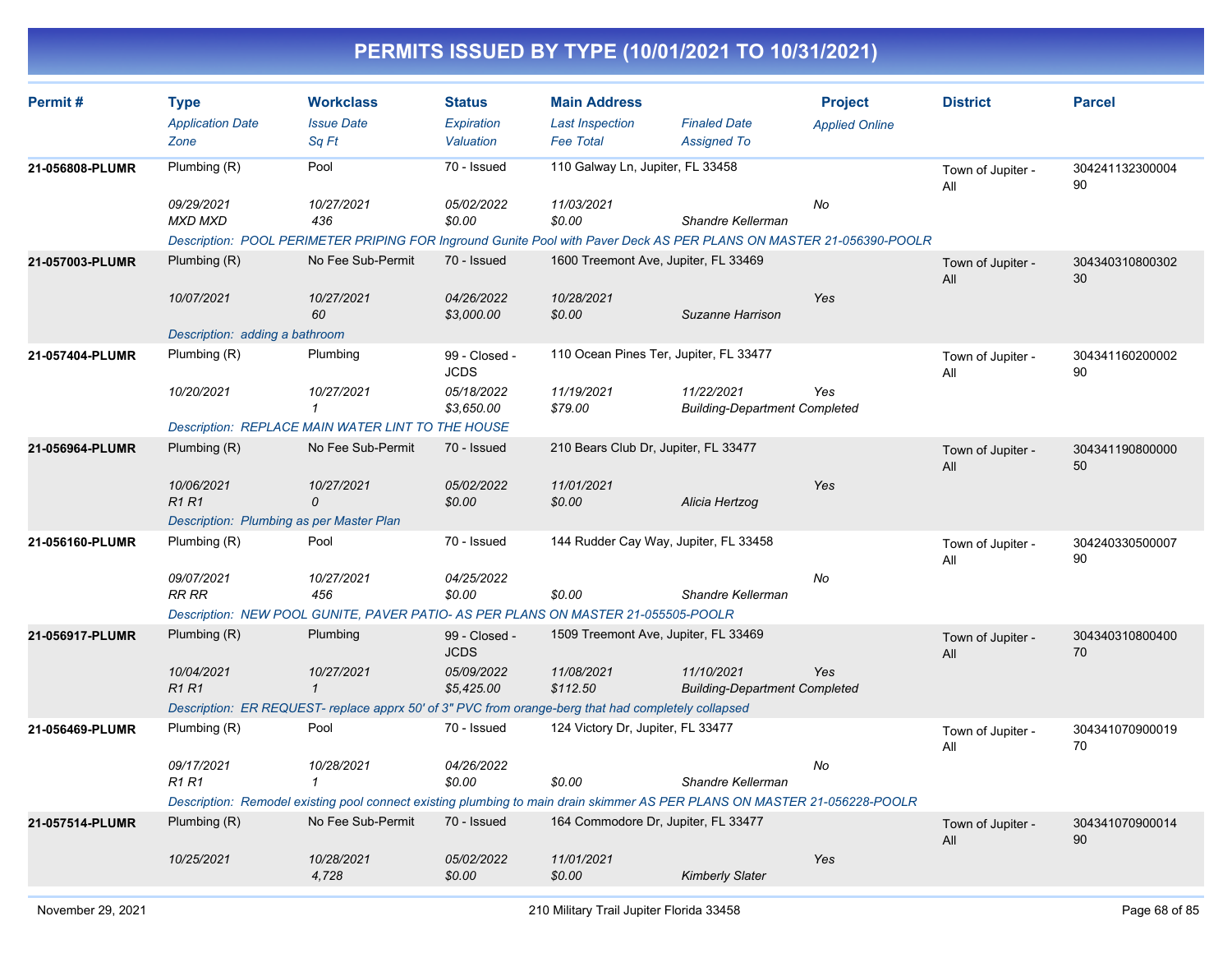|                 |                                                |                                                                                                        |                                          |                                                                   | PERMITS ISSUED BY TYPE (10/01/2021 TO 10/31/2021) |                                         |                          |                       |
|-----------------|------------------------------------------------|--------------------------------------------------------------------------------------------------------|------------------------------------------|-------------------------------------------------------------------|---------------------------------------------------|-----------------------------------------|--------------------------|-----------------------|
| Permit#         | <b>Type</b><br><b>Application Date</b><br>Zone | <b>Workclass</b><br><b>Issue Date</b><br>Sa Ft                                                         | <b>Status</b><br>Expiration<br>Valuation | <b>Main Address</b><br><b>Last Inspection</b><br><b>Fee Total</b> | <b>Finaled Date</b><br><b>Assigned To</b>         | <b>Project</b><br><b>Applied Online</b> | <b>District</b>          | <b>Parcel</b>         |
|                 |                                                | Description: rough, topout and final plumbing                                                          |                                          |                                                                   |                                                   |                                         |                          |                       |
| 21-057308-PLUMR | Plumbing (R)                                   | No Fee Sub-Permit                                                                                      | 70 - Issued                              |                                                                   | 153 Ocean Pines Ter, Jupiter, FL 33477            |                                         | Town of Jupiter -<br>All | 304341160200005<br>30 |
|                 | 10/18/2021<br>R <sub>2</sub> R <sub>2</sub>    | 10/28/2021<br>200                                                                                      | 05/02/2022<br>\$0.00                     | 11/03/2021<br>\$0.00                                              | <b>Kimberly Slater</b>                            | Yes                                     |                          |                       |
|                 |                                                | Description: Run water supply to drainage on the island, concrete patch with rebar. New Shut off valve |                                          |                                                                   |                                                   |                                         |                          |                       |
| 21-057515-PLUMR | Plumbing (R)                                   | No Fee Sub-Permit                                                                                      | 70 - Issued                              | 124 Spyglass Ln, Jupiter, FL 33477                                |                                                   |                                         | Town of Jupiter -<br>All | 304341071500023<br>80 |
|                 | 10/25/2021                                     | 10/28/2021<br>8.183                                                                                    | 05/09/2022<br>\$0.00                     | 11/08/2021<br>\$0.00                                              | Vicki Tarallo                                     | Yes                                     |                          |                       |
|                 | <b>Description: PLUMBING PER PLANS</b>         |                                                                                                        |                                          |                                                                   |                                                   |                                         |                          |                       |
| 21-055503-PLUMR | Plumbing (R)                                   | Pool                                                                                                   | 70 - Issued                              | 710 Laura Ln, Jupiter, FL 33458                                   |                                                   |                                         | Town of Jupiter -<br>All | 304241021600004<br>10 |
|                 | 08/13/2021<br><b>R1R1</b>                      | 10/29/2021<br>828                                                                                      | 05/31/2022<br>\$0.00                     | 11/29/2021<br>\$0.00                                              | Shandre Kellerman                                 | No                                      |                          |                       |
|                 |                                                | Description: PLUMBING FOR Install swimming pool and deck AS PER PLANS ON MASTER 21-055263-POOLR        |                                          |                                                                   |                                                   |                                         |                          |                       |
| 21-057664-PLUMR | Plumbing (R)                                   | Pool                                                                                                   | 70 - Issued                              | 117 Cinder Dunes Pt, Jupiter, FL 33478                            |                                                   |                                         | Town of Jupiter -<br>All | 304240320600023<br>50 |
|                 | 10/29/2021<br>R1R1                             | 10/29/2021<br>634                                                                                      | 05/16/2022<br>\$0.00                     | 11/16/2021<br>\$0.00                                              | <b>Kimberly Slater</b>                            | No                                      |                          |                       |
|                 |                                                | Description: Pool, Spa, paver deck, gas heater                                                         |                                          |                                                                   |                                                   |                                         |                          |                       |
| 21-056885-PLUMR | Plumbing (R)                                   | No Fee Sub-Permit                                                                                      | 70 - Issued                              |                                                                   | 101 South Seas Dr, 402, Jupiter, FL 33477         |                                         | Town of Jupiter -<br>All | 304341160500140<br>20 |

**PERMITS ISSUED FOR PLUMBING (R): 44**

*Yes*

| POOL (R)         |            |                                                       |                                  |                                     |                   |     |                          |                       |
|------------------|------------|-------------------------------------------------------|----------------------------------|-------------------------------------|-------------------|-----|--------------------------|-----------------------|
| 21-055914-POOLR  | Pool $(R)$ | In Ground Pool/Spa                                    | 70 - Issued                      | 1166 Egret Cir S, Jupiter, FL 33458 |                   |     | Town of Jupiter -<br>All | 304241150200021<br>10 |
|                  | 08/26/2021 | 10/01/2021<br>501                                     | 05/16/2022<br>\$90,500.00        | 11/16/2021<br>\$1,855.25            | Shandre Kellerman | Yes |                          |                       |
|                  |            | Description: Inground Gunite Pool/Spa with Paver Deck |                                  |                                     |                   |     |                          |                       |
| 21-055102-POOLR* | Pool (R)   | In Ground Pool/Spa                                    | 70 - Issued                      | 214 Caravelle Dr, Jupiter, FL 33458 |                   |     | Town of Jupiter -<br>All | 304241140800045<br>40 |
|                  | 07/29/2021 | 10/01/2021                                            | <i>04/22/2022</i><br>\$44,371.00 | 10/24/2021<br>\$909.60              | Suzanne Harrison  | Yes |                          |                       |

*10/04/2021 10/29/2021 05/02/2022 11/01/2021*

*Description: PLUMBING PER PLANS*

*R3 R3 1,000 \$0.00 \$0.00 Vicki Tarallo*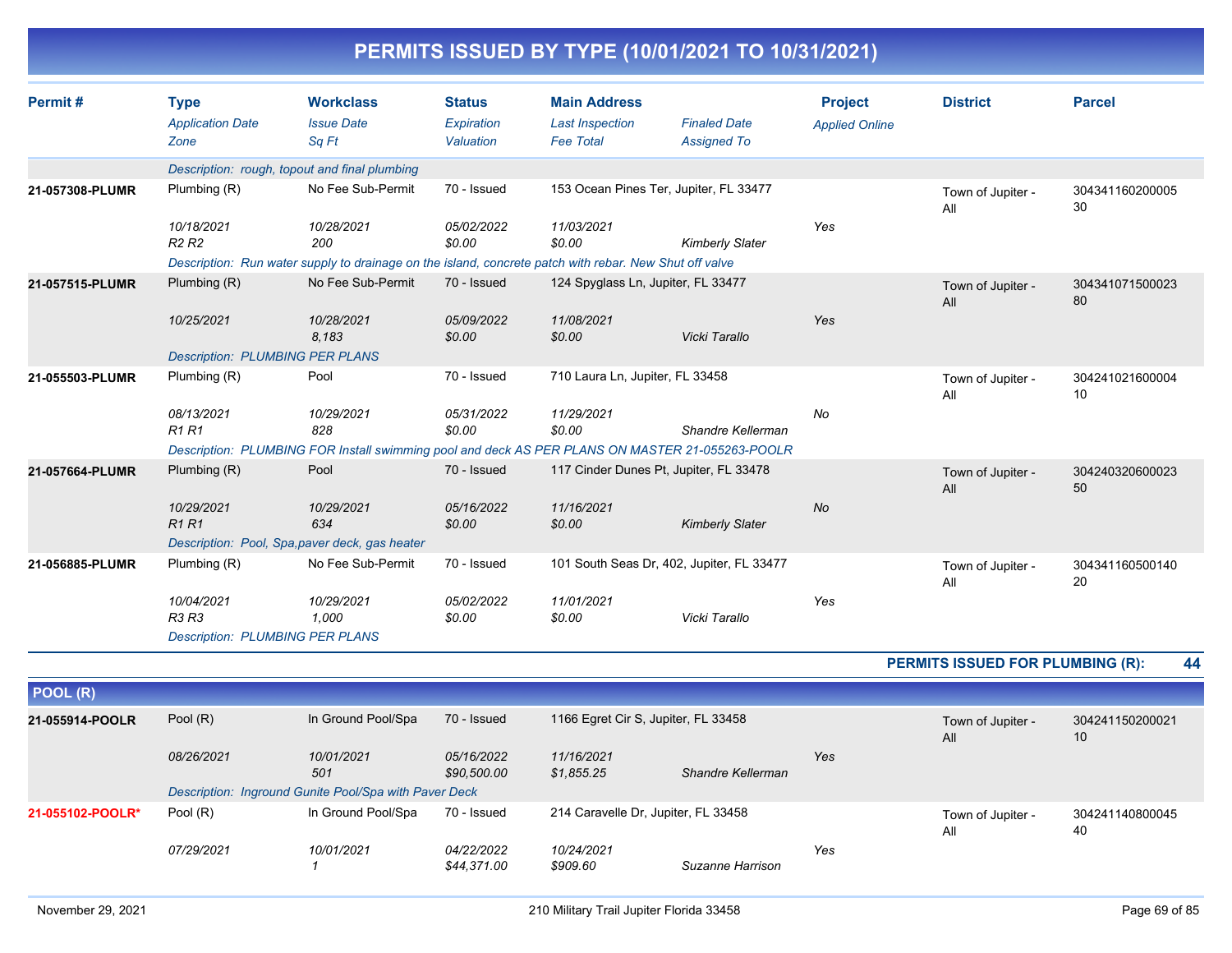| PERMITS ISSUED BY TYPE (10/01/2021 TO 10/31/2021) |                                        |                                                                                                                                  |                             |                                               |                                         |                                         |                          |                       |  |  |
|---------------------------------------------------|----------------------------------------|----------------------------------------------------------------------------------------------------------------------------------|-----------------------------|-----------------------------------------------|-----------------------------------------|-----------------------------------------|--------------------------|-----------------------|--|--|
| Permit#                                           | <b>Type</b><br><b>Application Date</b> | <b>Workclass</b><br><b>Issue Date</b>                                                                                            | <b>Status</b><br>Expiration | <b>Main Address</b><br><b>Last Inspection</b> | <b>Finaled Date</b>                     | <b>Project</b><br><b>Applied Online</b> | <b>District</b>          | <b>Parcel</b>         |  |  |
|                                                   | Zone                                   | Sq Ft                                                                                                                            | Valuation                   | <b>Fee Total</b>                              | <b>Assigned To</b>                      |                                         |                          |                       |  |  |
|                                                   |                                        | Description: demoing current spa and adding a 6x6 spa, adding decking as well, replacing pool heater with the existing electric. |                             |                                               |                                         |                                         |                          |                       |  |  |
| 21-055861-POOLR                                   | Pool (R)                               | In Ground Pool/Spa                                                                                                               | 70 - Issued                 | 3452 S Caroline Dr, Jupiter, FL 33458         |                                         |                                         | Town of Jupiter -<br>All | 304241141300041<br>10 |  |  |
|                                                   | 08/25/2021                             | 10/05/2021<br>481                                                                                                                | 05/02/2022<br>\$86,000.00   | 11/02/2021<br>\$1,763.00                      | <b>Kimberly Slater</b>                  | Yes                                     |                          |                       |  |  |
|                                                   |                                        | Description: Inground Gunite Pool Spa with Paver Deck                                                                            |                             |                                               |                                         |                                         |                          |                       |  |  |
| 21-054966-POOLR                                   | Pool (R)                               | In Ground Pool/Spa                                                                                                               | 70 - Issued                 | 353 Regatta Dr, Jupiter, FL 33477             |                                         |                                         | Town of Jupiter -<br>All | 304341073200074<br>90 |  |  |
|                                                   | 07/26/2021                             | 10/05/2021                                                                                                                       | 05/09/2022<br>\$204,500.00  | 11/10/2021<br>\$4,192.25                      | Suzanne Harrison                        | Yes                                     |                          |                       |  |  |
|                                                   |                                        | Description: POOL REMODEL - RESHAPE EXISTING POOL WITH GUNITE - REMOVE AND REPLACE DECK.                                         |                             |                                               |                                         |                                         |                          |                       |  |  |
| 21-055263-POOLR                                   | Pool $(R)$                             | In Ground Pool/Spa                                                                                                               | 70 - Issued                 | 710 Laura Ln, Jupiter, FL 33458               |                                         |                                         | Town of Jupiter -<br>All | 304241021600004<br>10 |  |  |
|                                                   | 08/04/2021<br><b>R1R1</b>              | 10/07/2021<br>828                                                                                                                | 04/27/2022<br>\$72,675.00   | 10/29/2021<br>\$1,489.84                      | Shandre Kellerman                       | Yes                                     |                          |                       |  |  |
|                                                   |                                        | Description: Install swimming pool and deck                                                                                      |                             |                                               |                                         |                                         |                          |                       |  |  |
| 21-056170-POOLR                                   | Pool (R)                               | In Ground Pool/Spa                                                                                                               | 70 - Issued                 | 287 Regatta Dr, Jupiter, FL 33477             |                                         |                                         | Town of Jupiter -<br>All | 304341073300076<br>50 |  |  |
|                                                   | 09/07/2021                             | 10/11/2021<br>1                                                                                                                  | 04/11/2022<br>\$49,750.00   | \$1,019.87                                    | Vicki Tarallo                           | Yes                                     |                          |                       |  |  |
|                                                   |                                        | <b>Description: NEW SWIMMING POOL AND SPA</b>                                                                                    |                             |                                               |                                         |                                         |                          |                       |  |  |
| 21-055629-POOLR                                   | Pool $(R)$                             | In Ground Pool/Spa                                                                                                               | 70 - Issued                 | 1110 Wilshire Dr, Jupiter, FL 33458           |                                         |                                         | Town of Jupiter -<br>All | 304241141600004<br>90 |  |  |
|                                                   | 08/18/2021                             | 10/14/2021<br>306                                                                                                                | 05/16/2022<br>\$36,000.00   | 11/17/2021<br>\$738.00                        | Alicia Hertzog                          | Yes                                     |                          |                       |  |  |
|                                                   |                                        | Description: Pool, Deck, Heater and Equipment                                                                                    |                             |                                               |                                         |                                         |                          |                       |  |  |
| 21-055863-POOLR                                   | Pool (R)                               | In Ground Pool/Spa                                                                                                               | 70 - Issued                 | 121 Cinder Dunes Pt, Jupiter, FL 33478        |                                         |                                         | Town of Jupiter -<br>All | 304240320600023<br>60 |  |  |
|                                                   | 08/25/2021                             | 10/21/2021<br>492                                                                                                                | 05/11/2022<br>\$86,000.00   | 11/12/2021<br>\$1.763.00                      | Shandre Kellerman                       | Yes                                     |                          |                       |  |  |
|                                                   |                                        | Description: INGROUND GUNITE POOL / SPA                                                                                          |                             |                                               |                                         |                                         |                          |                       |  |  |
| 21-054552-POOLR                                   | Pool (R)                               | In Ground Pool/Spa                                                                                                               | 70 - Issued                 | 208 Diamante Way, Jupiter, FL 33477           |                                         |                                         | Town of Jupiter -<br>All | 304341065500001<br>10 |  |  |
|                                                   | 07/09/2021<br>R3 R3                    | 10/21/2021<br>337                                                                                                                | 05/16/2022<br>\$71,000.00   | 11/16/2021<br>\$1,455.50                      | Shandre Kellerman                       | Yes                                     |                          |                       |  |  |
|                                                   |                                        | Description: CONSTRUCT 12 X 24 POOL W/ 7 X 7 RAISED SPA                                                                          |                             |                                               |                                         |                                         |                          |                       |  |  |
| 21-054245-POOLR                                   | Pool (R)                               | In Ground Pool/Spa                                                                                                               | 70 - Issued                 |                                               | 6060 Winding Lake Dr, Jupiter, FL 33458 |                                         | Town of Jupiter -<br>All | 304240271000046<br>80 |  |  |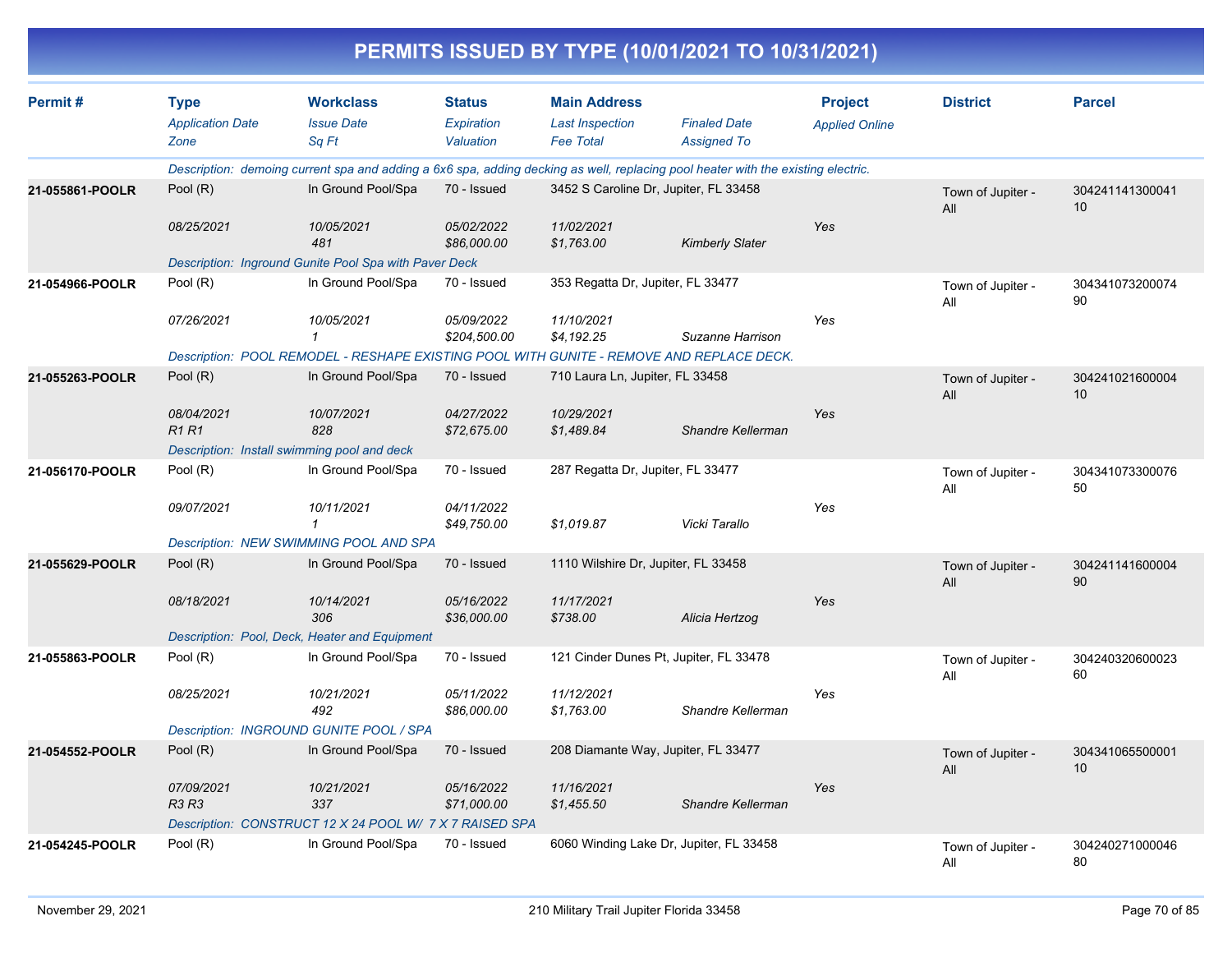| Permit#         | <b>Type</b><br><b>Application Date</b><br>Zone   | <b>Workclass</b><br><b>Issue Date</b><br>Sq Ft               | <b>Status</b><br>Expiration<br>Valuation | <b>Main Address</b><br><b>Last Inspection</b><br><b>Fee Total</b> | <b>Finaled Date</b><br><b>Assigned To</b> | <b>Project</b><br><b>Applied Online</b> | <b>District</b>          | <b>Parcel</b>         |
|-----------------|--------------------------------------------------|--------------------------------------------------------------|------------------------------------------|-------------------------------------------------------------------|-------------------------------------------|-----------------------------------------|--------------------------|-----------------------|
|                 | 06/28/2021<br>R <sub>1</sub> -A <sub>R1</sub> -A | 10/21/2021<br>221<br>Description: INSTALL POOL W/ PAVER DECK | 05/11/2022<br>\$60,825.00                | 11/12/2021<br>\$1,246.91                                          | Shandre Kellerman                         | Yes                                     |                          |                       |
| 21-055956-POOLR | Pool (R)                                         | In Ground Pool/Spa                                           | 70 - Issued                              | 103 Nautical Way, Jupiter, FL 33477                               |                                           |                                         | Town of Jupiter -<br>All | 304341180517400<br>10 |
|                 | 08/27/2021                                       | 10/22/2021<br>1.084                                          | 04/20/2022<br>\$72,340.00                | \$1,482.97                                                        | Shandre Kellerman                         | Yes                                     |                          |                       |
|                 |                                                  | Description: Construct new pool. No deck (by others).        |                                          |                                                                   |                                           |                                         |                          |                       |
| 21-056058-POOLR | Pool (R)                                         | In Ground Pool/Spa                                           | 70 - Issued                              | 6186 Winding Lake Dr, Jupiter, FL 33458                           |                                           |                                         | Town of Jupiter -<br>All | 304240271000044<br>70 |
|                 | 09/01/2021                                       | 10/22/2021<br>253                                            | 05/16/2022<br>\$46,900.00                | 11/15/2021<br>\$961.45                                            | Shandre Kellerman                         | Yes                                     |                          |                       |
|                 | Description: POOL, SPA, PAVER DECK               |                                                              |                                          |                                                                   |                                           |                                         |                          |                       |
| 21-055686-POOLR | Pool $(R)$                                       | In Ground Pool/Spa                                           | 70 - Issued                              | 193 Carina Dr, Jupiter, FL 33478                                  |                                           |                                         | Town of Jupiter -<br>All | 304241080200001<br>40 |
|                 | 08/19/2021                                       | 10/25/2021<br>49                                             | 05/09/2022<br>\$45,000.00                | 11/10/2021<br>\$922.50                                            | Shandre Kellerman                         | Yes                                     |                          |                       |
|                 |                                                  | Description: SPA ADDITION, POOL EXISTING                     |                                          |                                                                   |                                           |                                         |                          |                       |
| 21-055868-POOLR | Pool (R)                                         | In Ground Pool/Spa                                           | 70 - Issued                              | 18604 Still Lake Dr, Jupiter, FL 33458                            |                                           |                                         | Town of Jupiter -<br>All | 304240341000024<br>10 |
|                 | 08/25/2021                                       | 10/26/2021<br>240                                            | 04/26/2022<br>\$71,000.00                | 10/28/2021<br>\$1,455.50                                          | Alicia Hertzog                            | Yes                                     |                          |                       |
|                 |                                                  | Description: In Ground Gunite Pool/Spa with Paver Deck       |                                          |                                                                   |                                           |                                         |                          |                       |
| 21-055505-POOLR | Pool (R)                                         | In Ground Pool/Spa                                           | 70 - Issued                              | 144 Rudder Cay Way, Jupiter, FL 33458                             |                                           |                                         | Town of Jupiter -<br>All | 304240330500007<br>90 |
|                 | 08/13/2021                                       | 10/27/2021<br>456                                            | 04/25/2022<br>\$30,000.00                | \$615.00                                                          | Shandre Kellerman                         | Yes                                     |                          |                       |
|                 |                                                  | Description: NEW POOL GUNITE, PAVER PATIO                    |                                          |                                                                   |                                           |                                         |                          |                       |
| 21-056390-POOLR | Pool (R)                                         | In Ground Pool/Spa                                           | 70 - Issued                              | 110 Galway Ln, Jupiter, FL 33458                                  |                                           |                                         | Town of Jupiter -<br>All | 304241132300004<br>90 |
|                 | 09/15/2021                                       | 10/27/2021<br>436                                            | 05/02/2022<br>\$65,000.00                | 11/03/2021<br>\$1,332.50                                          | Shandre Kellerman                         | Yes                                     |                          |                       |
|                 |                                                  | Description: Inground Gunite Pool with Paver Deck            |                                          |                                                                   |                                           |                                         |                          |                       |
| 21-056228-POOLR | Pool $(R)$                                       | In Ground Pool/Spa                                           | 70 - Issued                              | 124 Victory Dr, Jupiter, FL 33477                                 |                                           |                                         | Town of Jupiter -<br>All | 304341070900019<br>70 |
|                 | 09/09/2021                                       | 10/28/2021<br>$\mathbf{1}$                                   | 05/04/2022<br>\$62,000.00                | 11/05/2021<br>\$1,271.00                                          | Shandre Kellerman                         | Yes                                     |                          |                       |
|                 | Description: Remodel existing pool               |                                                              |                                          |                                                                   |                                           |                                         |                          |                       |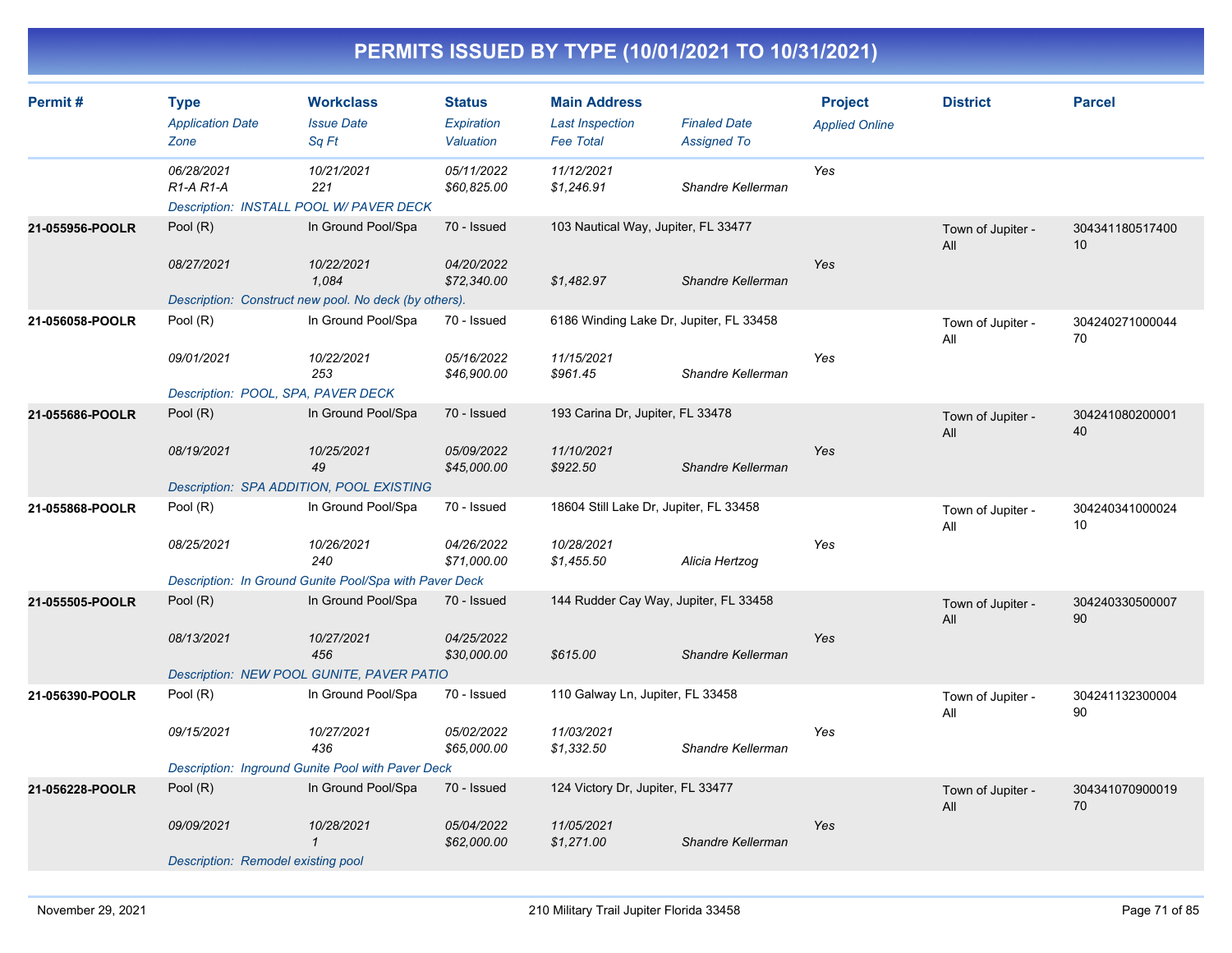| Permit#          | <b>Type</b><br><b>Application Date</b><br>Zone | <b>Workclass</b><br><b>Issue Date</b><br>Sq Ft                                | <b>Status</b><br>Expiration<br>Valuation | <b>Main Address</b><br><b>Last Inspection</b><br><b>Fee Total</b> | <b>Finaled Date</b><br><b>Assigned To</b>                                                                                       | <b>Project</b><br><b>Applied Online</b> | <b>District</b>                     | <b>Parcel</b>         |
|------------------|------------------------------------------------|-------------------------------------------------------------------------------|------------------------------------------|-------------------------------------------------------------------|---------------------------------------------------------------------------------------------------------------------------------|-----------------------------------------|-------------------------------------|-----------------------|
| 21-056498-POOLR  | Pool (R)                                       | In Ground Pool/Spa                                                            | 70 - Issued                              |                                                                   | 393 River Edge Rd, Jupiter, FL 33477                                                                                            |                                         | Town of Jupiter -<br>All            | 304341170200013<br>49 |
|                  | 09/20/2021                                     | 10/29/2021<br>1.602                                                           | 04/27/2022<br>\$35,260.00                | \$722.83                                                          | <b>Kimberly Slater</b>                                                                                                          | Yes                                     |                                     |                       |
|                  |                                                |                                                                               |                                          |                                                                   | Description: Resurface and retile existing pool. Install new coping. Install sand set pavers over existing concrete deck.       |                                         |                                     |                       |
| 21-056829-POOLR  | Pool (R)                                       | In Ground Pool/Spa                                                            | 70 - Issued                              |                                                                   | 117 Cinder Dunes Pt, Jupiter, FL 33478                                                                                          |                                         | Town of Jupiter -<br>All            | 304240320600023<br>50 |
|                  | 09/30/2021                                     | 10/29/2021<br>634                                                             | 05/23/2022<br>\$86,900.00                | 11/24/2021<br>\$1,781.45                                          | <b>Kimberly Slater</b>                                                                                                          | Yes                                     |                                     |                       |
|                  |                                                | Description: Pool, Spa, paver deck, gas heater                                |                                          |                                                                   |                                                                                                                                 |                                         |                                     |                       |
|                  |                                                |                                                                               |                                          |                                                                   |                                                                                                                                 |                                         | <b>PERMITS ISSUED FOR POOL (R):</b> | 19                    |
| <b>ROOF (C)</b>  |                                                |                                                                               |                                          |                                                                   |                                                                                                                                 |                                         |                                     |                       |
| 21-056109-ROOF-C | Roof (C)                                       | Roof - Commercial<br>- Re-Roof                                                | 99 - Closed -<br><b>JCDS</b>             | 3377 Church St, Jupiter, FL 33458                                 |                                                                                                                                 |                                         | Town of Jupiter -<br>All            | 304240330100000<br>20 |
|                  | 09/03/2021<br>CP CP                            | 10/01/2021<br>4,000                                                           | 05/09/2022<br>\$30,780.00                | 11/08/2021<br>\$630.99                                            | 11/10/2021<br><b>Building-Department Completed</b>                                                                              | Yes                                     |                                     |                       |
|                  |                                                |                                                                               |                                          |                                                                   | Description: Shingle to Shingle Re-Roof of Two Recreation Buildings at Jupiter Community Park. Concession and Restroom Building |                                         |                                     |                       |
| 21-056366-ROOF-C | Roof (C)                                       | Roof - Commercial<br>- Re-Roof                                                | 70 - Issued                              | FL 33458                                                          | 859 University Blvd, BLDG 1400, Jupiter,                                                                                        |                                         | Town of Jupiter -<br>All            | 304241241300200<br>00 |
|                  | 09/14/2021<br><b>MXD MXD</b>                   | 10/05/2021<br>12,000                                                          | 05/09/2022<br>\$90,000.00                | 11/09/2021<br>\$1,845.00                                          | Alicia Hertzog                                                                                                                  | Yes                                     |                                     |                       |
|                  |                                                | <b>Description: REROOF USING CONCRETE TILE</b>                                |                                          |                                                                   |                                                                                                                                 |                                         |                                     |                       |
| 21-056178-ROOF-C | Root(C)                                        | Roof - Commercial<br>- Re-Roof                                                | 70 - Issued                              |                                                                   | 1000 E Indiantown Rd, Jupiter, FL 33477                                                                                         |                                         | Town of Jupiter -<br>All            | 304341050000070<br>50 |
|                  | 09/07/2021                                     | 10/08/2021<br>10,538                                                          | 05/03/2022<br>\$97,750.00                | 11/04/2021<br>\$2,003.87                                          | Suzanne Harrison                                                                                                                | Yes                                     |                                     |                       |
|                  |                                                | Description: Metal to tile commercial re-roof.                                |                                          |                                                                   |                                                                                                                                 |                                         |                                     |                       |
| 21-057128-ROOF-C | Root(C)                                        | Roof - Commercial<br>- Re-Roof                                                | 70 - Issued                              | 811 University Blvd Bldg 13,                                      |                                                                                                                                 |                                         | Town of Jupiter -<br>All            | 304241241300200<br>00 |
|                  | 10/11/2021<br><b>MXD MXD</b>                   | 10/15/2021<br>12,000                                                          | 05/16/2022<br>\$75,000.00                | 11/15/2021<br>\$1,537.50                                          | <b>Kelly Hills</b>                                                                                                              | Yes                                     |                                     |                       |
|                  | <b>Description: REROOF CONCRETE TILE</b>       |                                                                               |                                          |                                                                   |                                                                                                                                 |                                         |                                     |                       |
| 20-048818-ROOF-C | Root(C)                                        | Roof - Commercial<br>- Re-Roof                                                | 70 - Issued                              | 2501-2504 Captains Way, Jupiter, FL<br>33477                      |                                                                                                                                 |                                         | Town of Jupiter -<br>All            | 304341180400025<br>01 |
|                  | 12/30/2020<br>R <sub>1</sub> R <sub>1</sub>    | 10/18/2021<br>8.500                                                           | 05/02/2022<br>\$55,000.00                | 11/03/2021<br>\$1,127.50                                          | <b>Kellie Doherty</b>                                                                                                           | Yes                                     |                                     |                       |
|                  |                                                | Description: Remove existing tile roof and replace/install with new tile roof |                                          |                                                                   |                                                                                                                                 |                                         |                                     |                       |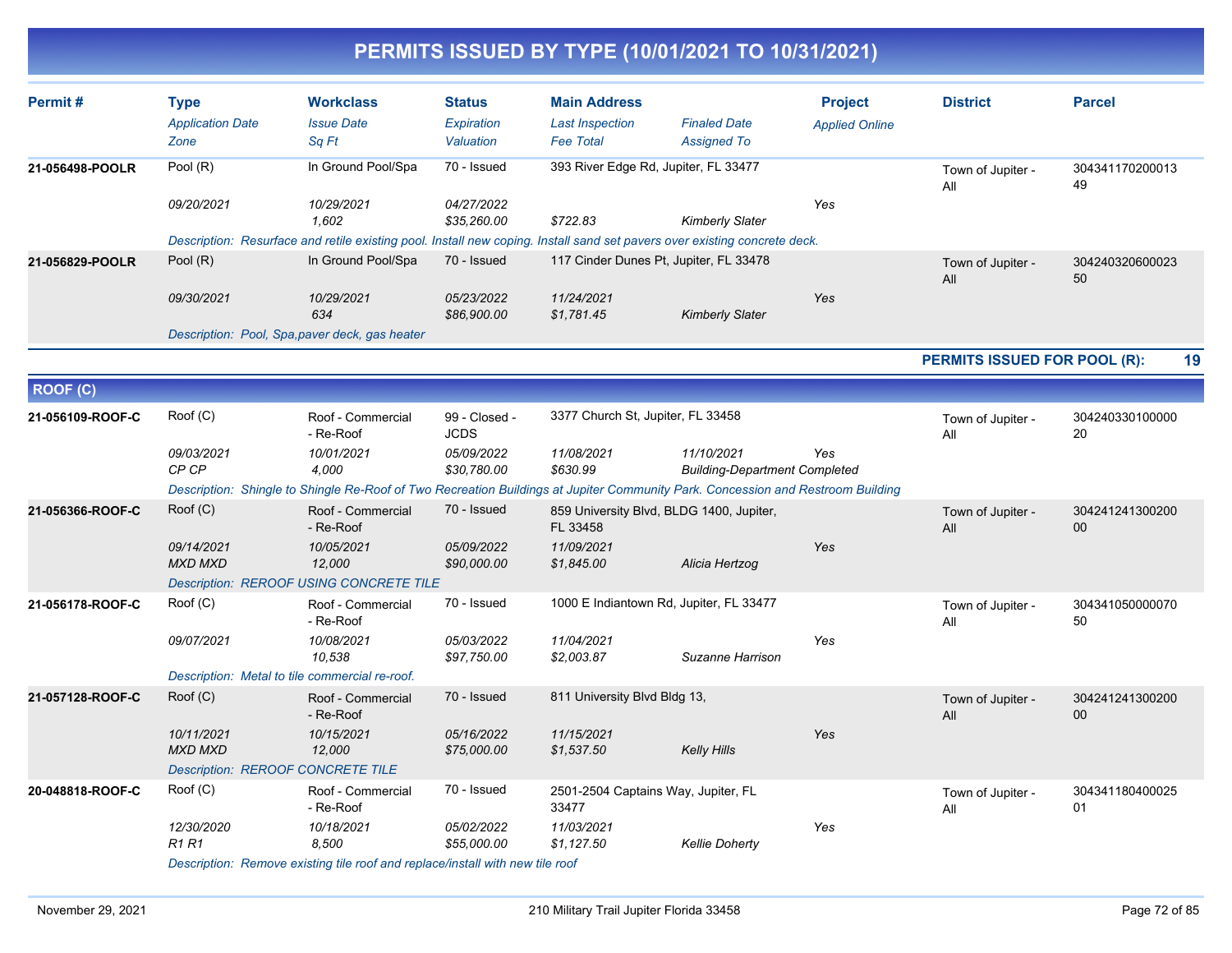| Permit#          | <b>Type</b><br><b>Application Date</b><br>Zone                         | <b>Workclass</b><br><b>Issue Date</b><br>Sq Ft                   | <b>Status</b><br>Expiration<br>Valuation | <b>Main Address</b><br><b>Last Inspection</b><br><b>Fee Total</b> | <b>Finaled Date</b><br><b>Assigned To</b>          | <b>Project</b><br><b>Applied Online</b> | <b>District</b>              | <b>Parcel</b>                      |
|------------------|------------------------------------------------------------------------|------------------------------------------------------------------|------------------------------------------|-------------------------------------------------------------------|----------------------------------------------------|-----------------------------------------|------------------------------|------------------------------------|
| 21-057214-ROOF-C | Roof (C)                                                               | No Fee Sub-Permit                                                | 70 - Issued                              | 1010 Dakota Dr, Jupiter, FL 33458                                 |                                                    |                                         | Town of Jupiter -<br>All     | 304241141700300<br>40              |
|                  | 10/14/2021<br><b>MXD MXD</b><br>Description: Roof for new construction | 10/21/2021<br>10,740                                             | 05/23/2022<br>\$83,772.00                | 11/22/2021<br>\$1,214.69                                          | <b>Kellie Doherty</b>                              | Yes                                     |                              |                                    |
| 21-057130-ROOF-C | Root(C)                                                                | Roof - Commercial<br>- Re-Roof                                   | 70 - Issued                              | 875 University Blvd Bldg 17,                                      |                                                    |                                         | Town of Jupiter -<br>All     | 304241241300200<br>$00\,$          |
|                  | 10/11/2021<br>MXD MXD<br><b>Description: REROOF CONCRETE TILE</b>      | 10/26/2021<br>12,000                                             | 04/25/2022<br>\$75,000.00                | \$1,537.50                                                        | Shandre Kellerman                                  | Yes                                     |                              |                                    |
| 21-055104-ROOF-C | Root(C)                                                                | Roof - Commercial<br>- Re-Roof                                   | 99 - Closed -<br><b>JCDS</b>             | 1430 Tidal Pointe Blvd, ALARM ROOM,<br>Jupiter, FL 33477          |                                                    |                                         | Town of Jupiter -<br>All     | 304341200801800<br>10              |
|                  | 07/29/2021<br>R <sub>2</sub> R <sub>2</sub>                            | 10/28/2021<br>280                                                | 05/16/2022<br>\$1,219.00                 | 11/17/2021<br>\$79.00                                             | 11/18/2021<br><b>Building-Department Completed</b> | Yes                                     |                              |                                    |
| 21-057133-ROOF-C | Root(C)                                                                | Description: Shingles W/Shingles-Alarm Room<br>Roof - Commercial | 70 - Issued                              | 807 University Blvd, BLDG 1900, Jupiter,                          |                                                    |                                         |                              | 304241241300200                    |
|                  |                                                                        | - Re-Roof                                                        |                                          | FL 33458                                                          |                                                    |                                         | Town of Jupiter -<br>All     | 00                                 |
|                  | 10/11/2021<br>MXD MXD                                                  | 10/29/2021<br>12,000                                             | 05/16/2022<br>\$75,000.00                | 11/15/2021<br>\$1,537.50                                          | Kelly Hills                                        | Yes                                     |                              |                                    |
|                  | <b>Description: REROOF CONCRETE TILE</b>                               |                                                                  |                                          |                                                                   |                                                    |                                         |                              |                                    |
| 21-057137-ROOF-C | Root(C)                                                                | Roof - Commercial<br>- Re-Roof                                   | 70 - Issued                              | 807 Promenade Way, Jupiter, FL 33458                              |                                                    |                                         | Town of Jupiter -<br>All     | 304241241400800<br>00 <sup>°</sup> |
|                  | 10/11/2021<br><b>MXD MXD</b>                                           | 10/29/2021<br>4,000                                              | 05/02/2022<br>\$15,000.00                | 11/01/2021<br>\$307.50                                            | <b>Kelly Hills</b>                                 | Yes                                     |                              |                                    |
|                  |                                                                        | <b>Description: REROOF USING CONCRETE TILE- Pool House</b>       |                                          |                                                                   |                                                    |                                         |                              |                                    |
|                  |                                                                        |                                                                  |                                          |                                                                   |                                                    |                                         | PERMITS ISSUED FOR ROOF (C): | 10                                 |
| <b>ROOF (R)</b>  |                                                                        |                                                                  |                                          |                                                                   |                                                    |                                         |                              |                                    |
| 21-004416-ROOF-R | Root(R)                                                                | Roof - Residential -<br>Re-Roof                                  | 99 - Closed -<br><b>JCDS</b>             | 6151 Mullin St, Jupiter, FL 33458                                 |                                                    |                                         | Town of Jupiter -<br>All     | 304241150101801<br>40              |
|                  | 07/21/2021                                                             | 10/01/2021<br>2.814                                              | 05/23/2022<br>\$17,750.00                | 11/22/2021<br>\$363.87                                            | 11/23/2021<br><b>Building-Department Completed</b> | Yes                                     |                              |                                    |
|                  | Description: re roof metal                                             |                                                                  |                                          |                                                                   |                                                    |                                         |                              |                                    |
| 21-004527-ROOF-R | Root(R)                                                                | Roof - Residential -<br>Re-Roof                                  | 70 - Issued                              | 249 Bluejay Ln, Jupiter, FL 33458                                 |                                                    |                                         | Town of Jupiter -<br>All     | 304241150200003<br>70              |
|                  | 09/10/2021                                                             | 10/01/2021<br>3.100                                              | 03/30/2022<br>\$28,375.00                | \$581.69                                                          | Suzanne Harrison                                   | Yes                                     |                              |                                    |
|                  | Description: Tile Re Roof                                              |                                                                  |                                          |                                                                   |                                                    |                                         |                              |                                    |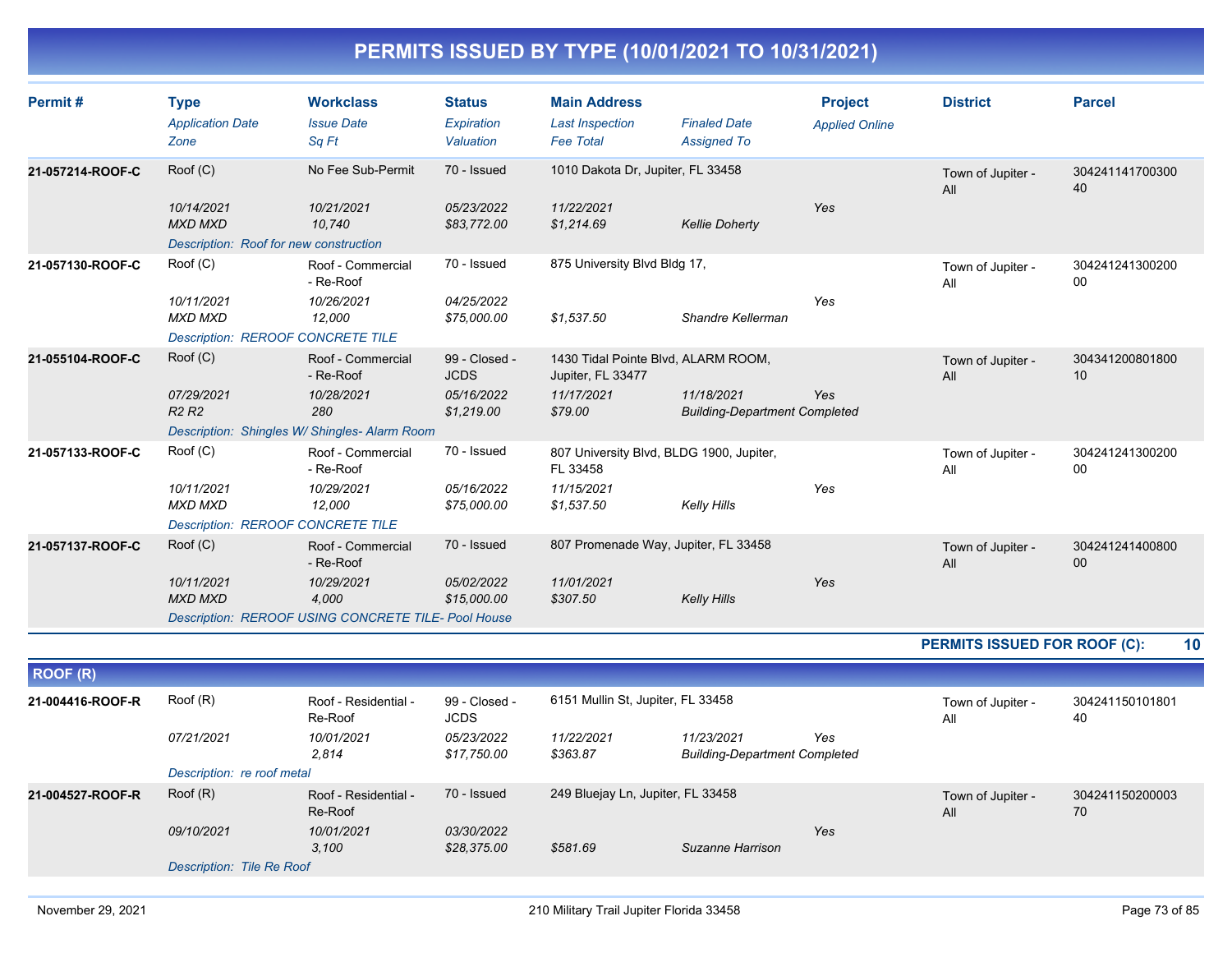| Permit#          | <b>Type</b><br><b>Application Date</b> | <b>Workclass</b><br><b>Issue Date</b>                                                    | <b>Status</b><br><b>Expiration</b> | <b>Main Address</b><br><b>Last Inspection</b>  | <b>Finaled Date</b>                                | <b>Project</b><br><b>Applied Online</b> | <b>District</b>          | <b>Parcel</b>         |
|------------------|----------------------------------------|------------------------------------------------------------------------------------------|------------------------------------|------------------------------------------------|----------------------------------------------------|-----------------------------------------|--------------------------|-----------------------|
|                  | Zone                                   | Sa Ft                                                                                    | Valuation                          | <b>Fee Total</b>                               | <b>Assigned To</b>                                 |                                         |                          |                       |
| 21-004467-ROOF-R | Roof (R)                               | Roof - Residential -<br>Re-Roof                                                          | 70 - Issued                        | 6096 Foster St, Jupiter, FL 33458              |                                                    |                                         | Town of Jupiter -<br>All | 304241150100300<br>90 |
|                  | 08/10/2021                             | 10/04/2021<br>3.315                                                                      | 05/09/2022<br>\$14,750.00          | 11/09/2021<br>\$302.37                         | Shandre Kellerman                                  | Yes                                     |                          |                       |
|                  | Description: RE-ROOF SHINGLE           |                                                                                          |                                    |                                                |                                                    |                                         |                          |                       |
| 21-004569-ROOF-R | Root(R)                                | Roof - Residential -<br>Re-Roof                                                          | 70 - Issued                        | 365 Magnolia Dr, Jupiter, FL 33458             |                                                    |                                         | Town of Jupiter -<br>All | 304241150200014<br>10 |
|                  | 09/29/2021                             | 10/05/2021<br>2,670                                                                      | 04/04/2022<br>\$30,100.00          | \$617.05                                       | <b>Kimberly Slater</b>                             | Yes                                     |                          |                       |
|                  |                                        | Description: Tile re-roof, 9/12, 30#, TU Plus, Foam attached with battens, crown windsor |                                    |                                                |                                                    |                                         |                          |                       |
| 21-004562-ROOF-R | Root(R)                                | Roof - Residential -<br>Re-Roof                                                          | 99 - Closed -<br><b>JCDS</b>       | 230 Palmetto Ct, Jupiter, FL 33458             |                                                    |                                         | Town of Jupiter -<br>All | 304241100200012<br>20 |
|                  | 09/28/2021                             | 10/05/2021<br>17                                                                         | 05/04/2022<br>\$12,385.00          | 11/05/2021<br>\$253.90                         | 11/10/2021<br><b>Building-Department Completed</b> | Yes                                     |                          |                       |
|                  | Description: Reroof Shingle and Flat   |                                                                                          |                                    |                                                |                                                    |                                         |                          |                       |
| 21-004558-ROOF-R | Root(R)                                | Roof - Residential -<br>Re-Roof                                                          | 99 - Closed -<br><b>JCDS</b>       | 1127 E Seminole Ave, 34D, Jupiter, FL<br>33477 |                                                    |                                         | Town of Jupiter -<br>All | 304341050700003<br>44 |
|                  | 09/27/2021                             | 10/05/2021<br>2,500                                                                      | 04/25/2022<br>\$23,500.00          | 10/27/2021<br>\$481.75                         | 11/04/2021<br><b>Building-Department Completed</b> | Yes                                     |                          |                       |
|                  | Description: Tile Off. Tile Back       |                                                                                          |                                    |                                                |                                                    |                                         |                          |                       |
| 21-004580-ROOF-R | Root(R)                                | Roof - Residential -<br>Re-Roof                                                          | 99 - Closed -<br><b>JCDS</b>       | 210 5Th St, Jupiter, FL 33458                  |                                                    |                                         | Town of Jupiter -<br>All | 304241010301901<br>10 |
|                  | 09/29/2021                             | 10/05/2021<br>1.700                                                                      | 04/25/2022<br>\$12,000.00          | 10/26/2021<br>\$246.00                         | 11/04/2021<br><b>Building-Department Completed</b> | Yes                                     |                          |                       |
|                  |                                        | Description: Metal Re-Roof 17 SQ; Pitch 4:12; Plywood Decking; HT 15 FT                  |                                    |                                                |                                                    |                                         |                          |                       |
| 21-004542-ROOF-R | Root(R)                                | Roof - Residential -<br>Re-Roof                                                          | 99 - Closed -<br><b>JCDS</b>       | 6062 Drake St, Jupiter, FL 33458               |                                                    |                                         | Town of Jupiter -<br>All | 304241220400000<br>20 |
|                  | 09/19/2021                             | 10/05/2021<br>2,400                                                                      | 04/26/2022<br>\$12,050.00          | 10/28/2021<br>\$247.03                         | 11/04/2021<br><b>Building-Department Completed</b> | Yes                                     |                          |                       |
|                  | Description: reroof asphalt shingles   |                                                                                          |                                    |                                                |                                                    |                                         |                          |                       |
| 21-004540-ROOF-R | Root(R)                                | Roof - Residential -<br>Re-Roof                                                          | 99 - Closed -<br><b>JCDS</b>       | 108 Angelfish Ln, Jupiter, FL 33477            |                                                    |                                         | Town of Jupiter -<br>All | 304341080500300<br>80 |
|                  | 09/16/2021                             | 10/07/2021<br>2,000                                                                      | 04/25/2022<br>\$23,684.00          | 10/25/2021<br>\$485.53                         | 11/04/2021<br><b>Building-Department Completed</b> | Yes                                     |                          |                       |
|                  | Description: Re Roof flat only         |                                                                                          |                                    |                                                |                                                    |                                         |                          |                       |
| 21-004563-ROOF-R | Roof (R)                               | Roof - Residential -<br>Re-Roof                                                          | 70 - Issued                        | 142 Ocean Pines Ter, Jupiter, FL 33477         |                                                    |                                         | Town of Jupiter -<br>All | 304341160200001<br>30 |
|                  | 09/28/2021                             | 10/07/2021<br>2,528                                                                      | 04/06/2022<br>\$31,300.00          | 10/08/2021<br>\$641.65                         | Alicia Hertzog                                     | Yes                                     |                          |                       |
|                  |                                        |                                                                                          |                                    |                                                |                                                    |                                         |                          |                       |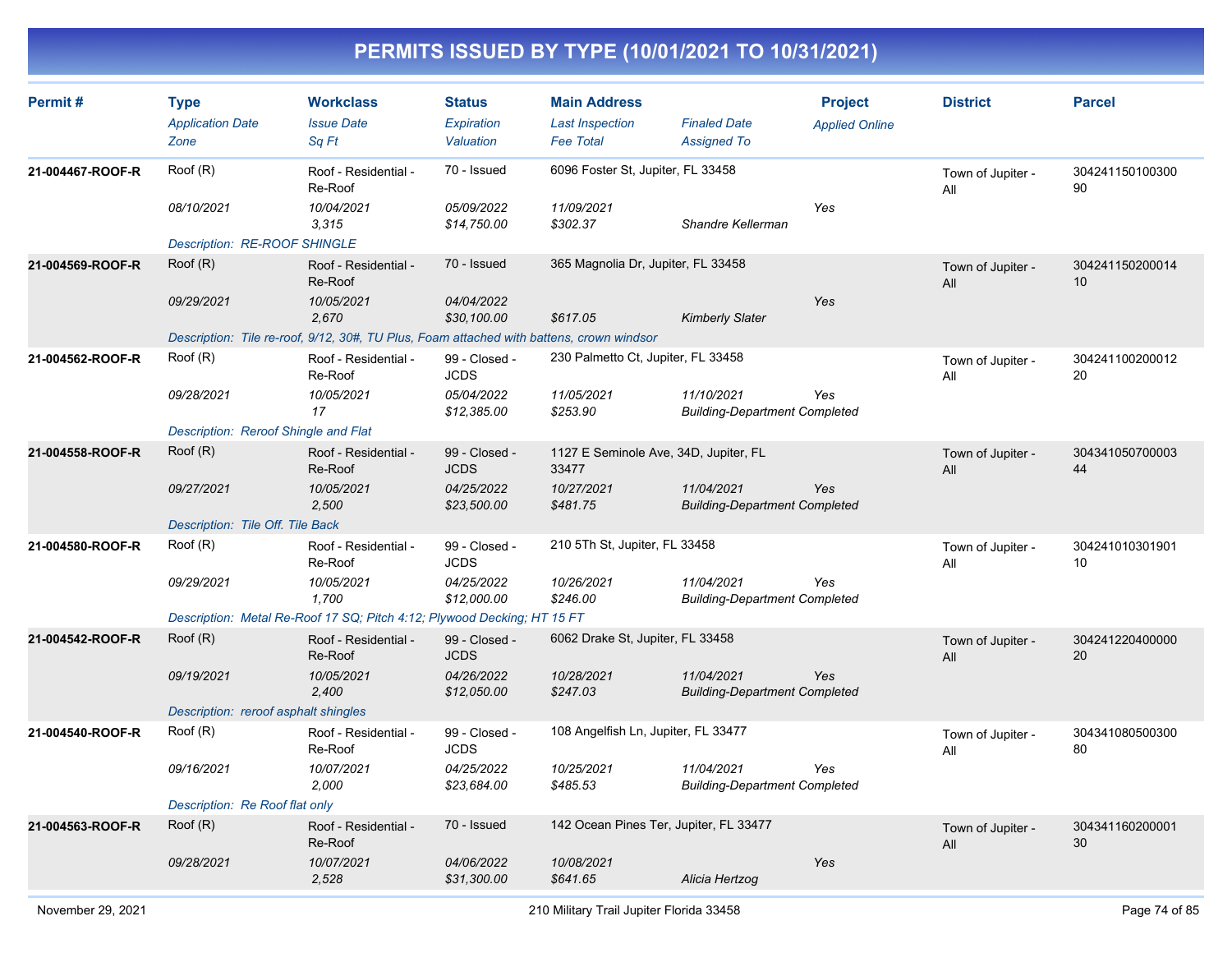|                  |                                                              |                                                                                                                                                                         |                                          | PERMITS ISSUED BY TYPE (10/01/2021 TO 10/31/2021)                 |                                                    |                                         |                          |                       |
|------------------|--------------------------------------------------------------|-------------------------------------------------------------------------------------------------------------------------------------------------------------------------|------------------------------------------|-------------------------------------------------------------------|----------------------------------------------------|-----------------------------------------|--------------------------|-----------------------|
| Permit#          | <b>Type</b><br><b>Application Date</b><br>Zone               | <b>Workclass</b><br><b>Issue Date</b><br>Sq Ft                                                                                                                          | <b>Status</b><br>Expiration<br>Valuation | <b>Main Address</b><br><b>Last Inspection</b><br><b>Fee Total</b> | <b>Finaled Date</b><br><b>Assigned To</b>          | <b>Project</b><br><b>Applied Online</b> | <b>District</b>          | <b>Parcel</b>         |
|                  | 0.032 1-1/2" Standing Seam Clip.                             | Description: Remove existing shingle roofing system down to sheathing. Replace plywood if needed. Re-nail sheathing to code. Apply peel & stick direct to deck. Install |                                          |                                                                   |                                                    |                                         |                          |                       |
| 21-004530-ROOF-R | Roof (R)                                                     | Roof - Residential -<br>Re-Roof                                                                                                                                         | 99 - Closed -<br><b>JCDS</b>             | 6418 Mullin St, Jupiter, FL 33458                                 |                                                    |                                         | Town of Jupiter -<br>All | 304241150105300<br>10 |
|                  | 09/14/2021                                                   | 10/08/2021<br>2,400                                                                                                                                                     | 05/17/2022<br>\$13,750.00                | 11/18/2021<br>\$281.87                                            | 11/19/2021<br><b>Building-Department Completed</b> | Yes                                     |                          |                       |
|                  | Description: reroof shingle to shingle                       |                                                                                                                                                                         |                                          |                                                                   |                                                    |                                         |                          |                       |
| 21-004557-ROOF-R | Root(R)                                                      | Roof - Residential -<br>Re-Roof                                                                                                                                         | 99 - Closed -<br><b>JCDS</b>             | 1127 E Seminole Ave, 8A, Jupiter, FL<br>33477                     |                                                    |                                         | Town of Jupiter -<br>All | 304341050700000<br>81 |
|                  | 09/27/2021                                                   | 10/08/2021<br>2,500                                                                                                                                                     | 04/25/2022<br>\$23,500.00                | 10/27/2021<br>\$481.75                                            | 11/04/2021<br><b>Building-Department Completed</b> | Yes                                     |                          |                       |
|                  | Description: Tile Off, Tile Back                             |                                                                                                                                                                         |                                          |                                                                   |                                                    |                                         |                          |                       |
| 21-004559-ROOF-R | Roof (R)                                                     | Roof - Residential -<br>Re-Roof                                                                                                                                         | 70 - Issued                              | 137 Jones Creek Dr, Jupiter, FL 33458                             |                                                    |                                         | Town of Jupiter -<br>All | 304241112300005<br>60 |
|                  | 09/27/2021                                                   | 10/08/2021<br>3.034                                                                                                                                                     | 04/06/2022<br>\$53,520.00                | \$1,097.16                                                        | Kelly Hills                                        | Yes                                     |                          |                       |
|                  | Description: Re-roof tile to tile w/ tear off                |                                                                                                                                                                         |                                          |                                                                   |                                                    |                                         |                          |                       |
| 21-004549-ROOF-R | Roof (R)                                                     | Roof - Residential -<br>Re-Roof                                                                                                                                         | 70 - Issued                              | 111 North River Dr W, Jupiter, FL 33458                           |                                                    |                                         | Town of Jupiter -<br>All | 304240271400003<br>50 |
|                  | 09/22/2021<br>$R1-A R1-A$<br>Description: Re-Roof Boral Tile | 10/11/2021<br>6,453                                                                                                                                                     | 04/11/2022<br>\$90,000.00                | \$1,845.00                                                        | Angela Carpentiere                                 | Yes                                     |                          |                       |
| 21-004545-ROOF-R | Roof (R)                                                     | Roof - Residential -<br>Re-Roof                                                                                                                                         | 99 - Closed -<br><b>JCDS</b>             | 110 S Village Way, Jupiter, FL 33458                              |                                                    |                                         | Town of Jupiter -<br>All | 304241130900010<br>50 |
|                  | 09/21/2021                                                   | 10/13/2021<br>5,000                                                                                                                                                     | 05/18/2022<br>\$46,000.00                | 11/19/2021<br>\$943.00                                            | 11/22/2021<br><b>Building-Department Completed</b> | Yes                                     |                          |                       |
|                  | Description: Tile to Tile                                    |                                                                                                                                                                         |                                          |                                                                   |                                                    |                                         |                          |                       |
| 21-004597-ROOF-R | Root(R)                                                      | Roof - Residential -<br>Re-Roof                                                                                                                                         | 99 - Closed -<br><b>JCDS</b>             | 207 Xanadu PI, Jupiter, FL 33477                                  |                                                    |                                         | Town of Jupiter -<br>All | 304341080400000<br>90 |
|                  | 10/06/2021                                                   | 10/13/2021<br>20                                                                                                                                                        | 04/26/2022<br>\$56,699.00                | 10/28/2021<br>\$1,237.33                                          | 11/04/2021<br><b>Building-Department Completed</b> | Yes                                     |                          |                       |
|                  |                                                              | Description: REROOF - TILE TO METAL                                                                                                                                     |                                          |                                                                   |                                                    |                                         |                          |                       |
| 21-004566-ROOF-R | Root(R)                                                      | Roof - Residential -<br>Re-Roof                                                                                                                                         | 99 - Closed -<br><b>JCDS</b>             | 110 N Delaware Blvd, 14A, Jupiter, FL<br>33458                    |                                                    |                                         | Town of Jupiter -<br>All | 304241021701400<br>10 |
|                  | 09/29/2021                                                   | 10/15/2021<br>600                                                                                                                                                       | 05/16/2022<br>\$5,600.00                 | 11/15/2021<br>\$116.00                                            | 11/16/2021<br><b>Building-Department Completed</b> | Yes                                     |                          |                       |
|                  |                                                              | Description: REMOVE CURRENT ROOF DOWN TO WOOD DECKING.REPLACE WITH A NEW WOOD DECK                                                                                      |                                          |                                                                   |                                                    |                                         |                          |                       |
| 21-004570-ROOF-R | Root(R)                                                      | Roof - Residential -<br>Re-Roof                                                                                                                                         | 99 - Closed -<br><b>JCDS</b>             | 110 N Delaware Blvd, 14D, Jupiter, FL<br>33458                    |                                                    |                                         | Town of Jupiter -<br>All | 304241021701400<br>40 |
|                  |                                                              |                                                                                                                                                                         |                                          |                                                                   |                                                    |                                         |                          |                       |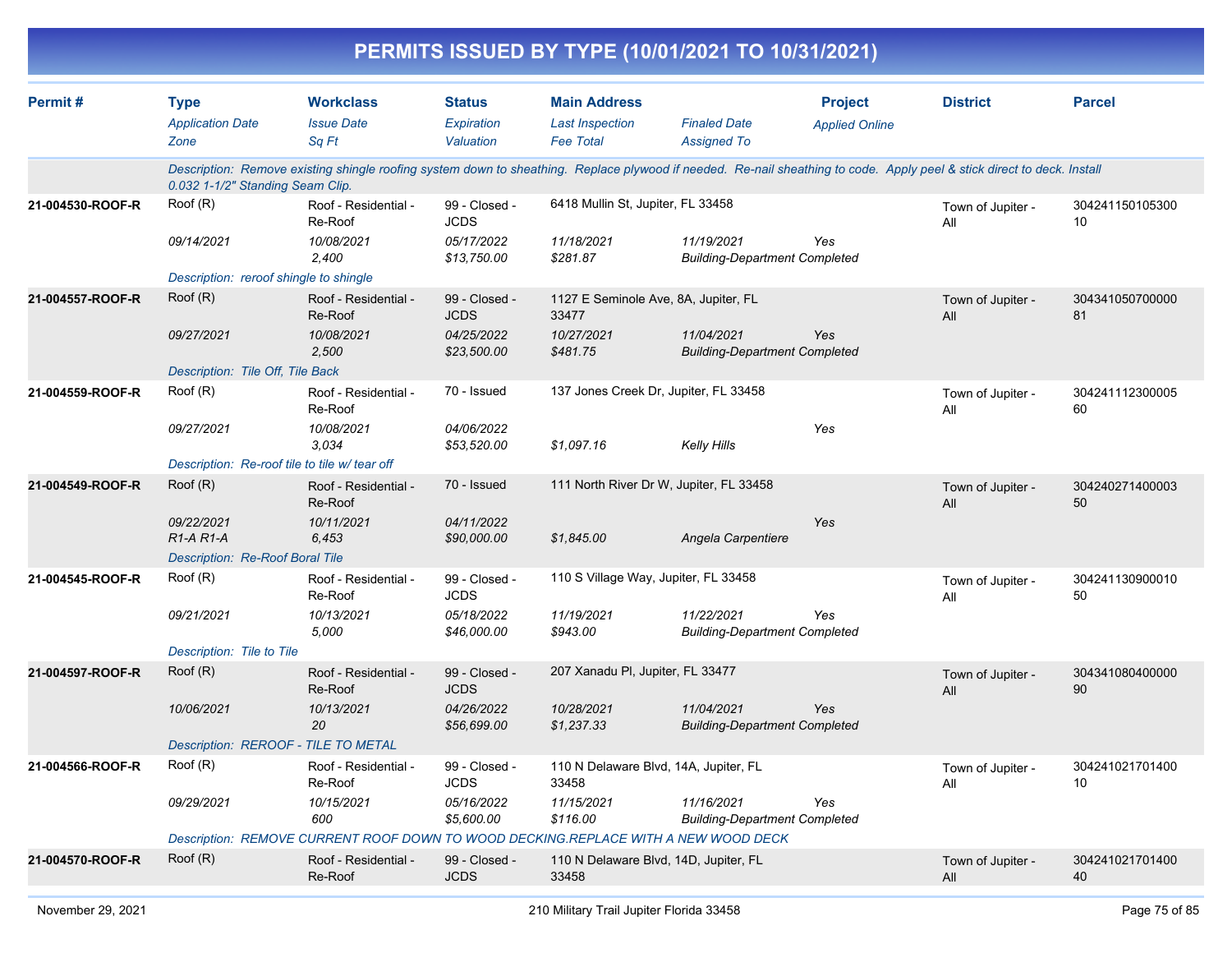|                  |                                                                          |                                                                                                                                      |                                                           |                                                                   | PERMITS ISSUED BY TYPE (10/01/2021 TO 10/31/2021)              |                                         |                          |                       |
|------------------|--------------------------------------------------------------------------|--------------------------------------------------------------------------------------------------------------------------------------|-----------------------------------------------------------|-------------------------------------------------------------------|----------------------------------------------------------------|-----------------------------------------|--------------------------|-----------------------|
| Permit#          | <b>Type</b><br><b>Application Date</b><br>Zone                           | <b>Workclass</b><br><b>Issue Date</b><br>Sq Ft                                                                                       | <b>Status</b><br>Expiration<br>Valuation                  | <b>Main Address</b><br><b>Last Inspection</b><br><b>Fee Total</b> | <b>Finaled Date</b><br><b>Assigned To</b>                      | <b>Project</b><br><b>Applied Online</b> | <b>District</b>          | <b>Parcel</b>         |
|                  | 09/29/2021                                                               | 10/15/2021<br>600<br>Description: REMOVE EXISTING ROOFING DOWN TO WOOD DECKING AND REPLACE WITH NEW TPO ROOF                         | 05/16/2022<br>\$5,600.00                                  | 11/15/2021<br>\$116.00                                            | 11/16/2021<br><b>Building-Department Completed</b>             | Yes                                     |                          |                       |
| 21-004547-ROOF-R | Roof (R)<br>09/21/2021<br>Description: Tile to Tile Re-roof              | Roof - Residential -<br>Re-Roof<br>10/15/2021<br>3,300                                                                               | 70 - Issued<br>05/02/2022<br>\$32,800.00                  | 1129 Egret Cir S, Jupiter, FL 33458<br>11/02/2021<br>\$672.40     | <b>Kelly Hills</b>                                             | Yes                                     | Town of Jupiter -<br>All | 304241150200040<br>70 |
| 21-004600-ROOF-R | Root(R)<br>10/07/2021<br><b>Description: Shingles ReRoof</b>             | Roof - Residential -<br>Re-Roof<br>10/18/2021<br>3,191                                                                               | 70 - Issued<br>04/18/2022<br>\$15,859.00                  | 6442 Foster St, Jupiter, FL 33458<br>\$325.11                     | <b>Kellie Doherty</b>                                          | Yes                                     | Town of Jupiter -<br>All | 304241150104300<br>90 |
| 21-004539-ROOF-R | Root(R)<br>09/16/2021                                                    | Roof - Residential -<br>Re-Roof<br>10/18/2021<br>4,210<br>Description: Re-roof 42.1 sq Boral Saxony 900 Slate w/polyfoam 6:12        | 99 - Closed -<br><b>JCDS</b><br>05/17/2022<br>\$40,666.54 | 213 Anhinga Ln, Jupiter, FL 33458<br>11/18/2021<br>\$833.66       | 11/19/2021<br><b>Building-Department Completed</b>             | Yes                                     | Town of Jupiter -<br>All | 304241150200001<br>60 |
| 21-004602-ROOF-R | Root(R)<br>10/07/2021<br><b>Description: Shingles ReRoof</b>             | Roof - Residential -<br>Re-Roof<br>10/18/2021<br>3,181                                                                               | 70 - Issued<br>04/18/2022<br>\$10,462.00                  | 6444 Foster St, Jupiter, FL 33458<br>\$214.47                     | <b>Kellie Doherty</b>                                          | Yes                                     | Town of Jupiter -<br>All | 304241150104301<br>00 |
| 21-004571-ROOF-R | Root(R)<br>09/29/2021                                                    | Roof - Residential -<br>Re-Roof<br>10/18/2021<br>600<br>Description: REMOVE EXISTING ROOF DOWN TO WOOD DECKING. INSTALL NEW TPO ROOF | 70 - Issued<br>04/18/2022<br>\$5,600.00                   | 33458<br>\$116.00                                                 | 110 N Delaware Blvd, 21A, Jupiter, FL<br><b>Kellie Doherty</b> | Yes                                     | Town of Jupiter -<br>All | 304241021702100<br>10 |
| 21-004538-ROOF-R | Root(R)<br>09/16/2021                                                    | Roof - Residential -<br>Re-Roof<br>10/18/2021<br>3,630<br>Description: Re-roof 36.3 sq Eagle Capistrano w/polyfoam 6:12              | 70 - Issued<br>05/31/2022<br>\$37,796.53                  | 11/29/2021<br>\$774.83                                            | 1111 Lakeshore Dr, Jupiter, FL 33458<br>Shandre Kellerman      | Yes                                     | Town of Jupiter -<br>All | 304241150200043<br>40 |
| 21-004589-ROOF-R | Root(R)<br>10/03/2021<br>R1 R1<br><b>Description: Re-roof Metal tile</b> | Roof - Residential -<br>Re-Roof<br>10/18/2021<br>3,690                                                                               | 70 - Issued<br>04/18/2022<br>\$31,000.00                  | 252 Starling Ln S, Jupiter, FL 33458<br>11/19/2021<br>\$635.50    | <b>Kelly Hills</b>                                             | Yes                                     | Town of Jupiter -<br>All | 304241150200043<br>70 |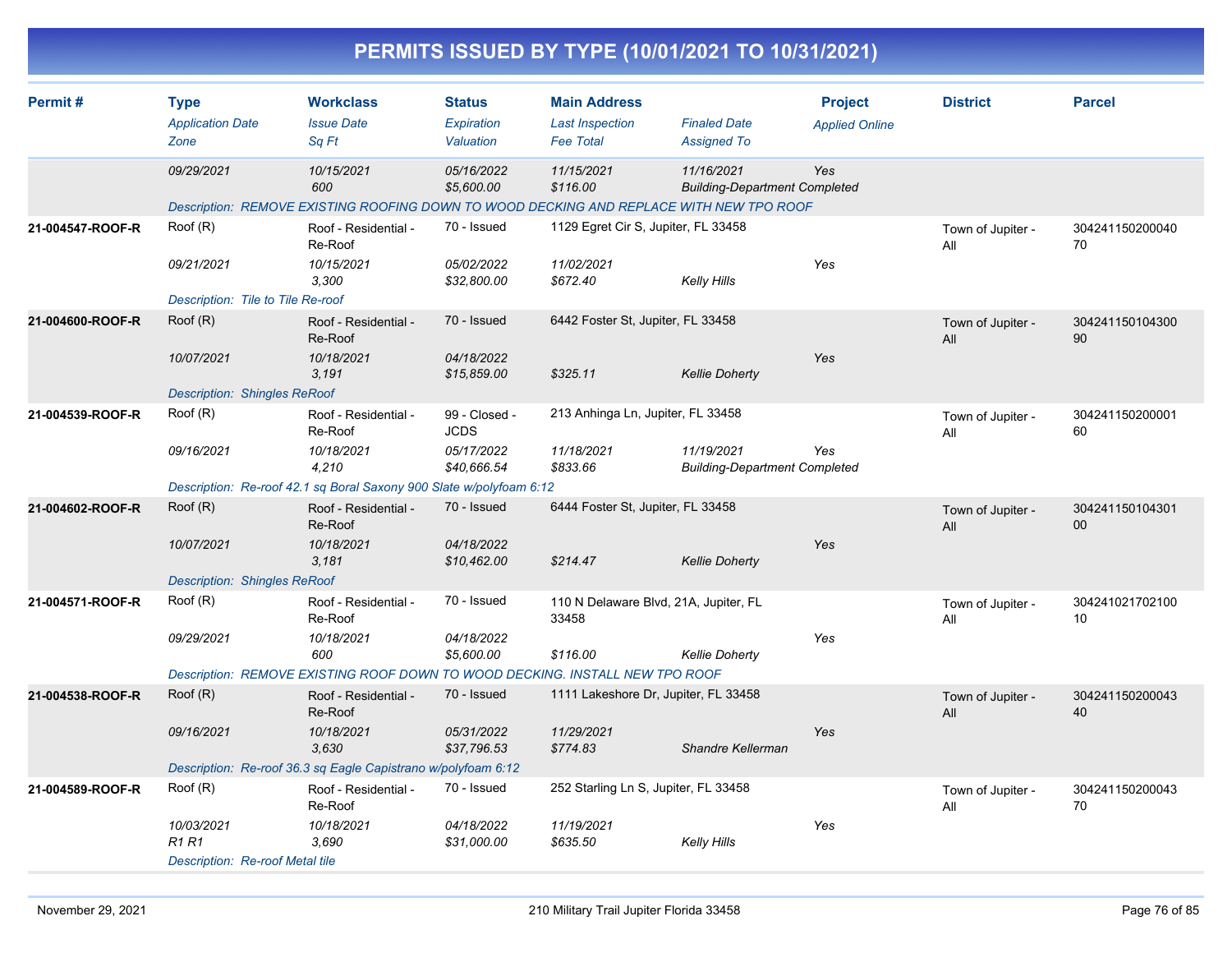| Permit#          | <b>Type</b><br><b>Application Date</b><br>Zone | <b>Workclass</b><br><b>Issue Date</b><br>Sq Ft                                 | <b>Status</b><br>Expiration<br>Valuation | <b>Main Address</b><br><b>Last Inspection</b><br><b>Fee Total</b> | <b>Finaled Date</b><br><b>Assigned To</b>          | <b>Project</b><br><b>Applied Online</b> | <b>District</b>          | <b>Parcel</b>         |
|------------------|------------------------------------------------|--------------------------------------------------------------------------------|------------------------------------------|-------------------------------------------------------------------|----------------------------------------------------|-----------------------------------------|--------------------------|-----------------------|
| 21-004587-ROOF-R | Root(R)                                        | Roof - Residential -<br>Re-Roof                                                | 99 - Closed -<br><b>JCDS</b>             | 187 Bent Arrow Dr, Jupiter, FL 33458                              |                                                    |                                         | Town of Jupiter -<br>All | 304241100800009<br>10 |
|                  | 10/03/2021<br>R <sub>2</sub> R <sub>2</sub>    | 10/18/2021<br>1,900                                                            | 04/20/2022<br>\$10,800.00                | 10/22/2021<br>\$221.40                                            | 11/04/2021<br><b>Building-Department Completed</b> | Yes                                     |                          |                       |
| 21-004483-ROOF-R | Description: Asphalt shingles<br>Root(R)       | Roof - Residential -                                                           | 99 - Closed -                            | 6061 Loree St, Jupiter, FL 33458                                  |                                                    |                                         |                          | 304241220211901       |
|                  |                                                | Re-Roof                                                                        | <b>JCDS</b>                              |                                                                   |                                                    |                                         | Town of Jupiter -<br>All | 21                    |
|                  | 08/18/2021                                     | 10/18/2021<br>2,200                                                            | 05/02/2022<br>\$9,900.00                 | 11/03/2021<br>\$202.97                                            | 11/10/2021<br><b>Building-Department Completed</b> | Yes                                     |                          |                       |
|                  |                                                | Description: Asphalt Composition re-roof on existing deck                      |                                          |                                                                   |                                                    |                                         |                          |                       |
| 21-004609-ROOF-R | Root(R)                                        | No Fee Sub-Permit                                                              | 70 - Issued                              | 424 Red Hawk Dr, Jupiter, FL 33477                                |                                                    |                                         | Town of Jupiter -<br>All | 304341190200300<br>80 |
|                  | 10/11/2021                                     | 10/19/2021<br>700                                                              | 04/25/2022<br>\$0.00                     | 10/26/2021<br>\$0.00                                              | <b>Kelly Hills</b>                                 | Yes                                     |                          |                       |
|                  |                                                | Description: Install new Cabana Roof on addition under permit # 21-053441-BLDR |                                          |                                                                   |                                                    |                                         |                          |                       |
| 21-004355-ROOF-R | Root(R)                                        | Roof - Residential -<br>Re-Roof                                                | 99 - Closed -<br><b>JCDS</b>             | 591 Kriss Ln, Jupiter, FL 33458                                   |                                                    |                                         | Town of Jupiter -<br>All | 304241021600002<br>00 |
|                  | 06/28/2021                                     | 10/20/2021<br>2,877                                                            | 05/09/2022<br>\$11,405.00                | 11/08/2021<br>\$233.80                                            | 11/10/2021<br><b>Building-Department Completed</b> | Yes                                     |                          |                       |
|                  | Description: Re-roof                           |                                                                                |                                          |                                                                   |                                                    |                                         |                          |                       |
| 21-004551-ROOF-R | Roof (R)                                       | Roof - Residential -<br>Re-Roof                                                | 99 - Closed -<br><b>JCDS</b>             | 6393 Hollywood St, Jupiter, FL 33458                              |                                                    |                                         | Town of Jupiter -<br>All | 304241150806900<br>41 |
|                  | 09/22/2021<br><b>R1R1</b>                      | 10/20/2021<br>2,329                                                            | 05/02/2022<br>\$5,000.00                 | 11/01/2021<br>\$104.00                                            | 11/05/2021<br><b>Building-Department Completed</b> | Yes                                     |                          |                       |
|                  |                                                | Description: REPLACE EXISTING SHINGLE ROOF WITH NEW SHINGLE ROOF               |                                          |                                                                   |                                                    |                                         |                          |                       |
| 21-004556-ROOF-R | Root(R)                                        | Roof - Residential -<br>Re-Roof                                                | 70 - Issued                              | 134 Golf Village Blvd, Jupiter, FL 33458                          |                                                    |                                         | Town of Jupiter -<br>All | 304241130600008<br>10 |
|                  | 09/27/2021                                     | 10/21/2021<br>3,500                                                            | 04/19/2022<br>\$32,319.00                | \$662.54                                                          | Suzanne Harrison                                   | Yes                                     |                          |                       |
|                  | <b>Description: REROOF CONCRETE TILE</b>       |                                                                                |                                          |                                                                   |                                                    |                                         |                          |                       |
| 21-004541-ROOF-R | Root(R)                                        | Roof - Residential -<br>Re-Roof                                                | 99 - Closed -<br><b>JCDS</b>             | 107 Albacore Ln, Jupiter, FL 33477                                |                                                    |                                         | Town of Jupiter -<br>All | 304341080500301<br>50 |
|                  | 09/17/2021<br><b>R3 R3</b>                     | 10/22/2021<br>1,800                                                            | 05/16/2022<br>\$18,800.00                | 11/17/2021<br>\$385.40                                            | 11/18/2021<br><b>Building-Department Completed</b> | Yes                                     |                          |                       |
|                  | Description: Re roof flat roof                 |                                                                                |                                          |                                                                   |                                                    |                                         |                          |                       |
| 21-004567-ROOF-R | Root(R)                                        | Roof - Residential -<br>Re-Roof                                                | 99 - Closed -<br><b>JCDS</b>             | 110 N Delaware Blvd, 14B, Jupiter, FL<br>33458                    |                                                    |                                         | Town of Jupiter -<br>All | 304241021701400<br>30 |
|                  | 09/29/2021                                     | 10/25/2021<br>600                                                              | 05/16/2022<br>\$5,600.00                 | 11/15/2021<br>\$116.00                                            | 11/16/2021<br><b>Building-Department Completed</b> | Yes                                     |                          |                       |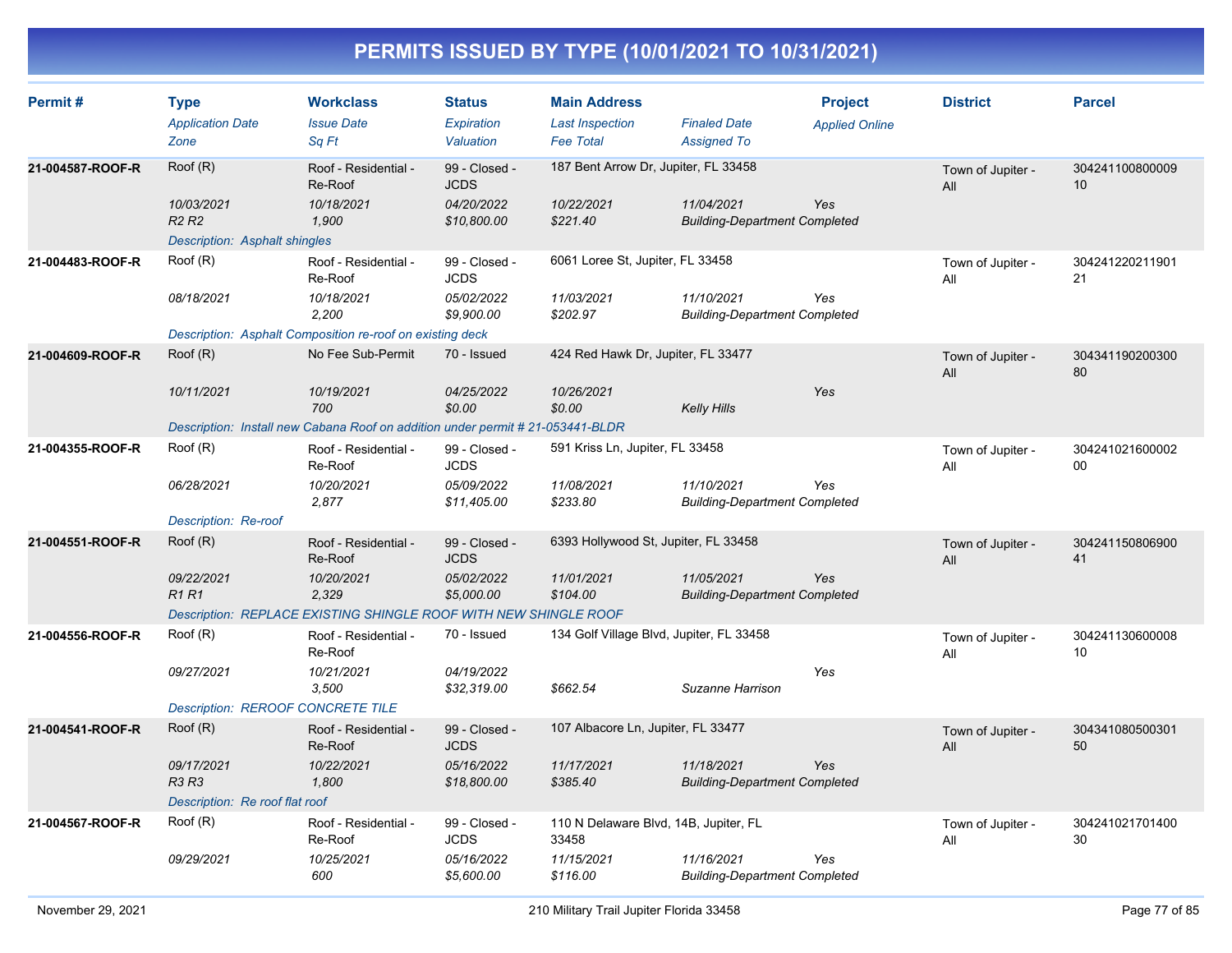|                  |                                                |                                                                                                                                                                                       |                                          |                                                                   | PERMITS ISSUED BY TYPE (10/01/2021 TO 10/31/2021)  |                                         |                          |                       |
|------------------|------------------------------------------------|---------------------------------------------------------------------------------------------------------------------------------------------------------------------------------------|------------------------------------------|-------------------------------------------------------------------|----------------------------------------------------|-----------------------------------------|--------------------------|-----------------------|
| Permit#          | <b>Type</b><br><b>Application Date</b><br>Zone | <b>Workclass</b><br><b>Issue Date</b><br>Sq Ft                                                                                                                                        | <b>Status</b><br>Expiration<br>Valuation | <b>Main Address</b><br><b>Last Inspection</b><br><b>Fee Total</b> | <b>Finaled Date</b><br><b>Assigned To</b>          | <b>Project</b><br><b>Applied Online</b> | <b>District</b>          | <b>Parcel</b>         |
|                  |                                                | Description: REMOVE EXISTING ROOF TO WOOD DECKING. REPLACE WITH NEW TPO ROOF                                                                                                          |                                          |                                                                   |                                                    |                                         |                          |                       |
| 21-004568-ROOF-R | Root(R)                                        | Roof - Residential -<br>Re-Roof                                                                                                                                                       | 99 - Closed -<br><b>JCDS</b>             | 33458                                                             | 110 N Delaware Blvd, 14C, Jupiter, FL              |                                         | Town of Jupiter -<br>All | 304241021701400<br>20 |
|                  | 09/29/2021                                     | 10/25/2021<br>600                                                                                                                                                                     | 05/16/2022<br>\$5,600.00                 | 11/15/2021<br>\$116.00                                            | 11/16/2021<br><b>Building-Department Completed</b> | Yes                                     |                          |                       |
|                  |                                                | Description: REMOVE CURRENT ROOF DOWN TO WOOD DECKING. REPLACE WITH NEW TPO ROOF                                                                                                      |                                          |                                                                   |                                                    |                                         |                          |                       |
| 21-004500-ROOF-R | Root(R)                                        | Roof - Residential -<br>Re-Roof                                                                                                                                                       | 99 - Closed -<br><b>JCDS</b>             | 1314 Chippewa St, Jupiter, FL 33458                               |                                                    |                                         | Town of Jupiter -<br>All | 304241021000200<br>51 |
|                  | 08/26/2021                                     | 10/25/2021<br>1,531                                                                                                                                                                   | 05/03/2022<br>\$8,000.00                 | 11/04/2021<br>\$164.40                                            | 11/10/2021<br><b>Building-Department Completed</b> | Yes                                     |                          |                       |
|                  | Description: RE-ROOF/ SHINGLE                  |                                                                                                                                                                                       |                                          |                                                                   |                                                    |                                         |                          |                       |
| 21-004572-ROOF-R | Root(R)                                        | Roof - Residential -<br>Re-Roof                                                                                                                                                       | 70 - Issued                              | 33458                                                             | 110 N Delaware Blvd, 21B, Jupiter, FL              |                                         | Town of Jupiter -<br>All | 304241021702100<br>20 |
|                  | 09/29/2021                                     | 10/26/2021<br>600                                                                                                                                                                     | 04/24/2022<br>\$5,600.00                 | \$116.00                                                          | <b>Kellie Doherty</b>                              | Yes                                     |                          |                       |
|                  |                                                | Description: REMOVE EXISTING ROOF DOWN TO WOOD DECKING. INSTALL NEW TPO ROOF                                                                                                          |                                          |                                                                   |                                                    |                                         |                          |                       |
| 21-004574-ROOF-R | Root(R)                                        | Roof - Residential -<br>Re-Roof                                                                                                                                                       | 70 - Issued                              | 33458                                                             | 110 N Delaware Blvd, 21D, Jupiter, FL              |                                         | Town of Jupiter -<br>All | 304241021702100<br>40 |
|                  | 09/29/2021                                     | 10/26/2021<br>600                                                                                                                                                                     | 04/24/2022<br>\$5,600.00                 | \$116.00                                                          | <b>Kellie Doherty</b>                              | Yes                                     |                          |                       |
|                  |                                                | Description: REMOVE EXISTING ROOF DOWN TO WOOD DECKING. INSTALL NEW TPO ROOF                                                                                                          |                                          |                                                                   |                                                    |                                         |                          |                       |
| 21-004608-ROOF-R | Root(R)                                        | No Fee Sub-Permit                                                                                                                                                                     | 70 - Issued                              |                                                                   | 2612 Greenway Dr, Jupiter, FL 33458                |                                         | Town of Jupiter -<br>All | 304241140700035<br>60 |
|                  | 10/08/2021                                     | 10/26/2021<br>4,385                                                                                                                                                                   | 05/09/2022<br>\$0.00                     | 11/08/2021<br>\$0.00                                              | Suzanne Harrison                                   | Yes                                     |                          |                       |
|                  | with polyfoam adhesive.                        | Description: Install Boral Saxony concrete tiles over 30# ASTM D-226 felt tin tagged/Polyglass TU Max SWR. Tile to be installed with galv. screws. Cut and trim tiles to be installed |                                          |                                                                   |                                                    |                                         |                          |                       |
| 21-004573-ROOF-R | Root(R)                                        | Roof - Residential -<br>Re-Roof                                                                                                                                                       | 70 - Issued                              | 33458                                                             | 110 N Delaware Blvd, 21C, Jupiter, FL              |                                         | Town of Jupiter -<br>All | 304241021702100<br>30 |
|                  | 09/29/2021                                     | 10/26/2021<br>600                                                                                                                                                                     | 04/24/2022<br>\$5,600.00                 | \$116.00                                                          | <b>Kellie Doherty</b>                              | Yes                                     |                          |                       |
|                  |                                                | Description: REMOVE EXISTING ROOF DOWN TO WOOD DECKING. INSTALL NEW TPO ROOF SYSTEM                                                                                                   |                                          |                                                                   |                                                    |                                         |                          |                       |
| 21-004618-ROOF-R | Root(R)                                        | Roof - Residential -<br>Re-Roof                                                                                                                                                       | 70 - Issued                              |                                                                   | 221 Colony Way W, Jupiter, FL 33458                |                                         | Town of Jupiter -<br>All | 304241110600001<br>50 |
|                  | 10/12/2021                                     | 10/27/2021<br>3,355                                                                                                                                                                   | 04/25/2022<br>\$23,135.00                | \$474.27                                                          | Angela Carpentiere                                 | Yes                                     |                          |                       |
|                  |                                                | Description: remove existing roof system down to decking, renail to code, install hi temp underlayment, install 5v metal roof system                                                  |                                          |                                                                   |                                                    |                                         |                          |                       |
| 21-004596-ROOF-R | Root(R)                                        | Roof - Residential -<br>Re-Roof                                                                                                                                                       | 70 - Issued                              | 331 Leeward Dr, Jupiter, FL 33477                                 |                                                    |                                         | Town of Jupiter -<br>All | 304341170200013<br>22 |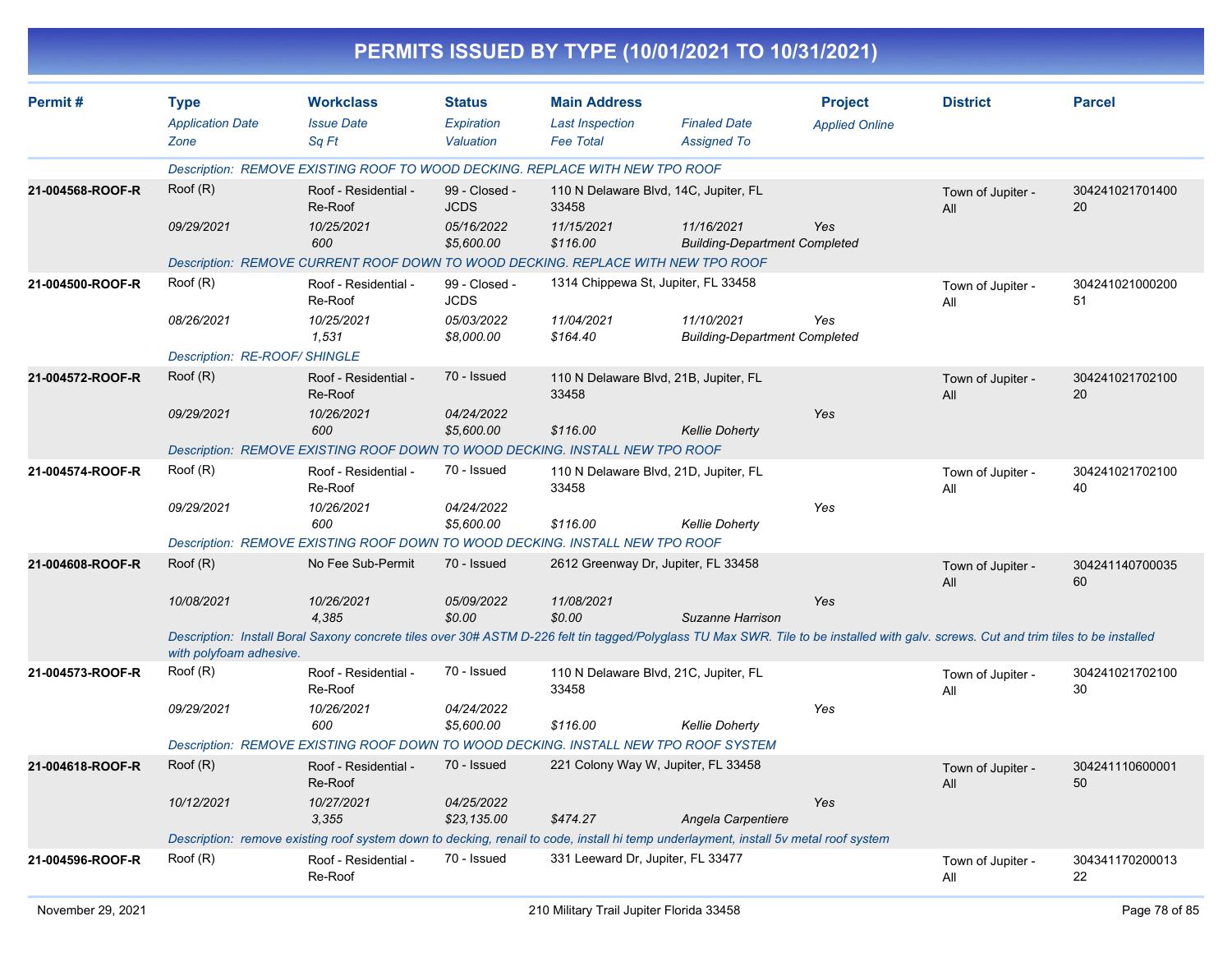|                  |                                                                                                                 |                                                                                                                                                                                                |                                           |                                                                   | PERMITS ISSUED BY TYPE (10/01/2021 TO 10/31/2021) |                                         |                          |                       |
|------------------|-----------------------------------------------------------------------------------------------------------------|------------------------------------------------------------------------------------------------------------------------------------------------------------------------------------------------|-------------------------------------------|-------------------------------------------------------------------|---------------------------------------------------|-----------------------------------------|--------------------------|-----------------------|
| Permit#          | <b>Type</b><br><b>Application Date</b><br>Zone                                                                  | <b>Workclass</b><br><b>Issue Date</b><br>Sq Ft                                                                                                                                                 | <b>Status</b><br>Expiration<br>Valuation  | <b>Main Address</b><br><b>Last Inspection</b><br><b>Fee Total</b> | <b>Finaled Date</b><br><b>Assigned To</b>         | <b>Project</b><br><b>Applied Online</b> | <b>District</b>          | <b>Parcel</b>         |
|                  | 10/06/2021<br>R <sub>2</sub> R <sub>2</sub>                                                                     | 10/28/2021<br>2,540<br>Description: Remove existing shingle roofing system down to sheathing. Replace plywood if needed. Re-nail sheathing to code. Apply peel & stick direct to deck. Install | 04/26/2022<br>\$31,880.00                 | \$653.54                                                          | Shandre Kellerman                                 | Yes                                     |                          |                       |
| 21-004617-ROOF-R | 0.032 1-1/2" Standing Seam Clip.<br>Roof (R)<br>10/12/2021<br>$R1-A R1-A$<br>Description: REROOF, METAL FL30343 | Roof - Residential -<br>Re-Roof<br>10/28/2021<br>2,200                                                                                                                                         | 70 - Issued<br>04/26/2022<br>\$30,015.00  | 17986 Anchor Dr, Jupiter, FL 33458<br>\$615.30                    | Angela Carpentiere                                | Yes                                     | Town of Jupiter -<br>All | 304240340600005<br>20 |
| 21-004591-ROOF-R | TU PLUS FL5259<br>Roof (R)<br>10/04/2021<br><b>R1 R1</b><br><b>Description: Reroof</b>                          | Roof - Residential -<br>Re-Roof<br>10/28/2021<br>1,400                                                                                                                                         | 70 - Issued<br>05/23/2022<br>\$21,000.00  | 1213 Mohawk St, Jupiter, FL 33458<br>11/24/2021<br>\$430.50       | Alicia Hertzog                                    | Yes                                     | Town of Jupiter -<br>All | 304241020300900<br>20 |
| 21-004401-ROOF-R | Root(R)<br>07/15/2021<br>Description: Remove and replace roof                                                   | Roof - Residential -<br>Re-Roof<br>10/29/2021<br>12,200                                                                                                                                        | 70 - Issued<br>05/16/2022<br>\$182,885.00 | 226 Commodore Dr, Jupiter, FL 33477<br>11/15/2021<br>\$3,749.15   | <b>Kellie Doherty</b>                             | Yes                                     | Town of Jupiter -<br>All | 304341070900011<br>60 |
| 21-004488-ROOF-R | Root(R)<br>08/21/2021                                                                                           | Roof - Residential -<br>Re-Roof<br>10/29/2021<br>2,600<br>Description: Asphalt Composition Shingle re-roof on existing deck                                                                    | 70 - Issued<br>05/11/2022<br>\$9,900.00   | 6041 Loree St, Jupiter, FL 33458<br>11/12/2021<br>\$202.97        | Alicia Hertzog                                    | Yes                                     | Town of Jupiter -<br>All | 304241220211901<br>11 |
| 21-004626-ROOF-R | Root(R)<br>10/15/2021                                                                                           | Roof - Residential -<br>Re-Roof<br>10/29/2021<br>3,000<br>Description: Tear off existing roof. Install new tile roof.                                                                          | 70 - Issued<br>04/27/2022<br>\$33,000.00  | 3006 Mainsail Cir, Jupiter, FL 33477<br>\$676.50                  | <b>Kellie Doherty</b>                             | Yes                                     | Town of Jupiter -<br>All | 304341160700003<br>30 |
| 21-004627-ROOF-R | Root(R)<br>10/15/2021                                                                                           | Roof - Residential -<br>Re-Roof<br>10/29/2021<br>3,000<br>Description: Tear off existing roof materials. Install new concrete roof.                                                            | 70 - Issued<br>04/27/2022<br>\$33,000.00  | 3057 Genoa Ln, Jupiter, FL 33477<br>\$676.50                      | <b>Kellie Doherty</b>                             | Yes                                     | Town of Jupiter -<br>All | 304341160600005<br>50 |
| 21-004638-ROOF-R | Root(R)<br>10/20/2021                                                                                           | Roof - Residential -<br>Re-Roof<br>10/29/2021                                                                                                                                                  | 70 - Issued<br>05/23/2022                 | 150 Arrowhead Cir, Jupiter, FL 33458<br>11/23/2021                |                                                   | Yes                                     | Town of Jupiter -<br>All | 304241100600005<br>90 |

 *2,700 \$17,600.00 \$360.80 Kimberly Slater*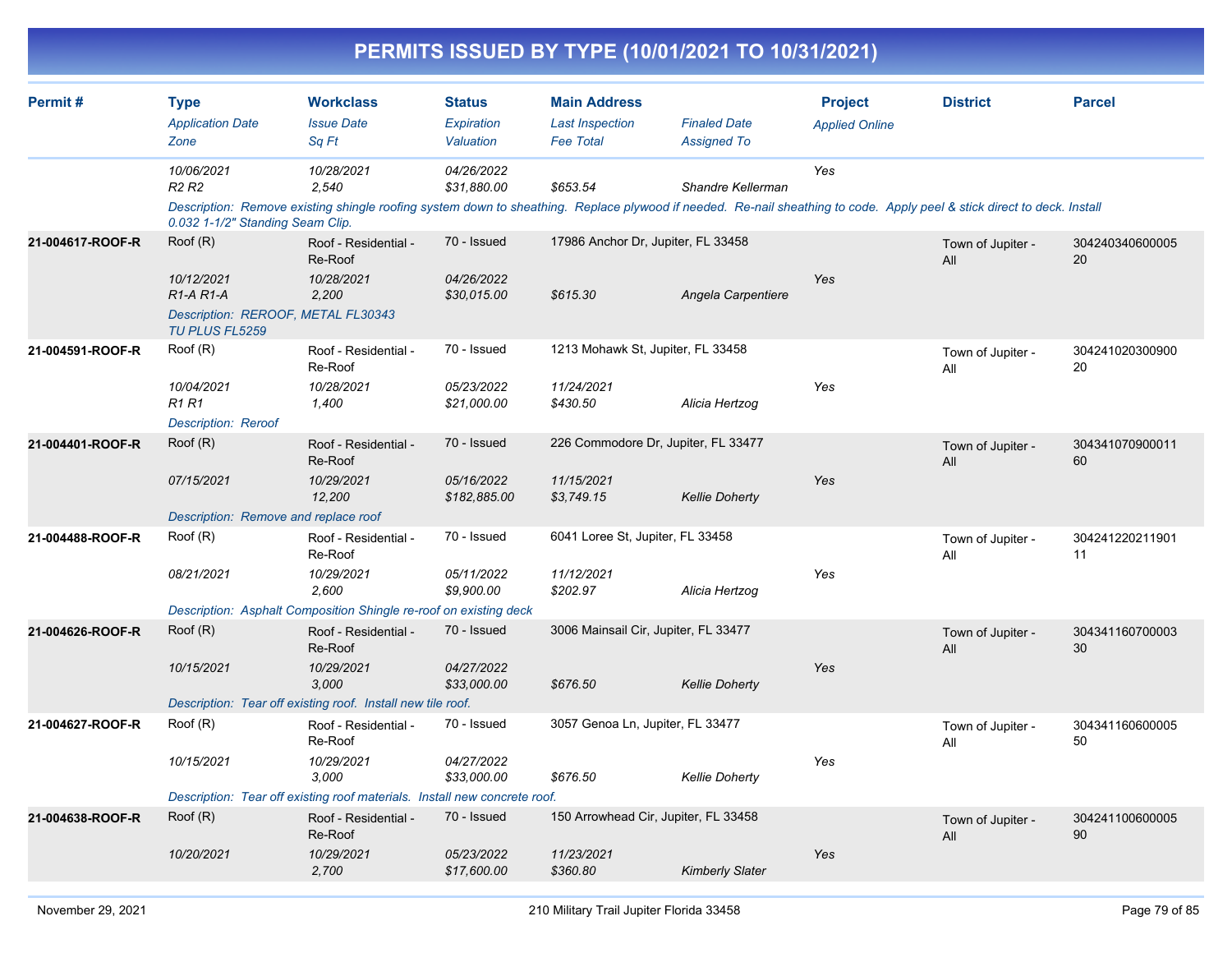| PERMITS ISSUED BY TYPE (10/01/2021 TO 10/31/2021) |
|---------------------------------------------------|
|---------------------------------------------------|

| Permit#           | <b>Type</b><br><b>Application Date</b><br>Zone             | <b>Workclass</b><br><b>Issue Date</b><br>Sq Ft                 | <b>Status</b><br>Expiration<br>Valuation | <b>Main Address</b><br><b>Last Inspection</b><br><b>Fee Total</b> | <b>Finaled Date</b><br><b>Assigned To</b>          | <b>Project</b><br><b>Applied Online</b> | <b>District</b>              | <b>Parcel</b>         |
|-------------------|------------------------------------------------------------|----------------------------------------------------------------|------------------------------------------|-------------------------------------------------------------------|----------------------------------------------------|-----------------------------------------|------------------------------|-----------------------|
|                   |                                                            | Description: Re-roof asph shingle to asph shingle              |                                          |                                                                   |                                                    |                                         |                              |                       |
| 21-004655-ROOF-R* | Root(R)                                                    | No Fee Sub-Permit                                              | 70 - Issued                              | 6274 Michael St, Jupiter, FL 33458                                |                                                    |                                         | Town of Jupiter -<br>All     | 304241150102700<br>90 |
|                   | 10/26/2021<br>R1R1<br><b>Description: New Shingle Roof</b> | 10/29/2021<br>3.900                                            | 04/27/2022<br>\$0.00                     | \$0.00                                                            | <b>Kimberly Slater</b>                             | Yes                                     |                              |                       |
| 21-004632-ROOF-R  | Root(R)                                                    | Roof - Residential -<br>Re-Roof                                | 99 - Closed -<br><b>JCDS</b>             | 108 Greenbriar Dr, Jupiter, FL 33458                              |                                                    |                                         | Town of Jupiter -<br>All     | 304241101000049<br>50 |
|                   | 10/18/2021                                                 | 10/29/2021<br>$\overline{4}$                                   | 05/16/2022<br>\$4,500.00                 | 11/15/2021<br>\$94.00                                             | 11/16/2021<br><b>Building-Department Completed</b> | Yes                                     |                              |                       |
|                   |                                                            | Description: Reroof Flat modified to modified                  |                                          |                                                                   |                                                    |                                         |                              |                       |
| 21-004630-ROOF-R  | Root(R)                                                    | Roof - Residential -<br>Re-Roof                                | 70 - Issued                              | 343 Maplecrest Cir, Jupiter, FL 33458                             |                                                    |                                         | Town of Jupiter -<br>All     | 304241120803400<br>30 |
|                   | 10/18/2021                                                 | 10/29/2021<br>13                                               | 05/17/2022<br>\$7,680.00                 | 11/18/2021<br>\$157.90                                            | <b>Kimberly Slater</b>                             | Yes                                     |                              |                       |
|                   | Description: Reroof Shingle to Shingle                     |                                                                |                                          |                                                                   |                                                    |                                         |                              |                       |
| 21-004633-ROOF-R  | Root(R)                                                    | Roof - Residential -<br>Re-Roof                                | 70 - Issued                              | 704 Weldwood Rd, Jupiter, FL 33458                                |                                                    |                                         | Town of Jupiter -<br>All     | 304241011500000<br>30 |
|                   | 10/18/2021                                                 | 10/29/2021<br>34                                               | 05/23/2022<br>\$30,250.00                | 11/23/2021<br>\$620.13                                            | <b>Kimberly Slater</b>                             | Yes                                     |                              |                       |
|                   |                                                            | Description: Reroof Shingle to Metal & Flat Modfied to Modfied |                                          |                                                                   |                                                    |                                         |                              |                       |
|                   |                                                            |                                                                |                                          |                                                                   |                                                    |                                         | PERMITS ISSUED FOR ROOF (R): | 52                    |
| <b>TOWER</b>      |                                                            |                                                                |                                          |                                                                   |                                                    |                                         |                              |                       |
| 21-053014-TOWER   | Tower                                                      | Tower / Antenna /<br>Satellite Dish                            | 70 - Issued                              | 3377 Church St, Jupiter, FL 33458                                 |                                                    |                                         | Town of Jupiter -<br>All     | 304240330100000<br>20 |
|                   | 05/19/2021                                                 | 10/21/2021                                                     | 04/19/2022<br>\$15,000.00                | \$307.50                                                          | Alicia Hertzog                                     | Yes                                     |                              |                       |
|                   | Description: wireless antenna upgrade                      |                                                                |                                          |                                                                   |                                                    |                                         |                              |                       |

**PERMITS ISSUED FOR TOWER: 1**

| <b>NATER HEATER</b> |              |                                                   |                          |                                 |                    |     |                          |                       |
|---------------------|--------------|---------------------------------------------------|--------------------------|---------------------------------|--------------------|-----|--------------------------|-----------------------|
| 21-056775-WHEAT     | Water Heater | Replacement                                       | 70 - Issued              | 2327 23Rd Ct, Jupiter, FL 33477 |                    |     | Town of Jupiter -<br>All | 304341200600005<br>63 |
|                     | 09/29/2021   | 10/01/2021<br>1,236                               | 03/30/2022<br>\$2,195.00 | 10/28/2021<br>\$79.00           | Angela Carpentiere | Yes |                          |                       |
|                     |              | Description: 30 GAL ELEC WATER HEATER REPLACEMENT |                          |                                 |                    |     |                          |                       |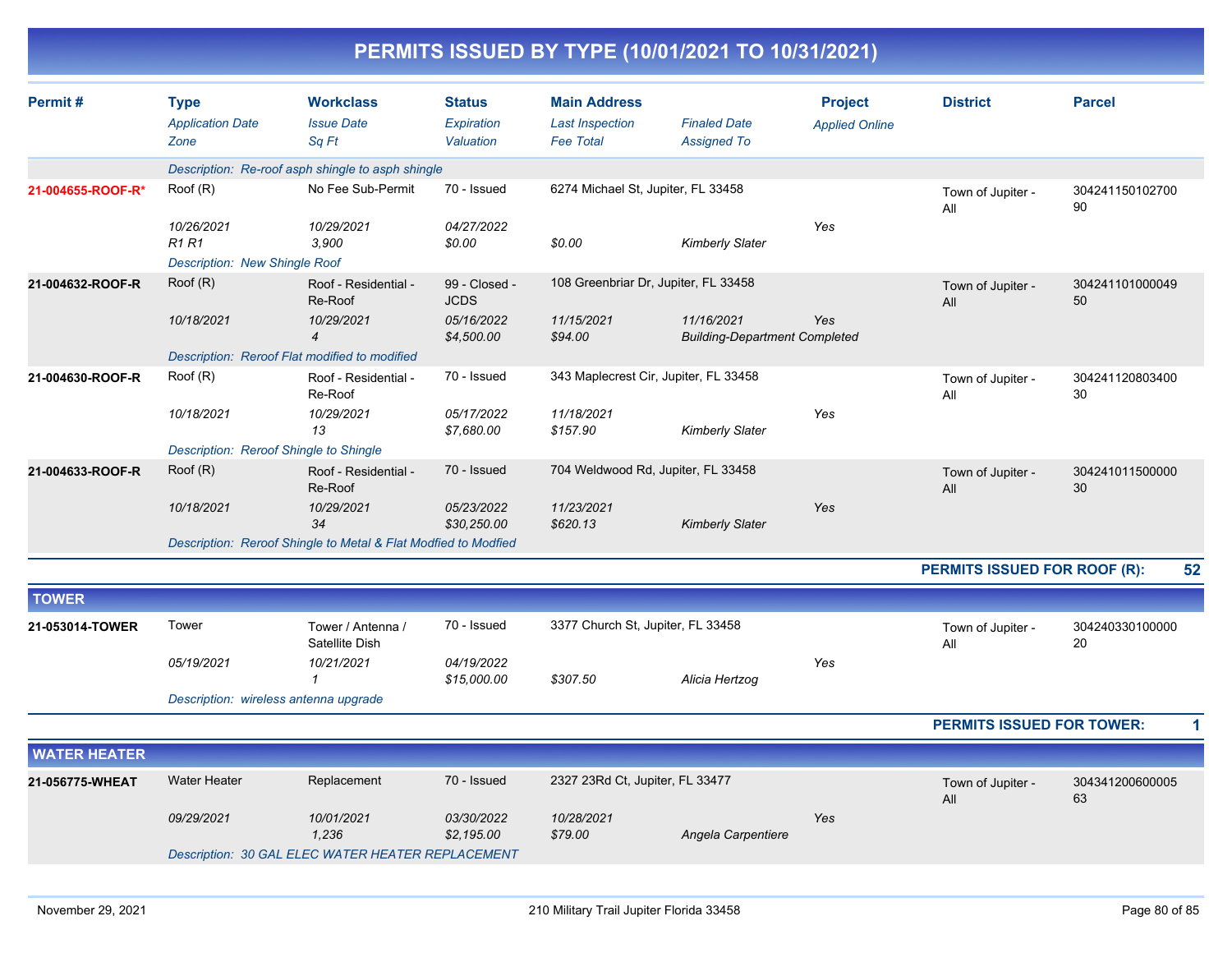| Permit#         | <b>Type</b><br><b>Application Date</b><br>Zone   | <b>Workclass</b><br><b>Issue Date</b><br>Sq Ft                                     | <b>Status</b><br>Expiration<br>Valuation | <b>Main Address</b><br><b>Last Inspection</b><br><b>Fee Total</b> | <b>Finaled Date</b><br><b>Assigned To</b>          | <b>Project</b><br><b>Applied Online</b> | <b>District</b>          | <b>Parcel</b>         |
|-----------------|--------------------------------------------------|------------------------------------------------------------------------------------|------------------------------------------|-------------------------------------------------------------------|----------------------------------------------------|-----------------------------------------|--------------------------|-----------------------|
| 21-056914-WHEAT | <b>Water Heater</b>                              | Replacement                                                                        | 99 - Closed -<br><b>JCDS</b>             | 267 Rudder Cay Way, Jupiter, FL 33458                             |                                                    |                                         | Town of Jupiter -<br>All | 304240320100000<br>60 |
|                 | 10/04/2021<br>RR RR                              | 10/18/2021<br>4,218                                                                | 05/16/2022<br>\$1,172.00                 | 11/15/2021<br>\$79.00                                             | 11/16/2021<br><b>Building-Department Completed</b> | Yes                                     |                          |                       |
|                 | <b>Water Heater</b>                              | Description: Supply & install 50 gallon electric water heater to replace existing. | 70 - Issued                              |                                                                   |                                                    |                                         |                          |                       |
| 21-056873-WHEAT |                                                  | Replacement                                                                        |                                          | 6007 Winding Lake Dr, Jupiter, FL 33458                           |                                                    |                                         | Town of Jupiter -<br>All | 304240271000053<br>80 |
|                 | 10/01/2021                                       | 10/18/2021<br>$\mathcal I$                                                         | 04/18/2022<br>\$1,535.00                 | 11/08/2021<br>\$79.00                                             | <b>Ellis Baird</b>                                 | Yes                                     |                          |                       |
|                 |                                                  | Description: HWH CHANGEOUT- 50 GALLONS                                             |                                          |                                                                   |                                                    |                                         |                          |                       |
| 21-056956-WHEAT | <b>Water Heater</b>                              | Replacement                                                                        | 70 - Issued                              | 1130 Dakota Dr, Jupiter, FL 33458                                 |                                                    |                                         | Town of Jupiter -<br>All | 304241141000003<br>70 |
|                 | 10/05/2021                                       | 10/19/2021                                                                         | 04/18/2022                               |                                                                   |                                                    | Yes                                     |                          |                       |
|                 | <b>MXD MXD</b>                                   | $\boldsymbol{\mathcal{1}}$                                                         | \$1,824.00                               | \$79.00                                                           | Angela Carpentiere                                 |                                         |                          |                       |
|                 |                                                  | <b>Description: 38GAL ELECTRIC WATER HEATER REPLACEMENT</b>                        |                                          |                                                                   |                                                    |                                         |                          |                       |
| 21-056955-WHEAT | <b>Water Heater</b>                              | Replacement                                                                        | 70 - Issued                              | 401 Highwood Cir, Jupiter, FL 33458                               |                                                    |                                         | Town of Jupiter -<br>All | 304241011400002<br>10 |
|                 | 10/05/2021<br><b>R1R1</b>                        | 10/19/2021<br>$\mathbf{1}$                                                         | 04/18/2022<br>\$1,533.00                 | \$79.00                                                           | Angela Carpentiere                                 | Yes                                     |                          |                       |
|                 |                                                  | Description: 50GAL ELECTRIC WATER HEATER REPLACEMENT                               |                                          |                                                                   |                                                    |                                         |                          |                       |
| 21-056957-WHEAT | <b>Water Heater</b>                              | Replacement                                                                        | 70 - Issued                              | 103 Valencia Blvd, Jupiter, FL 33458                              |                                                    |                                         | Town of Jupiter -<br>All | 304241131700006<br>10 |
|                 | 10/05/2021<br><b>MXD MXD</b>                     | 10/19/2021<br>$\mathbf{1}$                                                         | 04/18/2022<br>\$2,278.00                 | \$79.00                                                           | <b>Ellis Baird</b>                                 | Yes                                     |                          |                       |
|                 |                                                  | Description: 50GAL ELECTRIC WATER HEATER REPLACEMENT                               |                                          |                                                                   |                                                    |                                         |                          |                       |
| 21-056958-WHEAT | <b>Water Heater</b>                              | Replacement                                                                        | 99 - Closed -<br><b>JCDS</b>             | 1000 N Us Highway 1, 755, Jupiter, FL<br>33477                    |                                                    |                                         | Town of Jupiter -<br>All | 304340312800009<br>81 |
|                 | 10/05/2021<br><b>R3 R3</b>                       | 10/19/2021<br>$\mathbf{1}$                                                         | 05/02/2022<br>\$1,700.00                 | 11/01/2021<br>\$79.00                                             | 11/05/2021<br><b>Building-Department Completed</b> | Yes                                     |                          |                       |
|                 |                                                  | Description: 40GAL ELECTRIC WATER HEATER REPLACEMENT                               |                                          |                                                                   |                                                    |                                         |                          |                       |
| 21-057076-WHEAT | <b>Water Heater</b>                              | Replacement                                                                        | 70 - Issued                              | 347 Caravelle Dr, Jupiter, FL 33458                               |                                                    |                                         | Town of Jupiter -<br>All | 304241140700041<br>00 |
|                 | 10/08/2021<br><b>MXD MXD</b>                     | 10/20/2021<br>$\mathcal I$                                                         | 04/18/2022<br>\$1,995.00                 | \$79.00                                                           | Angela Carpentiere                                 | Yes                                     |                          |                       |
|                 |                                                  | <b>Description: 50GAL ELECTRIC WATER HEATER REPLACEMENT</b>                        |                                          |                                                                   |                                                    |                                         |                          |                       |
| 21-057075-WHEAT | <b>Water Heater</b>                              | Replacement                                                                        | 70 - Issued                              | 19201 Tamara Ln, Jupiter, FL 33458                                |                                                    |                                         | Town of Jupiter -<br>All | 304240271800003<br>20 |
|                 | 10/08/2021<br>R <sub>1</sub> -A <sub>R1</sub> -A | 10/20/2021<br>$\mathbf{1}$                                                         | 04/18/2022<br>\$1,880.00                 | \$79.00                                                           | Angela Carpentiere                                 | Yes                                     |                          |                       |
|                 |                                                  |                                                                                    |                                          |                                                                   |                                                    |                                         |                          |                       |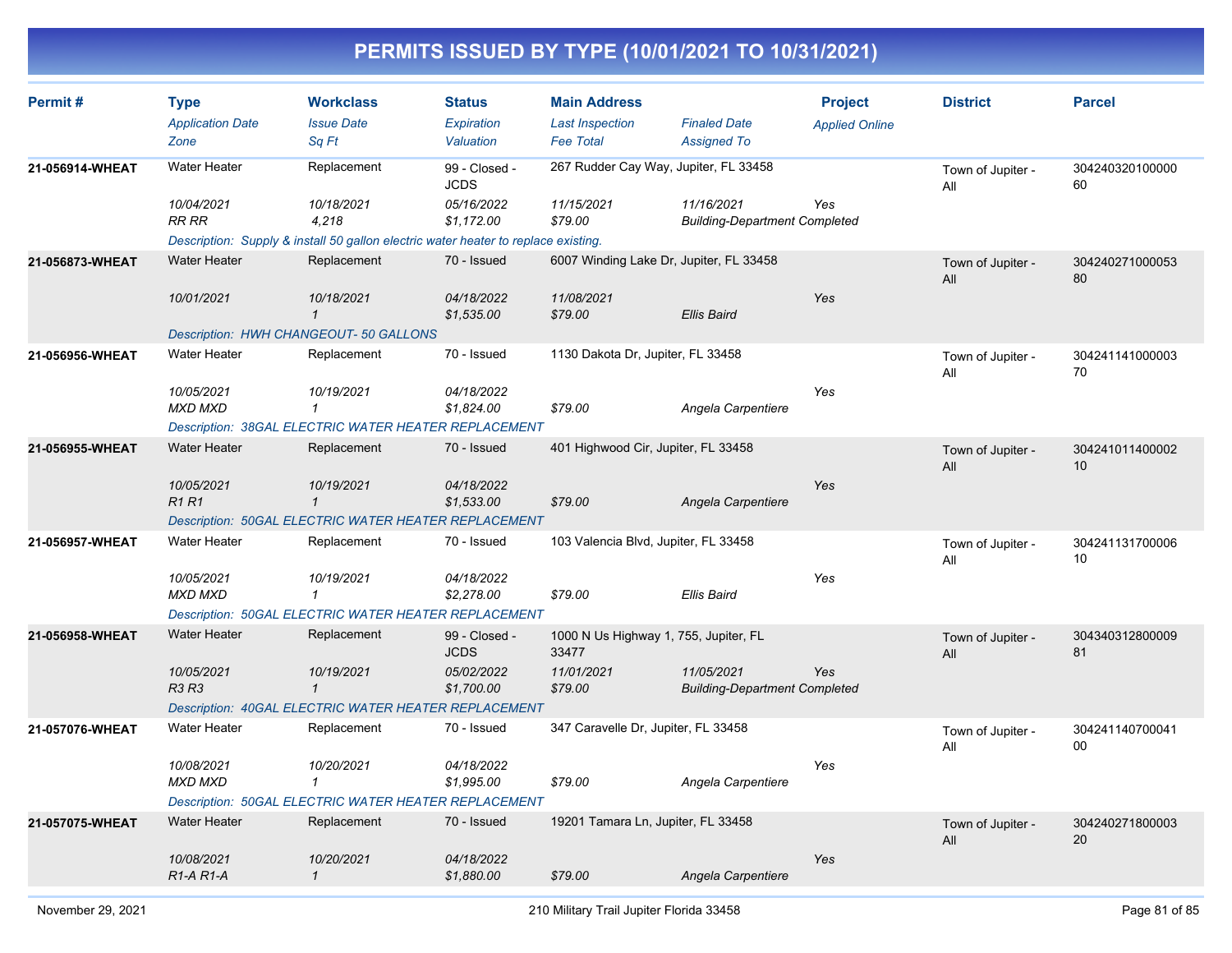|                 |                                                |                                                                                    |                                          |                                                                   | PERMITS ISSUED BY TYPE (10/01/2021 TO 10/31/2021)  |                                         |                          |                       |
|-----------------|------------------------------------------------|------------------------------------------------------------------------------------|------------------------------------------|-------------------------------------------------------------------|----------------------------------------------------|-----------------------------------------|--------------------------|-----------------------|
| Permit#         | <b>Type</b><br><b>Application Date</b><br>Zone | <b>Workclass</b><br><b>Issue Date</b><br>Sq Ft                                     | <b>Status</b><br>Expiration<br>Valuation | <b>Main Address</b><br><b>Last Inspection</b><br><b>Fee Total</b> | <b>Finaled Date</b><br><b>Assigned To</b>          | <b>Project</b><br><b>Applied Online</b> | <b>District</b>          | <b>Parcel</b>         |
|                 |                                                | Description: 50GAL ELECTRIC WATER HEATER REPLACEMENT                               |                                          |                                                                   |                                                    |                                         |                          |                       |
| 21-057171-WHEAT | <b>Water Heater</b>                            | Replacement                                                                        | 70 - Issued                              | 275 Palm Ave, D106, Jupiter, FL 33477                             |                                                    |                                         | Town of Jupiter -<br>All | 304341051600410<br>60 |
|                 | 10/13/2021                                     | 10/21/2021                                                                         | 04/19/2022<br>\$1,200.00                 | \$79.00                                                           | <b>Debbie Rogers</b>                               | Yes                                     |                          |                       |
|                 |                                                | Description: Replace 38 Gallon with Like 38 Gallon                                 |                                          |                                                                   |                                                    |                                         |                          |                       |
| 21-057239-WHEAT | <b>Water Heater</b>                            | Replacement                                                                        | 99 - Closed -<br><b>JCDS</b>             | 1512 Summer Ave, Jupiter, FL 33469                                |                                                    |                                         | Town of Jupiter -<br>All | 304340310900401<br>00 |
|                 | 10/14/2021                                     | 10/22/2021<br>1,447                                                                | 05/02/2022<br>\$1,266.00                 | 11/02/2021<br>\$79.00                                             | 11/04/2021<br><b>Building-Department Completed</b> | Yes                                     |                          |                       |
|                 |                                                | Description: Supply & install 30 gallon electric water heater to replace existing. |                                          |                                                                   |                                                    |                                         |                          |                       |
| 21-057290-WHEAT | <b>Water Heater</b>                            | Replacement                                                                        | 99 - Closed -<br><b>JCDS</b>             | 601 Wingfoot Dr, D, Jupiter, FL 33458                             |                                                    |                                         | Town of Jupiter -<br>All |                       |
|                 | 10/15/2021                                     | 10/25/2021<br>1                                                                    | 05/02/2022<br>\$1,424.00                 | 11/02/2021<br>\$79.00                                             | 11/10/2021<br><b>Building-Department Completed</b> | Yes                                     |                          |                       |
|                 |                                                | <b>Description: 28GAL ELECTRIC WATER HEATER REPLACEMENT</b>                        |                                          |                                                                   |                                                    |                                         |                          |                       |
| 21-057283-WHEAT | <b>Water Heater</b>                            | Replacement                                                                        | 70 - Issued                              | 115 Ocean Key Way, Jupiter, FL 33477                              |                                                    |                                         | Town of Jupiter -<br>All |                       |
|                 | 10/15/2021                                     | 10/25/2021<br>$\mathbf{1}$                                                         | 04/25/2022<br>\$890.00                   | \$79.00                                                           | <b>Ellis Baird</b>                                 | Yes                                     |                          |                       |
|                 |                                                | Description: 80GAL ELECTRIC WATER HEATER REPLACEMENT UNDER WARRANTY                |                                          |                                                                   |                                                    |                                         |                          |                       |
| 21-057293-WHEAT | Water Heater                                   | Replacement                                                                        | 70 - Issued                              | 1153 Town Center Dr, 302, Jupiter, FL<br>33458                    |                                                    |                                         | Town of Jupiter -<br>All |                       |
|                 | 10/15/2021                                     | 10/25/2021<br>1                                                                    | 04/25/2022<br>\$2,436.85                 | \$79.00                                                           | <b>Ellis Baird</b>                                 | Yes                                     |                          |                       |
|                 |                                                | <b>Description: 40GAL ELECTRIC WATER HEATER REPLACEMENT</b>                        |                                          |                                                                   |                                                    |                                         |                          |                       |
| 21-057353-WHEAT | <b>Water Heater</b>                            | Replacement                                                                        | 70 - Issued                              | 274 Feather Pt S, Jupiter, FL 33458                               |                                                    |                                         | Town of Jupiter -<br>All | 304241150200058<br>50 |
|                 | 10/19/2021                                     | 10/25/2021<br>3,619                                                                | 04/25/2022<br>\$1,446.00                 | \$79.00                                                           | Ellis Baird                                        | Yes                                     |                          |                       |
|                 |                                                | Description: Supply & install 40 gallon electric water heater.                     |                                          |                                                                   |                                                    |                                         |                          |                       |
| 21-057365-WHEAT | Water Heater                                   | Replacement                                                                        | 99 - Closed -<br><b>JCDS</b>             | 103 Wooden Mill Ter, Jupiter, FL 33458                            |                                                    |                                         | Town of Jupiter -<br>All | 304241032602300<br>80 |
|                 | 10/19/2021                                     | 10/25/2021<br>1,809                                                                | 05/16/2022<br>\$1,635.00                 | 11/15/2021<br>\$79.00                                             | 11/16/2021<br><b>Building-Department Completed</b> | Yes                                     |                          |                       |
|                 |                                                | Description: HWH CHANGEOUT-40 GALLONS                                              |                                          |                                                                   |                                                    |                                         |                          |                       |
| 21-057389-WHEAT | Water Heater                                   | Replacement                                                                        | 99 - Closed -<br><b>JCDS</b>             | 4033 Community Dr, Jupiter, FL 33458                              |                                                    |                                         | Town of Jupiter -<br>All | 304241140300012<br>60 |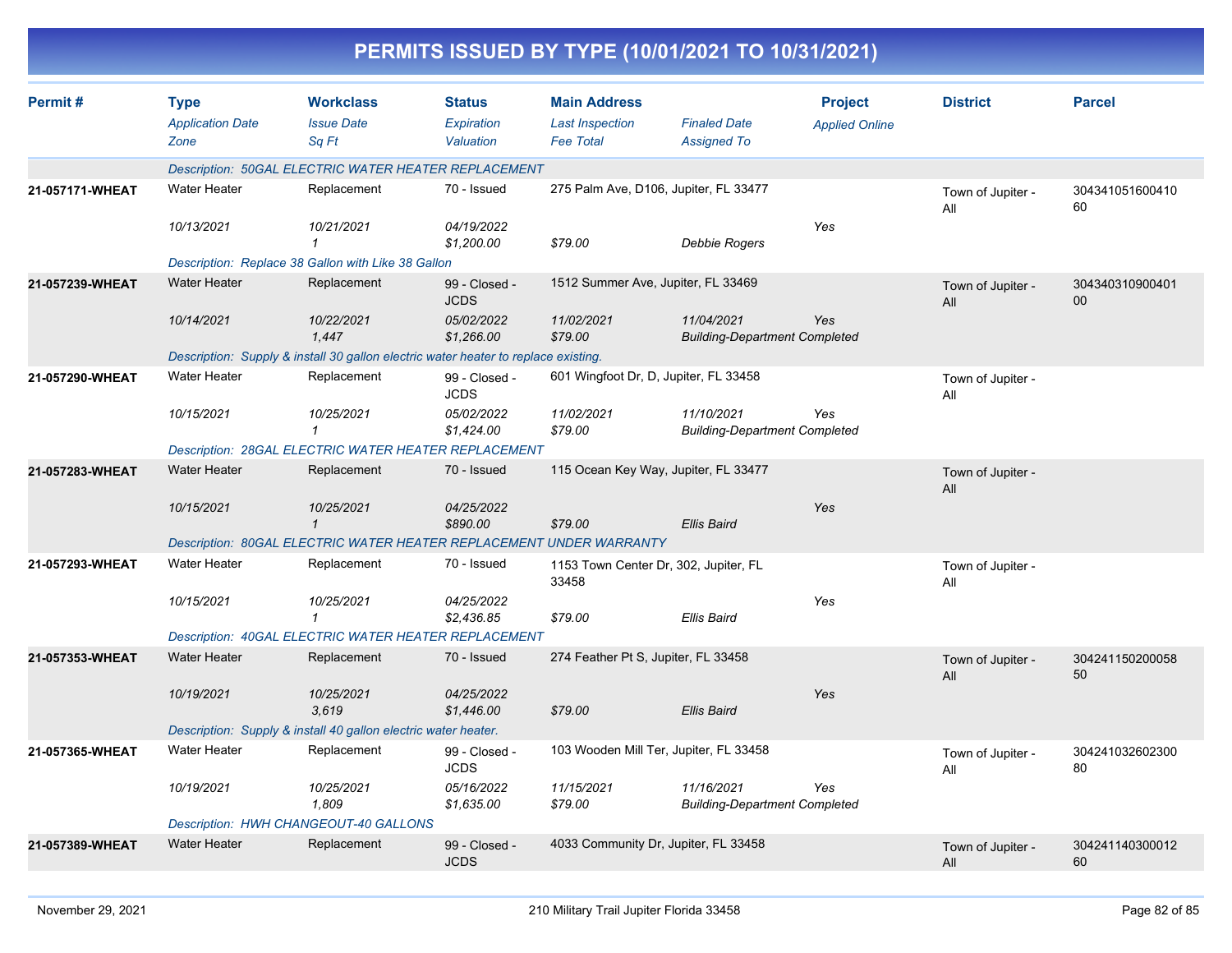| Permit#         | <b>Type</b><br><b>Application Date</b><br>Zone | <b>Workclass</b><br><b>Issue Date</b><br>Sq Ft                               | <b>Status</b><br>Expiration<br>Valuation | <b>Main Address</b><br><b>Last Inspection</b><br><b>Fee Total</b> | <b>Finaled Date</b><br><b>Assigned To</b>          | <b>Project</b><br><b>Applied Online</b> | <b>District</b>          | <b>Parcel</b>         |
|-----------------|------------------------------------------------|------------------------------------------------------------------------------|------------------------------------------|-------------------------------------------------------------------|----------------------------------------------------|-----------------------------------------|--------------------------|-----------------------|
|                 | 10/20/2021                                     | 10/25/2021<br>2,932                                                          | 05/17/2022<br>\$1,229.25                 | 11/18/2021<br>\$79.00                                             | 11/19/2021<br><b>Building-Department Completed</b> | Yes                                     |                          |                       |
|                 | Description: 50 gallon / 4500 watt             |                                                                              |                                          |                                                                   |                                                    |                                         |                          |                       |
| 21-057393-WHEAT | <b>Water Heater</b>                            | Replacement                                                                  | 99 - Closed -<br><b>JCDS</b>             | 125 E Bay Cedar Cir, Jupiter, FL 33458                            |                                                    |                                         | Town of Jupiter -<br>All | 304241121500025<br>20 |
|                 | 10/20/2021                                     | 10/25/2021<br>0                                                              | 04/27/2022<br>\$1,250.00                 | 10/29/2021<br>\$79.00                                             | 11/01/2021<br><b>Building-Department Completed</b> | Yes                                     |                          |                       |
|                 | <b>Description: Water Heater Replacement</b>   |                                                                              |                                          |                                                                   |                                                    |                                         |                          |                       |
| 21-057485-WHEAT | <b>Water Heater</b>                            | Replacement                                                                  | 99 - Closed -<br><b>JCDS</b>             | 2686 W Mallory Blvd, Jupiter, FL 33458                            |                                                    |                                         | Town of Jupiter -<br>All | 304241141600003<br>80 |
|                 | 10/22/2021                                     | 10/25/2021<br>3,122                                                          | 05/23/2022<br>\$1,231.00                 | 11/24/2021<br>\$79.00                                             | 11/29/2021<br><b>Building-Department Completed</b> | <b>Yes</b>                              |                          |                       |
|                 |                                                | Description: Supply & install 50 gallon electric heater to replace existing. |                                          |                                                                   |                                                    |                                         |                          |                       |
| 21-056834-WHEAT | <b>Water Heater</b>                            | Replacement                                                                  | 70 - Issued                              | 1438 S Jeaga Dr, Jupiter, FL 33458                                |                                                    |                                         | Town of Jupiter -<br>All | 304241140900029<br>50 |
|                 | 09/30/2021<br><b>MXD MXD</b>                   | 10/27/2021<br>$\mathbf{1}$                                                   | 04/25/2022<br>\$1,528.00                 | \$79.00                                                           | <b>Kellie Doherty</b>                              | Yes                                     |                          |                       |
|                 |                                                | Description: HWH CHANGEOUT- 40 GALLONS                                       |                                          |                                                                   |                                                    |                                         |                          |                       |
| 21-057553-WHEAT | <b>Water Heater</b>                            | Replacement                                                                  | 99 - Closed -<br><b>JCDS</b>             | 2206 22Nd Ct, Jupiter, FL 33477                                   |                                                    |                                         | Town of Jupiter -<br>All | 304341200600005<br>82 |
|                 | 10/26/2021                                     | 10/28/2021<br>1,236                                                          | 05/16/2022<br>\$1,585.00                 | 11/15/2021<br>\$79.00                                             | 11/16/2021<br><b>Building-Department Completed</b> | Yes                                     |                          |                       |
|                 |                                                | Description: HWH CHANGEOUT- 40 GALLONS                                       |                                          |                                                                   |                                                    |                                         |                          |                       |
| 21-057606-WHEAT | <b>Water Heater</b>                            | Replacement                                                                  | 70 - Issued                              | 246 Hampton PI, Jupiter, FL 33458                                 |                                                    |                                         | Town of Jupiter -<br>All |                       |
|                 | 10/27/2021                                     | 10/28/2021<br>$\mathbf{1}$                                                   | 04/26/2022<br>\$1,793.00                 | \$79.00                                                           | Ellis Baird                                        | Yes                                     |                          |                       |
|                 |                                                | Description: 50GAL ELECTRIC WATER HEATER REPLACEMENT                         |                                          |                                                                   |                                                    |                                         |                          |                       |
| 21-057602-WHEAT | <b>Water Heater</b>                            | Replacement                                                                  | 70 - Issued                              | 3526 Community Dr, Jupiter, FL 33458                              |                                                    |                                         | Town of Jupiter -<br>All |                       |
|                 | 10/27/2021                                     | 10/28/2021<br>$\mathbf{1}$                                                   | 04/26/2022<br>\$1,758.00                 | \$79.00                                                           | Ellis Baird                                        | Yes                                     |                          |                       |
|                 |                                                | Description: 40GAL ELECTRIC WATER HEATER REPLACEMENT                         |                                          |                                                                   |                                                    |                                         |                          |                       |
| 21-057603-WHEAT | <b>Water Heater</b>                            | Replacement                                                                  | 99 - Closed -<br><b>JCDS</b>             | 116 Timberwalk Trl, Jupiter, FL 33458                             |                                                    |                                         | Town of Jupiter -<br>All |                       |
|                 | 10/27/2021                                     | 10/28/2021<br>$\mathcal I$                                                   | 05/02/2022<br>\$1,995.00                 | 11/01/2021<br>\$79.00                                             | 11/05/2021<br><b>Building-Department Completed</b> | Yes                                     |                          |                       |
|                 |                                                | <b>Description: 40GAL ELECTRIC WATER HEATER REPLACEMENT</b>                  |                                          |                                                                   |                                                    |                                         |                          |                       |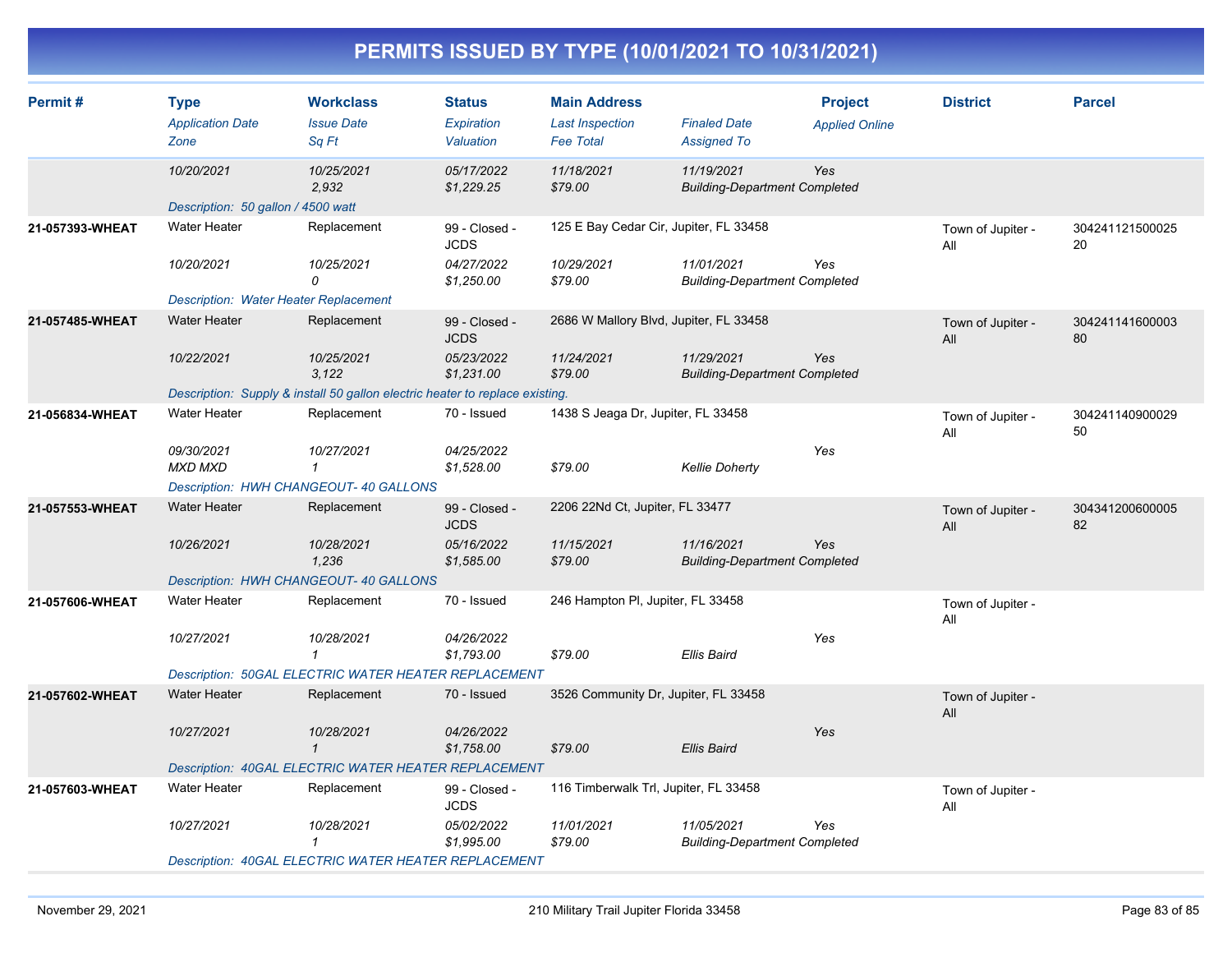| Permit#         | <b>Type</b><br><b>Application Date</b><br>Zone | <b>Workclass</b><br><b>Issue Date</b><br>Sq Ft                                     | <b>Status</b><br>Expiration<br>Valuation | <b>Main Address</b><br><b>Last Inspection</b><br><b>Fee Total</b> | <b>Finaled Date</b><br><b>Assigned To</b>          | <b>Project</b><br><b>Applied Online</b> | <b>District</b>          | <b>Parcel</b>         |  |
|-----------------|------------------------------------------------|------------------------------------------------------------------------------------|------------------------------------------|-------------------------------------------------------------------|----------------------------------------------------|-----------------------------------------|--------------------------|-----------------------|--|
| 21-057582-WHEAT | <b>Water Heater</b>                            | Replacement                                                                        | 70 - Issued                              | 6623 Breezeloch Ct, Jupiter, FL 33458                             |                                                    |                                         | Town of Jupiter -<br>All |                       |  |
|                 | 10/27/2021                                     | 10/28/2021<br>$\mathbf{1}$                                                         | 05/31/2022<br>\$1,995.00                 | 11/29/2021<br>\$79.00                                             | <b>Ellis Baird</b>                                 | Yes                                     |                          |                       |  |
|                 |                                                | Description: 50GAL ELECTRIC WATER HEATER REPLACEMENT                               |                                          |                                                                   |                                                    |                                         |                          |                       |  |
| 21-057599-WHEAT | <b>Water Heater</b>                            | Replacement                                                                        | 70 - Issued                              | 2306 23Rd Ct, Jupiter, FL 33477                                   |                                                    |                                         | Town of Jupiter -<br>All |                       |  |
|                 | 10/27/2021                                     | 10/28/2021                                                                         | 04/26/2022<br>\$1,995.00                 | \$79.00                                                           | Ellis Baird                                        | Yes                                     |                          |                       |  |
|                 |                                                | <b>Description: 38GAL ELECTRIC WATER HEATER REPLACEMENT</b>                        |                                          |                                                                   |                                                    |                                         |                          |                       |  |
| 21-057543-WHEAT | <b>Water Heater</b>                            | Replacement                                                                        | 99 - Closed -<br><b>JCDS</b>             | 1648 Jupiter Cove Dr, 308B, Jupiter, FL<br>33469                  |                                                    |                                         | Town of Jupiter -<br>All | 304340311500230<br>80 |  |
|                 | 10/26/2021                                     | 10/28/2021<br>$\mathbf{1}$                                                         | 05/02/2022<br>\$1,075.00                 | 11/02/2021<br>\$79.00                                             | 11/10/2021<br><b>Building-Department Completed</b> | Yes                                     |                          |                       |  |
|                 |                                                | Description: INSTALL NEW 30 GALLON HEATER                                          |                                          |                                                                   |                                                    |                                         |                          |                       |  |
| 21-057586-WHEAT | <b>Water Heater</b>                            | Replacement                                                                        | 70 - Issued                              | 501 South Seas Dr, 204, Jupiter, FL 33477                         |                                                    |                                         | Town of Jupiter -<br>All | 304341160500520<br>40 |  |
|                 | 10/27/2021<br><b>R3 R3</b>                     | 10/28/2021<br>$\mathbf{1}$                                                         | 04/26/2022<br>\$2,154.00                 | \$79.00                                                           | <b>Ellis Baird</b>                                 | Yes                                     |                          |                       |  |
|                 |                                                | <b>Description: 38GAL ELECTRIC WATER HEATER REPLACEMENT</b>                        |                                          |                                                                   |                                                    |                                         |                          |                       |  |
| 21-057589-WHEAT | <b>Water Heater</b>                            | Replacement                                                                        | 70 - Issued                              | 922 N Loxahatchee Dr, Jupiter, FL 33458                           |                                                    |                                         | Town of Jupiter -<br>All | 304240360200003<br>20 |  |
|                 | 10/27/2021                                     | 10/28/2021<br>1,523                                                                | 04/26/2022<br>\$1,125.00                 | \$79.00                                                           | Ellis Baird                                        | Yes                                     |                          |                       |  |
|                 | Description: 40 gallon electric 4500 watt      |                                                                                    |                                          |                                                                   |                                                    |                                         |                          |                       |  |
| 21-057590-WHEAT | <b>Water Heater</b>                            | Replacement                                                                        | 99 - Closed -<br><b>JCDS</b>             | 2326 23Rd Ct, Jupiter, FL 33477                                   |                                                    |                                         | Town of Jupiter -<br>All | 304341200600005<br>62 |  |
|                 | 10/27/2021<br>R <sub>2</sub> R <sub>2</sub>    | 10/28/2021<br>1                                                                    | 05/16/2022<br>\$2,188.00                 | 11/16/2021<br>\$79.00                                             | 11/17/2021<br><b>Building-Department Completed</b> | Yes                                     |                          |                       |  |
|                 |                                                | Description: 38gal electric water heater replacement                               |                                          |                                                                   |                                                    |                                         |                          |                       |  |
| 21-057238-WHEAT | <b>Water Heater</b>                            | Replacement                                                                        | 99 - Closed -<br><b>JCDS</b>             | 376 Eagle Dr, Jupiter, FL 33477                                   |                                                    |                                         | Town of Jupiter -<br>All | 304341180700053<br>70 |  |
|                 | 10/14/2021                                     | 10/29/2021<br>8,949                                                                | 05/02/2022<br>\$5,591.00                 | 11/03/2021<br>\$115.82                                            | 11/05/2021<br><b>Building-Department Completed</b> | Yes                                     |                          |                       |  |
|                 |                                                | Description: Supply & install 240 natural gas tankless heater to replace existing. |                                          |                                                                   |                                                    |                                         |                          |                       |  |
| 21-057597-WHEAT | <b>Water Heater</b>                            | Replacement                                                                        | 70 - Issued                              | 242 Moccasin Trl W, Jupiter, FL 33458                             |                                                    |                                         | Town of Jupiter -<br>All | 304241102700002<br>20 |  |
|                 | 10/27/2021<br><b>R2 R2</b>                     | 10/29/2021<br>1                                                                    | 04/27/2022<br>\$2,095.00                 | \$79.00                                                           | Ellis Baird                                        | Yes                                     |                          |                       |  |